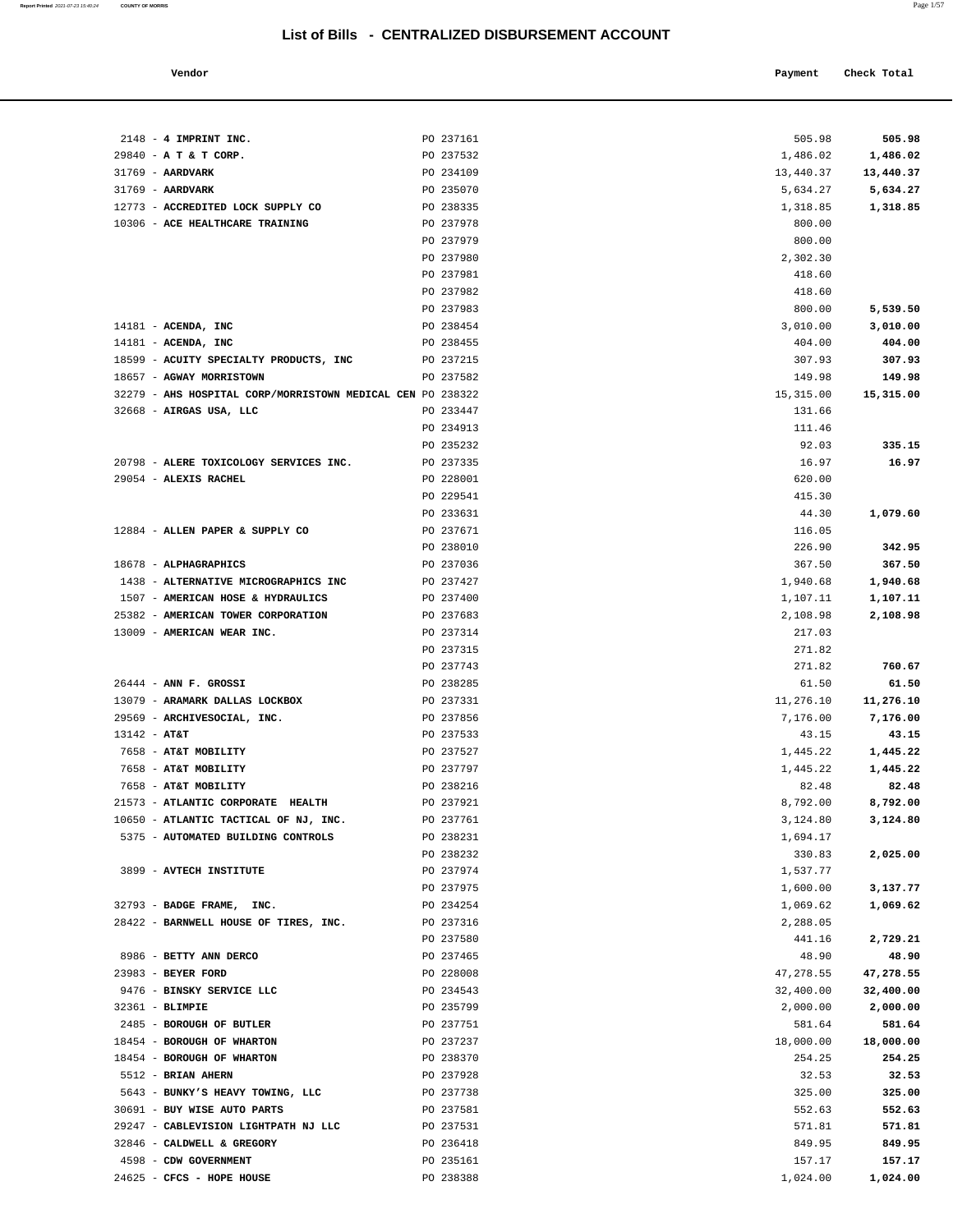**Report Printed 2021-07-23 15:40:24 COUNTY OF MORRIS** 

| <b>COUNTY OF MORRIS</b>                        |           |                                                  | Page 2/5    |
|------------------------------------------------|-----------|--------------------------------------------------|-------------|
|                                                |           | List of Bills - CENTRALIZED DISBURSEMENT ACCOUNT |             |
| Vendor                                         |           | Payment                                          | Check Total |
|                                                |           |                                                  |             |
| 24625 - CFCS - HOPE HOUSE                      | PO 238389 | 14,145.00                                        | 14,145.00   |
| 31717 - CHAMPION ENERGY                        | PO 238056 | 40,236.72                                        | 40,236.72   |
| 13788 - CHERRY WEBER & ASSOC. PC               | PO 238337 | 1,834.00                                         |             |
|                                                | PO 238396 | 1,355.55                                         | 3,189.55    |
| 28266 - CHERYL LYNN                            | PO 237839 | 42.92                                            | 42.92       |
| 28373 - CHLIC                                  | PO 237691 | 3,966,929.36 3,966,929.36                        |             |
| 12545 - CHRISTINE HELLYER                      | PO 238023 | 22.82                                            | 22.82       |
| 26531 - CLARKE MOSQUITO CONTROL                | PO 237160 | 393.27                                           | 393.27      |
| 28398 - CLEANWAY PROFESSIONALS                 | PO 238067 | 650.00                                           | 650.00      |
| 25571 - CLEARY GIACOBBE ALFIERI &              | PO 238265 | 13,478.00                                        | 13,478.00   |
| 13857 - CLIFFSIDE BODY CORP                    | PO 237608 | 140.21                                           | 140.21      |
| 4605 - COACH & EQUIPMENT MANUFACTURING CO.     | PO 237740 | 277.31                                           |             |
|                                                | PO 237741 | 148.66                                           | 425.97      |
| 8277 - COANJ                                   | PO 237638 | 65.00                                            | 65.00       |
| 29606 - COLLECTIVE DATA, INC.                  | PO 238027 | 2,825.00                                         | 2,825.00    |
| 8549 - COMMERCIAL FURNITURE RESOURCE INC.      | PO 235804 | 1,548.00                                         |             |
|                                                | PO 235818 | 1,975.00                                         | 3,523.00    |
| 33105 - CONDURSO'S GARDEN CENTER & FARM MARKET | PO 237062 | 176.00                                           | 176.00      |
| 26101 - COOPER ELECTRIC SUPPLY CO.             | PO 238315 | 5,296.84                                         | 5,296.84    |
| 21755 - CORE PROMOTIONS, LLC                   | PO 237269 | 498.50                                           | 498.50      |
| 21755 - CORE PROMOTIONS, LLC                   | PO 237670 | 254.50                                           | 254.50      |
| 21755 - CORE PROMOTIONS, LLC                   | PO 237678 | 132.00                                           | 132.00      |
| 14644 - CORNERSTONE FAMILY PROGRAMS            | PO 238346 | 2,992.00                                         | 2,992.00    |
| 14021 - COUNTY BUSINESS SYSTEMS INC            | PO 237350 | 6,042.50                                         | 6,042.50    |
| 14029 - COUNTY COLLEGE OF MORRIS               | PO 237970 | 3,192.00                                         | 3,192.00    |
| 14029 - COUNTY COLLEGE OF MORRIS               | PO 239544 | 17,732.33                                        | 17,732.33   |
| 14022 - COUNTY COLLEGE OF MORRIS               | PO 239545 | 417,576.59                                       | 417,576.59  |
| 14031 - COUNTY CONCRETE CORP.                  | PO 237164 | 345.00                                           | 345.00      |
| 13 - COUNTY OF MORRIS                          | PO 239504 | 8,008.41                                         | 8,008.41    |
| 13 - COUNTY OF MORRIS                          | PO 239506 | 168.08                                           | 168.08      |
| 13 - COUNTY OF MORRIS                          | PO 239546 | 113,808.02                                       | 113,808.02  |
| 14041 - COUNTY WELDING SUPPLY CO               | PO 236845 | 179.90                                           |             |
|                                                | PO 237609 | 35.31                                            |             |
|                                                | PO 237777 | 88.50                                            | 303.71      |
| 32691 - CROWN TROPHY OF GREEN BROOK            | PO 237885 | 20.00                                            | 20.00       |
| 14077 - CSL WATER QUALITY INC                  | PO 238048 | 1,485.00                                         | 1,485.00    |
| 33121 - CUZCO ENTERPRISES LLC                  | PO 237550 | 1,916.00                                         | 1,916.00    |
| 12523 - D&B AUTO SUPPLY                        | PO 237615 | 475.63                                           | 475.63      |
| 12683 - D. C. EXPRESS INC                      | PO 237996 | 457.50                                           | 457.50      |
| 32394 - DANIELLE MARIE SECOLA                  | PO 237813 | 240.00                                           |             |
|                                                | PO 238015 | 240.00                                           | 480.00      |

| 12545 - CHRISTINE HELLYER                                    | PO 238023              | 22.82                  | 22.82                   |
|--------------------------------------------------------------|------------------------|------------------------|-------------------------|
| 26531 - CLARKE MOSQUITO CONTROL                              | PO 237160              | 393.27                 | 393.27                  |
| 28398 - CLEANWAY PROFESSIONALS                               | PO 238067              | 650.00                 | 650.00                  |
| 25571 - CLEARY GIACOBBE ALFIERI &                            | PO 238265              | 13,478.00              | 13,478.00               |
| 13857 - CLIFFSIDE BODY CORP                                  | PO 237608              | 140.21                 | 140.21                  |
| 4605 - COACH & EQUIPMENT MANUFACTURING CO.                   | PO 237740              | 277.31                 |                         |
|                                                              | PO 237741              | 148.66                 | 425.97                  |
| 8277 - COANJ                                                 | PO 237638              | 65.00                  | 65.00                   |
| 29606 - COLLECTIVE DATA, INC.                                | PO 238027              | 2,825.00               | 2,825.00                |
| 8549 - COMMERCIAL FURNITURE RESOURCE INC.                    | PO 235804              | 1,548.00               |                         |
|                                                              | PO 235818              | 1,975.00               | 3,523.00                |
| 33105 - CONDURSO'S GARDEN CENTER & FARM MARKET PO 237062     |                        | 176.00                 | 176.00                  |
| 26101 - COOPER ELECTRIC SUPPLY CO.                           | PO 238315              | 5,296.84               | 5,296.84                |
| 21755 - CORE PROMOTIONS, LLC                                 | PO 237269              | 498.50                 | 498.50                  |
| 21755 - CORE PROMOTIONS, LLC                                 | PO 237670              | 254.50                 | 254.50                  |
| 21755 - CORE PROMOTIONS, LLC                                 | PO 237678              | 132.00                 | 132.00                  |
| 14644 - CORNERSTONE FAMILY PROGRAMS                          | PO 238346              | 2,992.00               | 2,992.00                |
| 14021 - COUNTY BUSINESS SYSTEMS INC                          | PO 237350              | 6,042.50               | 6,042.50                |
| 14029 - COUNTY COLLEGE OF MORRIS                             | PO 237970              | 3,192.00               | 3,192.00                |
| 14029 - COUNTY COLLEGE OF MORRIS                             | PO 239544              | 17,732.33              | 17,732.33               |
| 14022 - COUNTY COLLEGE OF MORRIS                             | PO 239545              | 417,576.59             | 417,576.59              |
| 14031 - COUNTY CONCRETE CORP.                                | PO 237164              | 345.00                 | 345.00                  |
| 13 - COUNTY OF MORRIS                                        | PO 239504              | 8,008.41               | 8,008.41                |
| 13 - COUNTY OF MORRIS                                        | PO 239506              | 168.08                 | 168.08                  |
| 13 - COUNTY OF MORRIS                                        | PO 239546              | 113,808.02             | 113,808.02              |
| 14041 - COUNTY WELDING SUPPLY CO                             | PO 236845              | 179.90                 |                         |
|                                                              | PO 237609              | 35.31                  |                         |
|                                                              | PO 237777              | 88.50                  | 303.71                  |
| 32691 - CROWN TROPHY OF GREEN BROOK                          | PO 237885              | 20.00                  | 20.00                   |
| 14077 - CSL WATER QUALITY INC                                | PO 238048              | 1,485.00               | 1,485.00                |
| 33121 - CUZCO ENTERPRISES LLC                                | PO 237550              | 1,916.00               | 1,916.00                |
| 12523 - D&B AUTO SUPPLY                                      | PO 237615              | 475.63                 | 475.63                  |
| 12683 - D. C. EXPRESS INC                                    | PO 237996              | 457.50                 | 457.50                  |
| 32394 - DANIELLE MARIE SECOLA                                | PO 237813              | 240.00                 |                         |
|                                                              | PO 238015              | 240.00                 | 480.00                  |
| 27963 - DAVID KENNY                                          | PO 237927              | 32.03                  |                         |
|                                                              | PO 238288              | 13.02                  | 45.05                   |
| 18414 - DAVID WEBER OIL COMPANY                              | PO 237672              | 1,890.59               |                         |
|                                                              | PO 237674              | 649.11                 | 2,539.70                |
| 11434 - DAWN CENTER FOR INDEPENDENT                          | PO 238313              | 9,255.00               | 9,255.00                |
| $11372$ - DAWN STIFTER                                       | PO 237877              | 19.90                  | 19.90                   |
| 21922 - DEIRDRE'S HOUSE                                      | PO 238484              | 13,871.00              | 13,871.00               |
| 10692 - DELIVERY CONCEPTS INC<br>14228 - DELL MARKETING L.P. | PO 237673<br>PO 233350 | 125.18                 | 125.18                  |
|                                                              |                        | 7,987.25               |                         |
|                                                              | PO 233383              | 4,005.58               |                         |
|                                                              | PO 234201              | 10,148.62              |                         |
|                                                              | PO 235917              | 815.37                 |                         |
|                                                              | PO 235920              | 2,999.80               |                         |
| 28719 - DELTA DENTAL INSURANCE COMPANY                       | PO 236895<br>PO 237692 | 74,785.00<br>13,024.50 | 100,741.62<br>13,024.50 |
| 28637 - DELTA DENTAL OF NEW JERSEY, INC.                     | PO 237689              | 19,221.08              | 19,221.08               |
| 32844 - DELTA-T GROUP NORTH JERSEY, INC.                     | PO 237914              | 945.00                 | 945.00                  |
| 12003 - DESESA ENGINEERING CO., INC.                         | PO 238507              | 293,951.00             | 293,951.00              |
| 33106 - DIRECT ENERGY BUSINESS                               | PO 238059              | 8,299.80               |                         |
|                                                              | PO 238060              | 4,570.40               |                         |
|                                                              | PO 238061              | 34.03                  |                         |
|                                                              | PO 238128              | 2,045.20               |                         |
|                                                              |                        |                        |                         |
|                                                              |                        |                        |                         |
|                                                              |                        |                        |                         |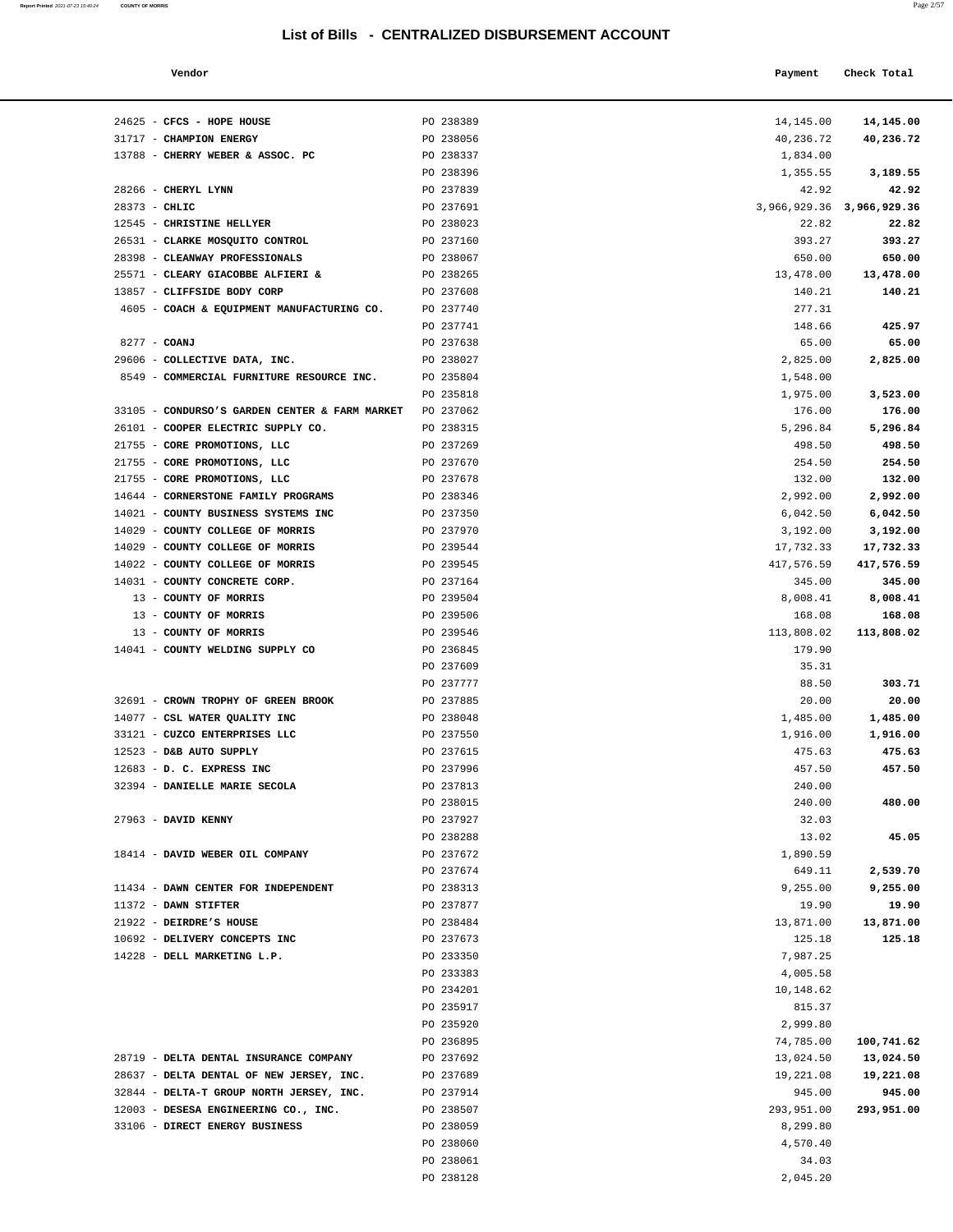#### **Vendor Payment** Check Total **Payment** Check Total **Payment**

| Report Printed 2021-07-23 15:40:24 COUNTY OF MORRIS<br>the contract of the contract of the contract of the contract of the contract of the contract of the contract of | Page 3/57 |  |
|------------------------------------------------------------------------------------------------------------------------------------------------------------------------|-----------|--|
|                                                                                                                                                                        |           |  |

|                                                                                 | PO 238129              | 25,932.36          |                    |
|---------------------------------------------------------------------------------|------------------------|--------------------|--------------------|
|                                                                                 | PO 238468              | 24,049.60          | 64,931.39          |
| 24349 - DIRECT ENERGY BUSINESS MARKETING                                        | PO 238091              | 717.73             | 717.73             |
| 24349 - DIRECT ENERGY BUSINESS MARKETING                                        | PO 238127              | 3,439.34           | 3,439.34           |
| 26312 - EASTERN CONCRETE MATERIALS, INC.                                        | PO 236616              | 1,077.93           | 1,077.93           |
| 26312 - EASTERN CONCRETE MATERIALS, INC.                                        | PO 237772              | 438.33             | 438.33             |
| 30829 - EDNA MENDOZA                                                            | PO 238236              | 85.00              | 85.00              |
| 14505 - ELIZABETHTOWN GAS COMPANY<br>2047 - EMPLOYMENT HORIZONS ENTERPRISES INC | PO 238469<br>PO 238130 | 27.01<br>70,941.00 | 27.01<br>70,941.00 |
| 32246 - ESTAFANIA ARANGO                                                        | PO 239160              | 100.00             | 100.00             |
| 3549 - EZ WHEELS DRIVING SCHOOL                                                 | PO 237984              | 563.00             |                    |
|                                                                                 | PO 237985              | 1,428.00           |                    |
|                                                                                 | PO 237986              | 1,656.48           |                    |
|                                                                                 | PO 237987              | 799.80             |                    |
|                                                                                 | PO 237991              | 1,652.92           |                    |
|                                                                                 | PO 238147              | 1,656.48           |                    |
|                                                                                 | PO 238148              | 1,599.60           |                    |
|                                                                                 | PO 238149              | 1,492.96           | 10,849.24          |
| 3549 - EZ WHEELS DRIVING SCHOOL                                                 | PO 238150              | 1,546.28           |                    |
|                                                                                 | PO 238151              | 1,546.28           | 3,092.56           |
| 12515 - FASTENAL COMPANY                                                        | PO 238369              | 435.00             | 435.00             |
| $14668$ - FEDEX                                                                 | PO 237454              | 142.32             | 142.32             |
| $14668$ - FEDEX                                                                 | PO 237755              | 247.82             | 247.82             |
| $14668$ - FEDEX                                                                 | PO 237759              | 94.33              | 94.33              |
| $14668$ - FEDEX<br>14668 - FEDEX                                                | PO 238170<br>PO 238206 | 998.16<br>188.47   | 998.16<br>188.47   |
| $14666$ - FEDEX                                                                 | PO 238217              | 65.87              | 65.87              |
| 9388 - FF1 PROFESSIONAL SAFETY SERVICES                                         | PO 237699              | 322.96             | 322.96             |
| 9388 - FF1 PROFESSIONAL SAFETY SERVICES                                         | PO 237712              | 1,065.28           | 1,065.28           |
| 28666 - FLAGSHIP HEALTH SYSTEMS, INC.                                           | PO 237690              | 2,483.25           | 2,483.25           |
| 12151 - FLEMINGTON BUICK CHEVROLET                                              | PO 237744              | 36.81              |                    |
|                                                                                 | PO 237746              | 118.99             | 155.80             |
| 2147 - FLEMINGTON DEPT STORE INC                                                | PO 236633              | 2,346.40           |                    |
|                                                                                 | PO 237048              | 2,911.35           | 5,257.75           |
| 14787 - FREEDOM HOUSE INC.                                                      | PO 238344              | 3,760.00           |                    |
|                                                                                 | PO 238456              | 3,375.00           | 7,135.00           |
| 14795 - FRENCH & PARRELLO ASSOCIATES                                            | PO 214509              | 3,332.13           |                    |
|                                                                                 | PO 238338              | 5,659.00           | 8,991.13           |
| $714$ - GALLS, LLC                                                              | PO 237186              | 85.78              | 85.78              |
| 14852 - GANN LAW BOOKS                                                          | PO 236122              | 176.00             |                    |
|                                                                                 | PO 236440<br>PO 237629 | 4,413.50<br>132.44 | 4,589.50           |
| 14123 - GANNETT NJ NEWSPAPERS<br>14123 - GANNETT NJ NEWSPAPERS                  | PO 237907              | 129.60             | 132.44<br>129.60   |
| 14123 - GANNETT NJ NEWSPAPERS                                                   | PO 237908              | 129.60             | 129.60             |
| 14123 - GANNETT NJ NEWSPAPERS                                                   | PO 237909              | 128.74             | 128.74             |
| 14123 - GANNETT NJ NEWSPAPERS                                                   | PO 237910              | 121.86             | 121.86             |
| 14123 - GANNETT NJ NEWSPAPERS                                                   | PO 237911              | 123.58             | 123.58             |
| 14123 - GANNETT NJ NEWSPAPERS                                                   | PO 237912              | 126.16             | 126.16             |
| 14123 - GANNETT NJ NEWSPAPERS                                                   | PO 238171              | 68.11              | 68.11              |
| 14123 - GANNETT NJ NEWSPAPERS                                                   | PO 238220              | 55.64              | 55.64              |
| 14123 - GANNETT NJ NEWSPAPERS                                                   | PO 238270              | 49.19              | 49.19              |
| 14123 - GANNETT NJ NEWSPAPERS                                                   | PO 238272              | 251.72             | 251.72             |
| 14123 - GANNETT NJ NEWSPAPERS                                                   | PO 238459              | 65.10              | 65.10              |
| 14123 - GANNETT NJ NEWSPAPERS                                                   | PO 238460              | 87.89              | 87.89              |
| 30139 - GARDEN STATE HARLEY-DAVIDSON                                            | PO 235797              | 1,147.22           | 1,147.22           |
| 14726 - GEN-EL SAFETY & INDUSTRIAL                                              | PO 237305              | 460.35             | 460.35             |
| 11788 - GLOCK PROFESSIONAL INC                                                  | PO 237045              | 250.00             | 250.00             |
| 32769 - GLUCKWALRATH, LLP<br>21846 - GMIS INTERNATIONAL                         | PO 238271<br>PO 237477 | 2,499.00<br>200.00 | 2,499.00<br>200.00 |
| $14983 -$ GRAINGER                                                              | PO 233986              | 5,608.30           |                    |
|                                                                                 | PO 236806              | 1,255.76           |                    |
|                                                                                 | PO 236963              | 358.53             | 7,222.59           |
| $24884$ - GRAINGER                                                              | PO 237108              | 296.13             | 296.13             |
|                                                                                 |                        |                    |                    |

| 24884 | <b>GRAINGE</b> |
|-------|----------------|
|-------|----------------|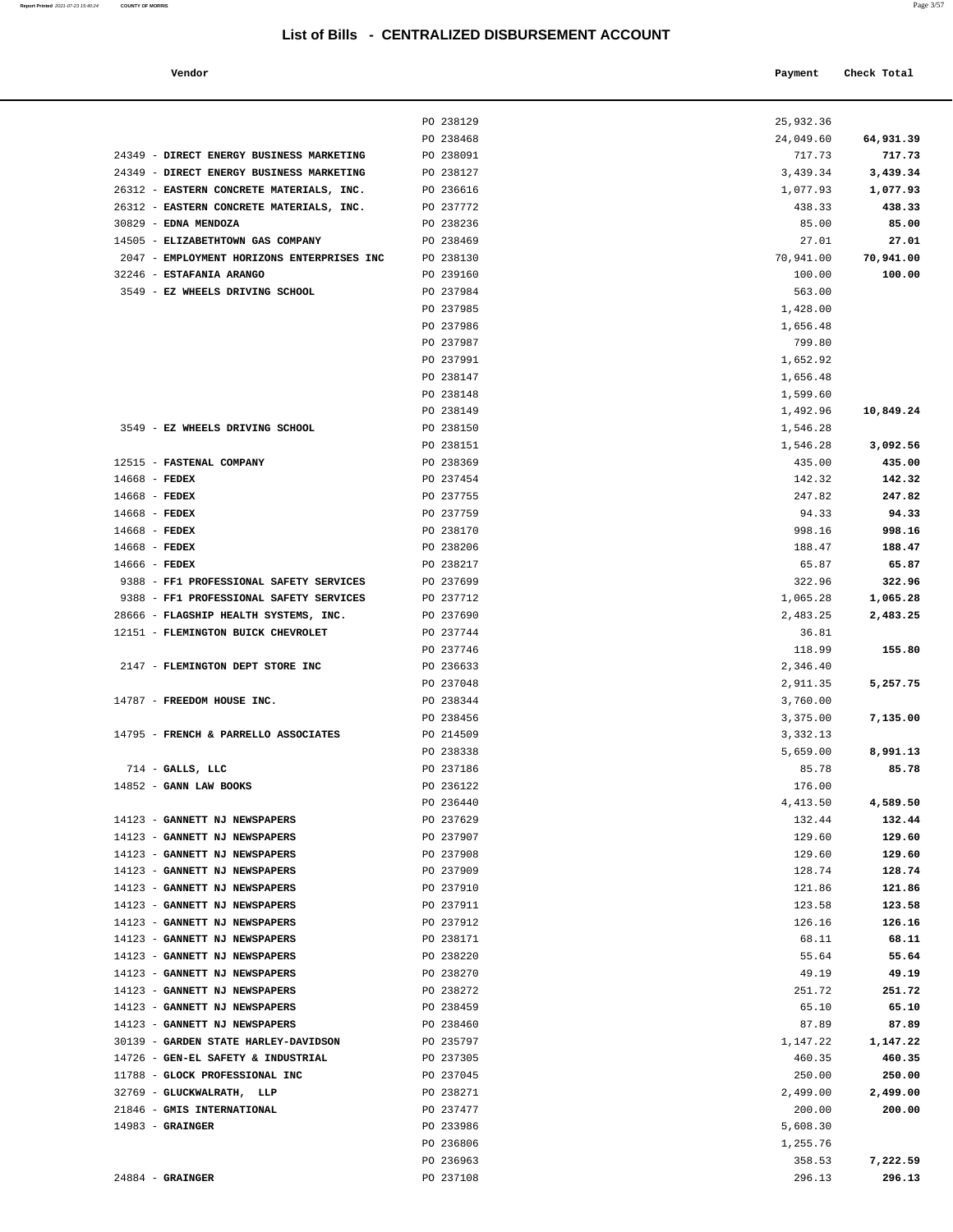| Report Printed 2021-07-23 15:40:24 COUNTY OF MORRIS |  | $\lambda$<br>Page 4/57 |
|-----------------------------------------------------|--|------------------------|
|                                                     |  |                        |

| Vendor                |           | Check Total<br>Payment |          |
|-----------------------|-----------|------------------------|----------|
| <b>GRAINGER</b>       | PO 237148 | 34.96                  |          |
|                       | PO 237398 | 417.58                 |          |
|                       | PO 238317 | 3,327.28               | 3,779.82 |
| GRAY SUPPLY CORP      | PO 237645 | 76.52                  | 76.52    |
| GREATLAND CORPORATION | PO 237284 | 10.00                  | 10.00    |
|                       |           |                        |          |

| $14984$ - GRAINGER                                             | PO 237148              | 34.96              |                    |
|----------------------------------------------------------------|------------------------|--------------------|--------------------|
|                                                                | PO 237398              | 417.58             |                    |
|                                                                | PO 238317              | 3,327.28           | 3,779.82           |
| 14993 - GRAY SUPPLY CORP                                       | PO 237645              | 76.52              | 76.52              |
| 32260 - GREATLAND CORPORATION                                  | PO 237284              | 10.00              | 10.00              |
| 15007 - GREENMAN PEDERSEN INC                                  | PO 238009              | 7,808.50           | 7,808.50           |
| 15010 - GREY HOUSE PUBLISHING                                  | PO 237292              | 242.05             | 242.05             |
| 20320 - HANNON FLOOR COVERING CORPORATION                      | PO 231012              | 889.87             |                    |
|                                                                | PO 237897              | 2,248.00           | 3,137.87           |
| 28520 - HEAD START COMMUNITY                                   | PO 238348              | 1,950.00           | 1,950.00           |
| 33028 - HEAVY ARTILLERY CLOTHING LLC                           | PO 236671              | 288.50             | 288.50             |
| 15159 - HELRICK'S INC                                          | PO 237524              | 201.58             | 201.58             |
| 8685 - HENRY SCHEIN INC                                        | PO 237836              | 80.79              | 80.79              |
| 928 - HINDSIGHT, INC                                           | PO 237439              | 11,258.22          | 11,258.22          |
| 29472 - HOME BASE PHYSICAL THERAPY, LLC                        | PO 237059              | 350.00             | 350.00             |
| 28404 - HOME DEPOT CREDIT SERVICES                             | PO 238168              | 731.54             | 731.54             |
| 28404 - HOME DEPOT CREDIT SERVICES                             | PO 238184              | 23.99              | 23.99              |
| 31914 - HOME DEPOT USA, INC.                                   | PO 237311              | 4,345.00           | 4,345.00           |
| 20737 - HOOVER TRUCK CENTERS INC                               | PO 237322              | 67.60              | 67.60              |
| 29389 - HVG LLC                                                | PO 238025              | 239.99             | 239.99             |
| 26660 - ILIFF-RUGGIERO FUNERAL HOME INC.                       | PO 238197              | 8,750.00           | 8,750.00           |
| 1664 - INGRAM LIBRARY SERVICES                                 | PO 237278              | 668.11             |                    |
|                                                                | PO 237280              | 3,103.81           |                    |
|                                                                | PO 237281              | 2,364.69           | 6,136.61           |
| 1664 - INGRAM LIBRARY SERVICES                                 | PO 237282              | 1,250.62           |                    |
|                                                                | PO 237283              | 1,358.79           |                    |
|                                                                | PO 237285              | 868.20             | 3,477.61           |
| 19236 - INSTITUTE FOR FORENSIC PSYCHOLOGY                      | PO 237042              | 2,000.00           | 2,000.00           |
| 10298 - INTERNATIONAL BRONZE                                   | PO 234717              | 6,180.00           | 6,180.00           |
| 30135 - INVESTIGATIVE FORENSICS CONSULTING                     | PO 237650              | 779.00             |                    |
|                                                                | PO 238005              | 1,140.00           | 1,919.00           |
| 27446 - JAIME SHANAPHY                                         | PO 237484              | 83.20              | 83.20              |
| 32319 - JAY HILL REPAIRS<br>960 - JERSEY CENTRAL POWER & LIGHT | PO 235293<br>PO 235297 | 1,176.59<br>548.24 | 1,176.59<br>548.24 |
| 32635 - JERSEY CENTRAL POWER & LIGHT                           | PO 237218              | 3.70               | 3.70               |
| 960 - JERSEY CENTRAL POWER & LIGHT                             | PO 237220              | 0.36               | 0.36               |
| 960 - JERSEY CENTRAL POWER & LIGHT                             | PO 237583              | 312.17             | 312.17             |
| 960 - JERSEY CENTRAL POWER & LIGHT                             | PO 237584              | 581.30             | 581.30             |
| 960 - JERSEY CENTRAL POWER & LIGHT                             | PO 237585              | 19.60              | 19.60              |
| 960 - JERSEY CENTRAL POWER & LIGHT                             | PO 237586              | 20.65              | 20.65              |
| 960 - JERSEY CENTRAL POWER & LIGHT                             | PO 237600              | 32.86              | 32.86              |
| 960 - JERSEY CENTRAL POWER & LIGHT                             | PO 237602              | 35.90              | 35.90              |
| 960 - JERSEY CENTRAL POWER & LIGHT                             | PO 237750              | 1,684.97           | 1,684.97           |
| 960 - JERSEY CENTRAL POWER & LIGHT                             | PO 237775              | 82.97              | 82.97              |
| 960 - JERSEY CENTRAL POWER & LIGHT                             | PO 237784              | 14.62              | 14.62              |
| 960 - JERSEY CENTRAL POWER & LIGHT                             | PO 237802              | 44.68              | 44.68              |
| 960 - JERSEY CENTRAL POWER & LIGHT                             | PO 237906              | 34.93              | 34.93              |
| 960 - JERSEY CENTRAL POWER & LIGHT                             | PO 238054              | 15,096.27          | 15,096.27          |
| 960 - JERSEY CENTRAL POWER & LIGHT                             | PO 238055              | 606.43             | 606.43             |
| 960 - JERSEY CENTRAL POWER & LIGHT                             | PO 238087              | 19,648.21          | 19,648.21          |
| 960 - JERSEY CENTRAL POWER & LIGHT                             | PO 238090              | 733.33             | 733.33             |
| 960 - JERSEY CENTRAL POWER & LIGHT                             | PO 238189              | 324.06             | 324.06             |
| 960 - JERSEY CENTRAL POWER & LIGHT                             | PO 238376              | 10,986.94          | 10,986.94          |
| 33029 - JESSICA RIVERA                                         | PO 237968              | 120.00             | 120.00             |
| 32106 - JEWISH FAMILY SVCS. OF METROWEST                       | PO 238323              | 1,515.00           | 1,515.00           |
| 26156 - JJS SERVICES, INC.                                     | PO 237343              | 1,300.00           | 1,300.00           |
| $26528$ - JOHN ZEGERS                                          | PO 238076              | 100.00             | 100.00             |
| 26888 - JOHNSON CONTROLS INC.                                  | PO 236555              | 563.63             | 563.63             |
| 2695 - JOHNSTONE SUPPLY                                        | PO 238312              | 1,367.29           | 1,367.29           |
| 11633 - JOSEPH BARILLA                                         | PO 237950              | 707.00             | 707.00             |
| 29495 - JOSEPH ELLIS                                           | PO 237521              | 55.00              | 55.00              |
| 7222 - JULIO C. AVELAR                                         | PO 238345              | 90.00              | 90.00              |
| 7432 - JUNE WITTY                                              | PO 237509              | 44.50              | 44.50              |
|                                                                |                        |                    |                    |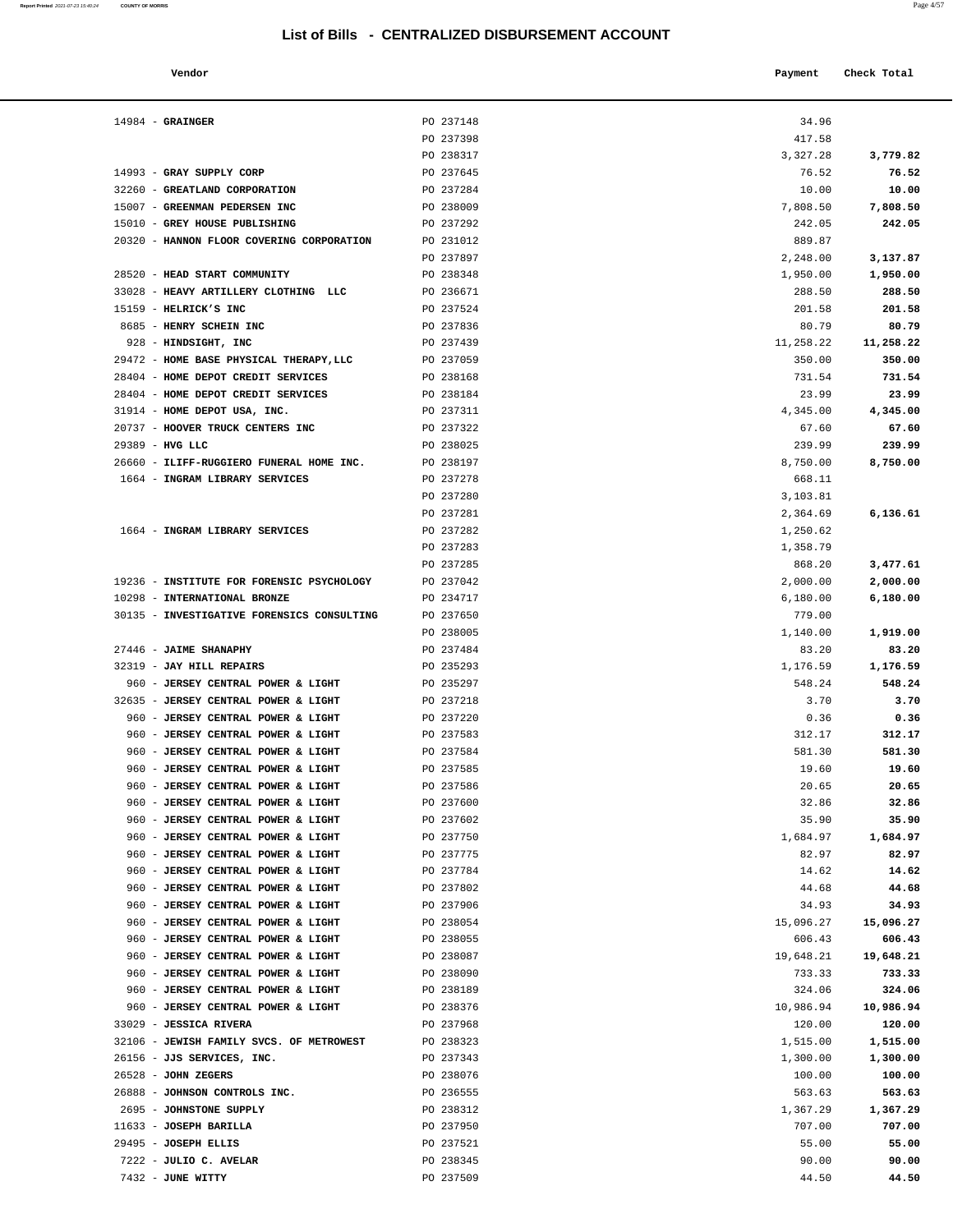6214 - **JUVENILE JUSTICE COMMISSION PO 238471** 30041 - **KATHY HALL** PO 237838 9635 - **KENNON SURVEYING SERVICES, INC** PO 237375 15574 - **KENVIL POWER EQUIPMENT, INC.** PO 237071 24924 - **KEY-TECH** PO 236871 15587 - **KEYSTONE PUBLIC SAFETY INC.** PO 232790

| Report Printed 2021-07-23 15:40:24                                                                              | <b>COUNTY OF MORRIS</b> | $-100$    |
|-----------------------------------------------------------------------------------------------------------------|-------------------------|-----------|
| the contract of the contract of the contract of the contract of the contract of the contract of the contract of |                         | Page 5/57 |
|                                                                                                                 |                         |           |

|                                     | List of Bills - CENTRALIZED DISBURSEMENT ACCOUNT |            |             |
|-------------------------------------|--------------------------------------------------|------------|-------------|
| Vendor                              |                                                  | Payment    | Check Total |
| <b>JUVENILE JUSTICE COMMISSION</b>  | PO 238471                                        | 29,382.00  | 29,382.00   |
| KATHY HALL                          | PO 237838                                        | 4.18       | 4.18        |
| KENNON SURVEYING SERVICES, INC      | PO 237375                                        | 7,550.00   | 7,550.00    |
| KENVIL POWER EQUIPMENT, INC.        | PO 237071                                        | 194.50     | 194.50      |
| <b>KEY-TECH</b>                     | PO 236871                                        | 456.00     | 456.00      |
| KEYSTONE PUBLIC SAFETY INC.         | PO 232790                                        | 5,200.00   |             |
|                                     | PO 236887                                        | 1,200.00   | 6,400.00    |
| KINGS III EMERGENCY COMMUNICATIONS  | PO 237528                                        | 1,144.93   |             |
|                                     | PO 237535                                        | 1,144.93   | 2,289.86    |
| LANGUAGE LINE SERVICES              | PO 237338                                        | 159.20     |             |
|                                     | PO 237435                                        | 334.90     | 494.10      |
| LAWYERS DIARY AND MANUAL LLC        | PO 231737                                        | 359.32     | 359.32      |
| LEDGEWOOD POWER SPORTS INC          | PO 235181                                        | 306.97     | 306.97      |
| LEDGEWOOD POWER SPORTS INC          | PO 237312                                        | 1,531.48   | 1,531.48    |
| LEDGEWOOD POWER SPORTS INC          | PO 238135                                        | 25.98      | 25.98       |
| <b>LEGAL SERVICES OF NORTHWEST</b>  | PO 238383                                        | 12,096.00  | 12,096.00   |
| LEXIS NEXIS                         | PO 232778                                        | 58.00      | 58.00       |
| <b>LORA K RAYNER</b>                | PO 237757                                        | 560.00     | 560.00      |
| LOUIS B SCHLESINGER                 | PO 237037                                        | 14,125.00  | 14,125.00   |
| M.C. CHAMBER OF COMMERCE            | PO 237332                                        | 70.00      | 70.00       |
| M.C. ORGANIZATION FOR               | PO 238381                                        | 10,612.00  |             |
|                                     | PO 238382                                        | 896.00     | 11,508.00   |
| M.C. PROSECUTOR'S EMERGENT          | PO 237461                                        | 300.00     | 300.00      |
| M.C. SCHOOL OF TECHNOLOGY           | PO 237972                                        | 1,699.00   | 1,699.00    |
| MADISON MEMORIAL FUNERAL HOME, INC. | PO 238404                                        | 895.00     | 895.00      |
| MAGIC TOUCH CONSTRUCTION CO., INC.  | PO 238051                                        | 12,649.67  |             |
|                                     | PO 238316                                        | 1,346.60   | 13,996.27   |
| MAGNET FORENSICS USA, INC.          | PO 235163                                        | 2,999.00   | 2,999.00    |
| MAJOR AUTOMOTIVE INSTALLATIONS      | PO 233380                                        | 6,975.00   |             |
|                                     |                                                  |            | 6,975.00    |
| <b>MANUFACTURERS NEWS INC</b>       | PO 237295                                        | 161.90     | 161.90      |
| <b>MARIE FRAGOMENI</b>              | PO 238237                                        | 12.15      | 12.15       |
| MCGRATH MUNICIPAL EQUIPMENT, LLC    | PO 236576                                        | 237.50     | 237.50      |
| MCMANIMON, SCOTLAND & BAUMANN LLC   | PO 237792                                        | 600.00     |             |
|                                     | PO 237792                                        | 600.00     | 1,200.00    |
| MEDIA SUPPLY, INC.                  | PO 237019                                        | 2,220.00   | 2,220.00    |
| <b>MENTAL HEALTH ASSOCIATION OF</b> | PO 238430                                        | 4,233.00   | 4,233.00    |
| <b>MENTAL HEALTH ASSOCIATION OF</b> | PO 238433                                        | 21,640.00  | 21,640.00   |
| MENTAL HEALTH ASSOCIATION OF        | PO 238486                                        | 13,312.00  | 13,312.00   |
| MENTAL HEALTH ASSOCIATION OF        | PO 238497                                        | 2,576.00   | 2,576.00    |
| MENTAL HEALTH ASSOCIATION OF        | PO 238498                                        | 5,406.00   | 5,406.00    |
| <b>MERGENT INC</b>                  | PO 237296                                        | 1,440.00   | 1,440.00    |
| MICHELLE LYNN WALKER                | PO 237485                                        | 67.20      | 67.20       |
| MICROSYSTEMS-NJ COM, LLC            | PO 237086                                        | 8,000.00   | 8,000.00    |
| MIDWEST TAPE LLC                    | PO 237271                                        | 2,127.97   | 2,127.97    |
| MILLENNIUM COMMUNICATIONS GROUP     | PO 237478                                        | 130,733.99 | 130,733.99  |
| MILLENNIUM COMMUNICATIONS GROUP     | PO 237798                                        | 1,360.00   | 1,360.00    |
| MONROE SYSTEMS FOR BUSINESS         | PO 237821                                        | 151.50     | 151.50      |
| MORRIS BRICK AND STONE CO.          | PO 237831                                        | 209.65     | 209.65      |
| MORRIS COUNTY INSURANCE FUND        | PO 239549                                        | 42,979.89  | 42,979.89   |

| PO 237535<br>1,144.93<br>12726 - LANGUAGE LINE SERVICES<br>PO 237338<br>159.20<br>PO 237435<br>334.90<br>16637 - LAWYERS DIARY AND MANUAL LLC<br>PO 231737<br>359.32<br>21265 - LEDGEWOOD POWER SPORTS INC<br>PO 235181<br>306.97<br>21265 - LEDGEWOOD POWER SPORTS INC<br>PO 237312<br>1,531.48<br>21265 - LEDGEWOOD POWER SPORTS INC<br>PO 238135<br>25.98<br>20653 - LEGAL SERVICES OF NORTHWEST<br>PO 238383<br>12,096.00<br>5855 - LEXIS NEXIS<br>PO 232778<br>58.00<br>31187 - LORA K RAYNER<br>PO 237757<br>560.00<br>6733 - LOUIS B SCHLESINGER<br>PO 237037<br>14,125.00<br>15885 - M.C. CHAMBER OF COMMERCE<br>70.00<br>PO 237332<br>15899 - M.C. ORGANIZATION FOR<br>PO 238381<br>10,612.00<br>PO 238382<br>896.00<br>15919 - M.C. PROSECUTOR'S EMERGENT<br>PO 237461<br>300.00<br>15926 - M.C. SCHOOL OF TECHNOLOGY<br>PO 237972<br>1,699.00<br>32868 - MADISON MEMORIAL FUNERAL HOME, INC. PO 238404<br>895.00<br>28251 - MAGIC TOUCH CONSTRUCTION CO., INC.<br>PO 238051<br>12,649.67<br>PO 238316<br>1,346.60<br>25304 - MAGNET FORENSICS USA, INC.<br>PO 235163<br>2,999.00<br>27924 - MAJOR AUTOMOTIVE INSTALLATIONS<br>PO 233380<br>6,975.00<br>15988 - MANUFACTURERS NEWS INC<br>PO 237295<br>161.90<br>33149 - MARIE FRAGOMENI<br>PO 238237<br>12.15<br>25792 - MCGRATH MUNICIPAL EQUIPMENT, LLC<br>PO 236576<br>237.50<br>14264 - MCMANIMON, SCOTLAND & BAUMANN LLC<br>PO 237792<br>600.00<br>PO 237792<br>600.00<br>12460 - MEDIA SUPPLY, INC.<br>PO 237019<br>2,220.00<br>16129 - MENTAL HEALTH ASSOCIATION OF<br>PO 238430<br>4,233.00<br>16129 - MENTAL HEALTH ASSOCIATION OF<br>PO 238433<br>21,640.00<br>16129 - MENTAL HEALTH ASSOCIATION OF<br>PO 238486<br>13,312.00<br>16129 - MENTAL HEALTH ASSOCIATION OF<br>PO 238497<br>2,576.00<br>16129 - MENTAL HEALTH ASSOCIATION OF<br>PO 238498<br>5,406.00<br>941 - MERGENT INC<br>PO 237296<br>1,440.00<br>32130 - MICHELLE LYNN WALKER<br>PO 237485<br>67.20<br>14544 - MICROSYSTEMS-NJ COM, LLC<br>PO 237086<br>8,000.00<br>8,000.00<br>11453 - MIDWEST TAPE LLC<br>PO 237271<br>2,127.97<br>2,127.97<br>25466 - MILLENNIUM COMMUNICATIONS GROUP<br>PO 237478<br>130,733.99<br>130,733.99<br>25466 - MILLENNIUM COMMUNICATIONS GROUP PO 237798<br>1,360.00<br>1,360.00<br>16262 - MONROE SYSTEMS FOR BUSINESS<br>PO 237821<br>151.50<br>151.50<br>16283 - MORRIS BRICK AND STONE CO.<br>PO 237831<br>209.65<br>PO 239549<br>42,979.89<br>42,979.89<br>16289 - MORRIS COUNTY INSURANCE FUND<br>12819 - MORRIS COUNTY MUA<br>PO 238064<br>6,344.94<br>12819 - MORRIS COUNTY MUA<br>PO 238094<br>350.00<br>3,000,000.00 3,000,000.00<br>1800 - MORRIS COUNTY PARK COMMISSION<br>PO 238458<br>12418 - MORRIS COUNTY PREVENTION<br>PO 237462<br>8,000.00<br>10666 - MORRIS COUNTY SHERIFF'S OFFICE<br>PO 238390<br>5,525.00<br>12676 - MORRIS COUNTY TOURISM BUREAU<br>PO 238138<br>56,500.00<br>16297 - MORRIS MUSEUM<br>PO 234522<br>250.00<br>16321 - MORRISTOWN LUMBER &<br>PO 237330<br>111.97<br>PO 237367<br>19.98<br>PO 237704<br>1,401.20<br>PO 238431<br>22,283.00<br>13154 - MORRISTOWN MEDICAL CENTER<br>PO 238432<br>22,283.00<br>16342 - MORRISTOWN POST OFFICE<br>PO 237625<br>985.00<br>133,861.76<br>21791 - MOTOROLA SOLUTIONS INC<br>PO 238267 | 32533 - KINGS III EMERGENCY COMMUNICATIONS | PO 237528 | 1,144.93 |            |
|-------------------------------------------------------------------------------------------------------------------------------------------------------------------------------------------------------------------------------------------------------------------------------------------------------------------------------------------------------------------------------------------------------------------------------------------------------------------------------------------------------------------------------------------------------------------------------------------------------------------------------------------------------------------------------------------------------------------------------------------------------------------------------------------------------------------------------------------------------------------------------------------------------------------------------------------------------------------------------------------------------------------------------------------------------------------------------------------------------------------------------------------------------------------------------------------------------------------------------------------------------------------------------------------------------------------------------------------------------------------------------------------------------------------------------------------------------------------------------------------------------------------------------------------------------------------------------------------------------------------------------------------------------------------------------------------------------------------------------------------------------------------------------------------------------------------------------------------------------------------------------------------------------------------------------------------------------------------------------------------------------------------------------------------------------------------------------------------------------------------------------------------------------------------------------------------------------------------------------------------------------------------------------------------------------------------------------------------------------------------------------------------------------------------------------------------------------------------------------------------------------------------------------------------------------------------------------------------------------------------------------------------------------------------------------------------------------------------------------------------------------------------------------------------------------------------------------------------------------------------------------------------------------------------------------------------------------------------------------------------------------------------------------------------------------------------------------------------------------------------------------------------------------------------------------------------------------------------------------------------|--------------------------------------------|-----------|----------|------------|
|                                                                                                                                                                                                                                                                                                                                                                                                                                                                                                                                                                                                                                                                                                                                                                                                                                                                                                                                                                                                                                                                                                                                                                                                                                                                                                                                                                                                                                                                                                                                                                                                                                                                                                                                                                                                                                                                                                                                                                                                                                                                                                                                                                                                                                                                                                                                                                                                                                                                                                                                                                                                                                                                                                                                                                                                                                                                                                                                                                                                                                                                                                                                                                                                                                           |                                            |           |          | 2,289.86   |
|                                                                                                                                                                                                                                                                                                                                                                                                                                                                                                                                                                                                                                                                                                                                                                                                                                                                                                                                                                                                                                                                                                                                                                                                                                                                                                                                                                                                                                                                                                                                                                                                                                                                                                                                                                                                                                                                                                                                                                                                                                                                                                                                                                                                                                                                                                                                                                                                                                                                                                                                                                                                                                                                                                                                                                                                                                                                                                                                                                                                                                                                                                                                                                                                                                           |                                            |           |          |            |
|                                                                                                                                                                                                                                                                                                                                                                                                                                                                                                                                                                                                                                                                                                                                                                                                                                                                                                                                                                                                                                                                                                                                                                                                                                                                                                                                                                                                                                                                                                                                                                                                                                                                                                                                                                                                                                                                                                                                                                                                                                                                                                                                                                                                                                                                                                                                                                                                                                                                                                                                                                                                                                                                                                                                                                                                                                                                                                                                                                                                                                                                                                                                                                                                                                           |                                            |           |          | 494.10     |
|                                                                                                                                                                                                                                                                                                                                                                                                                                                                                                                                                                                                                                                                                                                                                                                                                                                                                                                                                                                                                                                                                                                                                                                                                                                                                                                                                                                                                                                                                                                                                                                                                                                                                                                                                                                                                                                                                                                                                                                                                                                                                                                                                                                                                                                                                                                                                                                                                                                                                                                                                                                                                                                                                                                                                                                                                                                                                                                                                                                                                                                                                                                                                                                                                                           |                                            |           |          | 359.32     |
|                                                                                                                                                                                                                                                                                                                                                                                                                                                                                                                                                                                                                                                                                                                                                                                                                                                                                                                                                                                                                                                                                                                                                                                                                                                                                                                                                                                                                                                                                                                                                                                                                                                                                                                                                                                                                                                                                                                                                                                                                                                                                                                                                                                                                                                                                                                                                                                                                                                                                                                                                                                                                                                                                                                                                                                                                                                                                                                                                                                                                                                                                                                                                                                                                                           |                                            |           |          | 306.97     |
|                                                                                                                                                                                                                                                                                                                                                                                                                                                                                                                                                                                                                                                                                                                                                                                                                                                                                                                                                                                                                                                                                                                                                                                                                                                                                                                                                                                                                                                                                                                                                                                                                                                                                                                                                                                                                                                                                                                                                                                                                                                                                                                                                                                                                                                                                                                                                                                                                                                                                                                                                                                                                                                                                                                                                                                                                                                                                                                                                                                                                                                                                                                                                                                                                                           |                                            |           |          | 1,531.48   |
|                                                                                                                                                                                                                                                                                                                                                                                                                                                                                                                                                                                                                                                                                                                                                                                                                                                                                                                                                                                                                                                                                                                                                                                                                                                                                                                                                                                                                                                                                                                                                                                                                                                                                                                                                                                                                                                                                                                                                                                                                                                                                                                                                                                                                                                                                                                                                                                                                                                                                                                                                                                                                                                                                                                                                                                                                                                                                                                                                                                                                                                                                                                                                                                                                                           |                                            |           |          | 25.98      |
|                                                                                                                                                                                                                                                                                                                                                                                                                                                                                                                                                                                                                                                                                                                                                                                                                                                                                                                                                                                                                                                                                                                                                                                                                                                                                                                                                                                                                                                                                                                                                                                                                                                                                                                                                                                                                                                                                                                                                                                                                                                                                                                                                                                                                                                                                                                                                                                                                                                                                                                                                                                                                                                                                                                                                                                                                                                                                                                                                                                                                                                                                                                                                                                                                                           |                                            |           |          | 12,096.00  |
|                                                                                                                                                                                                                                                                                                                                                                                                                                                                                                                                                                                                                                                                                                                                                                                                                                                                                                                                                                                                                                                                                                                                                                                                                                                                                                                                                                                                                                                                                                                                                                                                                                                                                                                                                                                                                                                                                                                                                                                                                                                                                                                                                                                                                                                                                                                                                                                                                                                                                                                                                                                                                                                                                                                                                                                                                                                                                                                                                                                                                                                                                                                                                                                                                                           |                                            |           |          | 58.00      |
|                                                                                                                                                                                                                                                                                                                                                                                                                                                                                                                                                                                                                                                                                                                                                                                                                                                                                                                                                                                                                                                                                                                                                                                                                                                                                                                                                                                                                                                                                                                                                                                                                                                                                                                                                                                                                                                                                                                                                                                                                                                                                                                                                                                                                                                                                                                                                                                                                                                                                                                                                                                                                                                                                                                                                                                                                                                                                                                                                                                                                                                                                                                                                                                                                                           |                                            |           |          | 560.00     |
|                                                                                                                                                                                                                                                                                                                                                                                                                                                                                                                                                                                                                                                                                                                                                                                                                                                                                                                                                                                                                                                                                                                                                                                                                                                                                                                                                                                                                                                                                                                                                                                                                                                                                                                                                                                                                                                                                                                                                                                                                                                                                                                                                                                                                                                                                                                                                                                                                                                                                                                                                                                                                                                                                                                                                                                                                                                                                                                                                                                                                                                                                                                                                                                                                                           |                                            |           |          | 14,125.00  |
|                                                                                                                                                                                                                                                                                                                                                                                                                                                                                                                                                                                                                                                                                                                                                                                                                                                                                                                                                                                                                                                                                                                                                                                                                                                                                                                                                                                                                                                                                                                                                                                                                                                                                                                                                                                                                                                                                                                                                                                                                                                                                                                                                                                                                                                                                                                                                                                                                                                                                                                                                                                                                                                                                                                                                                                                                                                                                                                                                                                                                                                                                                                                                                                                                                           |                                            |           |          | 70.00      |
|                                                                                                                                                                                                                                                                                                                                                                                                                                                                                                                                                                                                                                                                                                                                                                                                                                                                                                                                                                                                                                                                                                                                                                                                                                                                                                                                                                                                                                                                                                                                                                                                                                                                                                                                                                                                                                                                                                                                                                                                                                                                                                                                                                                                                                                                                                                                                                                                                                                                                                                                                                                                                                                                                                                                                                                                                                                                                                                                                                                                                                                                                                                                                                                                                                           |                                            |           |          |            |
|                                                                                                                                                                                                                                                                                                                                                                                                                                                                                                                                                                                                                                                                                                                                                                                                                                                                                                                                                                                                                                                                                                                                                                                                                                                                                                                                                                                                                                                                                                                                                                                                                                                                                                                                                                                                                                                                                                                                                                                                                                                                                                                                                                                                                                                                                                                                                                                                                                                                                                                                                                                                                                                                                                                                                                                                                                                                                                                                                                                                                                                                                                                                                                                                                                           |                                            |           |          | 11,508.00  |
|                                                                                                                                                                                                                                                                                                                                                                                                                                                                                                                                                                                                                                                                                                                                                                                                                                                                                                                                                                                                                                                                                                                                                                                                                                                                                                                                                                                                                                                                                                                                                                                                                                                                                                                                                                                                                                                                                                                                                                                                                                                                                                                                                                                                                                                                                                                                                                                                                                                                                                                                                                                                                                                                                                                                                                                                                                                                                                                                                                                                                                                                                                                                                                                                                                           |                                            |           |          | 300.00     |
|                                                                                                                                                                                                                                                                                                                                                                                                                                                                                                                                                                                                                                                                                                                                                                                                                                                                                                                                                                                                                                                                                                                                                                                                                                                                                                                                                                                                                                                                                                                                                                                                                                                                                                                                                                                                                                                                                                                                                                                                                                                                                                                                                                                                                                                                                                                                                                                                                                                                                                                                                                                                                                                                                                                                                                                                                                                                                                                                                                                                                                                                                                                                                                                                                                           |                                            |           |          | 1,699.00   |
|                                                                                                                                                                                                                                                                                                                                                                                                                                                                                                                                                                                                                                                                                                                                                                                                                                                                                                                                                                                                                                                                                                                                                                                                                                                                                                                                                                                                                                                                                                                                                                                                                                                                                                                                                                                                                                                                                                                                                                                                                                                                                                                                                                                                                                                                                                                                                                                                                                                                                                                                                                                                                                                                                                                                                                                                                                                                                                                                                                                                                                                                                                                                                                                                                                           |                                            |           |          | 895.00     |
|                                                                                                                                                                                                                                                                                                                                                                                                                                                                                                                                                                                                                                                                                                                                                                                                                                                                                                                                                                                                                                                                                                                                                                                                                                                                                                                                                                                                                                                                                                                                                                                                                                                                                                                                                                                                                                                                                                                                                                                                                                                                                                                                                                                                                                                                                                                                                                                                                                                                                                                                                                                                                                                                                                                                                                                                                                                                                                                                                                                                                                                                                                                                                                                                                                           |                                            |           |          |            |
|                                                                                                                                                                                                                                                                                                                                                                                                                                                                                                                                                                                                                                                                                                                                                                                                                                                                                                                                                                                                                                                                                                                                                                                                                                                                                                                                                                                                                                                                                                                                                                                                                                                                                                                                                                                                                                                                                                                                                                                                                                                                                                                                                                                                                                                                                                                                                                                                                                                                                                                                                                                                                                                                                                                                                                                                                                                                                                                                                                                                                                                                                                                                                                                                                                           |                                            |           |          | 13,996.27  |
|                                                                                                                                                                                                                                                                                                                                                                                                                                                                                                                                                                                                                                                                                                                                                                                                                                                                                                                                                                                                                                                                                                                                                                                                                                                                                                                                                                                                                                                                                                                                                                                                                                                                                                                                                                                                                                                                                                                                                                                                                                                                                                                                                                                                                                                                                                                                                                                                                                                                                                                                                                                                                                                                                                                                                                                                                                                                                                                                                                                                                                                                                                                                                                                                                                           |                                            |           |          | 2,999.00   |
|                                                                                                                                                                                                                                                                                                                                                                                                                                                                                                                                                                                                                                                                                                                                                                                                                                                                                                                                                                                                                                                                                                                                                                                                                                                                                                                                                                                                                                                                                                                                                                                                                                                                                                                                                                                                                                                                                                                                                                                                                                                                                                                                                                                                                                                                                                                                                                                                                                                                                                                                                                                                                                                                                                                                                                                                                                                                                                                                                                                                                                                                                                                                                                                                                                           |                                            |           |          | 6,975.00   |
|                                                                                                                                                                                                                                                                                                                                                                                                                                                                                                                                                                                                                                                                                                                                                                                                                                                                                                                                                                                                                                                                                                                                                                                                                                                                                                                                                                                                                                                                                                                                                                                                                                                                                                                                                                                                                                                                                                                                                                                                                                                                                                                                                                                                                                                                                                                                                                                                                                                                                                                                                                                                                                                                                                                                                                                                                                                                                                                                                                                                                                                                                                                                                                                                                                           |                                            |           |          | 161.90     |
|                                                                                                                                                                                                                                                                                                                                                                                                                                                                                                                                                                                                                                                                                                                                                                                                                                                                                                                                                                                                                                                                                                                                                                                                                                                                                                                                                                                                                                                                                                                                                                                                                                                                                                                                                                                                                                                                                                                                                                                                                                                                                                                                                                                                                                                                                                                                                                                                                                                                                                                                                                                                                                                                                                                                                                                                                                                                                                                                                                                                                                                                                                                                                                                                                                           |                                            |           |          | 12.15      |
|                                                                                                                                                                                                                                                                                                                                                                                                                                                                                                                                                                                                                                                                                                                                                                                                                                                                                                                                                                                                                                                                                                                                                                                                                                                                                                                                                                                                                                                                                                                                                                                                                                                                                                                                                                                                                                                                                                                                                                                                                                                                                                                                                                                                                                                                                                                                                                                                                                                                                                                                                                                                                                                                                                                                                                                                                                                                                                                                                                                                                                                                                                                                                                                                                                           |                                            |           |          | 237.50     |
|                                                                                                                                                                                                                                                                                                                                                                                                                                                                                                                                                                                                                                                                                                                                                                                                                                                                                                                                                                                                                                                                                                                                                                                                                                                                                                                                                                                                                                                                                                                                                                                                                                                                                                                                                                                                                                                                                                                                                                                                                                                                                                                                                                                                                                                                                                                                                                                                                                                                                                                                                                                                                                                                                                                                                                                                                                                                                                                                                                                                                                                                                                                                                                                                                                           |                                            |           |          |            |
|                                                                                                                                                                                                                                                                                                                                                                                                                                                                                                                                                                                                                                                                                                                                                                                                                                                                                                                                                                                                                                                                                                                                                                                                                                                                                                                                                                                                                                                                                                                                                                                                                                                                                                                                                                                                                                                                                                                                                                                                                                                                                                                                                                                                                                                                                                                                                                                                                                                                                                                                                                                                                                                                                                                                                                                                                                                                                                                                                                                                                                                                                                                                                                                                                                           |                                            |           |          | 1,200.00   |
|                                                                                                                                                                                                                                                                                                                                                                                                                                                                                                                                                                                                                                                                                                                                                                                                                                                                                                                                                                                                                                                                                                                                                                                                                                                                                                                                                                                                                                                                                                                                                                                                                                                                                                                                                                                                                                                                                                                                                                                                                                                                                                                                                                                                                                                                                                                                                                                                                                                                                                                                                                                                                                                                                                                                                                                                                                                                                                                                                                                                                                                                                                                                                                                                                                           |                                            |           |          | 2,220.00   |
|                                                                                                                                                                                                                                                                                                                                                                                                                                                                                                                                                                                                                                                                                                                                                                                                                                                                                                                                                                                                                                                                                                                                                                                                                                                                                                                                                                                                                                                                                                                                                                                                                                                                                                                                                                                                                                                                                                                                                                                                                                                                                                                                                                                                                                                                                                                                                                                                                                                                                                                                                                                                                                                                                                                                                                                                                                                                                                                                                                                                                                                                                                                                                                                                                                           |                                            |           |          | 4,233.00   |
|                                                                                                                                                                                                                                                                                                                                                                                                                                                                                                                                                                                                                                                                                                                                                                                                                                                                                                                                                                                                                                                                                                                                                                                                                                                                                                                                                                                                                                                                                                                                                                                                                                                                                                                                                                                                                                                                                                                                                                                                                                                                                                                                                                                                                                                                                                                                                                                                                                                                                                                                                                                                                                                                                                                                                                                                                                                                                                                                                                                                                                                                                                                                                                                                                                           |                                            |           |          | 21,640.00  |
|                                                                                                                                                                                                                                                                                                                                                                                                                                                                                                                                                                                                                                                                                                                                                                                                                                                                                                                                                                                                                                                                                                                                                                                                                                                                                                                                                                                                                                                                                                                                                                                                                                                                                                                                                                                                                                                                                                                                                                                                                                                                                                                                                                                                                                                                                                                                                                                                                                                                                                                                                                                                                                                                                                                                                                                                                                                                                                                                                                                                                                                                                                                                                                                                                                           |                                            |           |          | 13,312.00  |
|                                                                                                                                                                                                                                                                                                                                                                                                                                                                                                                                                                                                                                                                                                                                                                                                                                                                                                                                                                                                                                                                                                                                                                                                                                                                                                                                                                                                                                                                                                                                                                                                                                                                                                                                                                                                                                                                                                                                                                                                                                                                                                                                                                                                                                                                                                                                                                                                                                                                                                                                                                                                                                                                                                                                                                                                                                                                                                                                                                                                                                                                                                                                                                                                                                           |                                            |           |          | 2,576.00   |
|                                                                                                                                                                                                                                                                                                                                                                                                                                                                                                                                                                                                                                                                                                                                                                                                                                                                                                                                                                                                                                                                                                                                                                                                                                                                                                                                                                                                                                                                                                                                                                                                                                                                                                                                                                                                                                                                                                                                                                                                                                                                                                                                                                                                                                                                                                                                                                                                                                                                                                                                                                                                                                                                                                                                                                                                                                                                                                                                                                                                                                                                                                                                                                                                                                           |                                            |           |          | 5,406.00   |
|                                                                                                                                                                                                                                                                                                                                                                                                                                                                                                                                                                                                                                                                                                                                                                                                                                                                                                                                                                                                                                                                                                                                                                                                                                                                                                                                                                                                                                                                                                                                                                                                                                                                                                                                                                                                                                                                                                                                                                                                                                                                                                                                                                                                                                                                                                                                                                                                                                                                                                                                                                                                                                                                                                                                                                                                                                                                                                                                                                                                                                                                                                                                                                                                                                           |                                            |           |          | 1,440.00   |
|                                                                                                                                                                                                                                                                                                                                                                                                                                                                                                                                                                                                                                                                                                                                                                                                                                                                                                                                                                                                                                                                                                                                                                                                                                                                                                                                                                                                                                                                                                                                                                                                                                                                                                                                                                                                                                                                                                                                                                                                                                                                                                                                                                                                                                                                                                                                                                                                                                                                                                                                                                                                                                                                                                                                                                                                                                                                                                                                                                                                                                                                                                                                                                                                                                           |                                            |           |          | 67.20      |
|                                                                                                                                                                                                                                                                                                                                                                                                                                                                                                                                                                                                                                                                                                                                                                                                                                                                                                                                                                                                                                                                                                                                                                                                                                                                                                                                                                                                                                                                                                                                                                                                                                                                                                                                                                                                                                                                                                                                                                                                                                                                                                                                                                                                                                                                                                                                                                                                                                                                                                                                                                                                                                                                                                                                                                                                                                                                                                                                                                                                                                                                                                                                                                                                                                           |                                            |           |          |            |
|                                                                                                                                                                                                                                                                                                                                                                                                                                                                                                                                                                                                                                                                                                                                                                                                                                                                                                                                                                                                                                                                                                                                                                                                                                                                                                                                                                                                                                                                                                                                                                                                                                                                                                                                                                                                                                                                                                                                                                                                                                                                                                                                                                                                                                                                                                                                                                                                                                                                                                                                                                                                                                                                                                                                                                                                                                                                                                                                                                                                                                                                                                                                                                                                                                           |                                            |           |          |            |
|                                                                                                                                                                                                                                                                                                                                                                                                                                                                                                                                                                                                                                                                                                                                                                                                                                                                                                                                                                                                                                                                                                                                                                                                                                                                                                                                                                                                                                                                                                                                                                                                                                                                                                                                                                                                                                                                                                                                                                                                                                                                                                                                                                                                                                                                                                                                                                                                                                                                                                                                                                                                                                                                                                                                                                                                                                                                                                                                                                                                                                                                                                                                                                                                                                           |                                            |           |          |            |
|                                                                                                                                                                                                                                                                                                                                                                                                                                                                                                                                                                                                                                                                                                                                                                                                                                                                                                                                                                                                                                                                                                                                                                                                                                                                                                                                                                                                                                                                                                                                                                                                                                                                                                                                                                                                                                                                                                                                                                                                                                                                                                                                                                                                                                                                                                                                                                                                                                                                                                                                                                                                                                                                                                                                                                                                                                                                                                                                                                                                                                                                                                                                                                                                                                           |                                            |           |          |            |
|                                                                                                                                                                                                                                                                                                                                                                                                                                                                                                                                                                                                                                                                                                                                                                                                                                                                                                                                                                                                                                                                                                                                                                                                                                                                                                                                                                                                                                                                                                                                                                                                                                                                                                                                                                                                                                                                                                                                                                                                                                                                                                                                                                                                                                                                                                                                                                                                                                                                                                                                                                                                                                                                                                                                                                                                                                                                                                                                                                                                                                                                                                                                                                                                                                           |                                            |           |          | 209.65     |
|                                                                                                                                                                                                                                                                                                                                                                                                                                                                                                                                                                                                                                                                                                                                                                                                                                                                                                                                                                                                                                                                                                                                                                                                                                                                                                                                                                                                                                                                                                                                                                                                                                                                                                                                                                                                                                                                                                                                                                                                                                                                                                                                                                                                                                                                                                                                                                                                                                                                                                                                                                                                                                                                                                                                                                                                                                                                                                                                                                                                                                                                                                                                                                                                                                           |                                            |           |          |            |
|                                                                                                                                                                                                                                                                                                                                                                                                                                                                                                                                                                                                                                                                                                                                                                                                                                                                                                                                                                                                                                                                                                                                                                                                                                                                                                                                                                                                                                                                                                                                                                                                                                                                                                                                                                                                                                                                                                                                                                                                                                                                                                                                                                                                                                                                                                                                                                                                                                                                                                                                                                                                                                                                                                                                                                                                                                                                                                                                                                                                                                                                                                                                                                                                                                           |                                            |           |          | 6,344.94   |
|                                                                                                                                                                                                                                                                                                                                                                                                                                                                                                                                                                                                                                                                                                                                                                                                                                                                                                                                                                                                                                                                                                                                                                                                                                                                                                                                                                                                                                                                                                                                                                                                                                                                                                                                                                                                                                                                                                                                                                                                                                                                                                                                                                                                                                                                                                                                                                                                                                                                                                                                                                                                                                                                                                                                                                                                                                                                                                                                                                                                                                                                                                                                                                                                                                           |                                            |           |          | 350.00     |
|                                                                                                                                                                                                                                                                                                                                                                                                                                                                                                                                                                                                                                                                                                                                                                                                                                                                                                                                                                                                                                                                                                                                                                                                                                                                                                                                                                                                                                                                                                                                                                                                                                                                                                                                                                                                                                                                                                                                                                                                                                                                                                                                                                                                                                                                                                                                                                                                                                                                                                                                                                                                                                                                                                                                                                                                                                                                                                                                                                                                                                                                                                                                                                                                                                           |                                            |           |          |            |
|                                                                                                                                                                                                                                                                                                                                                                                                                                                                                                                                                                                                                                                                                                                                                                                                                                                                                                                                                                                                                                                                                                                                                                                                                                                                                                                                                                                                                                                                                                                                                                                                                                                                                                                                                                                                                                                                                                                                                                                                                                                                                                                                                                                                                                                                                                                                                                                                                                                                                                                                                                                                                                                                                                                                                                                                                                                                                                                                                                                                                                                                                                                                                                                                                                           |                                            |           |          | 8,000.00   |
|                                                                                                                                                                                                                                                                                                                                                                                                                                                                                                                                                                                                                                                                                                                                                                                                                                                                                                                                                                                                                                                                                                                                                                                                                                                                                                                                                                                                                                                                                                                                                                                                                                                                                                                                                                                                                                                                                                                                                                                                                                                                                                                                                                                                                                                                                                                                                                                                                                                                                                                                                                                                                                                                                                                                                                                                                                                                                                                                                                                                                                                                                                                                                                                                                                           |                                            |           |          | 5,525.00   |
|                                                                                                                                                                                                                                                                                                                                                                                                                                                                                                                                                                                                                                                                                                                                                                                                                                                                                                                                                                                                                                                                                                                                                                                                                                                                                                                                                                                                                                                                                                                                                                                                                                                                                                                                                                                                                                                                                                                                                                                                                                                                                                                                                                                                                                                                                                                                                                                                                                                                                                                                                                                                                                                                                                                                                                                                                                                                                                                                                                                                                                                                                                                                                                                                                                           |                                            |           |          | 56,500.00  |
|                                                                                                                                                                                                                                                                                                                                                                                                                                                                                                                                                                                                                                                                                                                                                                                                                                                                                                                                                                                                                                                                                                                                                                                                                                                                                                                                                                                                                                                                                                                                                                                                                                                                                                                                                                                                                                                                                                                                                                                                                                                                                                                                                                                                                                                                                                                                                                                                                                                                                                                                                                                                                                                                                                                                                                                                                                                                                                                                                                                                                                                                                                                                                                                                                                           |                                            |           |          | 250.00     |
|                                                                                                                                                                                                                                                                                                                                                                                                                                                                                                                                                                                                                                                                                                                                                                                                                                                                                                                                                                                                                                                                                                                                                                                                                                                                                                                                                                                                                                                                                                                                                                                                                                                                                                                                                                                                                                                                                                                                                                                                                                                                                                                                                                                                                                                                                                                                                                                                                                                                                                                                                                                                                                                                                                                                                                                                                                                                                                                                                                                                                                                                                                                                                                                                                                           |                                            |           |          |            |
|                                                                                                                                                                                                                                                                                                                                                                                                                                                                                                                                                                                                                                                                                                                                                                                                                                                                                                                                                                                                                                                                                                                                                                                                                                                                                                                                                                                                                                                                                                                                                                                                                                                                                                                                                                                                                                                                                                                                                                                                                                                                                                                                                                                                                                                                                                                                                                                                                                                                                                                                                                                                                                                                                                                                                                                                                                                                                                                                                                                                                                                                                                                                                                                                                                           |                                            |           |          |            |
|                                                                                                                                                                                                                                                                                                                                                                                                                                                                                                                                                                                                                                                                                                                                                                                                                                                                                                                                                                                                                                                                                                                                                                                                                                                                                                                                                                                                                                                                                                                                                                                                                                                                                                                                                                                                                                                                                                                                                                                                                                                                                                                                                                                                                                                                                                                                                                                                                                                                                                                                                                                                                                                                                                                                                                                                                                                                                                                                                                                                                                                                                                                                                                                                                                           |                                            |           |          | 1,533.15   |
|                                                                                                                                                                                                                                                                                                                                                                                                                                                                                                                                                                                                                                                                                                                                                                                                                                                                                                                                                                                                                                                                                                                                                                                                                                                                                                                                                                                                                                                                                                                                                                                                                                                                                                                                                                                                                                                                                                                                                                                                                                                                                                                                                                                                                                                                                                                                                                                                                                                                                                                                                                                                                                                                                                                                                                                                                                                                                                                                                                                                                                                                                                                                                                                                                                           |                                            |           |          |            |
|                                                                                                                                                                                                                                                                                                                                                                                                                                                                                                                                                                                                                                                                                                                                                                                                                                                                                                                                                                                                                                                                                                                                                                                                                                                                                                                                                                                                                                                                                                                                                                                                                                                                                                                                                                                                                                                                                                                                                                                                                                                                                                                                                                                                                                                                                                                                                                                                                                                                                                                                                                                                                                                                                                                                                                                                                                                                                                                                                                                                                                                                                                                                                                                                                                           |                                            |           |          | 44,566.00  |
|                                                                                                                                                                                                                                                                                                                                                                                                                                                                                                                                                                                                                                                                                                                                                                                                                                                                                                                                                                                                                                                                                                                                                                                                                                                                                                                                                                                                                                                                                                                                                                                                                                                                                                                                                                                                                                                                                                                                                                                                                                                                                                                                                                                                                                                                                                                                                                                                                                                                                                                                                                                                                                                                                                                                                                                                                                                                                                                                                                                                                                                                                                                                                                                                                                           |                                            |           |          | 985.00     |
|                                                                                                                                                                                                                                                                                                                                                                                                                                                                                                                                                                                                                                                                                                                                                                                                                                                                                                                                                                                                                                                                                                                                                                                                                                                                                                                                                                                                                                                                                                                                                                                                                                                                                                                                                                                                                                                                                                                                                                                                                                                                                                                                                                                                                                                                                                                                                                                                                                                                                                                                                                                                                                                                                                                                                                                                                                                                                                                                                                                                                                                                                                                                                                                                                                           |                                            |           |          | 133,861.76 |
|                                                                                                                                                                                                                                                                                                                                                                                                                                                                                                                                                                                                                                                                                                                                                                                                                                                                                                                                                                                                                                                                                                                                                                                                                                                                                                                                                                                                                                                                                                                                                                                                                                                                                                                                                                                                                                                                                                                                                                                                                                                                                                                                                                                                                                                                                                                                                                                                                                                                                                                                                                                                                                                                                                                                                                                                                                                                                                                                                                                                                                                                                                                                                                                                                                           |                                            |           |          |            |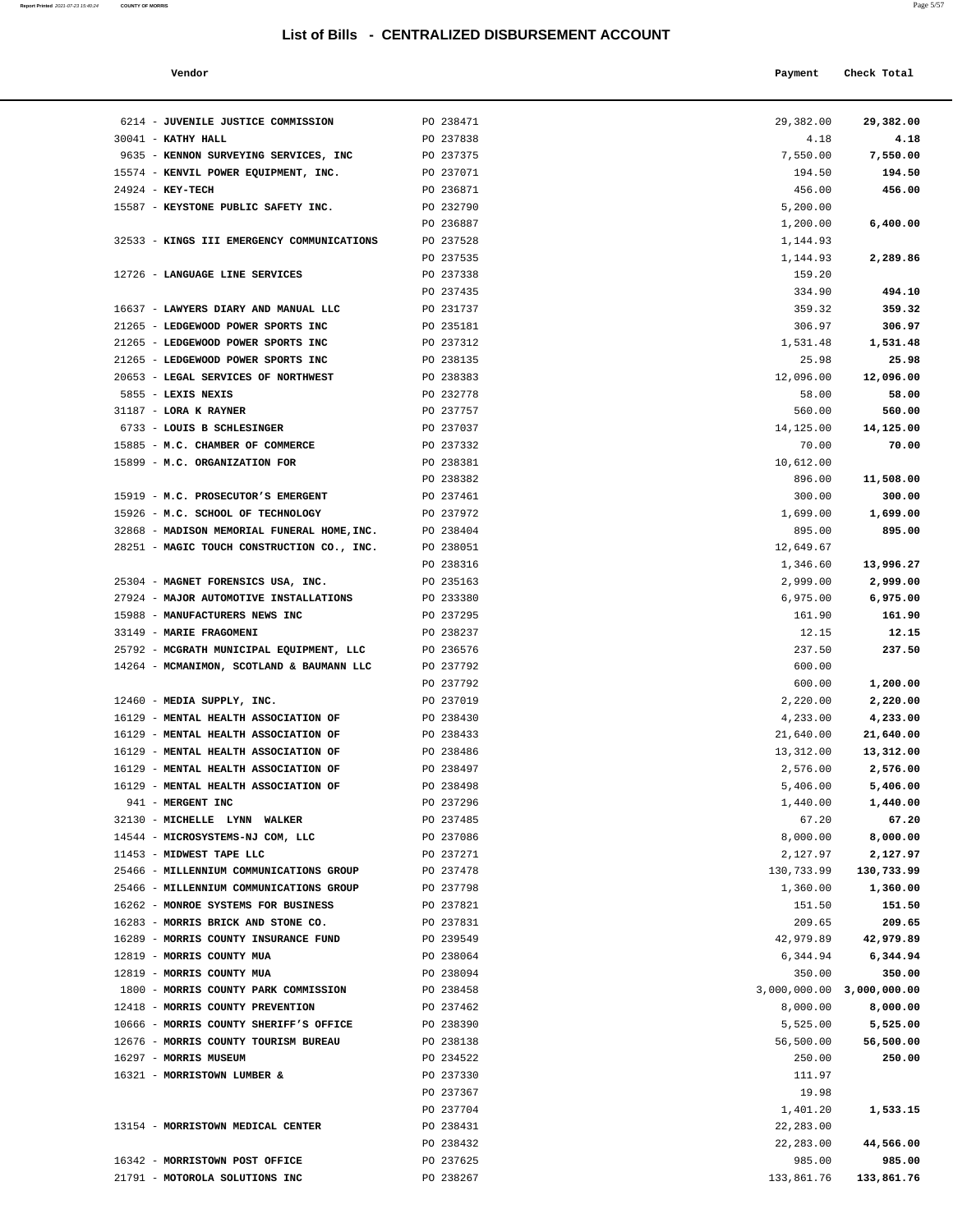| Vendor                       |           | Payment   | Check Total |
|------------------------------|-----------|-----------|-------------|
| MOUNT OLIVE CHILD CARE AND   | PO 238040 | 24,375.00 | 24,375.00   |
| MOVIE LICENSING USA          | PO 237297 | 428.00    | 428.00      |
| MUNICIPAL CLERKS ASSO. OF MC | PO 237087 | 50.00     | 50.00       |

| 16382 - MOUNT OLIVE CHILD CARE AND                                       | PO 238040              | 24,375.00           | 24,375.00             |
|--------------------------------------------------------------------------|------------------------|---------------------|-----------------------|
| 9941 - MOVIE LICENSING USA<br>27651 - MUNICIPAL CLERKS ASSO. OF MC       | PO 237297<br>PO 237087 | 428.00<br>50.00     | 428.00<br>50.00       |
| 15709 - MUNICIPAL EMERGENCY SERVICES                                     | PO 225413              | 4,546.42            | 4,546.42              |
| 19523 - N.J. NATURAL GAS COMPANY                                         | PO 238190              | 34.85               |                       |
|                                                                          | PO 238192              | 37.27               |                       |
|                                                                          | PO 238193              | 334.39              |                       |
|                                                                          | PO 238194              | 34.85               |                       |
|                                                                          | PO 238195              | 282.63              |                       |
|                                                                          | PO 238196              | 40.82               | 764.81                |
| 28785 - NAPA OF ROCKAWAY                                                 | PO 237470              | 161.06              |                       |
|                                                                          | PO 237652              | 82.33               |                       |
|                                                                          | PO 237653              | 9.28                | 252.67                |
| 30550 - NATAL ISRAEL TRAUMA CENTER                                       | PO 234806              | 10,140.00           | 10,140.00             |
| 21122 - NATIONAL FUEL OIL INC.                                           | PO 239521              | 57,166.49           |                       |
|                                                                          | PO 239521              | 8,201.23            | 65,367.72             |
| 31104 - NEARMAP US INC.                                                  | PO 237801              | 60,000.00           | 60,000.00             |
| 21877 - NEW JERSEY OF INTERNATIONAL                                      | PO 237044              | 290.00              | 290.00                |
| 28348 - NEW JERSEY OVERHEAD DOOR LLC                                     | PO 238229              | 1,225.90            | 1,225.90              |
| 16552 - NEWBRIDGE SERVICES INC                                           | PO 237214              | 3,990.00            |                       |
|                                                                          | PO 238321              | 21,152.00           |                       |
|                                                                          | PO 238457              | 14,944.00           | 40,086.00             |
| 23981 - NIELSEN DODGE - C-J-R                                            | PO 237324              | 264.67              | 264.67                |
| 19919 - NJ ADVANCE MEDIA                                                 | PO 237579              | 122.36              | 122.36                |
| 19919 - NJ ADVANCE MEDIA                                                 | PO 238354              | 122.36              | 122.36                |
| 21704 - NJ DEPARTMENT OF TREASURY                                        | PO 238176              | 35.00               | 35.00                 |
| 15957 - NJ SEX CRIMES OFFICERS ASSOC<br>16664 - NJ STATE BAR ASSOCIATION | PO 236080<br>PO 237023 | 150.00<br>200.00    | 150.00<br>200.00      |
| 16638 - NJ STATE LEAGUE OF                                               | PO 236092              | 15.00               | 15.00                 |
| $8349$ - NMS LABS                                                        | PO 238380              | 5,189.20            | 5,189.20              |
| 26357 - NORTHEAST COMMUNICATIONS, INC.                                   | PO 237651              | 433.20              | 433.20                |
| 16752 - NORWESCAP INC                                                    | PO 238361              | 2,135.00            |                       |
|                                                                          | PO 238362              | 5,908.00            |                       |
|                                                                          | PO 238365              | 954.00              | 8,997.00              |
| 30167 - NOTO-WYNKOOP FUNERAL HOME                                        | PO 237756              | 1,666.00            | 1,666.00              |
| 16764 - NU-WAY CONCESSIONAIRES INC                                       | PO 238019              | 129,762.44          |                       |
|                                                                          | PO 238020              | 20,748.56           |                       |
|                                                                          | PO 238022              | 7,776.02            | 158,287.02            |
| 26726 - OFFICE CONCEPTS GROUP, INC.                                      | PO 237669              | 199.71              | 199.71                |
| 26726 - OFFICE CONCEPTS GROUP, INC.                                      | PO 238153              | 23.89               | 23.89                 |
| $21567 - OFS$                                                            | PO 232388              | 1,700.88            | 1,700.88              |
| 31831 - OMSUM ENGINEERING, LLC                                           | PO 238074              | 4,320.00            | 4,320.00              |
| 25021 - ONE SOURCE OF NEW JERSEY LLC                                     | PO 237191              | 169.19              | 169.19                |
| 13856 - OPTIMUM                                                          | PO 237456              | 128.89              | 128.89                |
| 8451 - OPTIMUM                                                           | PO 237457              | 211.80              | 211.80                |
| 8451 - OPTIMUM                                                           | PO 237519              | 298.91              | 298.91                |
| 8451 - OPTIMUM                                                           | PO 237520              | 784.74              | 784.74                |
| 8451 - OPTIMUM                                                           | PO 238083              | 286.51              | 286.51                |
| 8451 - OPTIMUM                                                           | PO 238209              | 211.80              | 211.80                |
| 8451 - OPTIMUM                                                           | PO 238210              | 202.30              | 202.30                |
| 8451 - OPTIMUM                                                           | PO 238212              | 128.90              | 128.90                |
| 8451 - OPTIMUM                                                           | PO 238213              | 236.18              | 236.18                |
| 8451 - OPTIMUM                                                           | PO 238214              | 298.91              | 298.91                |
| 33101 - OUTHOUSE LLC                                                     | PO 238049              | 290.00              | 290.00                |
| $16856 - P$ O M A<br>31538 - PACKETALK                                   | PO 237467              | 600.00<br>74,790.00 | 600.00                |
| 32472 - PASSAIC COUNTY COMMUNITY COLLEGE                                 | PO 228641<br>PO 239542 | 1,365.00            | 74,790.00<br>1,365.00 |
| 32104 - PAYFLEX SYSTEMS USA, INC.                                        | PO 238215              | 1,485.00            | 1,485.00              |
| 28765 - PMI TECHNOLOGIES                                                 | PO 237402              | 255.30              | 255.30                |
| 12398 - POP-A-LOCK OF NORTHERN NJ                                        | PO 238340              | 600.00              | 600.00                |
| 17117 - POWER PLACE INC                                                  | PO 237055              | 42.65               | 42.65                 |
| 27929 - PREMIER GLOBAL SERVICES                                          | PO 237860              | 130.49              | 130.49                |
|                                                                          |                        |                     |                       |

4327 - **PRIME HEALTHCARE SERVICES PO 238349 PO 238349 16,018.00**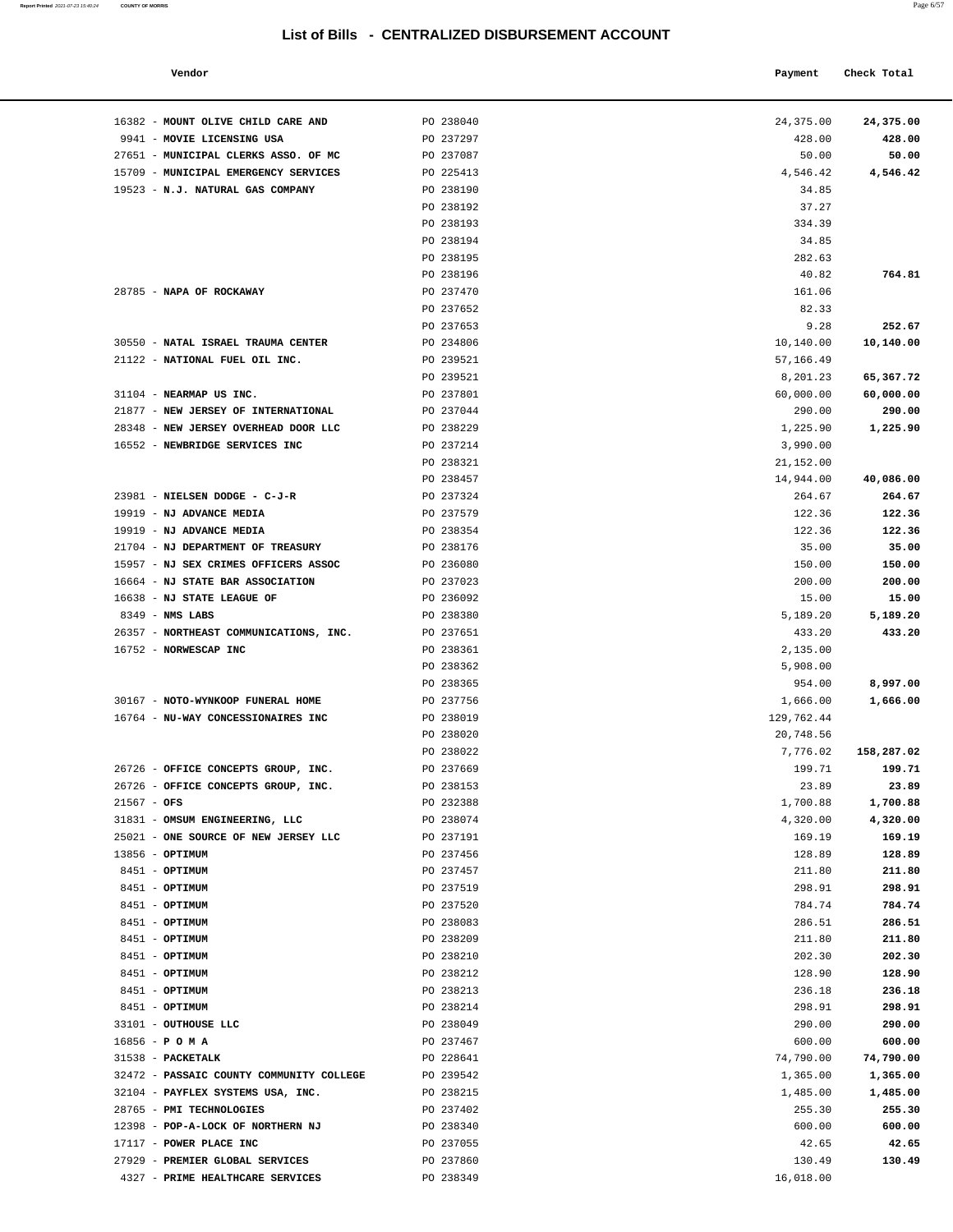#### **Vendor Check Total Payment Check Total**

|                                                            | PO 238351 | 66,317.00 |            |
|------------------------------------------------------------|-----------|-----------|------------|
|                                                            | PO 238360 | 82,556.00 | 164,891.00 |
| 31528 - PRINCETON INSTITUTE OF LANGUAGES, INC DB PO 238045 |           | 150.00    | 150.00     |
| 24230 - PRIORITY DISPATCH CORP.                            | PO 238259 | 510.00    | 510.00     |
| $17189$ - PSE&G CO                                         | PO 238186 | 5,041.07  | 5,041.07   |
| 9894 - QUADIENT, INC.                                      | PO 239548 | 346.75    | 346.75     |
| 7872 - QUENCH USA, INC.                                    | PO 237681 | 99.00     | 99.00      |
|                                                            |           | 52.86     |            |
| $264$ - R & J CONTROL, INC.                                | PO 236155 |           |            |
|                                                            | PO 236157 | 399.83    |            |
|                                                            | PO 238199 | 465.00    | 917.69     |
| 264 - R & J CONTROL, INC.                                  | PO 238199 | 10,230.00 | 10,230.00  |
| 264 - R & J CONTROL, INC.                                  | PO 238230 | 930.00    | 930.00     |
| 12473 - R.D. SALES DOOR & HARDWARE LLC                     | PO 227328 | 4,685.00  |            |
|                                                            | PO 233953 | 13,250.00 |            |
|                                                            | PO 237443 | 815.80    | 18,750.80  |
| 17215 - R.S. KNAPP CO. INC.                                | PO 237543 | 75.00     |            |
|                                                            | PO 237649 | 744.29    |            |
|                                                            | PO 238013 | 243.51    | 1,062.80   |
| 29982 - REDICARE LLC                                       | PO 237644 | 13.80     |            |
|                                                            | PO 237773 | 38.79     | 52.59      |
| 8485 - RELIANCE BARCODE SOLUTIONS, LLC                     | PO 234617 | 274.84    | 274.84     |
| 29466 - RICCIARDI BROTHERS, INC                            | PO 237369 | 167.96    |            |
|                                                            | PO 238368 | 264.63    | 432.59     |
| 19765 - RICOH AMERICAS CORPORATION                         | PO 237633 | 130.27    |            |
|                                                            |           |           |            |
|                                                            | PO 237634 | 130.27    |            |
|                                                            | PO 238070 | 195.58    |            |
|                                                            | PO 238264 | 919.91    | 1,376.03   |
| 28741 - RICOH USA, INC.                                    | PO 237298 | 2,826.22  | 2,826.22   |
| 28741 - RICOH USA, INC.                                    | PO 237425 | 637.78    | 637.78     |
| 28741 - RICOH USA, INC.                                    | PO 237624 | 293.58    | 293.58     |
| 28741 - RICOH USA, INC.                                    | PO 237815 | 949.08    | 949.08     |
| 28741 - RICOH USA, INC.                                    | PO 237818 | 637.78    | 637.78     |
| 28741 - RICOH USA, INC.                                    | PO 237882 | 336.13    | 336.13     |
| 28741 - RICOH USA, INC.                                    | PO 237886 | 161.12    | 161.12     |
| 28741 - RICOH USA, INC.                                    | PO 237888 | 961.77    | 961.77     |
| 28741 - RICOH USA, INC.                                    | PO 237916 | 20.23     | 20.23      |
| 28741 - RICOH USA, INC.                                    | PO 237937 | 520.61    | 520.61     |
| 28741 - RICOH USA, INC.                                    | PO 238003 | 1,106.28  | 1,106.28   |
| 28741 - RICOH USA, INC.                                    | PO 238004 | 339.75    | 339.75     |
| 28741 - RICOH USA, INC.                                    | PO 238007 | 447.16    | 447.16     |
| 28741 - RICOH USA, INC.                                    | PO 238011 | 250.67    | 250.67     |
| 28741 - RICOH USA, INC.                                    | PO 238014 | 724.92    | 724.92     |
| 28741 - RICOH USA, INC.                                    | PO 238016 | 50.54     | 50.54      |
| 28741 - RICOH USA, INC.                                    |           |           |            |
|                                                            | PO 238068 | 1,655.55  | 1,655.55   |
| 28741 - RICOH USA, INC.                                    | PO 238069 | 58.94     | 58.94      |
| 28741 - RICOH USA, INC.                                    | PO 238082 | 480.69    | 480.69     |
| 28741 - RICOH USA, INC.                                    | PO 238095 | 35.00     | 35.00      |
| 28741 - RICOH USA, INC.                                    | PO 238096 | 89.18     | 89.18      |
| 28741 - RICOH USA, INC.                                    | PO 238097 | 684.40    | 684.40     |
| 28741 - RICOH USA, INC.                                    | PO 238180 | 1,135.61  | 1,135.61   |
| 28741 - RICOH USA, INC.                                    | PO 238218 | 482.23    | 482.23     |
| 28741 - RICOH USA, INC.                                    | PO 238222 | 10,460.51 | 10,460.51  |
| 28741 - RICOH USA, INC.                                    | PO 238262 | 919.91    | 919.91     |
| 28741 - RICOH USA, INC.                                    | PO 238263 | 76.09     | 76.09      |
| 32628 - ROBERT CARROLL                                     | PO 238142 | 310.00    | 310.00     |
| 9167 - ROBERT E DEBARTH                                    | PO 238286 | 415.00    | 415.00     |
| 33139 - ROBERT POOLE                                       | PO 237776 | 77.99     | 77.99      |
| 9938 - RUTGERS CENTER FOR CONTINUING                       | PO 237971 | 2,945.00  |            |
|                                                            | PO 237990 | 2,900.00  | 5,845.00   |
| 31598 - SANCHEZ ENGRAVING LLC                              | PO 237620 | 40.00     |            |
|                                                            | PO 237676 | 356.00    |            |
|                                                            | PO 237840 | 500.00    | 896.00     |
|                                                            |           |           |            |

29420 - **SEA SAFETY INTERNATIONAL, INC.** PO 183397 1,948.00 **1,948.00**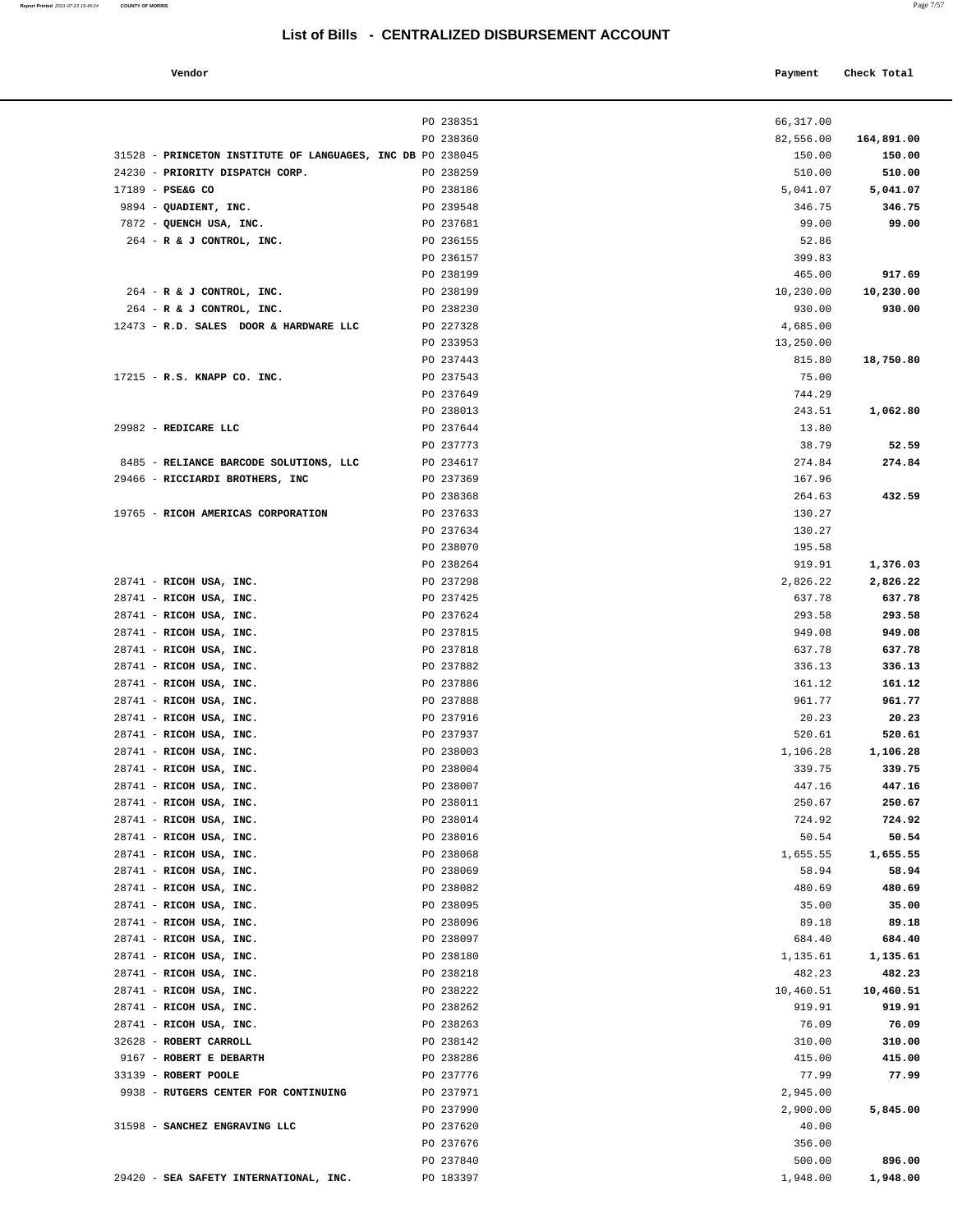| Report Printed 2021-07-23 15:40:24 COUNTY OF MORRIS | Page 8/57 |
|-----------------------------------------------------|-----------|
|                                                     |           |

| Vendor | Payment Check Total |
|--------|---------------------|
|        |                     |

| 17726 - SHI INTERNATIONAL CORP                 | PO 233349 | 2,200.00    | 2,200.00   |
|------------------------------------------------|-----------|-------------|------------|
| 17726 - SHI INTERNATIONAL CORP                 | PO 236896 | 226, 247.94 | 226,247.94 |
| 17726 - SHI INTERNATIONAL CORP                 | PO 237007 | 1,608.53    | 1,608.53   |
| 17726 - SHI INTERNATIONAL CORP                 | PO 237472 | 1,211.45    | 1,211.45   |
| 17726 - SHI INTERNATIONAL CORP                 | PO 237473 | 66,079.20   | 66,079.20  |
| 17726 - SHI INTERNATIONAL CORP                 | PO 237529 | 396.28      | 396.28     |
| 29041 - SIGN A RAMA LEDGEWOOD                  | PO 237896 | 980.00      | 980.00     |
| 29041 - SIGN A RAMA LEDGEWOOD                  | PO 238341 | 590.00      | 590.00     |
| 33093 - SLADE INDUSTRIES, INC.                 | PO 237883 | 9,723.00    | 9,723.00   |
| 17699 - SMITH MOTOR CO., INC.                  | PO 237328 | 55.43       | 55.43      |
| 11253 - SMITHS DETECTION, INC.                 | PO 235731 | 950.00      | 950.00     |
| 17755 - SOUTHEAST MORRIS COUNTY                | PO 238058 | 8,890.89    | 8,890.89   |
| 17755 - SOUTHEAST MORRIS COUNTY                | PO 238088 | 8,266.28    | 8,266.28   |
| 17755 - SOUTHEAST MORRIS COUNTY                | PO 238089 | 20,055.58   | 20,055.58  |
| 17755 - SOUTHEAST MORRIS COUNTY                | PO 238131 | 3,519.07    | 3,519.07   |
| 17755 - SOUTHEAST MORRIS COUNTY                | PO 238467 | 447.64      | 447.64     |
| 17755 - SOUTHEAST MORRIS COUNTY                | PO 238490 | 1,012.60    | 1,012.60   |
| 27837 - STEVEN GOODMAN                         | PO 237875 | 98.04       | 98.04      |
| 17874 - STORR TRACTOR CO.                      | PO 224191 | 115,562.18  | 115,562.18 |
| 33141 - STRIVVEN MEDIA LLC                     | PO 237762 | 2,500.00    | 2,500.00   |
| 28733 - SULLIVAN AND GRABER                    | PO 237830 | 852.50      | 852.50     |
| 17937 - SUSSEX COUNTY COMMUNITY COLLEGE        | PO 237969 | 3,200.00    | 3,200.00   |
| 11429 - SUSSEX COUNTY MUA                      | PO 237050 | 685.80      |            |
|                                                | PO 237587 | 1,115.55    |            |
|                                                | PO 237774 | 301.05      | 2,102.40   |
| 29923 - SUSSEX MARKET                          | PO 237046 | 747.50      | 747.50     |
| 26030 - TABB INC                               | PO 237861 | 269.00      | 269.00     |
| 28779 - TARA CHOMINSKY                         | PO 237464 | 90.00       | 90.00      |
| 5611 - TBS CONTROLS LLC                        | PO 237917 | 3,186.00    |            |
|                                                | PO 238188 | 2,944.37    | 6,130.37   |
| 27658 - TECHLINE TECHNOLOGIES, INC.            | PO 236973 | 5,218.45    | 5,218.45   |
| 17990 - TELESEARCH INC                         | PO 237372 | 850.85      |            |
|                                                | PO 237545 | 717.15      |            |
|                                                | PO 237737 | 647.49      |            |
|                                                | PO 237900 | 1,901.20    |            |
|                                                | PO 238291 | 1,520.96    | 5,637.65   |
| 21294 - TETRA TECH INC                         | PO 234818 | 39,102.97   | 39,102.97  |
| 21294 - TETRA TECH INC                         | PO 234821 | 4,419.69    | 4,419.69   |
| 32329 - THE BAGELRY INC.                       | PO 238198 | 835.80      | 835.80     |
| 33094 - THE NATIONAL WHITE COLLAR CRIME CENTER | PO 237026 | 399.00      | 399.00     |
| 5711 - THE TAB GROUP                           | PO 237988 | 4,557.62    | 4,557.62   |
| 24933 - THOMAS POLLIO                          | PO 237920 | 185.76      | 185.76     |
| 10812 - THOMSON REUTER-WEST                    | PO 237189 | 884.34      | 884.34     |
| 10812 - THOMSON REUTER-WEST                    | PO 237190 | 566.63      | 566.63     |
| 18437 - THOMSON REUTERS-WEST                   | PO 236115 | 6,057.49    | 6,057.49   |
| 18437 - THOMSON REUTERS-WEST                   | PO 236774 | 11,200.42   | 11,200.42  |
| 122 - TILCON NEW YORK INC.                     | PO 237031 | 6,064.22    |            |
|                                                | PO 237245 | 575.11      |            |
|                                                | PO 237610 | 1,200.18    |            |
|                                                | PO 237778 | 1,501.47    | 9,340.98   |
| 21479 - TIOGA SOLAR MORRIS COUNTY 1 LLC        | PO 238065 | 2,808.64    | 2,808.64   |
| 32003 - TITLE LINES LLC                        | PO 235252 | 304.00      | 304.00     |
| 32003 - TITLE LINES LLC                        | PO 237918 | 404.00      | 404.00     |
| 18067 - TJ'S SPORTWIDE TROPHY                  | PO 233619 | 2,282.00    | 2,282.00   |
| 3973 - TOM POLLIO                              | PO 237857 | 468.70      | 468.70     |
| 281 - TOMAR INDUSTRIES INC                     | PO 238050 | 2,710.70    | 2,710.70   |
| 20788 - TOP LINE CONSTRUCTION CORP             | PO 238377 | 861,802.22  |            |
|                                                | PO 238377 | 90,372.14   | 952,174.36 |
| 16352 - TOWN OF MORRISTOWN                     | PO 238187 | 336.00      | 336.00     |
| 15475 - TOWNSHIP OF JEFFERSON                  | PO 238105 | 4,500.00    | 4,500.00   |
| 20672 - TRAUMA TRAINING FX INC                 | PO 234899 | 2,394.00    | 2,394.00   |
| 27159 - TREASURER STATE OF NEW JERSEY          | PO 238073 | 80.00       | 80.00      |

3486 - **TREASURER, STATE OF NEW JERSEY PO 238052 1,750.00 1,750.00 1,750.00**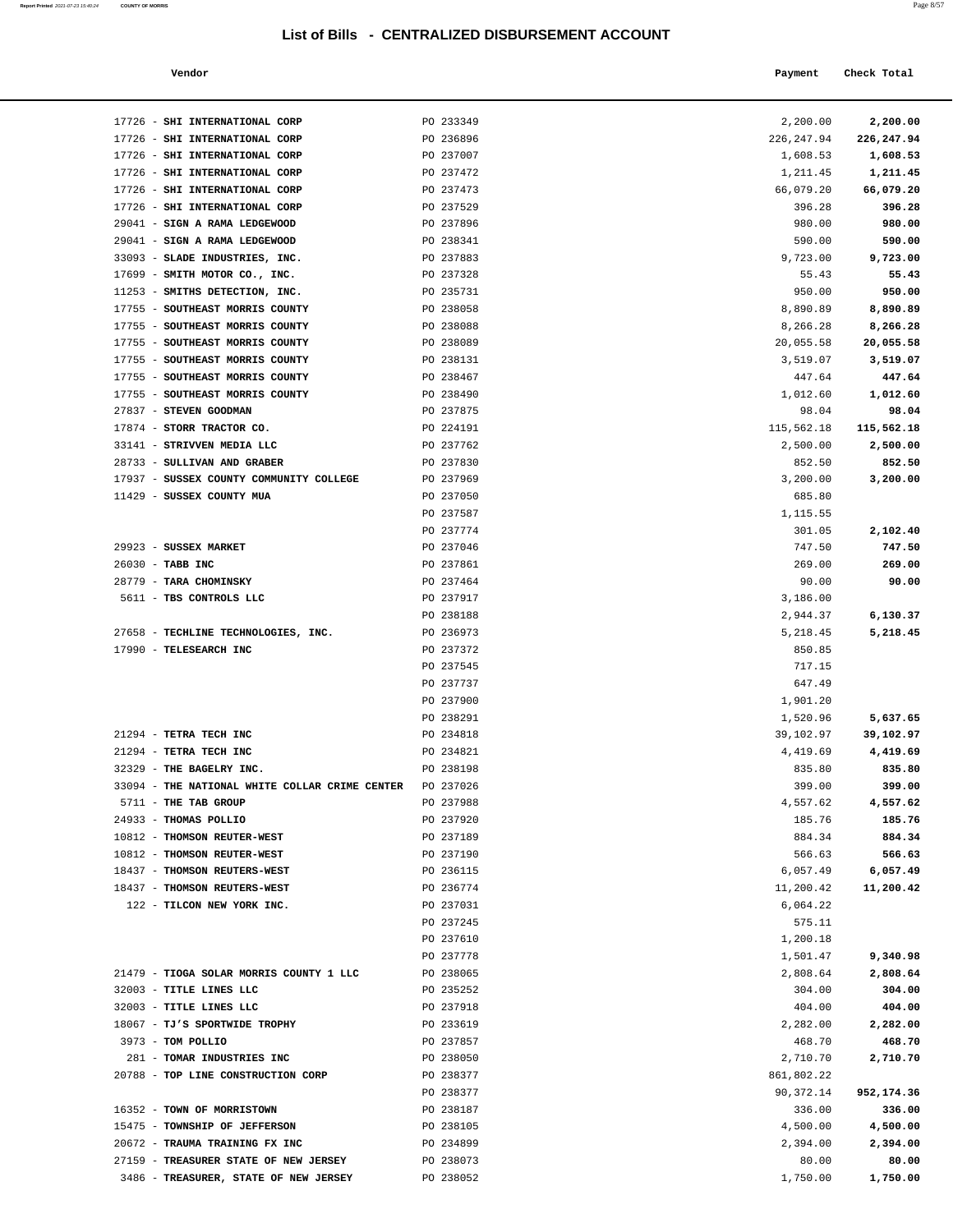| Report Printed 2021-07-23 15:40:24 | <b>COUNTY OF MORRIS</b> | Page 9/57 |
|------------------------------------|-------------------------|-----------|
|                                    |                         |           |

| Vendor | Payment Check Total |
|--------|---------------------|
|--------|---------------------|

| 19990 - TREASURER-STATE OF NEW JERSEY                          | PO 238053              | 50.00               | 50.00               |
|----------------------------------------------------------------|------------------------|---------------------|---------------------|
| 28610 - TRI-STATE FLAGPOLE MAINTENANCE                         | PO 238343              | 2,384.60            | 2,384.60            |
| $2181$ - TRIUS, INC.                                           | PO 237654              | 310.28              | 310.28              |
| 20009 - TRUGREEN                                               | PO 237913              | 335.87              |                     |
|                                                                | PO 238191              | 502.95              | 838.82              |
| 30877 - TUNSTEAD LANDSCAPE SERVICES                            | PO 236239              | 153.20              |                     |
|                                                                | PO 237636              | 254.00              |                     |
| 25209 - TURN OUT UNIFORMS, INC.                                | PO 238583<br>PO 237859 | 12,441.72           | 12,848.92           |
| 4144 - U-LINE SHIPPING SUPPLY                                  | PO 237143              | 429.44<br>219.96    | 429.44<br>219.96    |
| 29540 - U.S. BANK OPERATIONS CENTER                            | PO 238063              | 15,700.97           | 15,700.97           |
| 31502 - U.S. SECURITY ASSOCIATES                               | PO 237436              | 1,481.04            |                     |
|                                                                | PO 237447              | 1,676.46            |                     |
|                                                                | PO 237552              | 13,050.29           | 16,207.79           |
| 18233 - UNITED PARCEL SERVICE                                  | PO 237476              | 19.60               | 19.60               |
| 18232 - UNITED PARCEL SERVICE                                  | PO 238284              | 132.00              | 132.00              |
| 31713 - UNITED SITE SERVICES NORTHEAST, INC.                   | PO 238181              | 819.45              | 819.45              |
| 21867 - UNITED WAY OF NORTHERN                                 | PO 238366              | 12,089.00           | 12,089.00           |
| 21867 - UNITED WAY OF NORTHERN                                 | PO 238367              | 1,925.00            | 1,925.00            |
| 446 - UNITRONIX DATA SYSTEMS INC                               | PO 237433              | 9,195.55            | 9,195.55            |
| 12628 - UNIVERSITY OF MISSOURI                                 | PO 238167              | 202.95              | 202.95              |
| 29338 - V-COMM, LLC                                            | PO 232214              | 14,000.00           | 14,000.00           |
| 18285 - VAN CLEEF ENGINEERING ASSOC                            | PO 180281<br>PO 209298 | 316.00<br>186.94    |                     |
|                                                                | PO 232132              | 11,088.00           | 11,590.94           |
| $1286$ - VERIZON                                               | PO 237534              | 1,260.96            | 1,260.96            |
| $1286$ - VERIZON                                               | PO 238183              | 312.89              | 312.89              |
| 10668 - VERIZON CABS                                           | PO 238275              | 1,792.90            | 1,792.90            |
| 1348 - VERIZON WIRELESS                                        | PO 237599              | 1,731.87            | 1,731.87            |
| 1348 - VERIZON WIRELESS                                        | PO 238219              | 30,722.38           |                     |
|                                                                | PO 238219              | 188.04              | 30,910.42           |
| 20059 - VERMEER NORTH ATLANTIC SERVICE                         | PO 237397              | 83.58               | 83.58               |
| 14319 - VISITING NURSE ASSOC. OF                               | PO 238314              | 10,701.00           |                     |
|                                                                | PO 238339              | 8,287.00            |                     |
|                                                                | PO 238342              | 335.00              |                     |
|                                                                | PO 238363              | 23,151.00           |                     |
| 25832 - VOIANCE LANGUAGE SERVICES, LLC                         | PO 238364<br>PO 238258 | 14,998.00<br>850.13 | 57,472.00<br>850.13 |
| 6146 - W.B. MASON COMPANY INC                                  | PO 234724              | 1,161.72            | 1,161.72            |
| 6146 - W.B. MASON COMPANY INC                                  | PO 235039              | 305.89              | 305.89              |
| 6146 - W.B. MASON COMPANY INC                                  | PO 236473              | 481.75              | 481.75              |
| 6146 - W.B. MASON COMPANY INC                                  | PO 236714              | 95.99               | 95.99               |
| 6146 - W.B. MASON COMPANY INC                                  | PO 236803              | 177.70              | 177.70              |
| 6146 - W.B. MASON COMPANY INC                                  | PO 236810              | 858.38              | 858.38              |
| 6146 - W.B. MASON COMPANY INC                                  | PO 236811              | 898.93              | 898.93              |
| 6146 - W.B. MASON COMPANY INC                                  | PO 237047              | 159.84              | 159.84              |
| 6146 - W.B. MASON COMPANY INC                                  | PO 237072              | 150.44              | 150.44              |
| 6146 - W.B. MASON COMPANY INC                                  | PO 237104              | 88.64               | 88.64               |
| 6146 - W.B. MASON COMPANY INC                                  | PO 237236              | 339.98              | 339.98              |
| 6146 - W.B. MASON COMPANY INC                                  | PO 237364<br>PO 237434 | 267.50              | 267.50              |
| 6146 - W.B. MASON COMPANY INC<br>6146 - W.B. MASON COMPANY INC | PO 237448              | 117.45              | 117.45<br>147.51    |
| 6146 - W.B. MASON COMPANY INC                                  | PO 237588              | 147.51<br>296.25    | 296.25              |
| 6146 - W.B. MASON COMPANY INC                                  | PO 237589              | 5.70                | 5.70                |
| 6146 - W.B. MASON COMPANY INC                                  | PO 237590              | 137.90              | 137.90              |
| 6146 - W.B. MASON COMPANY INC                                  | PO 237591              | 86.16               | 86.16               |
| 6146 - W.B. MASON COMPANY INC                                  | PO 237592              | 183.55              | 183.55              |
| 6146 - W.B. MASON COMPANY INC                                  | PO 237593              | 273.90              | 273.90              |
| 6146 - W.B. MASON COMPANY INC                                  | PO 237594              | 27.99               | 27.99               |
| 6146 - W.B. MASON COMPANY INC                                  | PO 237601              | 767.96              | 767.96              |
| 6146 - W.B. MASON COMPANY INC                                  | PO 237641              | 35.76               | 35.76               |
| 6146 - W.B. MASON COMPANY INC                                  | PO 237677              | 21.27               | 21.27               |
| 6146 - W.B. MASON COMPANY INC                                  | PO 237693              | 5.42                | 5.42                |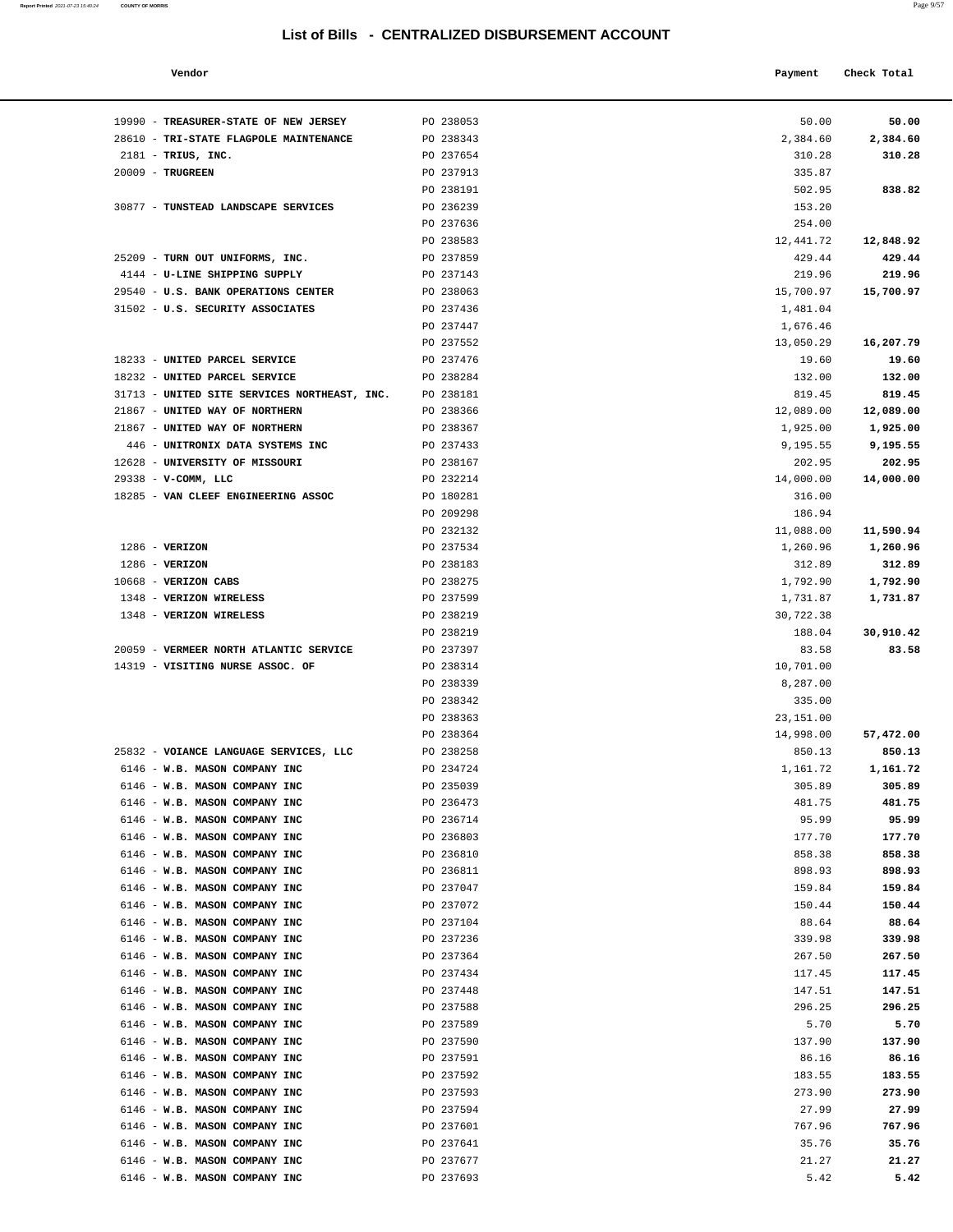**Report Printed** 2021-07-23 15:40:24 **COUNTY OF MORRIS** Page 10/57

Total to be paid from Fund 13 Dedicated Trust 134,552.56

 **Vendor Check Total Payment** Check Total **Payment** 

| 6146 - W.B. MASON COMPANY INC                | PO 237694    | 23.98      | 23.98                     |
|----------------------------------------------|--------------|------------|---------------------------|
| 6146 - W.B. MASON COMPANY INC                | PO 237695    | 18.98      | 18.98                     |
| 6146 - W.B. MASON COMPANY INC                | PO 237696    | 23.74      | 23.74                     |
| 6146 - W.B. MASON COMPANY INC                | PO 237714    | 178.80     | 178.80                    |
| 6146 - W.B. MASON COMPANY INC                | PO 237715    | 6.65       | 6.65                      |
| 6146 - W.B. MASON COMPANY INC                | PO 237720    | 39.44      | 39.44                     |
| 6146 - W.B. MASON COMPANY INC                | PO 237736    | 266.28     | 266.28                    |
| 6146 - W.B. MASON COMPANY INC                | PO 237758    | 17.18      | 17.18                     |
| 6146 - W.B. MASON COMPANY INC                | PO 237905    | 609.26     | 609.26                    |
| 6146 - W.B. MASON COMPANY INC                | PO 238227    | 156.42     | 156.42                    |
| 6146 - W.B. MASON COMPANY INC                | PO 238228    | 74.63      | 74.63                     |
| 6146 - W.B. MASON COMPANY INC                | PO 239547    | 142.01     | 142.01                    |
| 18388 - WARREN COUNTY COMMUNITY COLL.        | PO 237973    | 800.00     | 800.00                    |
| 20080 - WASHINGTON TOWNSHIP M.U.A.           | PO 238126    | 430.63     | 430.63                    |
| 24231 - WATERS, MCPHERSON, MCNEILL, P.C.     | PO 237919    | 1,038.50   | 1,038.50                  |
| 24231 - WATERS, MCPHERSON, MCNEILL, P.C.     | PO 237922    | 3,513.80   | 3,513.80                  |
| 24231 - WATERS, MCPHERSON, MCNEILL, P.C.     | PO 237924    | 20,038.60  | 20,038.60                 |
| 24231 - WATERS, MCPHERSON, MCNEILL, P.C.     | PO 237925    | 558.00     | 558.00                    |
| 24231 - WATERS, MCPHERSON, MCNEILL, P.C.     | PO 237926    | 1,503.50   | 1,503.50                  |
| 33004 - WILDCOPES                            | PO 237655    | 347.50     | 347.50                    |
| 13246 - WILLIAM F. BARNISH                   | PO 238200    | 9,290.85   | 9,290.85                  |
| 13246 - WILLIAM F. BARNISH                   | PO 238201    | 2,895.48   | 2,895.48                  |
| 8335 - WILLIAM PATERSON UNIVERSITY           | PO 237976    | 1,000.00   |                           |
|                                              | PO 237977    | 435.10     |                           |
|                                              | PO 237989    | 1,621.10   |                           |
|                                              | PO 238146    | 625.00     | 3,681.20                  |
| 3793 - WOODRUFF ENERGY                       | PO 238057    | 9,407.79   | 9,407.79                  |
| 24208 - ZUFALL HEALTH CENTER                 | PO 237142    | 130,000.00 | 130,000.00                |
| 24208 - ZUFALL HEALTH CENTER                 | PO 238319    | 9,396.00   | 9,396.00                  |
| 24208 - ZUFALL HEALTH CENTER                 | PO 238320    | 5,593.00   | 5,593.00<br>------------- |
| TOTAL                                        |              |            | 11,871,174.35             |
| Total to be paid from Fund 01 Current Fund   | 9,793,782.95 |            |                           |
| Total to be paid from Fund 02 Grant Fund     | 1,188,645.51 |            |                           |
| Total to be paid from Fund 04 County Capital | 754,193.33   |            |                           |

 **------------- 11,871,174.35**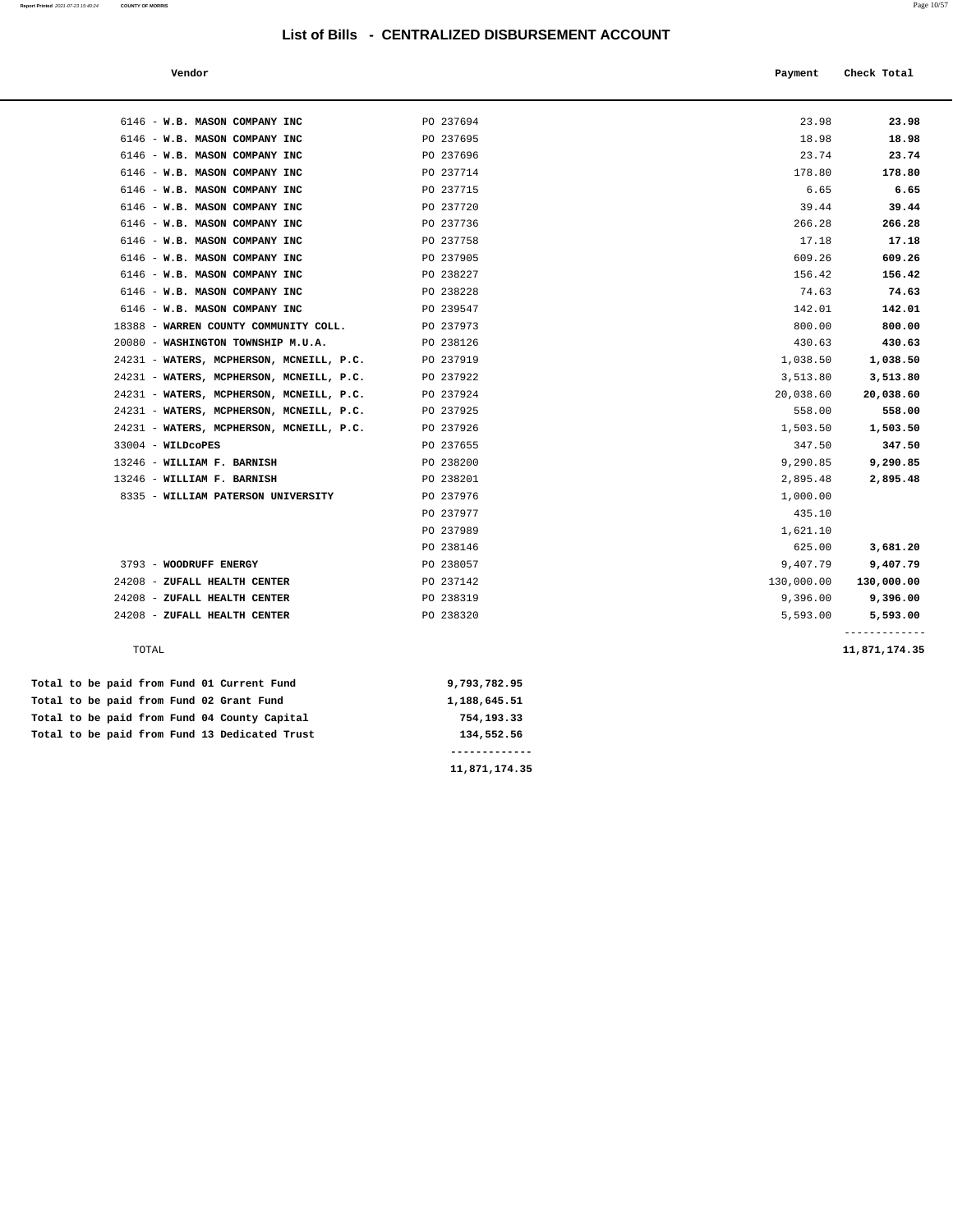**Report Printed** 2021-07-23 15:40:30 **COUNTY OF MORRIS** Page 11/57

## **List of Bills (Department/Account Detail) - CENTRALIZED DISBURSEMENT ACCOUNT**

| Account                                            | P0 #                    | Vendor                                                    | Description       | Payment  | Account Total            |  |  |  |
|----------------------------------------------------|-------------------------|-----------------------------------------------------------|-------------------|----------|--------------------------|--|--|--|
| <b>Current Fund</b><br><b>County Administrator</b> |                         |                                                           |                   |          |                          |  |  |  |
|                                                    | 239504 COUNTY OF MORRIS |                                                           |                   | 19.83    |                          |  |  |  |
| 01-201-20-100100-068                               |                         | Postage & Metered Mail                                    | TOTAL FOR ACCOUNT |          | 19.83                    |  |  |  |
| 01-201-20-100100-070                               |                         | 237856 ARCHIVESOCIAL, INC.<br>Publication & Subscriptions | TOTAL FOR ACCOUNT | 7,176.00 | 7,176.00                 |  |  |  |
|                                                    | 238007 RICOH USA, INC.  |                                                           |                   | 447.16   |                          |  |  |  |
| 01-201-20-100100-164                               |                         | Office Machines - Rental                                  | TOTAL FOR ACCOUNT |          | 447.16                   |  |  |  |
|                                                    |                         | TOTAL for County Administrator                            |                   |          | ============<br>7,642.99 |  |  |  |
| <b>Personnel</b>                                   |                         |                                                           |                   |          |                          |  |  |  |
|                                                    | 239504 COUNTY OF MORRIS |                                                           |                   | 29.07    |                          |  |  |  |
| 01-201-20-105100-068                               |                         | Postage & Metered Mail                                    | TOTAL FOR ACCOUNT |          | 29.07                    |  |  |  |
|                                                    | TOTAL for Personnel     |                                                           |                   |          | ============<br>29.07    |  |  |  |
| <b>Board of Chosen Freeholders</b>                 |                         |                                                           |                   |          |                          |  |  |  |

| 239504 COUNTY OF MORRIS<br>Postage & Metered Mail<br>$01 - 201 - 20 - 110100 - 068$      | TOTAL FOR ACCOUNT | 702.46<br>702.46 |
|------------------------------------------------------------------------------------------|-------------------|------------------|
| 237888 RICOH USA, INC.<br><i><b>Office Machines - Rental</b></i><br>01-201-20-110100-164 | TOTAL FOR ACCOUNT | 961.77<br>961.77 |
| TOTAL for Board of Chosen Freeholders                                                    |                   | 1,664.23         |

#### **Clerk of the Board**

| 01-201-20-110105-023           | Associations and Memberships        | TOTAL FOR ACCOUNT | 50.00    |
|--------------------------------|-------------------------------------|-------------------|----------|
|                                | 237087 MUNICIPAL CLERKS ASSO. OF MC |                   | 50.00    |
| $01 - 201 - 20 - 110105 - 022$ | Advertising                         | TOTAL FOR ACCOUNT | 1,269.08 |
|                                | 237912 GANNETT NJ NEWSPAPERS        |                   | 126.16   |
|                                | 238220 GANNETT NJ NEWSPAPERS        |                   | 55.64    |
|                                | 238460 GANNETT NJ NEWSPAPERS        |                   | 87.89    |
|                                | 238459 GANNETT NJ NEWSPAPERS        |                   | 65.10    |
|                                | 237911 GANNETT NJ NEWSPAPERS        |                   | 123.58   |
|                                | 237910 GANNETT NJ NEWSPAPERS        |                   | 121.86   |
|                                | 237909 GANNETT NJ NEWSPAPERS        |                   | 128.74   |
|                                | 237908 GANNETT NJ NEWSPAPERS        |                   | 129.60   |
|                                | 237907 GANNETT NJ NEWSPAPERS        |                   | 129.60   |
|                                | 238272 GANNETT NJ NEWSPAPERS        |                   | 251.72   |
|                                | 238270 GANNETT NJ NEWSPAPERS        |                   | 49.19    |
|                                |                                     |                   |          |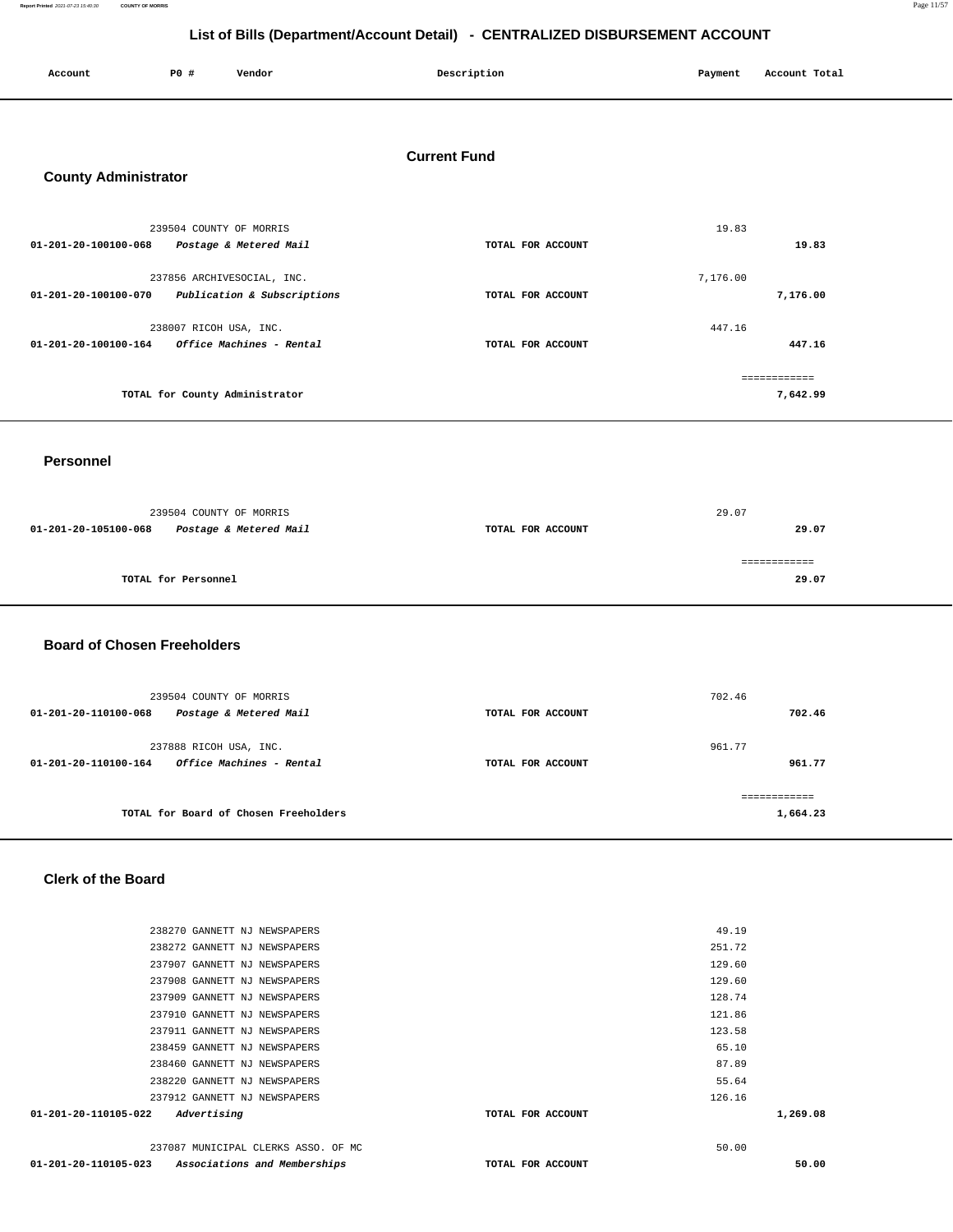#### **Report Printed** 2021-07-23 15:40:30 **COUNTY OF MORRIS** Page 12/57

## **List of Bills (Department/Account Detail) - CENTRALIZED DISBURSEMENT ACCOUNT**

| Account                   | P0 # | Vendor                       | Description | Payment | Account Total |
|---------------------------|------|------------------------------|-------------|---------|---------------|
| <b>Clerk of the Board</b> |      |                              |             |         |               |
|                           |      |                              |             |         | ============  |
|                           |      | TOTAL for Clerk of the Board |             |         | 1,319.08      |

## **County Clerk**

|                           | 236774 THOMSON REUTERS-WEST                    | 688.42            |              |
|---------------------------|------------------------------------------------|-------------------|--------------|
|                           | 236774 THOMSON REUTERS-WEST                    | 10,512.00         |              |
| 01-201-20-120100-028      | Books & Periodicals                            | TOTAL FOR ACCOUNT | 11,200.42    |
|                           | 238219 VERIZON WIRELESS                        | 539.92            |              |
|                           | 01-201-20-120100-031    Cellular Phones/Pagers | TOTAL FOR ACCOUNT | 539.92       |
|                           |                                                |                   |              |
|                           | 238003 RICOH USA, INC.                         | 8.05              |              |
|                           | 238003 RICOH USA, INC.                         | 53.83             |              |
|                           | 238003 RICOH USA, INC.                         | 381.71            |              |
|                           | 238003 RICOH USA, INC.                         | 532.91            |              |
| 01-201-20-120100-044      | Equipment Service Agreements                   | TOTAL FOR ACCOUNT | 976.50       |
|                           | 237620 SANCHEZ ENGRAVING LLC                   | 40.00             |              |
| 01-201-20-120100-058      | Office Supplies & Stationery                   | TOTAL FOR ACCOUNT | 40.00        |
|                           | 237988 THE TAB GROUP                           | 4,557.62          |              |
| 01-201-20-120100-059      | Other General Expenses                         | TOTAL FOR ACCOUNT | 4,557.62     |
|                           |                                                |                   |              |
|                           | 239504 COUNTY OF MORRIS                        | 1,015.28          |              |
| 01-201-20-120100-068      | Postage & Metered Mail                         | TOTAL FOR ACCOUNT | 1,015.28     |
|                           | 238286 ROBERT E DEBARTH                        | 390.00            |              |
|                           | 238286 ROBERT E DEBARTH                        | 25.00             |              |
| 01-201-20-120100-069      | Printing                                       | TOTAL FOR ACCOUNT | 415.00       |
|                           | 238285 ANN F. GROSSI                           | 10.50             |              |
|                           | 238237 MARIE FRAGOMENI                         | 5.39              |              |
|                           | 238237 MARIE FRAGOMENI                         | 6.76              |              |
| 01-201-20-120100-082      | Travel Expense                                 | TOTAL FOR ACCOUNT | 22.65        |
|                           |                                                |                   |              |
|                           | 238284 UNITED PARCEL SERVICE                   | 132.00            |              |
|                           | 01-201-20-120100-084 Other Outside Services    | TOTAL FOR ACCOUNT | 132.00       |
|                           | 237638 COANJ                                   | 65.00             |              |
|                           | 238285 ANN F. GROSSI                           | 3.50              |              |
|                           | 238285 ANN F. GROSSI                           | 47.50             |              |
| 01-201-20-120100-185 Food |                                                | TOTAL FOR ACCOUNT | 116.00       |
|                           |                                                |                   | ============ |
|                           | TOTAL for County Clerk                         |                   | 19,015.39    |

### **County Board of Elections**

| 234724 W.B. MASON COMPANY INC                        |                   | 1,161.72 |
|------------------------------------------------------|-------------------|----------|
| Office Supplies & Stationery<br>01-201-20-121100-058 | TOTAL FOR ACCOUNT | 1,161.72 |
| 237402 PMI TECHNOLOGIES                              |                   | 255.30   |
| 01-201-20-121100-059<br>Other General Expenses       | TOTAL FOR ACCOUNT | 255.30   |
| 239504 COUNTY OF MORRIS                              |                   | 1,894.79 |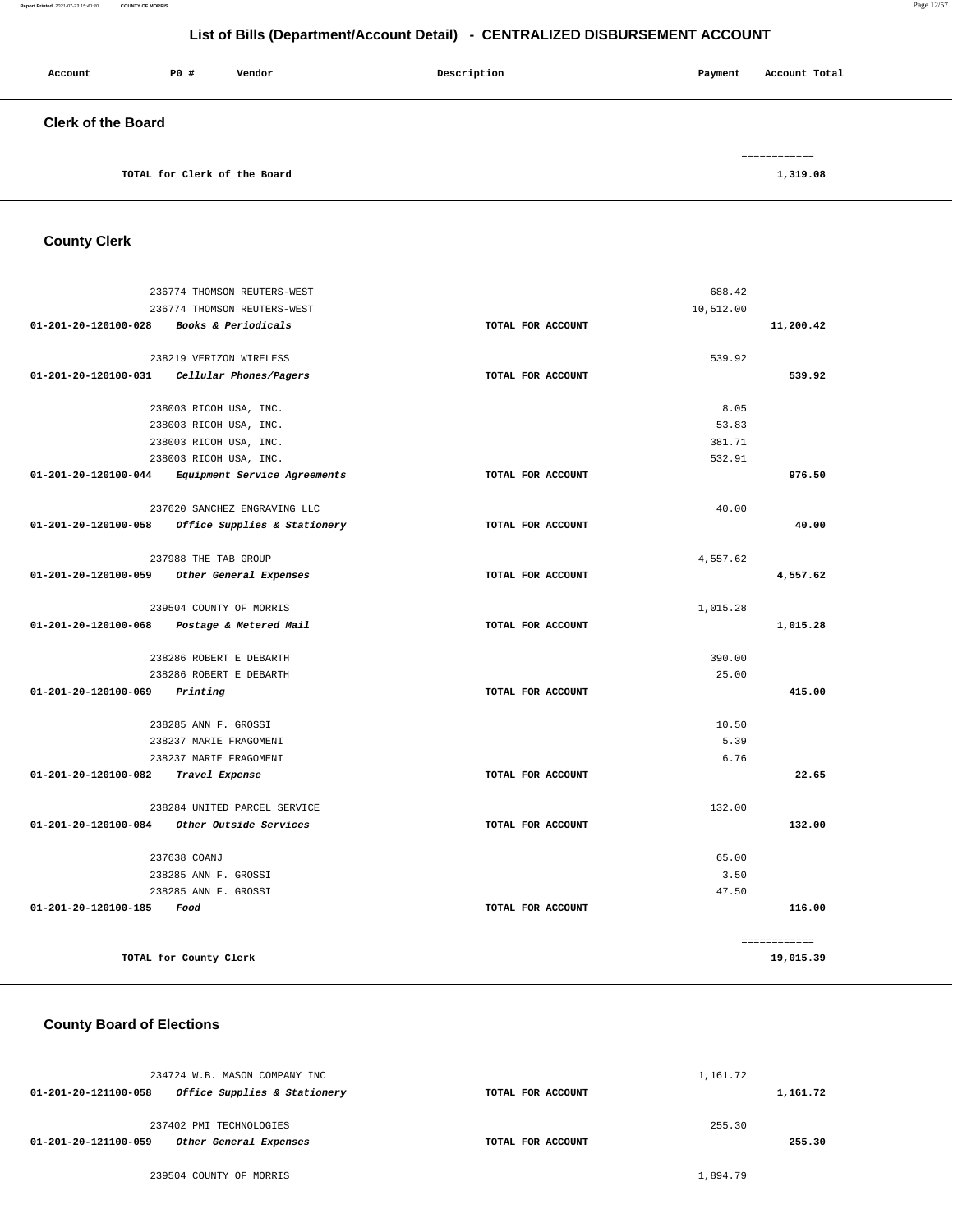**Report Printed** 2021-07-23 15:40:30 **COUNTY OF MORRIS** Page 13/57

## **List of Bills (Department/Account Detail) - CENTRALIZED DISBURSEMENT ACCOUNT**

| Account                          | <b>PO #</b>            | Vendor                              | Description       | Payment | Account Total |
|----------------------------------|------------------------|-------------------------------------|-------------------|---------|---------------|
| <b>County Board of Elections</b> |                        |                                     |                   |         |               |
| 01-201-20-121100-068             |                        | Postage & Metered Mail              | TOTAL FOR ACCOUNT |         | 1,894.79      |
|                                  | 238097 RICOH USA, INC. |                                     |                   | 684.40  |               |
|                                  | 238096 RICOH USA, INC. |                                     |                   | 89.18   |               |
| 01-201-20-121100-164             |                        | Office Machines - Rental            | TOTAL FOR ACCOUNT |         | 773.58        |
|                                  |                        |                                     |                   |         | ------------- |
|                                  |                        | TOTAL for County Board of Elections |                   |         | 4,085.39      |

## **Superintendent of Elections**

|          | 740.00   |                   | 237625 MORRISTOWN POST OFFICE         |                                |
|----------|----------|-------------------|---------------------------------------|--------------------------------|
|          | 245.00   |                   | 237625 MORRISTOWN POST OFFICE         |                                |
|          | 1,348.28 |                   |                                       | 239504 COUNTY OF MORRIS        |
| 2,333.28 |          | TOTAL FOR ACCOUNT | Postage & Metered Mail                | $01 - 201 - 20 - 121105 - 068$ |
|          | 31.29    |                   | 237641 W.B. MASON COMPANY INC         |                                |
|          | 4.47     |                   | 237641 W.B. MASON COMPANY INC         |                                |
|          | 0.95     |                   | 237693 W.B. MASON COMPANY INC         |                                |
| 36.71    |          | TOTAL FOR ACCOUNT | Other Administrative Supplies         | $01 - 201 - 20 - 121105 - 095$ |
|          | 4.47     |                   | 237693 W.B. MASON COMPANY INC         |                                |
| 4.47     |          | TOTAL FOR ACCOUNT | (2020) Other Administrative Supplies  | $01 - 203 - 20 - 121105 - 095$ |
|          |          |                   |                                       |                                |
| 2,374.46 |          |                   | TOTAL for Superintendent of Elections |                                |
|          |          |                   |                                       |                                |

## **County Elections (Cty Clerk)**

| 237996 D. C. EXPRESS INC                             |                   | 457.50   |
|------------------------------------------------------|-------------------|----------|
| 01-201-20-121110-030<br>Cartage                      | TOTAL FOR ACCOUNT | 457.50   |
|                                                      |                   |          |
| 238003 RICOH USA, INC.                               |                   | 27.51    |
| 238003 RICOH USA, INC.                               |                   | 102.27   |
| 01-201-20-121110-044<br>Equipment Service Agreements | TOTAL FOR ACCOUNT | 129.78   |
|                                                      |                   |          |
| 239504 COUNTY OF MORRIS                              |                   | 375.34   |
| 01-201-20-121110-068<br>Postage & Metered Mail       | TOTAL FOR ACCOUNT | 375.34   |
|                                                      |                   |          |
| 238045 PRINCETON INSTITUTE OF LANGUAGES, INC DBA     |                   | 150.00   |
| 01-201-20-121110-084<br>Other Outside Services       | TOTAL FOR ACCOUNT | 150.00   |
|                                                      |                   |          |
|                                                      |                   |          |
| TOTAL for County Elections (Cty Clerk)               |                   | 1,112.62 |
|                                                      |                   |          |

### **County Treasurer**

| 237821 MONROE SYSTEMS FOR BUSINESS<br>239547 W.B. MASON COMPANY INC | 151.50<br>51.66   |        |
|---------------------------------------------------------------------|-------------------|--------|
| Office Supplies & Stationery<br>01-201-20-130100-058                | TOTAL FOR ACCOUNT | 203.16 |
| 239504 COUNTY OF MORRIS                                             | 42.43             |        |
| Postage & Metered Mail<br>01-201-20-130100-068                      | TOTAL FOR ACCOUNT | 42.43  |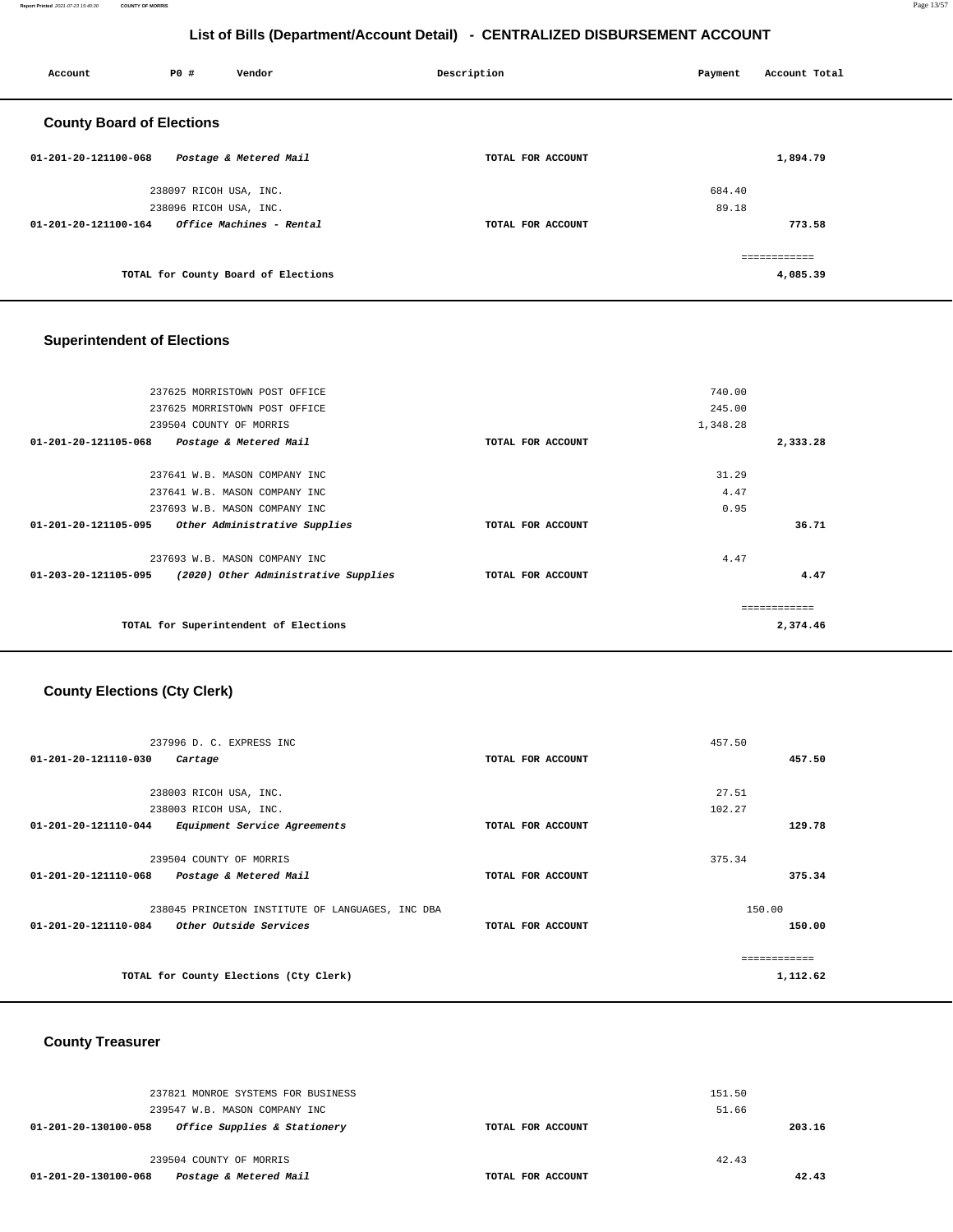**Report Printed** 2021-07-23 15:40:30 **COUNTY OF MORRIS** Page 14/57

## **List of Bills (Department/Account Detail) - CENTRALIZED DISBURSEMENT ACCOUNT**

| Account                 | PO#                        | Vendor                                   | Description       | Payment | Account Total |
|-------------------------|----------------------------|------------------------------------------|-------------------|---------|---------------|
| <b>County Treasurer</b> |                            |                                          |                   |         |               |
|                         |                            | 237792 MCMANIMON, SCOTLAND & BAUMANN LLC |                   | 300.00  |               |
|                         |                            | 237792 MCMANIMON, SCOTLAND & BAUMANN LLC |                   | 300.00  |               |
|                         |                            | 239547 W.B. MASON COMPANY INC            |                   | 44.70   |               |
|                         |                            | 239547 W.B. MASON COMPANY INC            |                   | 0.95    |               |
|                         |                            | 239547 W.B. MASON COMPANY INC            |                   | 44.70   |               |
| 01-201-20-130100-084    |                            | Other Outside Services                   | TOTAL FOR ACCOUNT |         | 690.35        |
|                         |                            |                                          |                   |         | ------------  |
|                         | TOTAL for County Treasurer |                                          |                   |         | 935.94        |

### **Purchasing Division**

| 238222 RICOH USA, INC.                                                    |                   | 10,460.51                 |
|---------------------------------------------------------------------------|-------------------|---------------------------|
| 01-201-20-130105-044<br>Equipment Service Agreements                      | TOTAL FOR ACCOUNT | 10,460.51                 |
| 239504 COUNTY OF MORRIS<br>01-201-20-130105-068<br>Postage & Metered Mail | TOTAL FOR ACCOUNT | 119.43<br>119.43          |
| 238218 RICOH USA, INC.                                                    |                   | 482.23                    |
| Office Machines - Rental<br>01-201-20-130105-164                          | TOTAL FOR ACCOUNT | 482.23                    |
| TOTAL for Purchasing Division                                             |                   | ------------<br>11,062.17 |

#### **Office Services**

| 239548 OUADIENT, INC.                                          |                   | 243.75                     |
|----------------------------------------------------------------|-------------------|----------------------------|
| 239548 OUADIENT, INC.                                          |                   | 103.00                     |
| Office Supplies & Stationery<br>$01 - 201 - 20 - 130110 - 058$ | TOTAL FOR ACCOUNT | 346.75                     |
| 239544 COUNTY COLLEGE OF MORRIS                                |                   | 17,732.33                  |
| Printing<br>01-201-20-130110-069                               | TOTAL FOR ACCOUNT | 17,732.33                  |
| TOTAL for Office Services                                      |                   | -------------<br>18,079.08 |

### **Information Technology Div**

| 237477 GMIS INTERNATIONAL                             |                   | 200.00     |
|-------------------------------------------------------|-------------------|------------|
| 01-201-20-140100-023<br>Associations and Memberships  | TOTAL FOR ACCOUNT | 200.00     |
|                                                       |                   |            |
| 237801 NEARMAP US INC.                                |                   | 60,000.00  |
| 236895 DELL MARKETING L.P.                            |                   | 74,785.00  |
| $01 - 201 - 20 - 140100 - 036$<br>Contracted Services | TOTAL FOR ACCOUNT | 134,785.00 |
| 233349 SHI INTERNATIONAL CORP                         |                   | 2,200.00   |
| 01-201-20-140100-039<br>Education Schools & Training  | TOTAL FOR ACCOUNT | 2,200.00   |
| 237427 ALTERNATIVE MICROGRAPHICS INC                  |                   | 1,940.68   |
| $01 - 201 - 20 - 140100 - 054$<br>Microfilming        | TOTAL FOR ACCOUNT | 1,940.68   |
| 237476 UNITED PARCEL SERVICE                          |                   | 19.60      |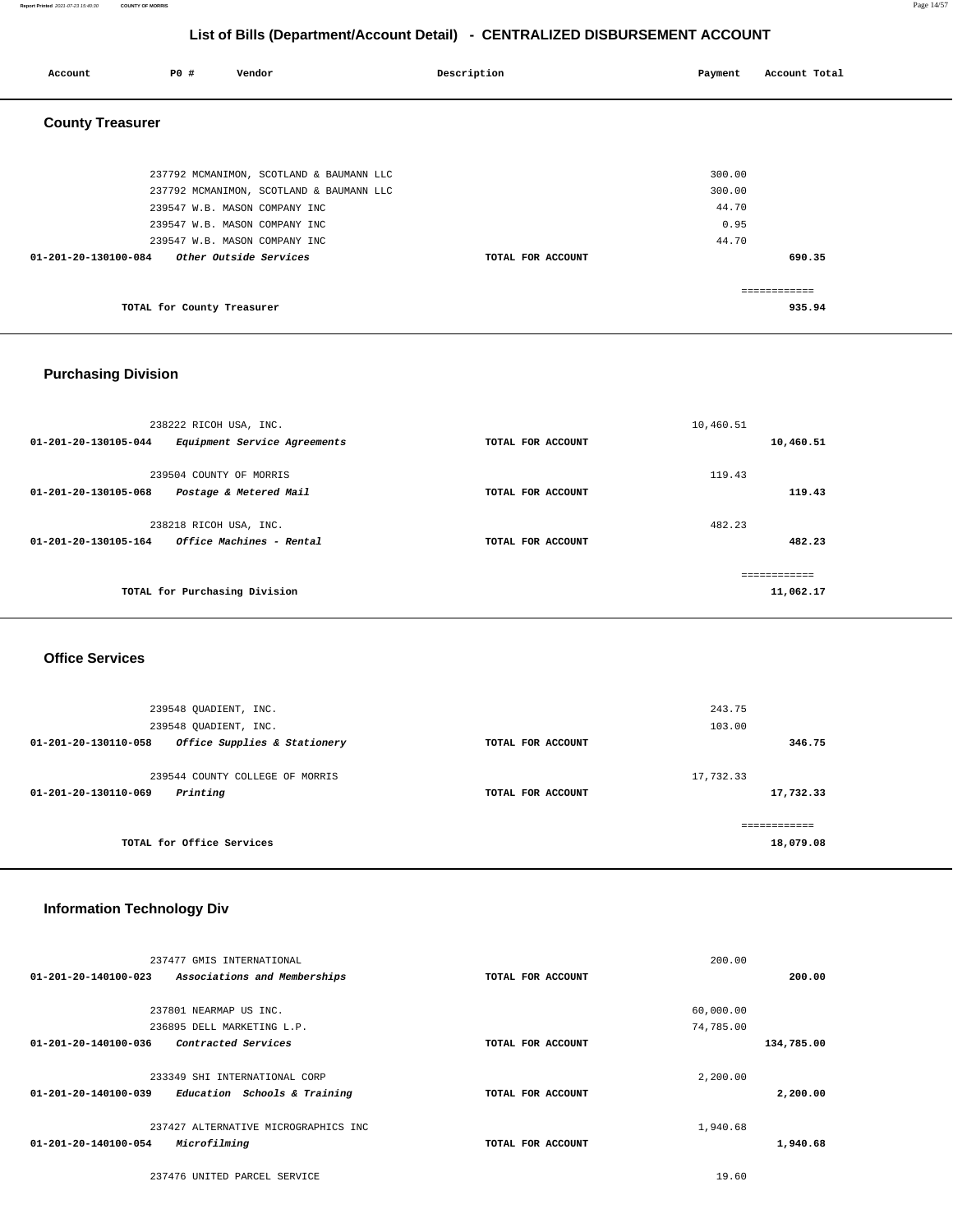| Account                           | P0 #                   | Vendor                               | Description       | Payment    | Account Total |
|-----------------------------------|------------------------|--------------------------------------|-------------------|------------|---------------|
| <b>Information Technology Div</b> |                        |                                      |                   |            |               |
| 01-201-20-140100-068              |                        | Postage & Metered Mail               | TOTAL FOR ACCOUNT |            | 19.60         |
|                                   |                        | 236896 SHI INTERNATIONAL CORP        |                   | 192,903.00 |               |
|                                   |                        | 236896 SHI INTERNATIONAL CORP        |                   | 21,823.56  |               |
|                                   |                        | 236896 SHI INTERNATIONAL CORP        |                   | 11,521.38  |               |
|                                   |                        | 237472 SHI INTERNATIONAL CORP        |                   | 1,211.45   |               |
| 01-201-20-140100-078              |                        | Software Maintenance                 | TOTAL FOR ACCOUNT |            | 227,459.39    |
|                                   |                        | 237529 SHI INTERNATIONAL CORP        |                   | 396.28     |               |
| 01-201-20-140100-084              |                        | Other Outside Services               | TOTAL FOR ACCOUNT |            | 396.28        |
|                                   | 237425 RICOH USA, INC. |                                      |                   | 637.78     |               |
|                                   | 237818 RICOH USA, INC. |                                      |                   | 637.78     |               |
| 01-201-20-140100-164              |                        | Office Machines - Rental             | TOTAL FOR ACCOUNT |            | 1,275.56      |
|                                   |                        |                                      |                   |            | ============  |
|                                   |                        | TOTAL for Information Technology Div |                   |            | 368,276.51    |
|                                   |                        |                                      |                   |            |               |

### **County Board of Taxation**

| 238016 RICOH USA, INC.                               |                   | 50.54 |
|------------------------------------------------------|-------------------|-------|
| Equipment Service Agreements<br>01-201-20-150100-044 | TOTAL FOR ACCOUNT | 50.54 |
| 239504 COUNTY OF MORRIS                              |                   | 47.25 |
|                                                      |                   |       |
| Postage & Metered Mail<br>01-201-20-150100-068       | TOTAL FOR ACCOUNT | 47.25 |
|                                                      |                   |       |
|                                                      |                   |       |
| TOTAL for County Board of Taxation                   |                   | 97.79 |

## **County Counsel**

| 237189 THOMSON REUTER-WEST                      |                   | 884.34    |              |
|-------------------------------------------------|-------------------|-----------|--------------|
| 237190 THOMSON REUTER-WEST                      |                   | 566.63    |              |
| 01-201-20-155100-050<br>Law Books               | TOTAL FOR ACCOUNT |           | 1,450.97     |
|                                                 |                   |           |              |
| 238265 CLEARY GIACOBBE ALFIERI &                |                   | 12,393.00 |              |
| 238265 CLEARY GIACOBBE ALFIERI &                |                   | 1,085.00  |              |
| 238271 GLUCKWALRATH, LLP                        |                   | 2,499.00  |              |
| 237830 SULLIVAN AND GRABER                      |                   | 852.50    |              |
| 01-201-20-155100-051<br>Legal                   | TOTAL FOR ACCOUNT |           | 16,829.50    |
|                                                 |                   |           |              |
| 239504 COUNTY OF MORRIS                         |                   | 3.20      |              |
| 01-201-20-155100-068 Postage & Metered Mail     | TOTAL FOR ACCOUNT |           | 3.20         |
|                                                 |                   |           |              |
| 238264 RICOH AMERICAS CORPORATION               |                   | 919.91    |              |
| 238263 RICOH USA, INC.                          |                   | 76.09     |              |
| 01-201-20-155100-163 Office Machines            | TOTAL FOR ACCOUNT |           | 996.00       |
|                                                 |                   |           |              |
| 238262 RICOH USA, INC.                          |                   | 919.91    |              |
| $01-201-20-155100-164$ Office Machines - Rental | TOTAL FOR ACCOUNT |           | 919.91       |
|                                                 |                   |           |              |
|                                                 |                   |           | ============ |
| TOTAL for County Counsel                        |                   |           | 20,199.58    |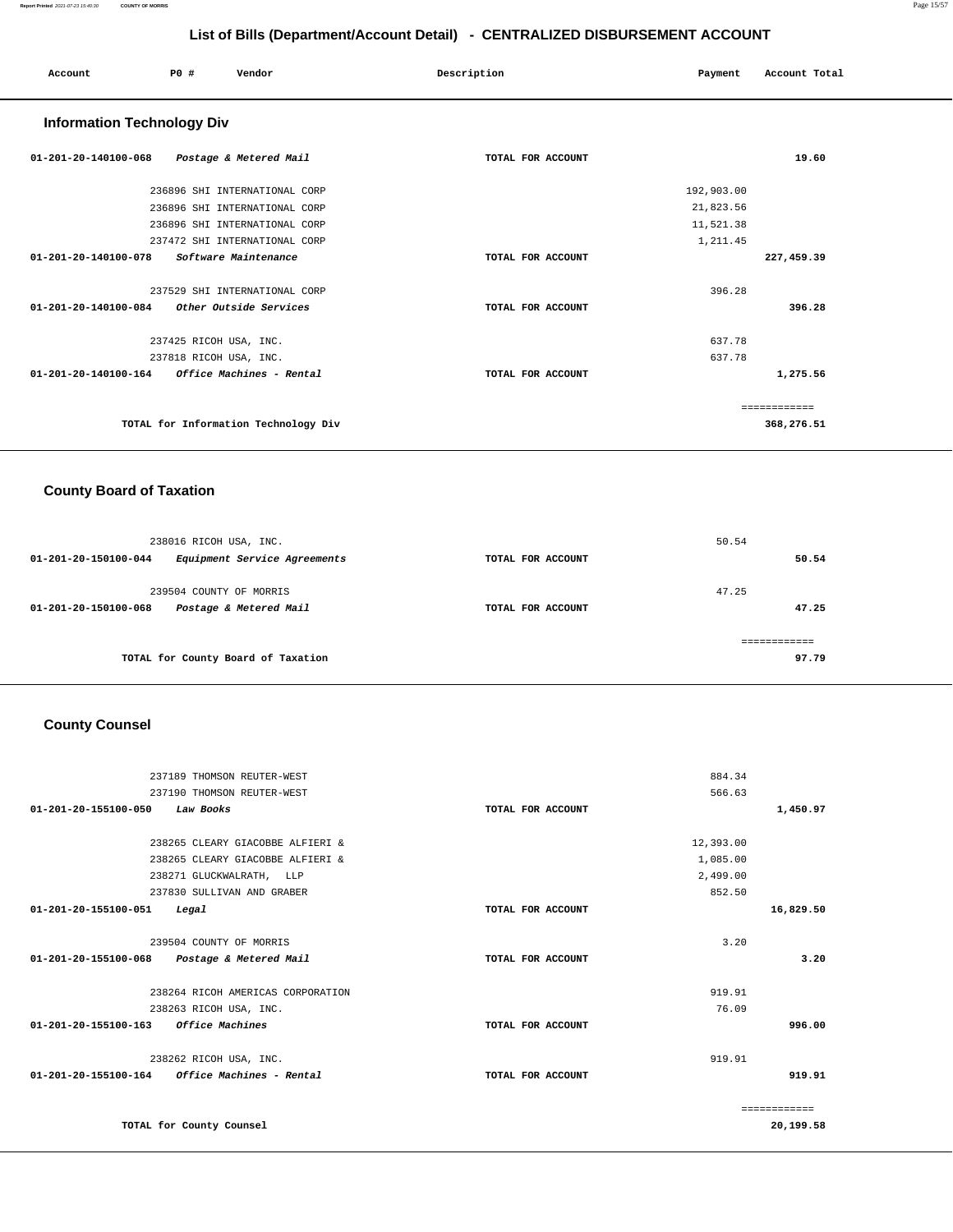#### **Report Printed** 2021-07-23 15:40:30 **COUNTY OF MORRIS** Page 16/57

# **List of Bills (Department/Account Detail) - CENTRALIZED DISBURSEMENT ACCOUNT**

| P0 #<br>Account Total<br>Description<br>Vendor<br>Account<br>Payment |  |  |  |  |
|----------------------------------------------------------------------|--|--|--|--|
|----------------------------------------------------------------------|--|--|--|--|

# **County Surrogate**

| 238291 TELESEARCH INC                                |                   | 1,520.96     |
|------------------------------------------------------|-------------------|--------------|
| 237900 TELESEARCH INC                                |                   | 1,901.20     |
| 01-201-20-160100-016<br>Outside Salaries & Wages     | TOTAL FOR ACCOUNT | 3,422.16     |
| 237332 M.C. CHAMBER OF COMMERCE                      |                   | 35.00        |
| 237332 M.C. CHAMBER OF COMMERCE                      |                   | 35.00        |
| Education Schools & Training<br>01-201-20-160100-039 | TOTAL FOR ACCOUNT | 70.00        |
| 237905 W.B. MASON COMPANY INC                        |                   | 609.26       |
| 01-201-20-160100-058<br>Office Supplies & Stationery | TOTAL FOR ACCOUNT | 609.26       |
| 239504 COUNTY OF MORRIS                              |                   | 305.01       |
| 01-201-20-160100-068<br>Postage & Metered Mail       | TOTAL FOR ACCOUNT | 305.01       |
|                                                      |                   | ------------ |
| TOTAL for County Surrogate                           |                   | 4,406.43     |

# **Engineering**

| 237601 W.B. MASON COMPANY INC                           |                   | 767.96       |
|---------------------------------------------------------|-------------------|--------------|
| 237649 R.S. KNAPP CO. INC.                              |                   | 703.30       |
| 237649 R.S. KNAPP CO. INC.                              |                   | 40.99        |
| 01-201-20-165100-058<br>Office Supplies & Stationery    | TOTAL FOR ACCOUNT | 1,512.25     |
| 238217 FEDEX                                            |                   | 65.87        |
| 239504 COUNTY OF MORRIS                                 |                   | 1.02         |
| 239504 COUNTY OF MORRIS                                 |                   | 337.28       |
| 239504 COUNTY OF MORRIS                                 |                   | 0.51         |
| 01-201-20-165100-068<br>Postage & Metered Mail          | TOTAL FOR ACCOUNT | 404.68       |
|                                                         |                   |              |
| 238013 R.S. KNAPP CO. INC.                              |                   | 243.51       |
| 237543 R.S. KNAPP CO. INC.                              |                   | 75.00        |
| $01 - 201 - 20 - 165100 - 164$ Office Machines - Rental | TOTAL FOR ACCOUNT | 318.51       |
| 238216 AT&T MOBILITY                                    |                   | 82.48        |
| 238014 RICOH USA, INC.                                  |                   | 724.92       |
| 01-201-20-165100-258<br>Equipment                       | TOTAL FOR ACCOUNT | 807.40       |
|                                                         |                   | ============ |
| TOTAL for Engineering                                   |                   | 3,042.84     |
|                                                         |                   |              |

## **Heritage Commission**

| 239504 COUNTY OF MORRIS                        |                   | 0.51 |
|------------------------------------------------|-------------------|------|
| Postage & Metered Mail<br>01-201-20-175100-068 | TOTAL FOR ACCOUNT | 0.51 |
|                                                |                   |      |
|                                                |                   |      |
| TOTAL for Heritage Commission                  |                   | 0.51 |
|                                                |                   |      |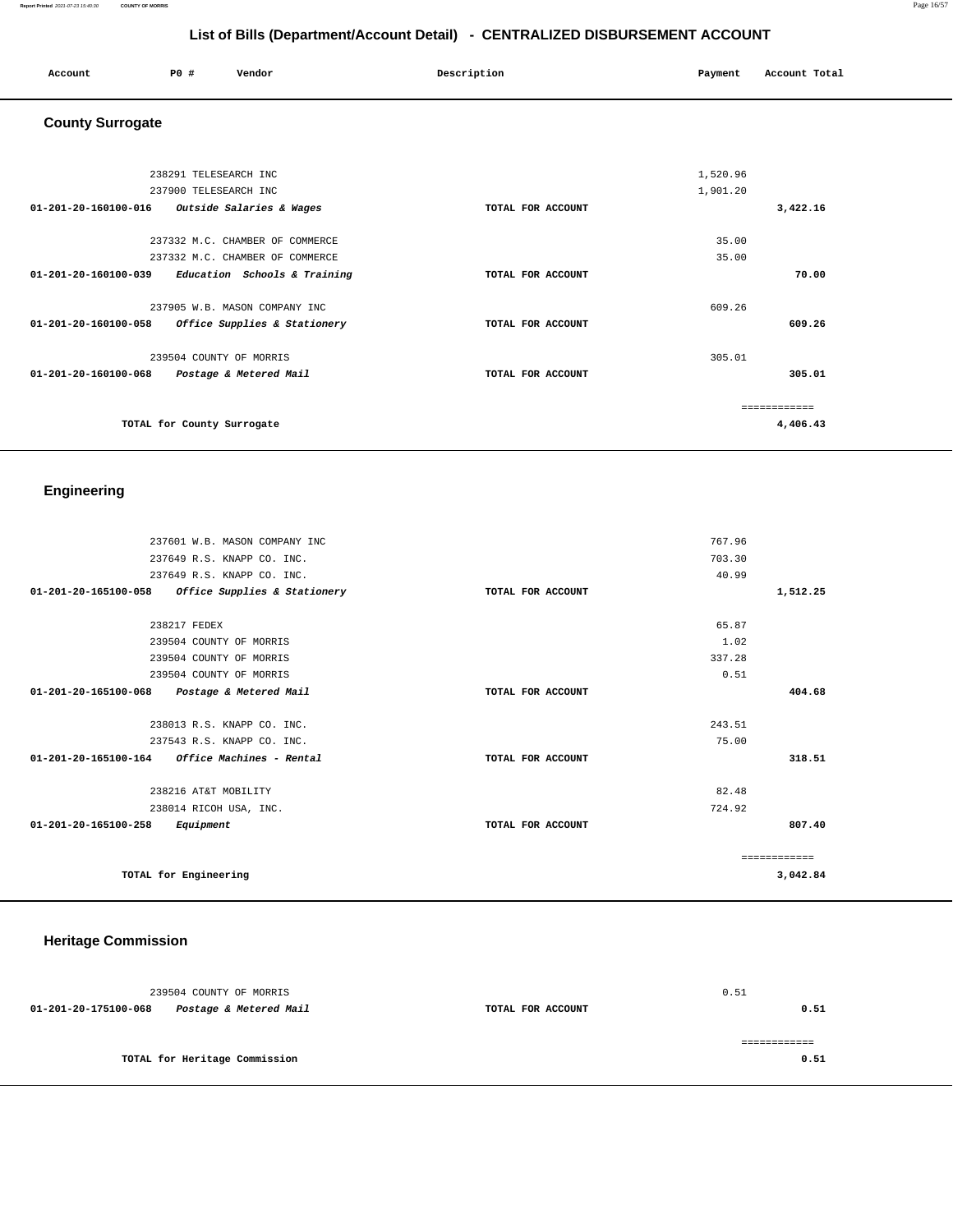| Account<br>. | <b>PO #</b> | Vendor | Description | Payment | Account Total |
|--------------|-------------|--------|-------------|---------|---------------|
|              |             |        |             |         |               |

# **Planning Board**

| 237950 JOSEPH BARILLA<br>01-201-20-180100-023<br>Associations and Memberships | TOTAL FOR ACCOUNT | 707.00    | 707.00    |
|-------------------------------------------------------------------------------|-------------------|-----------|-----------|
|                                                                               |                   |           |           |
| 239504 COUNTY OF MORRIS                                                       |                   | 24.55     |           |
| 01-201-20-180100-068<br>Postage & Metered Mail                                | TOTAL FOR ACCOUNT |           | 24.55     |
|                                                                               |                   |           |           |
| 238138 MORRIS COUNTY TOURISM BUREAU                                           |                   | 56,500.00 |           |
| 01-201-20-180100-084<br>Other Outside Services                                | TOTAL FOR ACCOUNT |           | 56,500.00 |
|                                                                               |                   |           |           |
| 238004 RICOH USA, INC.                                                        |                   | 63.98     |           |
| 238004 RICOH USA, INC.                                                        |                   | 168.77    |           |
| 238004 RICOH USA, INC.                                                        |                   | 107.00    |           |
| $01 - 201 - 20 - 180100 - 164$<br>Office Machines - Rental                    | TOTAL FOR ACCOUNT |           | 339.75    |
|                                                                               |                   |           |           |
|                                                                               |                   |           |           |
| TOTAL for Planning Board                                                      |                   |           | 57,571.30 |

## **County Weights & Measures**

|                                  | 238219 VERIZON WIRELESS                            |                   | 459.15   |          |
|----------------------------------|----------------------------------------------------|-------------------|----------|----------|
|                                  | 01-201-22-201100-031    Cellular Phones/Pagers     | TOTAL FOR ACCOUNT |          | 459.15   |
|                                  | 239504 COUNTY OF MORRIS                            |                   | 32.71    |          |
| 01-201-22-201100-068             | Postage & Metered Mail                             | TOTAL FOR ACCOUNT |          | 32.71    |
|                                  | 237636 TUNSTEAD LANDSCAPE SERVICES                 |                   | 254.00   |          |
|                                  | 238094 MORRIS COUNTY MUA                           |                   | 350.00   |          |
|                                  | 237545 TELESEARCH INC                              |                   | 717.15   |          |
|                                  | 237372 TELESEARCH INC                              |                   | 850.85   |          |
|                                  | 236239 TUNSTEAD LANDSCAPE SERVICES                 |                   | 153.20   |          |
|                                  | 01-201-22-201100-084 Other Outside Services        | TOTAL FOR ACCOUNT |          | 2,325.20 |
|                                  | 238376 JERSEY CENTRAL POWER & LIGHT                |                   | 291.60   |          |
| 01-201-22-201100-137 Electricity |                                                    | TOTAL FOR ACCOUNT |          | 291.60   |
|                                  | 239521 NATIONAL FUEL OIL INC.                      |                   | 712.12   |          |
| 01-201-22-201100-140             | Gas Purchases                                      | TOTAL FOR ACCOUNT |          | 712.12   |
|                                  | 238127 DIRECT ENERGY BUSINESS MARKETING            |                   | 50.27    |          |
|                                  | 238186 PSE&G CO                                    |                   | 162.68   |          |
| 01-201-22-201100-141 Natural Gas |                                                    | TOTAL FOR ACCOUNT |          | 212.95   |
|                                  | 237367 MORRISTOWN LUMBER &                         |                   | 14.99    |          |
|                                  | 237367 MORRISTOWN LUMBER &                         |                   | 4.99     |          |
|                                  | 237369 RICCIARDI BROTHERS, INC                     |                   | 167.96   |          |
| 01-201-22-201100-258             | Equipment                                          | TOTAL FOR ACCOUNT |          | 187.94   |
|                                  | 237550 CUZCO ENTERPRISES LLC                       |                   | 1,666.00 |          |
|                                  | 237550 CUZCO ENTERPRISES LLC                       |                   | 250.00   |          |
|                                  | 238095 RICOH USA, INC.                             |                   | 35.00    |          |
|                                  | 234617 RELIANCE BARCODE SOLUTIONS, LLC             |                   | 263.75   |          |
|                                  | 234617 RELIANCE BARCODE SOLUTIONS, LLC             |                   | 11.09    |          |
| 01-201-22-201100-262             | Machinery Repairs & Parts                          | TOTAL FOR ACCOUNT |          | 2,225.84 |
|                                  | 237343 JJS SERVICES, INC.                          |                   | 900.00   |          |
|                                  | 237343 JJS SERVICES, INC.                          |                   | 400.00   |          |
|                                  | 01-203-22-201100-084 (2020) Other Outside Services | TOTAL FOR ACCOUNT |          | 1,300.00 |

**Report Printed** 2021-07-23 15:40:30 **COUNTY OF MORRIS** Page 17/57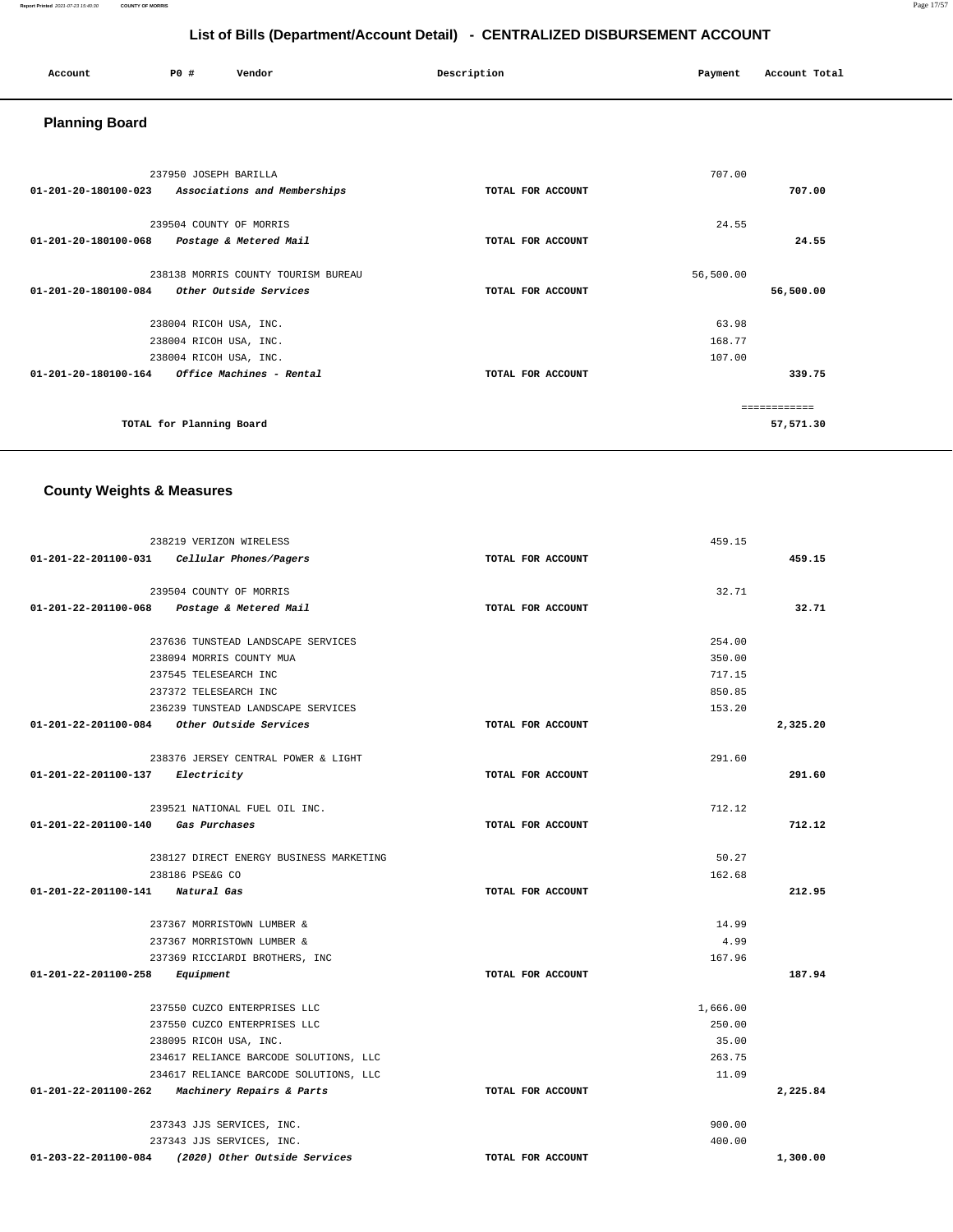| Account                              | P0 # | Vendor | Description | Account Total<br>Payment |  |  |
|--------------------------------------|------|--------|-------------|--------------------------|--|--|
| <b>County Weights &amp; Measures</b> |      |        |             |                          |  |  |
| TOTAL for County Weights & Measures  |      |        |             | ============<br>7,747.51 |  |  |
| iahility Incurance                   |      |        |             |                          |  |  |

#### **Liability Insurance**

| 239549 MORRIS COUNTY INSURANCE FUND                     |                   | 42,979.89 |
|---------------------------------------------------------|-------------------|-----------|
| (2020) Liability Insurance - OE<br>01-203-23-210100-090 | TOTAL FOR ACCOUNT | 42,979.89 |
| TOTAL for Liability Insurance                           |                   | 42,979.89 |
|                                                         |                   |           |

## **Employee Group Insurance**

| TOTAL for Employee Group Insurance                                                  |                   | ============<br>4,003,153.19 |
|-------------------------------------------------------------------------------------|-------------------|------------------------------|
| 01-203-23-220100-090 (2020) Employee Group Insurance Expenditures TOTAL FOR ACCOUNT |                   | 10.00                        |
| 237284 GREATLAND CORPORATION                                                        | 10.00             |                              |
| 01-201-23-220100-090 Employee Group Insurance Expenditures                          | TOTAL FOR ACCOUNT | 4,003,143.19                 |
| 237690 FLAGSHIP HEALTH SYSTEMS, INC.                                                | 32.25             |                              |
| 237690 FLAGSHIP HEALTH SYSTEMS, INC.                                                | 32.25             |                              |
| 237690 FLAGSHIP HEALTH SYSTEMS, INC.                                                | 2,418.75          |                              |
| 238215 PAYFLEX SYSTEMS USA, INC.                                                    | 150.00            |                              |
| 238215 PAYFLEX SYSTEMS USA, INC.                                                    | 899.40            |                              |
| 238215 PAYFLEX SYSTEMS USA, INC.                                                    | 435.60            |                              |
| 237689 DELTA DENTAL OF NEW JERSEY, INC.                                             | 254.24            |                              |
| 237689 DELTA DENTAL OF NEW JERSEY, INC.                                             | 147.80            |                              |
| 237689 DELTA DENTAL OF NEW JERSEY, INC.                                             | 5,499.38          |                              |
| 237689 DELTA DENTAL OF NEW JERSEY, INC.                                             | 359.68            |                              |
| 237689 DELTA DENTAL OF NEW JERSEY, INC.                                             | 12,959.98         |                              |
| 237692 DELTA DENTAL INSURANCE COMPANY                                               | 265.16            |                              |
| 237692 DELTA DENTAL INSURANCE COMPANY                                               | 362.39            |                              |
| 237692 DELTA DENTAL INSURANCE COMPANY                                               | 12,396.95         |                              |
| 237691 CHLIC                                                                        | $-4, 463.56$      |                              |
| 237691 CHLIC                                                                        | 2,079,269.15      |                              |
| 237691 CHLIC                                                                        | $-3,799.27$       |                              |
| 237691 CHLIC                                                                        | 1,895,923.04      |                              |

### **Office of Emergency Management**

| 238219 VERIZON WIRELESS                        | 236.44            |        |
|------------------------------------------------|-------------------|--------|
| 01-201-25-252100-031<br>Cellular Phones/Pagers | TOTAL FOR ACCOUNT | 236.44 |
|                                                |                   |        |
| 237755 FEDEX                                   | 247.82            |        |
| 01-201-25-252100-068<br>Postage & Metered Mail | TOTAL FOR ACCOUNT | 247.82 |
|                                                |                   |        |
| 238198 THE BAGELRY INC.                        | 835.80            |        |
| Program Expenditures<br>01-201-25-252100-090   | TOTAL FOR ACCOUNT | 835.80 |
|                                                |                   |        |
| 237861 TABB INC                                | 47.00             |        |
| 237861 TABB INC                                | 47.00             |        |
| 237861 TABB INC                                | 47.00             |        |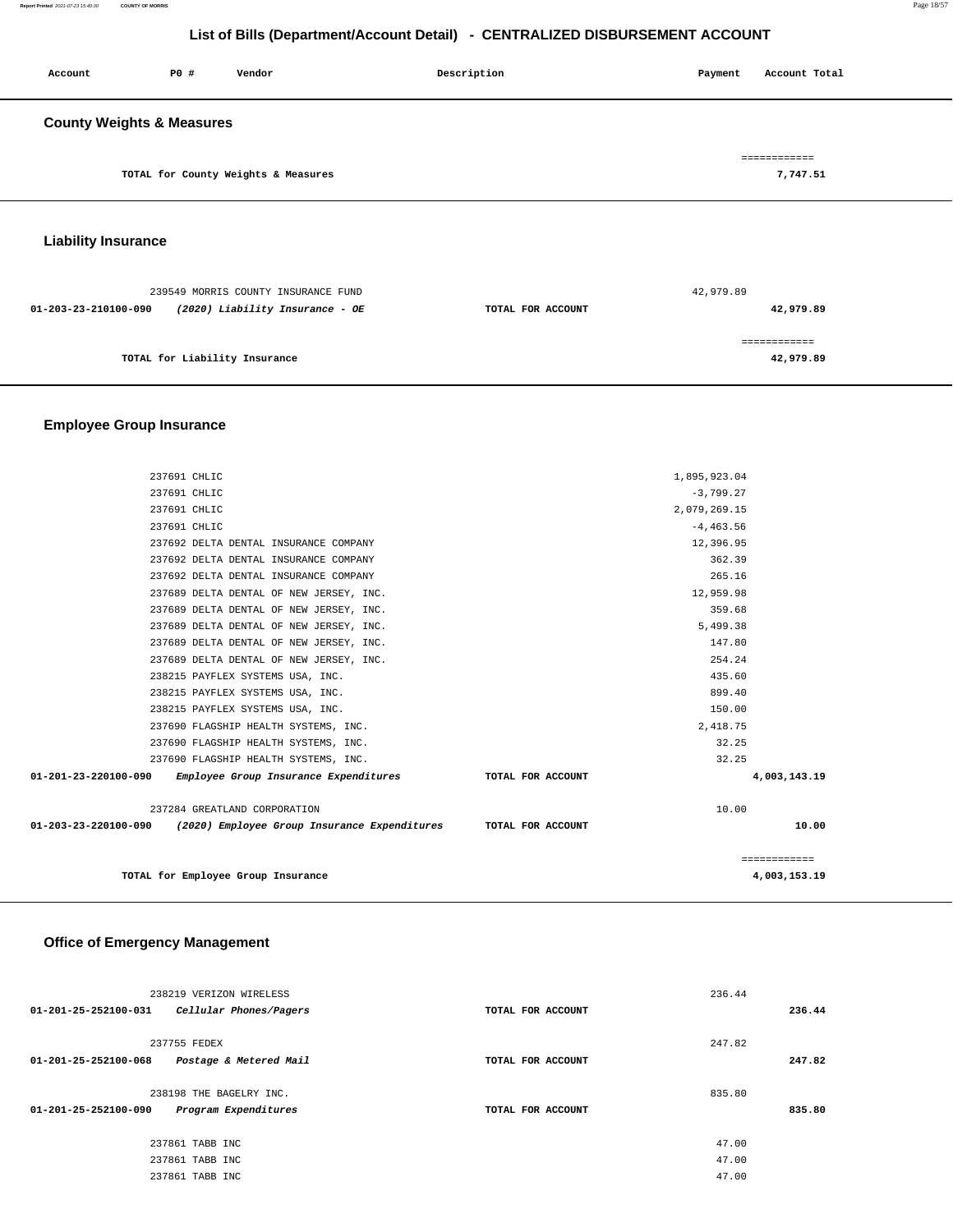| Account                                            | P0 #            | Vendor                                   | Description       | Payment | Account Total |  |
|----------------------------------------------------|-----------------|------------------------------------------|-------------------|---------|---------------|--|
| <b>Office of Emergency Management</b>              |                 |                                          |                   |         |               |  |
|                                                    | 237861 TABB INC |                                          |                   | 81.00   |               |  |
|                                                    | 237861 TABB INC |                                          |                   | 47.00   |               |  |
| 01-201-25-252100-091 Program Expend-Matching Share |                 |                                          | TOTAL FOR ACCOUNT |         | 269.00        |  |
|                                                    |                 | 237860 PREMIER GLOBAL SERVICES           |                   | 130.49  |               |  |
| 01-201-25-252100-146                               | Telephone       |                                          | TOTAL FOR ACCOUNT |         | 130.49        |  |
|                                                    |                 | 237859 TURN OUT UNIFORMS, INC.           |                   | 65.99   |               |  |
|                                                    |                 | 237859 TURN OUT UNIFORMS, INC.           |                   | 116.98  |               |  |
|                                                    |                 | 237859 TURN OUT UNIFORMS, INC.           |                   | 85.99   |               |  |
|                                                    |                 | 237859 TURN OUT UNIFORMS, INC.           |                   | 77.99   |               |  |
|                                                    |                 | 237859 TURN OUT UNIFORMS, INC.           |                   | 82.49   |               |  |
| 01-203-25-252100-059 (2020) Other General Expenses |                 |                                          | TOTAL FOR ACCOUNT |         | 429.44        |  |
|                                                    |                 |                                          |                   |         | ============  |  |
|                                                    |                 | TOTAL for Office of Emergency Management |                   |         | 2,148.99      |  |
|                                                    |                 |                                          |                   |         |               |  |

#### **Communications Center**

|                      | 238259 PRIORITY DISPATCH CORP.            |                   | 500.00     |              |
|----------------------|-------------------------------------------|-------------------|------------|--------------|
|                      | 238259 PRIORITY DISPATCH CORP.            |                   | 10.00      |              |
| 01-201-25-252105-039 | Education Schools & Training              | TOTAL FOR ACCOUNT |            | 510.00       |
|                      | 234254 BADGE FRAME, INC.                  |                   | 776.00     |              |
|                      | 234254 BADGE FRAME,<br>INC.               |                   | 293.62     |              |
|                      | 237885 CROWN TROPHY OF GREEN BROOK        |                   | 20.00      |              |
|                      | 237681 QUENCH USA, INC.                   |                   | 99.00      |              |
| 01-201-25-252105-058 | Office Supplies & Stationery              | TOTAL FOR ACCOUNT |            | 1,188.62     |
|                      | 239504 COUNTY OF MORRIS                   |                   | 2.24       |              |
| 01-201-25-252105-068 | Postage & Metered Mail                    | TOTAL FOR ACCOUNT |            | 2.24         |
|                      | 232790 KEYSTONE PUBLIC SAFETY INC.        |                   | 5,200.00   |              |
|                      | 236887 KEYSTONE PUBLIC SAFETY INC.        |                   | 1,200.00   |              |
|                      | 01-201-25-252105-078 Software Maintenance | TOTAL FOR ACCOUNT |            | 6,400.00     |
|                      | 238258 VOIANCE LANGUAGE SERVICES, LLC     |                   | 850.13     |              |
| 01-201-25-252105-117 | Interpretor Fees                          | TOTAL FOR ACCOUNT |            | 850.13       |
|                      | 237683 AMERICAN TOWER CORPORATION         |                   | 2,108.98   |              |
|                      | 238267 MOTOROLA SOLUTIONS INC             |                   | 133,861.76 |              |
| 01-201-25-252105-131 | County Wide Radio System                  | TOTAL FOR ACCOUNT |            | 135,970.74   |
|                      | 237751 BOROUGH OF BUTLER                  |                   | 581.64     |              |
|                      | 237750 JERSEY CENTRAL POWER & LIGHT       |                   | 418.53     |              |
|                      | 237750 JERSEY CENTRAL POWER & LIGHT       |                   | 2.96       |              |
|                      | 237750 JERSEY CENTRAL POWER & LIGHT       |                   | 598.46     |              |
|                      | 237750 JERSEY CENTRAL POWER & LIGHT       |                   | 665.02     |              |
| 01-201-25-252105-137 | Electricity                               | TOTAL FOR ACCOUNT |            | 2,266.61     |
|                      | 233380 MAJOR AUTOMOTIVE INSTALLATIONS     |                   | 6,975.00   |              |
|                      | 237007 SHI INTERNATIONAL CORP             |                   | 1,608.53   |              |
| 01-201-25-252105-161 | Communications Equipment                  | TOTAL FOR ACCOUNT |            | 8,583.53     |
|                      | 237886 RICOH USA, INC.                    |                   | 161.12     |              |
| 01-201-25-252105-164 | Office Machines - Rental                  | TOTAL FOR ACCOUNT |            | 161.12       |
|                      |                                           |                   |            | ============ |
|                      | TOTAL for Communications Center           |                   |            | 155,932.99   |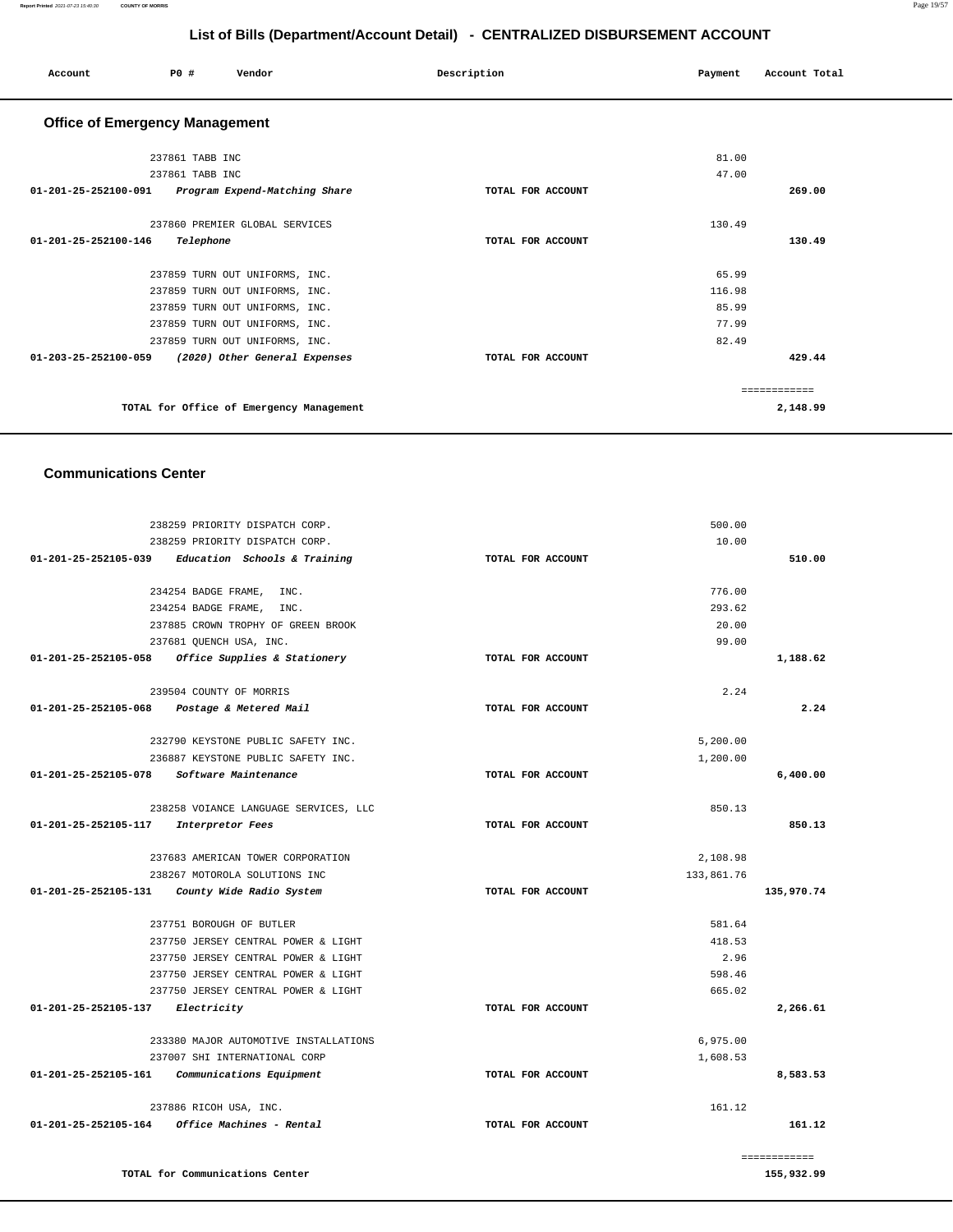**Report Printed** 2021-07-23 15:40:30 **COUNTY OF MORRIS** Page 20/57

## **List of Bills (Department/Account Detail) - CENTRALIZED DISBURSEMENT ACCOUNT**

| Account | <b>PO #</b> | Vendor<br>. | Description | Payment | Account Total<br>. |
|---------|-------------|-------------|-------------|---------|--------------------|
|         |             |             |             |         |                    |

### **County Medical Examiner Office**

| 01-201-25-254100-030                     | 238404 MADISON MEMORIAL FUNERAL HOME, INC.<br>Cartage                                                                  | TOTAL FOR ACCOUNT | 895.00                           | 895.00       |
|------------------------------------------|------------------------------------------------------------------------------------------------------------------------|-------------------|----------------------------------|--------------|
| $01 - 201 - 25 - 254100 - 035$           | 238167 UNIVERSITY OF MISSOURI<br>Consultation Fee                                                                      | TOTAL FOR ACCOUNT | 202.95                           | 202.95       |
| $01 - 201 - 25 - 254100 - 036$           | 237757 LORA K RAYNER<br>Contracted Services                                                                            | TOTAL FOR ACCOUNT | 560.00                           | 560.00       |
| 01-201-25-254100-058                     | 237758 W.B. MASON COMPANY INC<br>Office Supplies & Stationery                                                          | TOTAL FOR ACCOUNT | 17.18                            | 17.18        |
|                                          | 237756 NOTO-WYNKOOP FUNERAL HOME<br>238197 ILIFF-RUGGIERO FUNERAL HOME INC.<br>238197 ILIFF-RUGGIERO FUNERAL HOME INC. |                   | 1,666.00<br>3,150.00<br>5,600.00 |              |
| $01 - 201 - 25 - 254100 - 059$           | Other General Expenses<br>237759 FEDEX                                                                                 | TOTAL FOR ACCOUNT | 94.33                            | 10,416.00    |
|                                          | 239504 COUNTY OF MORRIS<br>01-201-25-254100-068 Postage & Metered Mail                                                 | TOTAL FOR ACCOUNT | 6.57                             | 100.90       |
|                                          | 238380 NMS LABS                                                                                                        |                   | 2,156.00                         |              |
|                                          | 238380 NMS LABS                                                                                                        |                   | 725.00                           |              |
|                                          | 238380 NMS LABS                                                                                                        |                   | 2,308.20                         |              |
|                                          | 01-201-25-254100-084 Other Outside Services                                                                            | TOTAL FOR ACCOUNT |                                  | 5,189.20     |
|                                          |                                                                                                                        |                   |                                  | ============ |
| TOTAL for County Medical Examiner Office |                                                                                                                        |                   |                                  | 17,381.23    |

### **County Sheriff's Department**

| 236714 W.B. MASON COMPANY INC               |                   | 95.99    |          |
|---------------------------------------------|-------------------|----------|----------|
| 237714 W.B. MASON COMPANY INC               |                   | 13.41    |          |
| 237714 W.B. MASON COMPANY INC               |                   | 53.64    |          |
| 237714 W.B. MASON COMPANY INC               |                   | 111.75   |          |
| 237715 W.B. MASON COMPANY INC               |                   | 0.95     |          |
| 237715 W.B. MASON COMPANY INC               |                   | 0.95     |          |
| 237715 W.B. MASON COMPANY INC               |                   | 0.95     |          |
| 237715 W.B. MASON COMPANY INC               |                   | 0.95     |          |
| 237715 W.B. MASON COMPANY INC               |                   | 1.90     |          |
| 237715 W.B. MASON COMPANY INC               |                   | 0.95     |          |
| 237928 BRIAN AHERN                          |                   | 32.53    |          |
| 237927 DAVID KENNY                          |                   | 6.19     |          |
| 237927 DAVID KENNY                          |                   | 25.84    |          |
| 238288 DAVID KENNY                          |                   | 13.02    |          |
| 237676 SANCHEZ ENGRAVING LLC                |                   | 267.00   |          |
| 237676 SANCHEZ ENGRAVING LLC                |                   | 89.00    |          |
| 237840 SANCHEZ ENGRAVING LLC                |                   | 500.00   |          |
| 01-201-25-270100-059 Other General Expenses | TOTAL FOR ACCOUNT |          | 1,215.02 |
| 239504 COUNTY OF MORRIS                     |                   | 182.10   |          |
| 01-201-25-270100-068 Postage & Metered Mail | TOTAL FOR ACCOUNT |          | 182.10   |
| 238027 COLLECTIVE DATA, INC.                |                   | 2,825.00 |          |
| 01-201-25-270100-078 Software Maintenance   | TOTAL FOR ACCOUNT |          | 2,825.00 |
| 237650 INVESTIGATIVE FORENSICS CONSULTING   |                   | 779.00   |          |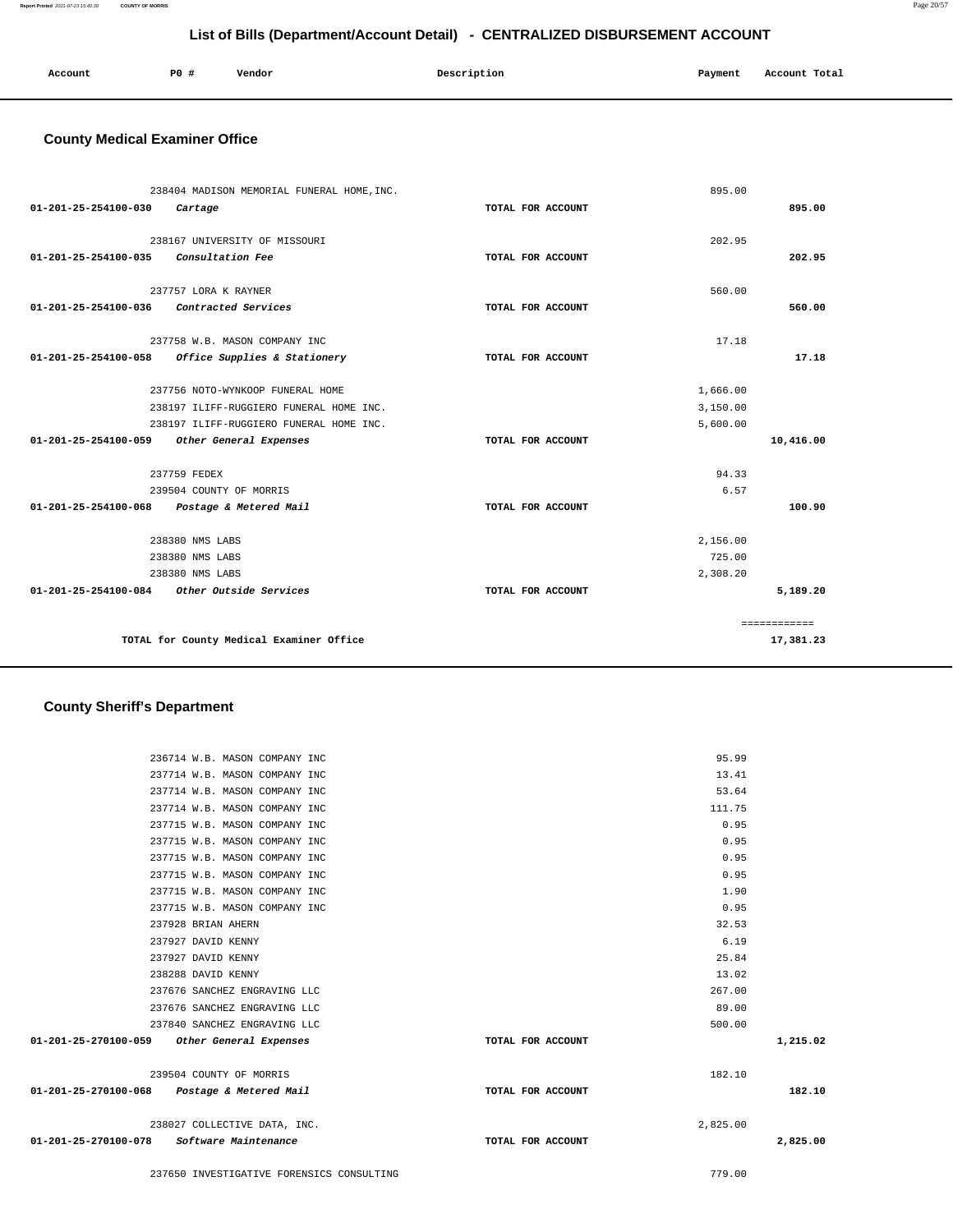#### **County Prosecutor's Office** 233631 ALEXIS RACHEL 237465 BETTY ANN DERCO 237484 JAIME SHANAPHY 237509 JUNE WITTY 237485 MICHELLE LYNN WALKER 237464 TARA CHOMINSKY **01-201-25-275100-016 Outside Salaries & Wages TOTAL FOR ACCOUNT**  44.30 48.90 83.20 44.50 67.20 90.00 **378.10** 237521 JOSEPH ELLIS 236080 NJ SEX CRIMES OFFICERS ASSOC 237023 NJ STATE BAR ASSOCIATION 237044 NEW JERSEY OF INTERNATIONAL 237044 NEW JERSEY OF INTERNATIONAL **01-201-25-275100-023 Associations and Memberships TOTAL FOR ACCOUNT**  55.00 150.00 200.00 145.00 145.00 **695.00** 235161 CDW GOVERNMENT 238153 OFFICE CONCEPTS GROUP, INC. 238180 RICOH USA, INC. **01-201-25-275100-037 Data Processing Supplies TOTAL FOR ACCOUNT**  157.17 23.89 1,135.61 **1,316.67** 237045 GLOCK PROFESSIONAL INC 235163 MAGNET FORENSICS USA, INC. 237467 P O M A 237026 THE NATIONAL WHITE COLLAR CRIME CENTER **01-201-25-275100-039 Education Schools & Training TOTAL FOR ACCOUNT**  250.00 2,999.00 600.00 399.00 **4,248.00** 236440 GANN LAW BOOKS 236440 GANN LAW BOOKS 231737 LAWYERS DIARY AND MANUAL LLC 236115 THOMSON REUTERS-WEST **01-201-25-275100-050 Law Books TOTAL FOR ACCOUNT**  4,368.00 45.50 359.32 6,057.49 **10,830.31** 237036 ALPHAGRAPHICS 210.00

| $01 - 201 - 25 - 270100 - 084$ | 238005 INVESTIGATIVE FORENSICS CONSULTING<br>Other Outside Services                                                                                          | TOTAL FOR ACCOUNT | 1,140.00                             | 1,919.00     |
|--------------------------------|--------------------------------------------------------------------------------------------------------------------------------------------------------------|-------------------|--------------------------------------|--------------|
| 01-201-25-270100-185           | 238025 HVG LLC<br>Food                                                                                                                                       | TOTAL FOR ACCOUNT | 104.99                               | 104.99       |
| $01 - 201 - 25 - 270100 - 189$ | 238025 HVG LLC<br>Medical                                                                                                                                    | TOTAL FOR ACCOUNT | 135.00                               | 135.00       |
| $01 - 201 - 25 - 270100 - 202$ | 237186 GALLS, LLC<br>Uniform And Accessories                                                                                                                 | TOTAL FOR ACCOUNT | 85.78                                | 85.78        |
|                                | 235797 GARDEN STATE HARLEY-DAVIDSON<br>235797 GARDEN STATE HARLEY-DAVIDSON<br>237651 NORTHEAST COMMUNICATIONS, INC.<br>237651 NORTHEAST COMMUNICATIONS, INC. |                   | 573.61<br>573.61<br>208.20<br>225.00 |              |
| 01-201-25-270100-291           | Vehicle Repairs                                                                                                                                              | TOTAL FOR ACCOUNT |                                      | 1,580.42     |
| 01-203-25-270100-084           | 228641 PACKETALK<br>(2020) Other Outside Services                                                                                                            | TOTAL FOR ACCOUNT | 74,790.00                            | 74,790.00    |
|                                |                                                                                                                                                              |                   |                                      | ============ |
|                                | TOTAL for County Sheriff's Department                                                                                                                        |                   |                                      | 82,837.31    |

**List of Bills (Department/Account Detail) - CENTRALIZED DISBURSEMENT ACCOUNT**

 **Account P0 # Vendor Description Payment Account Total**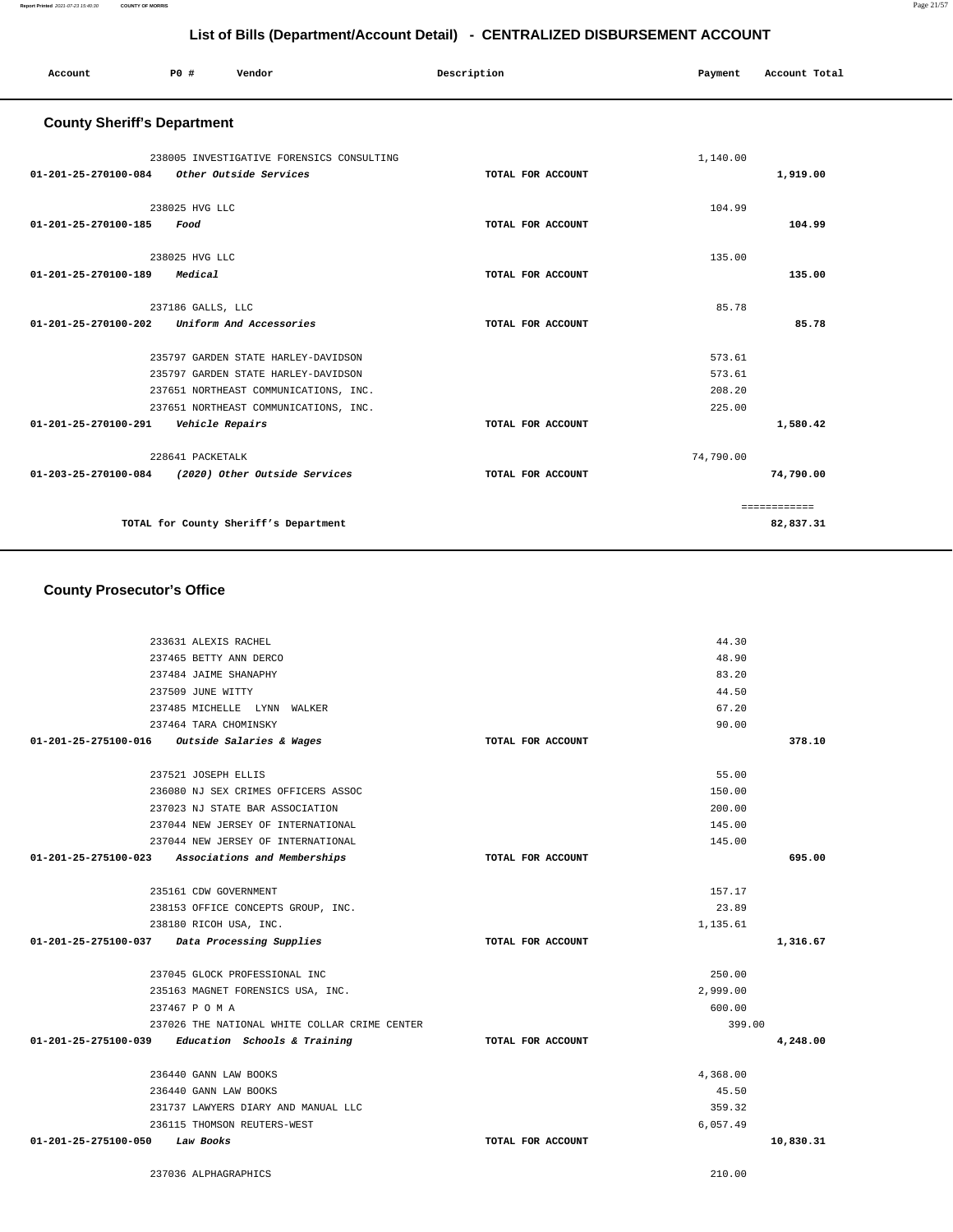| Account                                              | <b>PO #</b>                  | Vendor                                   | Description       | Payment          | Account Total |
|------------------------------------------------------|------------------------------|------------------------------------------|-------------------|------------------|---------------|
| <b>County Prosecutor's Office</b>                    |                              |                                          |                   |                  |               |
|                                                      | 237524 HELRICK'S INC         |                                          |                   | 178.80           |               |
|                                                      | 237524 HELRICK'S INC         |                                          |                   | 22.78            |               |
|                                                      |                              | 233619 TJ'S SPORTWIDE TROPHY             |                   | 2,282.00         |               |
| 01-201-25-275100-058                                 |                              | Office Supplies & Stationery             | TOTAL FOR ACCOUNT |                  | 2,693.58      |
|                                                      |                              |                                          |                   |                  |               |
|                                                      | 238170 FEDEX                 |                                          |                   | 414.47           |               |
|                                                      | 238170 FEDEX                 |                                          |                   | 166.29           |               |
|                                                      | 238170 FEDEX                 |                                          |                   | 137.25           |               |
|                                                      | 238170 FEDEX                 |                                          |                   | 69.61            |               |
|                                                      | 238170 FEDEX<br>238206 FEDEX |                                          |                   | 210.54<br>188.47 |               |
|                                                      | 237454 FEDEX                 |                                          |                   | 142.32           |               |
|                                                      |                              | 239504 COUNTY OF MORRIS                  |                   | 780.13           |               |
| $01 - 201 - 25 - 275100 - 068$                       |                              | Postage & Metered Mail                   | TOTAL FOR ACCOUNT |                  | 2,109.08      |
|                                                      |                              |                                          |                   |                  |               |
|                                                      |                              | 237461 M.C. PROSECUTOR'S EMERGENT        |                   | 300.00           |               |
| 01-201-25-275100-079                                 |                              | Special Projects                         | TOTAL FOR ACCOUNT |                  | 300.00        |
|                                                      | 238183 VERIZON               |                                          |                   | 312.89           |               |
|                                                      | 237520 OPTIMUM               |                                          |                   | 784.74           |               |
|                                                      | 237519 OPTIMUM               |                                          |                   | 298.91           |               |
|                                                      | 237457 OPTIMUM               |                                          |                   | 211.80           |               |
|                                                      | 237456 OPTIMUM               |                                          |                   | 128.89           |               |
|                                                      | 238214 OPTIMUM               |                                          |                   | 298.91           |               |
|                                                      | 238209 OPTIMUM               |                                          |                   | 211.80           |               |
|                                                      | 238213 OPTIMUM               |                                          |                   | 236.18           |               |
|                                                      | 238212 OPTIMUM               |                                          |                   | 128.90           |               |
|                                                      | 238210 OPTIMUM               |                                          |                   | 202.30           |               |
| 01-201-25-275100-118                                 |                              | Investigation Expense                    | TOTAL FOR ACCOUNT |                  | 2,815.32      |
|                                                      |                              | 237037 LOUIS B SCHLESINGER               |                   | 14,125.00        |               |
| 01-201-25-275100-121                                 |                              | Witness Fees And Mileage                 | TOTAL FOR ACCOUNT |                  | 14,125.00     |
|                                                      |                              | 237019 MEDIA SUPPLY, INC.                |                   | 2,220.00         |               |
|                                                      | 238142 ROBERT CARROLL        |                                          |                   | 10.00            |               |
|                                                      | 238142 ROBERT CARROLL        |                                          |                   | 300.00           |               |
| 01-201-25-275100-126                                 |                              | Court Expenses-Extradition               | TOTAL FOR ACCOUNT |                  | 2,530.00      |
|                                                      |                              | 237042 INSTITUTE FOR FORENSIC PSYCHOLOGY |                   | 2,000.00         |               |
| 01-201-25-275100-189                                 | Medical                      |                                          | TOTAL FOR ACCOUNT |                  | 2,000.00      |
|                                                      |                              |                                          |                   |                  |               |
|                                                      | 229541 ALEXIS RACHEL         |                                          |                   | 319.90           |               |
|                                                      | 229541 ALEXIS RACHEL         |                                          |                   | 95.40            |               |
|                                                      | 228001 ALEXIS RACHEL         |                                          |                   | 365.40           |               |
|                                                      | 228001 ALEXIS RACHEL         |                                          |                   | 254.60           |               |
| 01-203-25-275100-016                                 |                              | (2020) Outside Salaries & Wages          | TOTAL FOR ACCOUNT |                  | 1,035.30      |
|                                                      | 237036 ALPHAGRAPHICS         |                                          |                   | 140.00           |               |
|                                                      | 237036 ALPHAGRAPHICS         |                                          |                   | 17.50            |               |
| 01-203-25-275100-058                                 |                              | (2020) Office Supplies & Stationery      | TOTAL FOR ACCOUNT |                  | 157.50        |
|                                                      | 228008 BEYER FORD            |                                          |                   | 36, 275.74       |               |
| 01-203-25-275100-121 (2020) Witness Fees And Mileage |                              |                                          | TOTAL FOR ACCOUNT |                  | 36,275.74     |
|                                                      |                              |                                          |                   |                  |               |
|                                                      | 228008 BEYER FORD            |                                          |                   | 11,002.81        |               |
| 01-203-25-275100-189 (2020) Medical                  |                              |                                          | TOTAL FOR ACCOUNT |                  | 11,002.81     |
|                                                      |                              |                                          |                   |                  |               |
|                                                      |                              |                                          |                   |                  | ============  |
|                                                      |                              | TOTAL for County Prosecutor's Office     |                   |                  | 92,512.41     |

**Report Printed** 2021-07-23 15:40:30 **COUNTY OF MORRIS** Page 22/57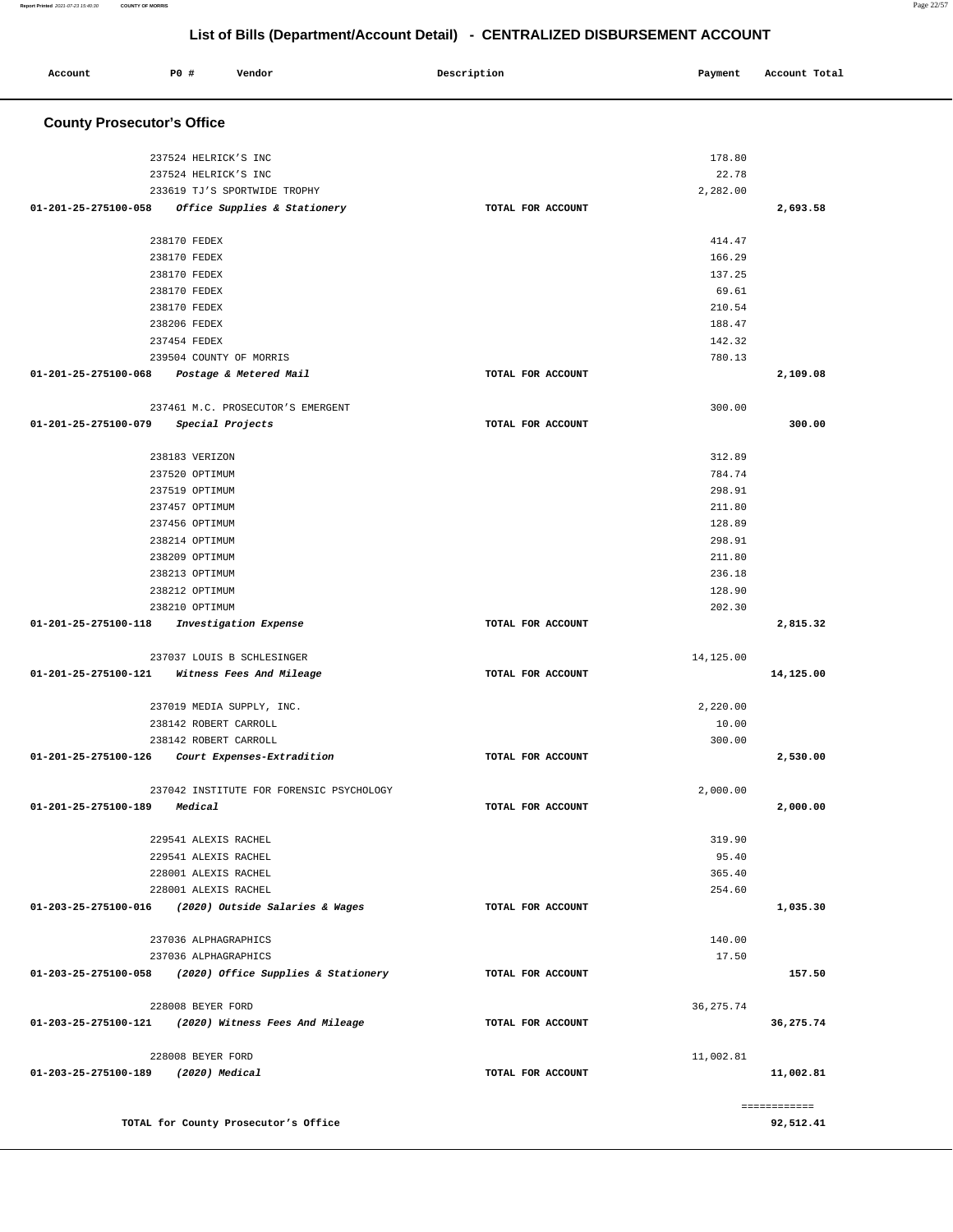| Account<br>. | <b>PO #</b> | Vendor | Description | Payment | Account Total<br>.<br>. |
|--------------|-------------|--------|-------------|---------|-------------------------|
|              |             |        |             |         |                         |

# **County Jail**

|                           | 237875 STEVEN GOODMAN                             |                   | 98.04     |              |
|---------------------------|---------------------------------------------------|-------------------|-----------|--------------|
|                           | 01-201-25-280100-039 Education Schools & Training | TOTAL FOR ACCOUNT |           | 98.04        |
|                           |                                                   |                   |           |              |
|                           | 235293 JAY HILL REPAIRS                           |                   | 1,176.59  |              |
|                           | 236555 JOHNSON CONTROLS INC.                      |                   | 563.63    |              |
| 01-201-25-280100-044      | Equipment Service Agreements                      | TOTAL FOR ACCOUNT |           | 1,740.22     |
|                           | 237104 W.B. MASON COMPANY INC                     |                   | 88.64     |              |
|                           | 236810 W.B. MASON COMPANY INC                     |                   | 858.38    |              |
|                           | 236803 W.B. MASON COMPANY INC                     |                   | 177.70    |              |
|                           | 01-201-25-280100-058 Office Supplies & Stationery | TOTAL FOR ACCOUNT |           | 1,124.72     |
|                           |                                                   |                   |           |              |
|                           | 232778 LEXIS NEXIS                                |                   | 58.00     |              |
|                           | 237338 LANGUAGE LINE SERVICES                     |                   | 159.20    |              |
|                           | 235731 SMITHS DETECTION, INC.                     |                   | 950.00    |              |
|                           | 01-201-25-280100-059 Other General Expenses       | TOTAL FOR ACCOUNT |           | 1,167.20     |
|                           | 239504 COUNTY OF MORRIS                           |                   | 55.66     |              |
|                           | 01-201-25-280100-068 Postage & Metered Mail       | TOTAL FOR ACCOUNT |           | 55.66        |
|                           |                                                   |                   |           |              |
|                           | 236418 CALDWELL & GREGORY                         |                   | 849.95    |              |
|                           | 01-201-25-280100-084 Other Outside Services       | TOTAL FOR ACCOUNT |           | 849.95       |
|                           |                                                   |                   |           |              |
|                           | 237331 ARAMARK DALLAS LOCKBOX                     |                   | 125.00    |              |
|                           | 237331 ARAMARK DALLAS LOCKBOX                     |                   | 300.00    |              |
|                           | 237331 ARAMARK DALLAS LOCKBOX                     |                   | 10,851.10 |              |
| 01-201-25-280100-185 Food |                                                   | TOTAL FOR ACCOUNT |           | 11,276.10    |
|                           | 237877 DAWN STIFTER                               |                   | 19.90     |              |
|                           | 237059 HOME BASE PHYSICAL THERAPY, LLC            |                   | 350.00    |              |
| 01-201-25-280100-189      | Medical                                           | TOTAL FOR ACCOUNT |           | 369.90       |
|                           |                                                   |                   |           |              |
|                           | 236671 HEAVY ARTILLERY CLOTHING LLC               |                   | 288.50    |              |
|                           | 01-201-25-280100-202 Uniform And Accessories      | TOTAL FOR ACCOUNT |           | 288.50       |
|                           | 236806 GRAINGER                                   |                   | 1,255.76  |              |
|                           | 237330 MORRISTOWN LUMBER &                        |                   | 75.97     |              |
|                           | 237330 MORRISTOWN LUMBER &                        |                   | 36.00     |              |
|                           | 01-201-25-280100-249 Bldg Maintenance Supplies    | TOTAL FOR ACCOUNT |           | 1,367.73     |
|                           |                                                   |                   |           |              |
|                           | 237062 CONDURSO'S GARDEN CENTER & FARM MARKET     |                   | 176.00    |              |
| 01-201-25-280100-251      | Ground Maintenance Supplies                       | TOTAL FOR ACCOUNT |           | 176.00       |
|                           | 236811 W.B. MASON COMPANY INC                     |                   | 898.93    |              |
|                           | 237311 HOME DEPOT USA, INC.                       |                   | 4,345.00  |              |
| 01-201-25-280100-252      | Janitorial Supplies                               | TOTAL FOR ACCOUNT |           | 5,243.93     |
|                           |                                                   |                   |           |              |
|                           |                                                   |                   |           | ============ |
|                           | TOTAL for County Jail                             |                   |           | 23,757.95    |
|                           |                                                   |                   |           |              |

 **County Youth Detention Facilit**

| 01-201-25-281100-011<br>Salaries & Wages-Full Time | TOTAL FOR ACCOUNT | 945.00 |
|----------------------------------------------------|-------------------|--------|
| 237914 DELTA-T GROUP NORTH JERSEY, INC.            |                   | 180.00 |
| 237914 DELTA-T GROUP NORTH JERSEY, INC.            |                   | 225.00 |
| 237914 DELTA-T GROUP NORTH JERSEY, INC.            |                   | 180.00 |
| 237914 DELTA-T GROUP NORTH JERSEY, INC.            |                   | 180.00 |
| 237914 DELTA-T GROUP NORTH JERSEY, INC.            |                   | 180.00 |
|                                                    |                   |        |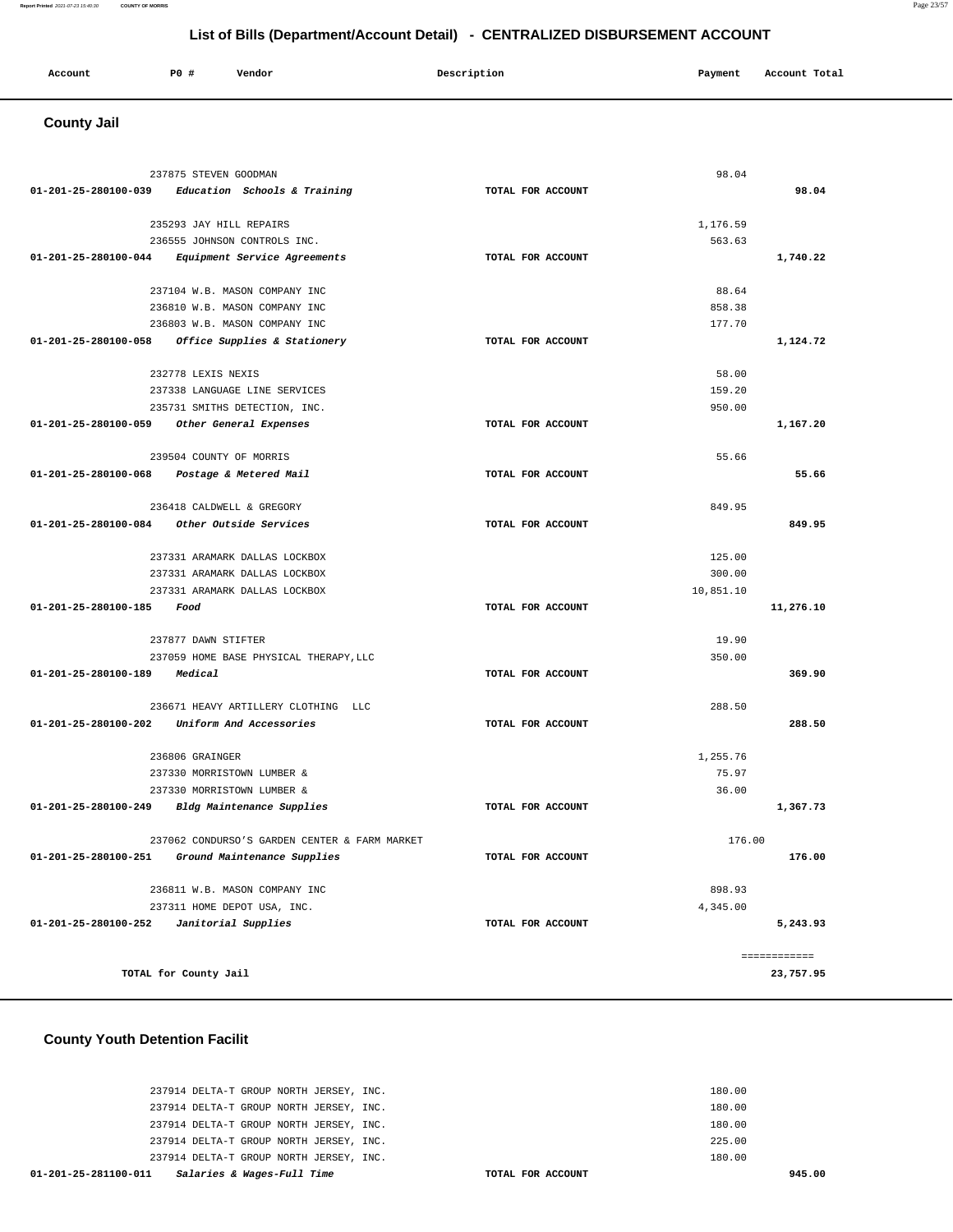| Account<br>. | <b>PO #</b> | Vendor | Description<br>. | Payment<br>. | Account Total |
|--------------|-------------|--------|------------------|--------------|---------------|
|              |             |        |                  |              |               |

## **County Youth Detention Facilit**

| 237839 CHERYL LYNN                                   |                   | 42.92        |          |
|------------------------------------------------------|-------------------|--------------|----------|
| 237838 KATHY HALL                                    |                   | 4.18         |          |
| 237857 TOM POLLIO                                    |                   | 468.70       |          |
| $01-201-25-281100-039$ Education Schools & Training  | TOTAL FOR ACCOUNT |              | 515.80   |
| 237677 W.B. MASON COMPANY INC                        |                   | 21.27        |          |
| 01-201-25-281100-058<br>Office Supplies & Stationery | TOTAL FOR ACCOUNT |              | 21.27    |
| 239504 COUNTY OF MORRIS                              |                   | 35.77        |          |
| 01-201-25-281100-068 Postage & Metered Mail          | TOTAL FOR ACCOUNT |              | 35.77    |
| 237335 ALERE TOXICOLOGY SERVICES INC.                |                   | 16.97        |          |
| 237836 HENRY SCHEIN INC                              |                   | 80.79        |          |
| 01-201-25-281100-189 Medical                         | TOTAL FOR ACCOUNT |              | 97.76    |
| 237269 CORE PROMOTIONS, LLC                          |                   | 414.00       |          |
| 237269 CORE PROMOTIONS, LLC                          |                   | 40.00        |          |
| 237269 CORE PROMOTIONS, LLC                          |                   | 44.50        |          |
| 237678 CORE PROMOTIONS, LLC                          |                   | 132.00       |          |
| $01-201-25-281100-202$ Uniform And Accessories       | TOTAL FOR ACCOUNT |              | 630.50   |
|                                                      |                   | ============ |          |
| TOTAL for County Youth Detention Facilit             |                   |              | 2,246.10 |

## **Road Repairs**

|                                             | 237047 W.B. MASON COMPANY INC                       | 159.84            |          |
|---------------------------------------------|-----------------------------------------------------|-------------------|----------|
|                                             | 237072 W.B. MASON COMPANY INC                       | 69.28             |          |
|                                             | 237072 W.B. MASON COMPANY INC                       | 81.16             |          |
|                                             | 237937 RICOH USA, INC.                              | 520.61            |          |
|                                             | $01-201-26-290100-058$ Office Supplies & Stationery | TOTAL FOR ACCOUNT | 830.89   |
|                                             | 239504 COUNTY OF MORRIS                             | 4.51              |          |
|                                             |                                                     |                   | 4.51     |
| 01-201-26-290100-068 Postage & Metered Mail |                                                     | TOTAL FOR ACCOUNT |          |
|                                             | 239521 NATIONAL FUEL OIL INC.                       | 4,407.59          |          |
| 01-201-26-290100-140 Gas Purchases          |                                                     | TOTAL FOR ACCOUNT | 4,407.59 |
|                                             |                                                     |                   |          |
|                                             | 237046 SUSSEX MARKET                                | 650.00            |          |
|                                             | 237046 SUSSEX MARKET                                | 97.50             |          |
| 01-201-26-290100-188                        | <i>Meals</i>                                        | TOTAL FOR ACCOUNT | 747.50   |
|                                             |                                                     |                   |          |
|                                             | 236633 FLEMINGTON DEPT STORE INC                    | 549.60            |          |
|                                             | 236633 FLEMINGTON DEPT STORE INC                    | 462.80            |          |
|                                             | 236633 FLEMINGTON DEPT STORE INC                    | 52.50             |          |
|                                             | 236633 FLEMINGTON DEPT STORE INC                    | 262.80            |          |
|                                             | 236633 FLEMINGTON DEPT STORE INC                    | 68.70             |          |
|                                             | 236633 FLEMINGTON DEPT STORE INC                    | 750.40            |          |
|                                             | 236633 FLEMINGTON DEPT STORE INC                    | 199.60            |          |
|                                             | 237776 ROBERT POOLE                                 | 77.99             |          |
|                                             | 01-201-26-290100-207 Uniform & Clothing Allowance   | TOTAL FOR ACCOUNT | 2,424.39 |
|                                             | 237778 TILCON NEW YORK INC.                         | 83.50             |          |
|                                             |                                                     |                   |          |
|                                             | 237778 TILCON NEW YORK INC.                         | 167.83<br>165.33  |          |
|                                             | 237778 TILCON NEW YORK INC.                         |                   |          |
|                                             | 237778 TILCON NEW YORK INC.                         | 124.42            |          |
|                                             | 237778 TILCON NEW YORK INC.                         | 167.83            |          |
|                                             | 237778 TILCON NEW YORK INC.                         | 86.00             |          |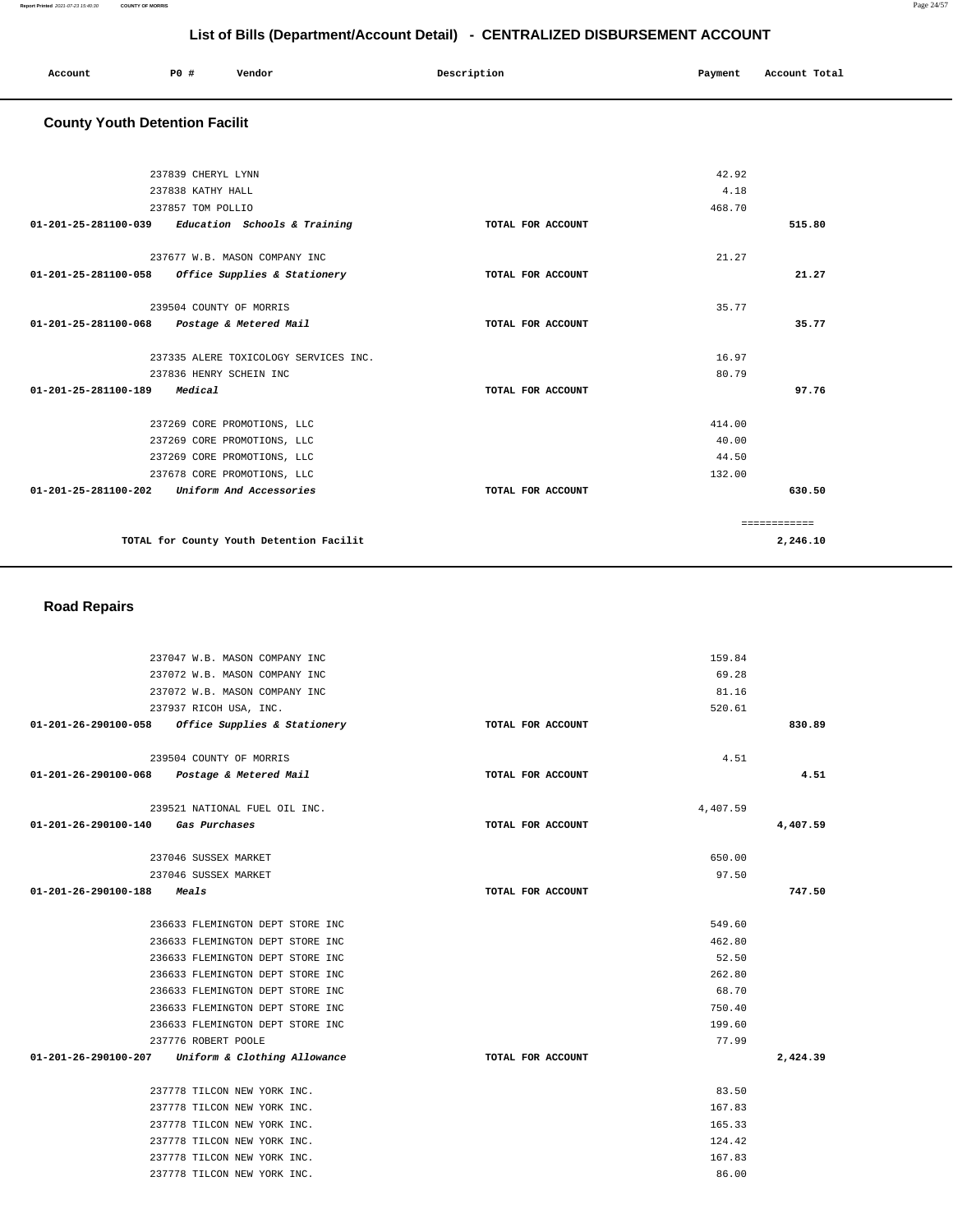| Account              | P0 #                      | Vendor                                                     | Description       | Payment          | Account Total |
|----------------------|---------------------------|------------------------------------------------------------|-------------------|------------------|---------------|
|                      |                           |                                                            |                   |                  |               |
|                      |                           |                                                            |                   |                  |               |
| <b>Road Repairs</b>  |                           |                                                            |                   |                  |               |
|                      |                           |                                                            |                   |                  |               |
|                      |                           | 237778 TILCON NEW YORK INC.                                |                   | 253.00           |               |
|                      |                           | 237778 TILCON NEW YORK INC.                                |                   | 131.09           |               |
|                      |                           | 237778 TILCON NEW YORK INC.                                |                   | 82.67            |               |
|                      |                           | 237778 TILCON NEW YORK INC.<br>237778 TILCON NEW YORK INC. |                   | 169.50<br>14.99  |               |
|                      |                           |                                                            |                   |                  |               |
|                      |                           | 237778 TILCON NEW YORK INC.<br>237778 TILCON NEW YORK INC. |                   | 60.26<br>$-4.95$ |               |
|                      |                           | 237610 TILCON NEW YORK INC.                                |                   | 167.83           |               |
|                      |                           | 237610 TILCON NEW YORK INC.                                |                   | 43.42            |               |
|                      |                           | 237610 TILCON NEW YORK INC.                                |                   | 165.33           |               |
|                      |                           | 237610 TILCON NEW YORK INC.                                |                   | 82.67            |               |
|                      |                           | 237610 TILCON NEW YORK INC.                                |                   | 84.33            |               |
|                      |                           | 237610 TILCON NEW YORK INC.                                |                   | 146.65           |               |
|                      |                           | 237610 TILCON NEW YORK INC.                                |                   | 73.33            |               |
|                      |                           | 237610 TILCON NEW YORK INC.                                |                   | 362.22           |               |
|                      |                           | 237610 TILCON NEW YORK INC.                                |                   | 25.99            |               |
|                      |                           | 237610 TILCON NEW YORK INC.                                |                   | 10.66            |               |
|                      |                           | 237610 TILCON NEW YORK INC.                                |                   | 5.33             |               |
|                      |                           | 237610 TILCON NEW YORK INC.                                |                   | 12.60            |               |
|                      |                           | 237610 TILCON NEW YORK INC.                                |                   | 19.82            |               |
|                      |                           | 237031 TILCON NEW YORK INC.                                |                   | 335.00           |               |
|                      |                           | 237031 TILCON NEW YORK INC.                                |                   | 335.00           |               |
|                      |                           | 237031 TILCON NEW YORK INC.                                |                   | 335.00           |               |
|                      |                           | 237031 TILCON NEW YORK INC.                                |                   | 31.11            |               |
|                      |                           | 237031 TILCON NEW YORK INC.                                |                   | 154.17           |               |
|                      |                           | 237031 TILCON NEW YORK INC.                                |                   | 4.41             |               |
|                      |                           | 237031 TILCON NEW YORK INC.                                |                   | 46.19            |               |
|                      |                           | 237031 TILCON NEW YORK INC.                                |                   | 28.51            |               |
|                      |                           | 237031 TILCON NEW YORK INC.                                |                   | 350.00           |               |
|                      |                           | 237031 TILCON NEW YORK INC.                                |                   | 487.93           |               |
|                      |                           | 237031 TILCON NEW YORK INC.                                |                   | 84.33            |               |
|                      |                           | 237031 TILCON NEW YORK INC.                                |                   | 172.01           |               |
|                      |                           | 237031 TILCON NEW YORK INC.                                |                   | 84.33            |               |
|                      |                           | 237031 TILCON NEW YORK INC.                                |                   | 125.25           |               |
|                      |                           | 237031 TILCON NEW YORK INC.                                |                   | 82.67            |               |
|                      |                           | 237031 TILCON NEW YORK INC.                                |                   | 82.67            |               |
|                      |                           | 237031 TILCON NEW YORK INC.                                |                   | 335.67           |               |
|                      |                           | 237031 TILCON NEW YORK INC.                                |                   | 456.53           |               |
|                      |                           | 237031 TILCON NEW YORK INC.                                |                   | 499.22           |               |
|                      |                           | 237031 TILCON NEW YORK INC.                                |                   | 520.77           |               |
|                      |                           | 237031 TILCON NEW YORK INC.                                |                   | 505.68           |               |
|                      |                           | 237031 TILCON NEW YORK INC.                                |                   | 505.68           |               |
|                      |                           | 237031 TILCON NEW YORK INC.                                |                   | 502.09           |               |
|                      |                           | 237245 TILCON NEW YORK INC.                                |                   | 84.33            |               |
|                      |                           | 237245 TILCON NEW YORK INC.                                |                   | 82.67            |               |
|                      |                           | 237245 TILCON NEW YORK INC.                                |                   | 83.50            |               |
|                      |                           | 237245 TILCON NEW YORK INC.                                |                   | 166.16           |               |
|                      |                           | 237245 TILCON NEW YORK INC.                                |                   | 126.08           |               |
|                      |                           | 237245 TILCON NEW YORK INC.                                |                   | 9.96             |               |
|                      |                           | 237245 TILCON NEW YORK INC.                                |                   | 22.41            |               |
| 01-201-26-290100-222 |                           | Bituminous Concrete                                        | TOTAL FOR ACCOUNT |                  | 9,340.98      |
|                      |                           |                                                            |                   |                  |               |
|                      | 237237 BOROUGH OF WHARTON |                                                            |                   | 6,000.00         |               |
|                      | 237237 BOROUGH OF WHARTON |                                                            |                   | 6,000.00         |               |
|                      | 237237 BOROUGH OF WHARTON |                                                            |                   | 6,000.00         |               |
| 01-201-26-290100-228 |                           | Contracted Snow/Ice Removal                                | TOTAL FOR ACCOUNT |                  | 18,000.00     |
|                      |                           | 237609 COUNTY WELDING SUPPLY CO                            |                   | 32.31            |               |
|                      |                           | 237609 COUNTY WELDING SUPPLY CO                            |                   | 3.00             |               |
|                      |                           | 237777 COUNTY WELDING SUPPLY CO                            |                   | 14.75            |               |
|                      |                           | 237777 COUNTY WELDING SUPPLY CO                            |                   | 14.75            |               |
|                      |                           | 237777 COUNTY WELDING SUPPLY CO                            |                   | 14.75            |               |
|                      |                           |                                                            |                   |                  |               |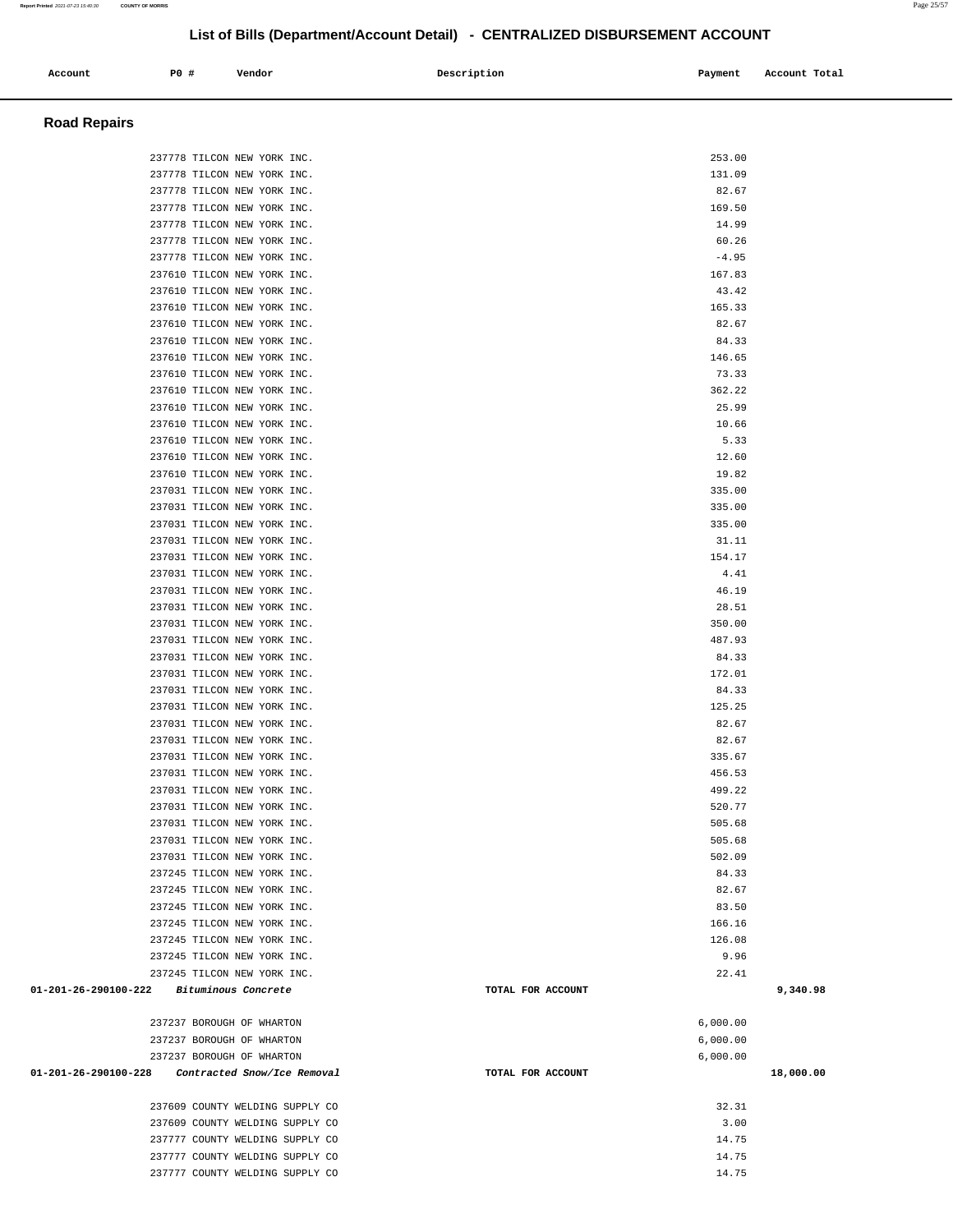| Account              | P0 #<br>Vendor                                                                     | Description       | Payment          | Account Total |
|----------------------|------------------------------------------------------------------------------------|-------------------|------------------|---------------|
| <b>Road Repairs</b>  |                                                                                    |                   |                  |               |
|                      | 237777 COUNTY WELDING SUPPLY CO                                                    |                   | 14.75            |               |
|                      | 237777 COUNTY WELDING SUPPLY CO                                                    |                   | 14.75            |               |
| 01-201-26-290100-238 | Signage                                                                            | TOTAL FOR ACCOUNT |                  | 109.06        |
|                      |                                                                                    |                   |                  |               |
|                      | 237772 EASTERN CONCRETE MATERIALS, INC.                                            |                   | 237.01           |               |
|                      | 237772 EASTERN CONCRETE MATERIALS, INC.<br>236616 EASTERN CONCRETE MATERIALS, INC. |                   | 201.32<br>198.89 |               |
|                      | 236616 EASTERN CONCRETE MATERIALS, INC.                                            |                   | 208.07           |               |
|                      | 236616 EASTERN CONCRETE MATERIALS, INC.                                            |                   | 218.53           |               |
|                      | 236616 EASTERN CONCRETE MATERIALS, INC.                                            |                   | 219.25           |               |
|                      | 236616 EASTERN CONCRETE MATERIALS, INC.                                            |                   | 233.19           |               |
| 01-201-26-290100-244 | Stone                                                                              | TOTAL FOR ACCOUNT |                  | 1,516.26      |
|                      | 237582 AGWAY MORRISTOWN                                                            |                   | 149.98           |               |
|                      | 237774 SUSSEX COUNTY MUA                                                           |                   | 301.05           |               |
|                      | 237071 KENVIL POWER EQUIPMENT, INC.                                                |                   | 79.98            |               |
|                      | 237071 KENVIL POWER EQUIPMENT, INC.                                                |                   | 51.44            |               |
|                      | 237071 KENVIL POWER EQUIPMENT, INC.                                                |                   | 42.08            |               |
|                      | 237071 KENVIL POWER EQUIPMENT, INC.                                                |                   | 21.00            |               |
|                      | 237050 SUSSEX COUNTY MUA                                                           |                   | 212.25           |               |
|                      | 237050 SUSSEX COUNTY MUA                                                           |                   | 246.00           |               |
|                      | 237050 SUSSEX COUNTY MUA                                                           |                   | 227.55           |               |
|                      | 237587 SUSSEX COUNTY MUA                                                           |                   | 178.35           |               |
|                      | 237587 SUSSEX COUNTY MUA                                                           |                   | 174.90           |               |
|                      | 237587 SUSSEX COUNTY MUA<br>237587 SUSSEX COUNTY MUA                               |                   | 195.00<br>280.80 |               |
|                      | 237587 SUSSEX COUNTY MUA                                                           |                   | 286.50           |               |
| 01-201-26-290100-260 | Construction Materials                                                             | TOTAL FOR ACCOUNT |                  | 2,446.88      |
|                      |                                                                                    |                   |                  |               |
|                      | 237591 W.B. MASON COMPANY INC                                                      |                   | 0.95             |               |
|                      | 237591 W.B. MASON COMPANY INC                                                      |                   | 0.95             |               |
|                      | 237591 W.B. MASON COMPANY INC<br>237591 W.B. MASON COMPANY INC                     |                   | 0.95<br>0.95     |               |
|                      | 237591 W.B. MASON COMPANY INC                                                      |                   | 0.95             |               |
|                      | 237591 W.B. MASON COMPANY INC                                                      |                   | 0.95             |               |
|                      | 237591 W.B. MASON COMPANY INC                                                      |                   | 17.88            |               |
|                      | 237591 W.B. MASON COMPANY INC                                                      |                   | 62.58            |               |
|                      | 237593 W.B. MASON COMPANY INC                                                      |                   | 0.95             |               |
|                      | 237593 W.B. MASON COMPANY INC                                                      |                   | 0.95             |               |
|                      | 237593 W.B. MASON COMPANY INC                                                      |                   | 0.95             |               |
|                      | 237593 W.B. MASON COMPANY INC                                                      |                   | 0.95             |               |
|                      | 237593 W.B. MASON COMPANY INC                                                      |                   | 0.95             |               |
|                      | 237593 W.B. MASON COMPANY INC                                                      |                   | 0.95             |               |
|                      | 237593 W.B. MASON COMPANY INC<br>237593 W.B. MASON COMPANY INC                     |                   | 44.70<br>44.70   |               |
|                      | 237593 W.B. MASON COMPANY INC                                                      |                   | 44.70            |               |
|                      | 237593 W.B. MASON COMPANY INC                                                      |                   | 44.70            |               |
|                      | 237593 W.B. MASON COMPANY INC                                                      |                   | 44.70            |               |
|                      | 237593 W.B. MASON COMPANY INC                                                      |                   | 44.70            |               |
|                      | 237773 REDICARE LLC                                                                |                   | 9.44             |               |
|                      | 237773 REDICARE LLC                                                                |                   | 7.45             |               |
|                      | 237773 REDICARE LLC                                                                |                   | 5.66             |               |
|                      | 237773 REDICARE LLC                                                                |                   | 11.65            |               |
|                      | 237773 REDICARE LLC                                                                |                   | 4.59             |               |
|                      | 237305 GEN-EL SAFETY & INDUSTRIAL                                                  |                   | 51.15            |               |
|                      | 237305 GEN-EL SAFETY & INDUSTRIAL<br>237305 GEN-EL SAFETY & INDUSTRIAL             |                   | 204.60<br>204.60 |               |
|                      | 01-201-26-290100-266 Safety Items                                                  | TOTAL FOR ACCOUNT |                  | 859.20        |
|                      |                                                                                    |                   |                  |               |
|                      | 236845 COUNTY WELDING SUPPLY CO                                                    |                   | 179.90           |               |
|                      | 237777 COUNTY WELDING SUPPLY CO                                                    |                   | 14.75            |               |

**01-203-26-290100-238 (2020) Signage TOTAL FOR ACCOUNT 194.65** 

## **List of Bills (Department/Account Detail) - CENTRALIZED DISBURSEMENT ACCOUNT**

**Report Printed** 2021-07-23 15:40:30 **COUNTY OF MORRIS** Page 26/57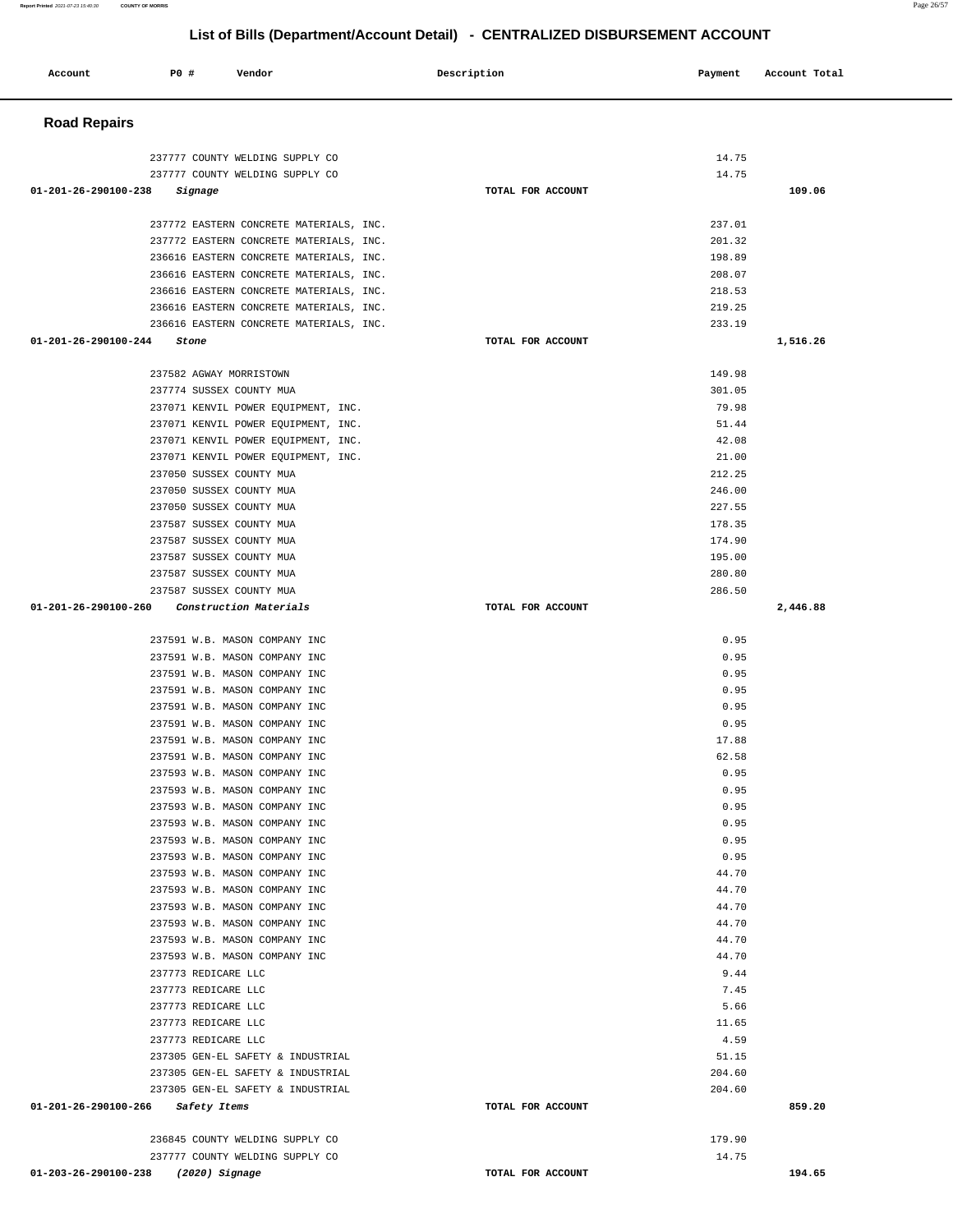| Account<br>. | P0 # | Vendor | Description<br>$\sim$ $\sim$ | Payment<br>$\sim$ $\sim$ | Account Total |
|--------------|------|--------|------------------------------|--------------------------|---------------|
|              |      |        |                              |                          |               |
|              |      |        |                              |                          |               |

#### **Road Repairs**

| TOTAL for Road Repairs                                                    |                   | 41,499.61      |  |
|---------------------------------------------------------------------------|-------------------|----------------|--|
|                                                                           |                   | ============   |  |
|                                                                           |                   |                |  |
| 237592 W.B. MASON COMPANY INC<br>01-203-26-290100-266 (2020) Safety Items | TOTAL FOR ACCOUNT | 617.70         |  |
| 237592 W.B. MASON COMPANY INC                                             |                   | 44.70<br>44.70 |  |
| 237592 W.B. MASON COMPANY INC                                             |                   | 44.70          |  |
| 237592 W.B. MASON COMPANY INC                                             |                   | 44.70          |  |
| 237592 W.B. MASON COMPANY INC                                             |                   | 0.95           |  |
| 237592 W.B. MASON COMPANY INC                                             |                   | 0.95           |  |
| 237592 W.B. MASON COMPANY INC                                             |                   | 0.95           |  |
| 237592 W.B. MASON COMPANY INC                                             |                   | 0.95           |  |
| 237592 W.B. MASON COMPANY INC                                             |                   | 0.95           |  |
| 237588 W.B. MASON COMPANY INC                                             |                   | 0.95           |  |
| 237588 W.B. MASON COMPANY INC                                             |                   | 58.11          |  |
| 237588 W.B. MASON COMPANY INC                                             |                   | 58.11          |  |
| 237588 W.B. MASON COMPANY INC                                             |                   | 58.11          |  |
| 237588 W.B. MASON COMPANY INC                                             |                   | 58.11          |  |
| 237588 W.B. MASON COMPANY INC                                             |                   | 58.11          |  |
| 237588 W.B. MASON COMPANY INC                                             |                   | 0.95           |  |
| 237588 W.B. MASON COMPANY INC                                             |                   | 0.95           |  |
| 237588 W.B. MASON COMPANY INC                                             |                   | 0.95           |  |
| 237588 W.B. MASON COMPANY INC                                             |                   | 0.95           |  |
| 237588 W.B. MASON COMPANY INC                                             |                   | 0.95           |  |
| 237590 W.B. MASON COMPANY INC                                             |                   | 44.70          |  |
| 237590 W.B. MASON COMPANY INC                                             |                   | 44.70          |  |
| 237590 W.B. MASON COMPANY INC                                             |                   | 44.70          |  |
| 237590 W.B. MASON COMPANY INC                                             |                   | 0.95           |  |
| 237590 W.B. MASON COMPANY INC                                             |                   | 0.95           |  |
| 237590 W.B. MASON COMPANY INC                                             |                   | 0.95           |  |
| 237590 W.B. MASON COMPANY INC                                             |                   | 0.95           |  |
|                                                                           |                   |                |  |

## **Bridges and Culverts**

| 237164 COUNTY CONCRETE CORP.             |                   | 120.00       |
|------------------------------------------|-------------------|--------------|
| 237164 COUNTY CONCRETE CORP.             |                   | 225.00       |
| 01-201-26-292100-227<br>Concrete         | TOTAL FOR ACCOUNT | 345.00       |
|                                          |                   |              |
| 237055 POWER PLACE INC                   |                   | 29.67        |
| 237055 POWER PLACE INC                   |                   | 6.07         |
| 237055 POWER PLACE INC                   |                   | 6.91         |
| Small Tools<br>01-201-26-292100-239      | TOTAL FOR ACCOUNT | 42.65        |
|                                          |                   |              |
| 237882 RICOH USA, INC.                   |                   | 336.13       |
| 01-201-26-292100-259<br>Equipment Rental | TOTAL FOR ACCOUNT | 336.13       |
|                                          |                   |              |
| 236963 GRAINGER                          |                   | 23.28        |
| 236963 GRAINGER                          |                   | 37.55        |
| 236963 GRAINGER                          |                   | 256.08       |
| 236963 GRAINGER                          |                   | 13.90        |
| 236963 GRAINGER                          |                   | 19.70        |
| 236963 GRAINGER                          |                   | 8.02         |
| 01-201-26-292100-266<br>Safety Items     | TOTAL FOR ACCOUNT | 358.53       |
|                                          |                   |              |
|                                          |                   | ============ |
| TOTAL for Bridges and Culverts           |                   | 1,082.31     |

**1,082.31**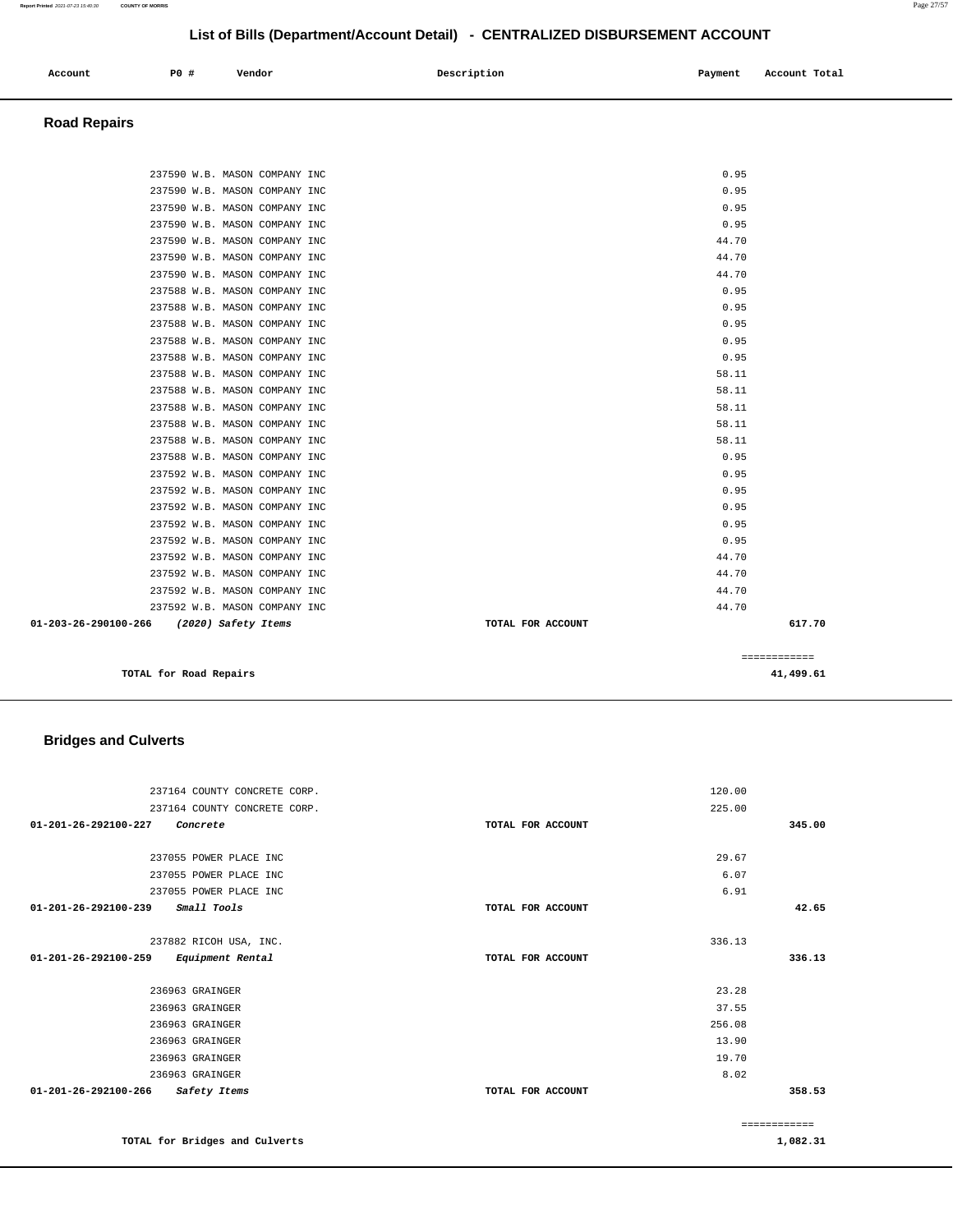| Account<br>. | <b>PO</b> # | Vendor | Description | Payment | Account Total<br>.<br>. |
|--------------|-------------|--------|-------------|---------|-------------------------|
|              |             |        |             |         |                         |

## **Shade Tree Commission**

| 237594 W.B. MASON COMPANY INC                        |                   | 27.99        |
|------------------------------------------------------|-------------------|--------------|
| Office Supplies & Stationery<br>01-201-26-300100-058 | TOTAL FOR ACCOUNT | 27.99        |
|                                                      |                   |              |
| 237048 FLEMINGTON DEPT STORE INC                     |                   | 275.00       |
| 237048 FLEMINGTON DEPT STORE INC                     |                   | 275.00       |
| 237048 FLEMINGTON DEPT STORE INC                     |                   | 260.89       |
| 237048 FLEMINGTON DEPT STORE INC                     |                   | 14.11        |
| 237048 FLEMINGTON DEPT STORE INC                     |                   | 274.87       |
| 237048 FLEMINGTON DEPT STORE INC                     |                   | 275.00       |
| 237048 FLEMINGTON DEPT STORE INC                     |                   | 179.87       |
| 237048 FLEMINGTON DEPT STORE INC                     |                   | 263.80       |
| 237048 FLEMINGTON DEPT STORE INC                     |                   | 275.00       |
| 237048 FLEMINGTON DEPT STORE INC                     |                   | 268.31       |
| 237048 FLEMINGTON DEPT STORE INC                     |                   | 274.80       |
| 237048 FLEMINGTON DEPT STORE INC                     |                   | 274.70       |
| 01-201-26-300100-207<br>Uniform & Clothing Allowance | TOTAL FOR ACCOUNT | 2,911.35     |
|                                                      |                   |              |
| 237589 W.B. MASON COMPANY INC                        |                   | 0.95         |
| 237589 W.B. MASON COMPANY INC                        |                   | 0.95         |
| 237589 W.B. MASON COMPANY INC                        |                   | 0.95         |
| 237589 W.B. MASON COMPANY INC                        |                   | 0.95         |
| 237589 W.B. MASON COMPANY INC                        |                   | 0.95         |
| 237589 W.B. MASON COMPANY INC                        |                   | 0.95         |
| 01-201-26-300100-266<br>Safety Items                 | TOTAL FOR ACCOUNT | 5.70         |
|                                                      |                   |              |
|                                                      |                   | ============ |
| TOTAL for Shade Tree Commission                      |                   | 2,945.04     |

## **Buildings & Grounds**

| 238201 WILLIAM F. BARNISH                         |                   | 2,895.48  |
|---------------------------------------------------|-------------------|-----------|
| 238200 WILLIAM F. BARNISH                         |                   | 9,290.85  |
| 01-201-26-310100-029 Building Rental              | TOTAL FOR ACCOUNT | 12,186.33 |
|                                                   |                   |           |
| 237883 SLADE INDUSTRIES, INC.                     |                   | 2,703.00  |
| 01-201-26-310100-036 Contracted Services          | TOTAL FOR ACCOUNT | 2,703.00  |
|                                                   |                   |           |
| 238191 TRUGREEN                                   |                   | 502.95    |
| 238188 TBS CONTROLS LLC                           |                   | 2,944.37  |
| 237913 TRUGREEN                                   |                   | 335.87    |
| 237917 TBS CONTROLS LLC                           |                   | 3,186.00  |
| 01-201-26-310100-044 Equipment Service Agreements | TOTAL FOR ACCOUNT | 6,969.19  |
|                                                   |                   |           |
| 238187 TOWN OF MORRISTOWN                         |                   | 336.00    |
| 238181 UNITED SITE SERVICES NORTHEAST, INC.       |                   | 819.45    |
| 238130 EMPLOYMENT HORIZONS ENTERPRISES INC        |                   | 70,941.00 |
| 238053 TREASURER-STATE OF NEW JERSEY              |                   | 50.00     |
| 238341 SIGN A RAMA LEDGEWOOD                      |                   | 590.00    |
| 238343 TRI-STATE FLAGPOLE MAINTENANCE             |                   | 2,384.60  |
| 231012 HANNON FLOOR COVERING CORPORATION          |                   | 889.87    |
| 238052 TREASURER, STATE OF NEW JERSEY             |                   | 1,750.00  |
| 238049 OUTHOUSE LLC                               |                   | 290.00    |
| 237883 SLADE INDUSTRIES, INC.                     |                   | 318.00    |
| 237883 SLADE INDUSTRIES, INC.                     |                   | 1,908.00  |
| 237883 SLADE INDUSTRIES, INC.                     |                   | 1,266.00  |
| 237883 SLADE INDUSTRIES, INC.                     |                   | 318.00    |
| 237883 SLADE INDUSTRIES, INC.                     |                   | 318.00    |
|                                                   |                   |           |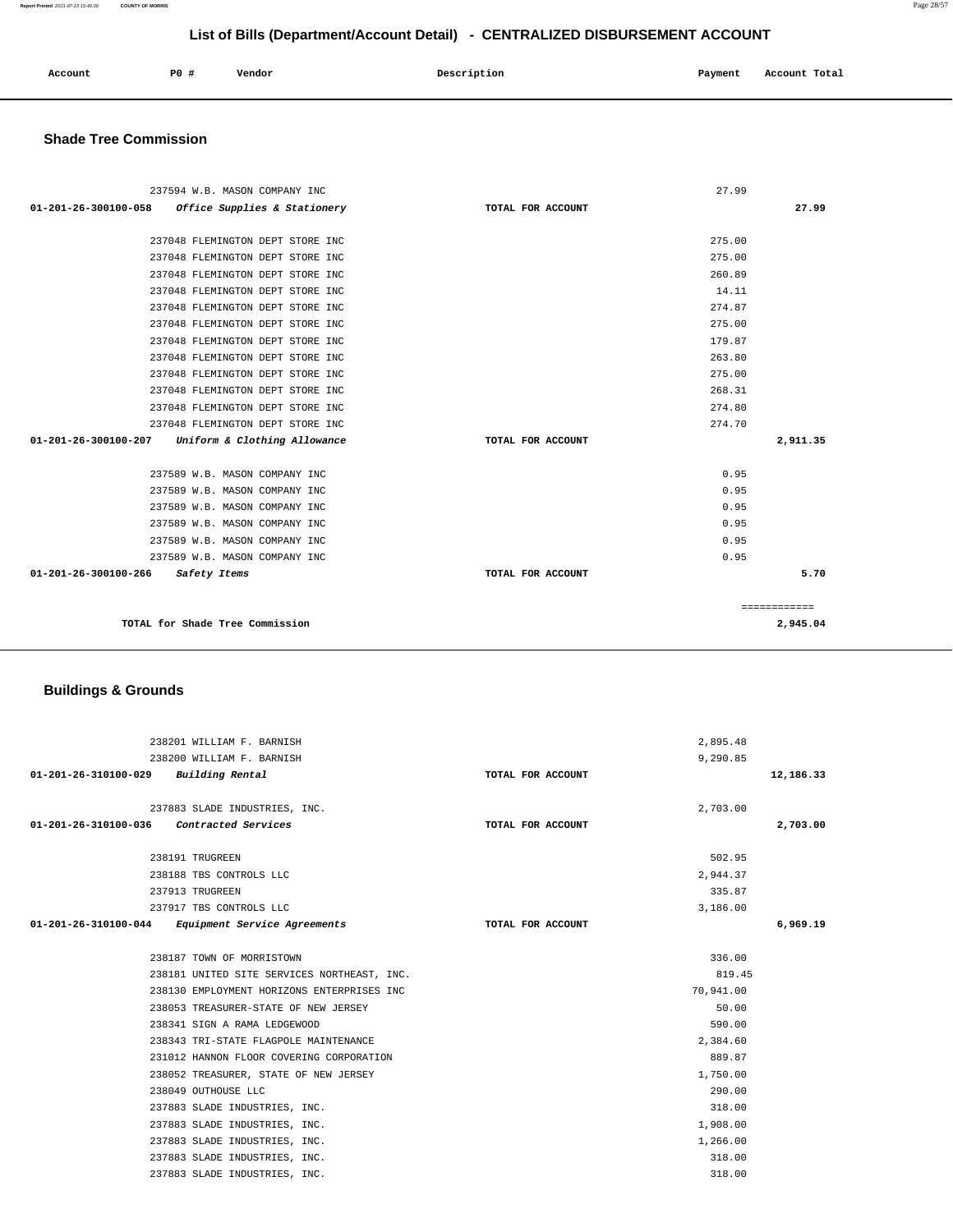| Account                                      | <b>PO #</b>           | Vendor                                                           | Description       | Payment          | Account Total |
|----------------------------------------------|-----------------------|------------------------------------------------------------------|-------------------|------------------|---------------|
| <b>Buildings &amp; Grounds</b>               |                       |                                                                  |                   |                  |               |
|                                              |                       |                                                                  |                   |                  |               |
|                                              |                       | 237883 SLADE INDUSTRIES, INC.                                    |                   | 778.00           |               |
|                                              |                       | 237883 SLADE INDUSTRIES, INC.                                    |                   | 752.00           |               |
|                                              |                       | 237883 SLADE INDUSTRIES, INC.                                    |                   | 636.00           |               |
|                                              |                       | 237883 SLADE INDUSTRIES, INC.<br>237883 SLADE INDUSTRIES, INC.   |                   | 318.00<br>408.00 |               |
|                                              |                       | 237896 SIGN A RAMA LEDGEWOOD                                     |                   | 980.00           |               |
|                                              |                       | 238583 TUNSTEAD LANDSCAPE SERVICES                               |                   | 12,441.72        |               |
|                                              |                       | 238067 CLEANWAY PROFESSIONALS                                    |                   | 650.00           |               |
| 01-201-26-310100-084                         |                       | Other Outside Services                                           | TOTAL FOR ACCOUNT |                  | 99,142.64     |
|                                              |                       |                                                                  |                   |                  |               |
|                                              | 238317 GRAINGER       |                                                                  |                   | 548.26           |               |
|                                              | 238317 GRAINGER       |                                                                  |                   | 24.12            |               |
|                                              | 238317 GRAINGER       |                                                                  |                   | 196.25           |               |
| 01-201-26-310100-098                         |                       | Other Operating&Repair Supply                                    | TOTAL FOR ACCOUNT |                  | 768.63        |
|                                              |                       | 238335 ACCREDITED LOCK SUPPLY CO                                 |                   | 1,318.85         |               |
| 01-201-26-310100-128                         |                       | Security Equipment                                               | TOTAL FOR ACCOUNT |                  | 1,318.85      |
|                                              |                       |                                                                  |                   |                  |               |
|                                              |                       | 238064 MORRIS COUNTY MUA                                         |                   | 6,344.94         |               |
| 01-201-26-310100-143 Rubbish & Trash Removal |                       |                                                                  | TOTAL FOR ACCOUNT |                  | 6,344.94      |
|                                              |                       | 237916 RICOH USA, INC.                                           |                   | 20.23            |               |
| 01-201-26-310100-164                         |                       | Office Machines - Rental                                         | TOTAL FOR ACCOUNT |                  | 20.23         |
|                                              |                       |                                                                  |                   |                  |               |
|                                              |                       | 238230 R & J CONTROL, INC.                                       |                   | 465.00           |               |
|                                              |                       | 238230 R & J CONTROL, INC.                                       |                   | 465.00           |               |
|                                              |                       | 238048 CSL WATER QUALITY INC                                     |                   | 1,485.00         |               |
| 01-201-26-310100-204                         |                       | Plant Operations                                                 | TOTAL FOR ACCOUNT |                  | 2,415.00      |
|                                              |                       | 238345 JULIO C. AVELAR                                           |                   | 90.00            |               |
|                                              | 238236 EDNA MENDOZA   |                                                                  |                   | 85.00            |               |
| 01-201-26-310100-207                         |                       | Uniform & Clothing Allowance                                     | TOTAL FOR ACCOUNT |                  | 175.00        |
|                                              |                       | 238368 RICCIARDI BROTHERS, INC                                   |                   | 86.96            |               |
|                                              |                       | 238368 RICCIARDI BROTHERS, INC                                   |                   | 23.99            |               |
|                                              |                       | 238368 RICCIARDI BROTHERS, INC                                   |                   | 118.83           |               |
|                                              |                       | 238368 RICCIARDI BROTHERS, INC                                   |                   | 34.85            |               |
| 01-201-26-310100-234                         | Paint                 |                                                                  | TOTAL FOR ACCOUNT |                  | 264.63        |
|                                              |                       |                                                                  |                   |                  |               |
|                                              |                       | 238369 FASTENAL COMPANY                                          |                   | 435.00           |               |
|                                              |                       | 238168 HOME DEPOT CREDIT SERVICES                                |                   | 76.72            |               |
|                                              |                       | 238168 HOME DEPOT CREDIT SERVICES                                |                   | 243.40           |               |
| 01-201-26-310100-235                         | <i>Pipes - Others</i> |                                                                  | TOTAL FOR ACCOUNT |                  | 755.12        |
|                                              |                       | 238184 HOME DEPOT CREDIT SERVICES                                |                   | 23.99            |               |
|                                              |                       | 238168 HOME DEPOT CREDIT SERVICES                                |                   | 297.79           |               |
|                                              |                       | 238168 HOME DEPOT CREDIT SERVICES                                |                   | 69.66            |               |
|                                              |                       | 238168 HOME DEPOT CREDIT SERVICES                                |                   | 238.71           |               |
|                                              |                       | 238168 HOME DEPOT CREDIT SERVICES                                |                   | $-238.71$        |               |
|                                              |                       | 238168 HOME DEPOT CREDIT SERVICES                                |                   | 175.88           |               |
|                                              |                       | 238168 HOME DEPOT CREDIT SERVICES                                |                   | $-131.91$        |               |
|                                              |                       | 01-201-26-310100-249 Bldg Maintenance Supplies                   | TOTAL FOR ACCOUNT |                  | 435.41        |
|                                              |                       |                                                                  |                   |                  |               |
| 01-201-26-310100-251                         |                       | 237831 MORRIS BRICK AND STONE CO.<br>Ground Maintenance Supplies | TOTAL FOR ACCOUNT | 209.65           | 209.65        |
|                                              |                       |                                                                  |                   |                  |               |
|                                              |                       | 238050 TOMAR INDUSTRIES INC                                      |                   | 2,710.70         |               |
| 01-201-26-310100-252                         |                       | Janitorial Supplies                                              | TOTAL FOR ACCOUNT |                  | 2,710.70      |
|                                              |                       | 238199 R & J CONTROL, INC.                                       |                   | 465.00           |               |
|                                              |                       | 238199 R & J CONTROL, INC.                                       |                   | 465.00           |               |
|                                              |                       | 238199 R & J CONTROL, INC.                                       |                   | 465.00           |               |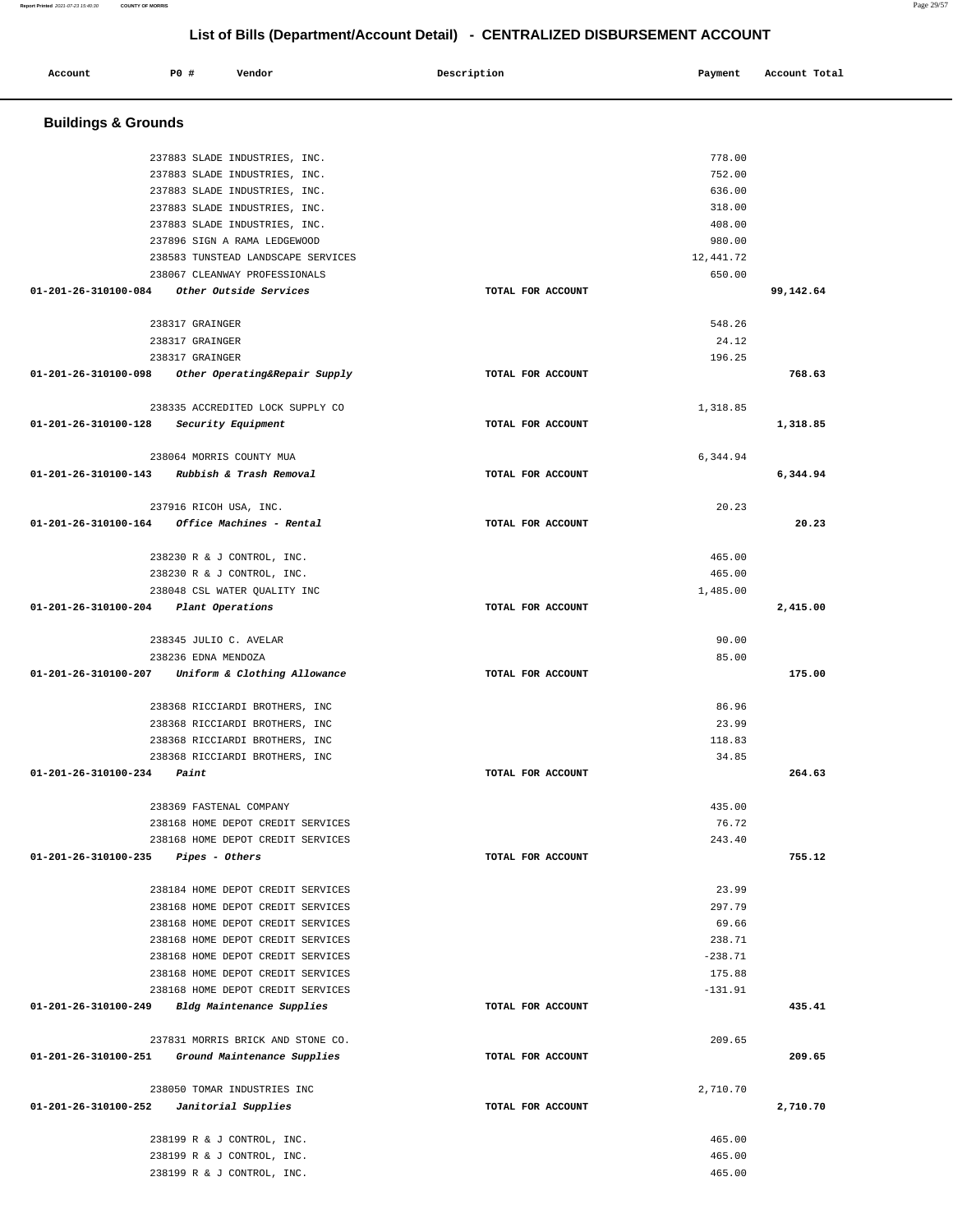| Account<br>. | <b>PO #</b> | Vendor | Description | Payment | Account Total |
|--------------|-------------|--------|-------------|---------|---------------|
|              |             |        |             |         |               |

## **Buildings & Grounds**

| 238317 GRAINGER            |                                                                                                                                                                                                                                                                                                                                                                                                               | 249.69 |                                                                                                    |
|----------------------------|---------------------------------------------------------------------------------------------------------------------------------------------------------------------------------------------------------------------------------------------------------------------------------------------------------------------------------------------------------------------------------------------------------------|--------|----------------------------------------------------------------------------------------------------|
|                            |                                                                                                                                                                                                                                                                                                                                                                                                               |        |                                                                                                    |
|                            | TOTAL FOR ACCOUNT                                                                                                                                                                                                                                                                                                                                                                                             |        | 1,514.09                                                                                           |
| 238317 GRAINGER            |                                                                                                                                                                                                                                                                                                                                                                                                               | 146.80 |                                                                                                    |
| 238312 JOHNSTONE SUPPLY    |                                                                                                                                                                                                                                                                                                                                                                                                               | 476.38 |                                                                                                    |
| 238312 JOHNSTONE SUPPLY    |                                                                                                                                                                                                                                                                                                                                                                                                               | 15.64  |                                                                                                    |
| 238312 JOHNSTONE SUPPLY    |                                                                                                                                                                                                                                                                                                                                                                                                               | 315.29 |                                                                                                    |
|                            |                                                                                                                                                                                                                                                                                                                                                                                                               |        |                                                                                                    |
|                            | TOTAL FOR ACCOUNT                                                                                                                                                                                                                                                                                                                                                                                             |        | 10,695.00                                                                                          |
| 238199 R & J CONTROL, INC. |                                                                                                                                                                                                                                                                                                                                                                                                               | 465.00 |                                                                                                    |
| 238199 R & J CONTROL, INC. |                                                                                                                                                                                                                                                                                                                                                                                                               | 465.00 |                                                                                                    |
| 238199 R & J CONTROL, INC. |                                                                                                                                                                                                                                                                                                                                                                                                               | 930.00 |                                                                                                    |
| 238199 R & J CONTROL, INC. |                                                                                                                                                                                                                                                                                                                                                                                                               | 465.00 |                                                                                                    |
|                            |                                                                                                                                                                                                                                                                                                                                                                                                               | 465.00 |                                                                                                    |
|                            |                                                                                                                                                                                                                                                                                                                                                                                                               |        |                                                                                                    |
|                            |                                                                                                                                                                                                                                                                                                                                                                                                               |        |                                                                                                    |
|                            |                                                                                                                                                                                                                                                                                                                                                                                                               |        |                                                                                                    |
|                            |                                                                                                                                                                                                                                                                                                                                                                                                               |        |                                                                                                    |
|                            |                                                                                                                                                                                                                                                                                                                                                                                                               |        |                                                                                                    |
|                            |                                                                                                                                                                                                                                                                                                                                                                                                               |        |                                                                                                    |
|                            |                                                                                                                                                                                                                                                                                                                                                                                                               |        |                                                                                                    |
| 238199 R & J CONTROL, INC. |                                                                                                                                                                                                                                                                                                                                                                                                               | 465.00 |                                                                                                    |
| 238199 R & J CONTROL, INC. |                                                                                                                                                                                                                                                                                                                                                                                                               | 465.00 |                                                                                                    |
| 238199 R & J CONTROL, INC. |                                                                                                                                                                                                                                                                                                                                                                                                               | 465.00 |                                                                                                    |
| 238199 R & J CONTROL, INC. |                                                                                                                                                                                                                                                                                                                                                                                                               | 465.00 |                                                                                                    |
| 238199 R & J CONTROL, INC. |                                                                                                                                                                                                                                                                                                                                                                                                               | 465.00 |                                                                                                    |
|                            | 238199 R & J CONTROL, INC.<br>238199 R & J CONTROL, INC.<br>238199 R & J CONTROL, INC.<br>238199 R & J CONTROL, INC.<br>238199 R & J CONTROL, INC.<br>238199 R & J CONTROL, INC.<br>238199 R & J CONTROL, INC.<br>238199 R & J CONTROL, INC.<br>238199 R & J CONTROL, INC.<br>01-201-26-310100-262 Machinery Repairs & Parts<br>238312 JOHNSTONE SUPPLY<br>01-201-26-310100-264 Heat & A/C<br>238317 GRAINGER |        | 465.00<br>465.00<br>465.00<br>465.00<br>465.00<br>465.00<br>465.00<br>465.00<br>559.98<br>2,162.16 |

#### **Motor Services Center**

| 238228 W.B. MASON COMPANY INC                                   |                   | $-4.98$ |        |
|-----------------------------------------------------------------|-------------------|---------|--------|
| 238228 W.B. MASON COMPANY INC                                   |                   | 4.98    |        |
| 238228 W.B. MASON COMPANY INC                                   |                   | 74.63   |        |
| 01-201-26-315100-058 Office Supplies & Stationery               | TOTAL FOR ACCOUNT |         | 74.63  |
| 237655 WILDCOPES                                                |                   | 222.50  |        |
| 237655 WILDCOPES                                                |                   | 125.00  |        |
| 238227 W.B. MASON COMPANY INC                                   |                   | 155.76  |        |
| 238227 W.B. MASON COMPANY INC                                   |                   | 0.66    |        |
| 237148 GRAINGER                                                 |                   | 29.96   |        |
| 237148 GRAINGER                                                 |                   | 5.00    |        |
| $01 - 201 - 26 - 315100 - 098$<br>Other Operating&Repair Supply | TOTAL FOR ACCOUNT |         | 538.88 |
| 237315 AMERICAN WEAR INC.                                       |                   | 271.82  |        |
| 237314 AMERICAN WEAR INC.                                       |                   | 217.03  |        |
| 237743 AMERICAN WEAR INC.                                       |                   | 271.82  |        |
| $01 - 201 - 26 - 315100 - 207$<br>Uniform & Clothing Allowance  | TOTAL FOR ACCOUNT |         | 760.67 |
|                                                                 |                   |         |        |
|                                                                 |                   |         |        |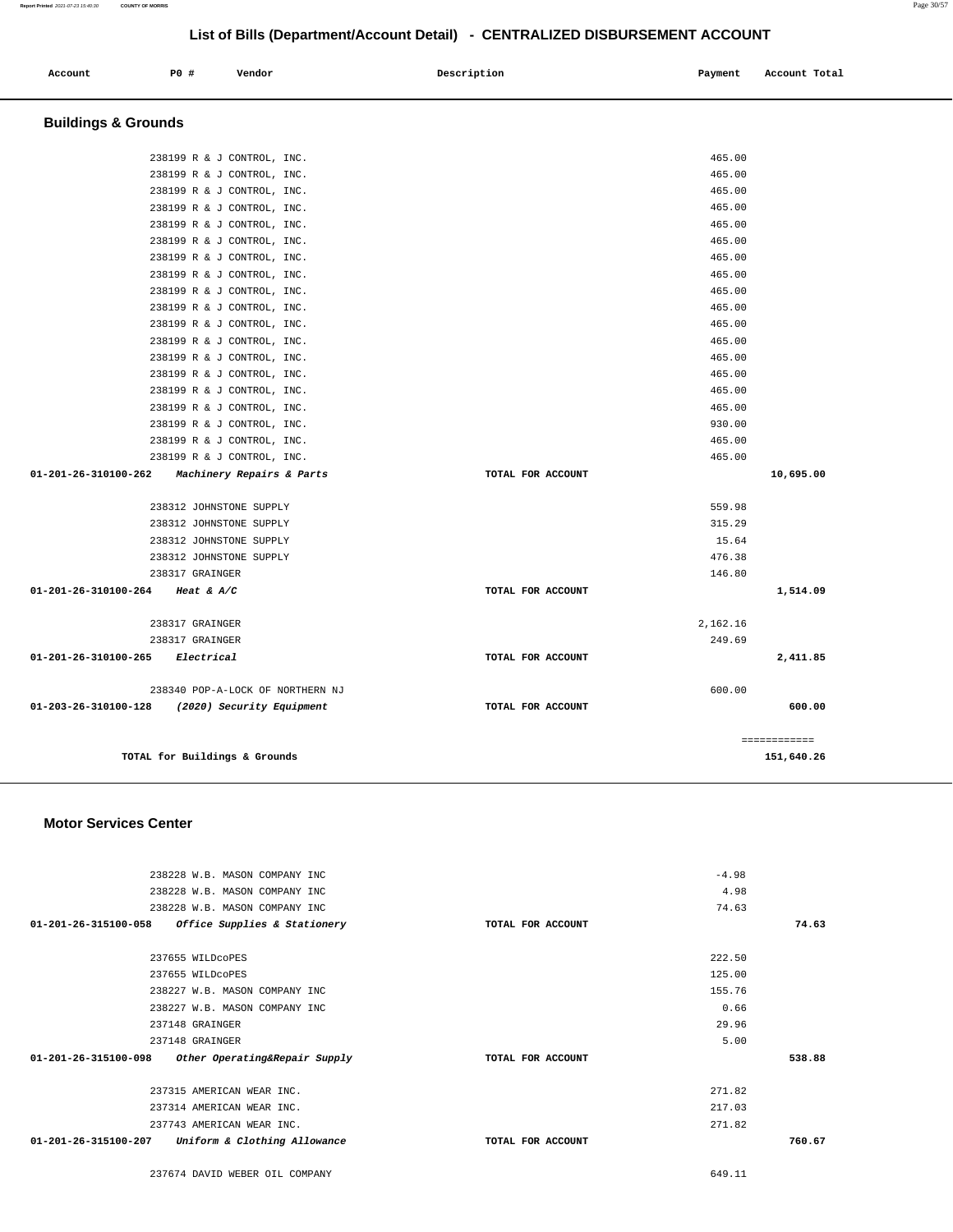| Account                        | <b>PO #</b><br>Vendor                                                | Description       | Payment         | Account Total |
|--------------------------------|----------------------------------------------------------------------|-------------------|-----------------|---------------|
| <b>Motor Services Center</b>   |                                                                      |                   |                 |               |
|                                | 237672 DAVID WEBER OIL COMPANY                                       |                   | 378.19          |               |
|                                | 237672 DAVID WEBER OIL COMPANY                                       |                   | 98.25           |               |
|                                | 237672 DAVID WEBER OIL COMPANY                                       |                   | 168.30          |               |
|                                | 237672 DAVID WEBER OIL COMPANY                                       |                   | 582.00          |               |
|                                | 237672 DAVID WEBER OIL COMPANY                                       |                   | 718.85          |               |
|                                | 237672 DAVID WEBER OIL COMPANY                                       |                   | 75.00           |               |
|                                | 237672 DAVID WEBER OIL COMPANY                                       |                   | 50.00           |               |
|                                | 237672 DAVID WEBER OIL COMPANY                                       |                   | $-180.00$       |               |
| 01-201-26-315100-232           | Lubricants & Anti Freeze                                             | TOTAL FOR ACCOUNT |                 | 2,539.70      |
| 01-201-26-315100-239           | 237398 GRAINGER<br>Small Tools                                       | TOTAL FOR ACCOUNT | 417.58          | 417.58        |
|                                |                                                                      |                   |                 |               |
|                                | 237580 BARNWELL HOUSE OF TIRES, INC.                                 |                   | 441.16          |               |
|                                | 237316 BARNWELL HOUSE OF TIRES, INC.                                 |                   | 611.98          |               |
|                                | 237316 BARNWELL HOUSE OF TIRES, INC.                                 |                   | 308.49          |               |
|                                | 237316 BARNWELL HOUSE OF TIRES, INC.                                 |                   | 369.00          |               |
|                                | 237316 BARNWELL HOUSE OF TIRES, INC.                                 |                   | 998.58          |               |
| $01 - 201 - 26 - 315100 - 245$ | Tires                                                                | TOTAL FOR ACCOUNT |                 | 2,729.21      |
|                                | 233447 AIRGAS USA, LLC                                               |                   | 97.44           |               |
|                                | 233447 AIRGAS USA, LLC                                               |                   | 15.02           |               |
|                                | 233447 AIRGAS USA, LLC                                               |                   | 19.20           |               |
|                                | 234913 AIRGAS USA, LLC                                               |                   | 64.26           |               |
|                                | 234913 AIRGAS USA, LLC                                               |                   | 16.10           |               |
|                                | 234913 AIRGAS USA, LLC                                               |                   | 31.10           |               |
|                                | 235232 AIRGAS USA, LLC                                               |                   | $-34.98$        |               |
|                                | 235232 AIRGAS USA, LLC                                               |                   | 51.18           |               |
|                                | 235232 AIRGAS USA, LLC                                               |                   | 34.98           |               |
|                                | 235232 AIRGAS USA, LLC                                               |                   | 40.85           |               |
| 01-201-26-315100-248           | Welding-Oxygen-Acetylene Etc                                         | TOTAL FOR ACCOUNT |                 | 335.15        |
|                                | 237400 AMERICAN HOSE & HYDRAULICS                                    |                   | 1,092.11        |               |
|                                | 237400 AMERICAN HOSE & HYDRAULICS                                    |                   | 15.00           |               |
|                                | 238135 LEDGEWOOD POWER SPORTS INC                                    |                   | 25.98           |               |
|                                | 237608 CLIFFSIDE BODY CORP                                           |                   | 140.21          |               |
|                                | 237740 COACH & EQUIPMENT MANUFACTURING CO.                           |                   | 263.31          |               |
|                                | 237740 COACH & EQUIPMENT MANUFACTURING CO.                           |                   | 14.00           |               |
|                                | 237645 GRAY SUPPLY CORP                                              |                   | 7.40            |               |
|                                | 237645 GRAY SUPPLY CORP                                              |                   | 5.99            |               |
|                                | 237645 GRAY SUPPLY CORP                                              |                   | 7.32            |               |
|                                | 237645 GRAY SUPPLY CORP                                              |                   | 2.30            |               |
|                                | 237645 GRAY SUPPLY CORP                                              |                   | 5.56            |               |
|                                | 237645 GRAY SUPPLY CORP                                              |                   | 13.96           |               |
|                                | 237645 GRAY SUPPLY CORP                                              |                   | 20.04           |               |
|                                | 237645 GRAY SUPPLY CORP                                              |                   | 13.95           |               |
|                                | 237322 HOOVER TRUCK CENTERS INC<br>235181 LEDGEWOOD POWER SPORTS INC |                   | 67.60<br>300.99 |               |
|                                | 235181 LEDGEWOOD POWER SPORTS INC                                    |                   | 5.98            |               |
|                                | 237312 LEDGEWOOD POWER SPORTS INC                                    |                   | 94.09           |               |
|                                | 237312 LEDGEWOOD POWER SPORTS INC                                    |                   | 27.58           |               |
|                                | 237312 LEDGEWOOD POWER SPORTS INC                                    |                   | 29.36           |               |
|                                | 237312 LEDGEWOOD POWER SPORTS INC                                    |                   | 36.85           |               |
|                                | 237312 LEDGEWOOD POWER SPORTS INC                                    |                   | 5.38            |               |
|                                | 237312 LEDGEWOOD POWER SPORTS INC                                    |                   | 27.96           |               |
|                                | 237312 LEDGEWOOD POWER SPORTS INC                                    |                   | 2.99            |               |
|                                | 237312 LEDGEWOOD POWER SPORTS INC                                    |                   | 8.99            |               |
|                                | 237312 LEDGEWOOD POWER SPORTS INC                                    |                   | 3.99            |               |
|                                | 237312 LEDGEWOOD POWER SPORTS INC                                    |                   | 263.99          |               |
|                                | 237312 LEDGEWOOD POWER SPORTS INC                                    |                   | 10.99           |               |
|                                | 237312 LEDGEWOOD POWER SPORTS INC                                    |                   | 750.86          |               |
|                                | 237312 LEDGEWOOD POWER SPORTS INC                                    |                   | 268.45          |               |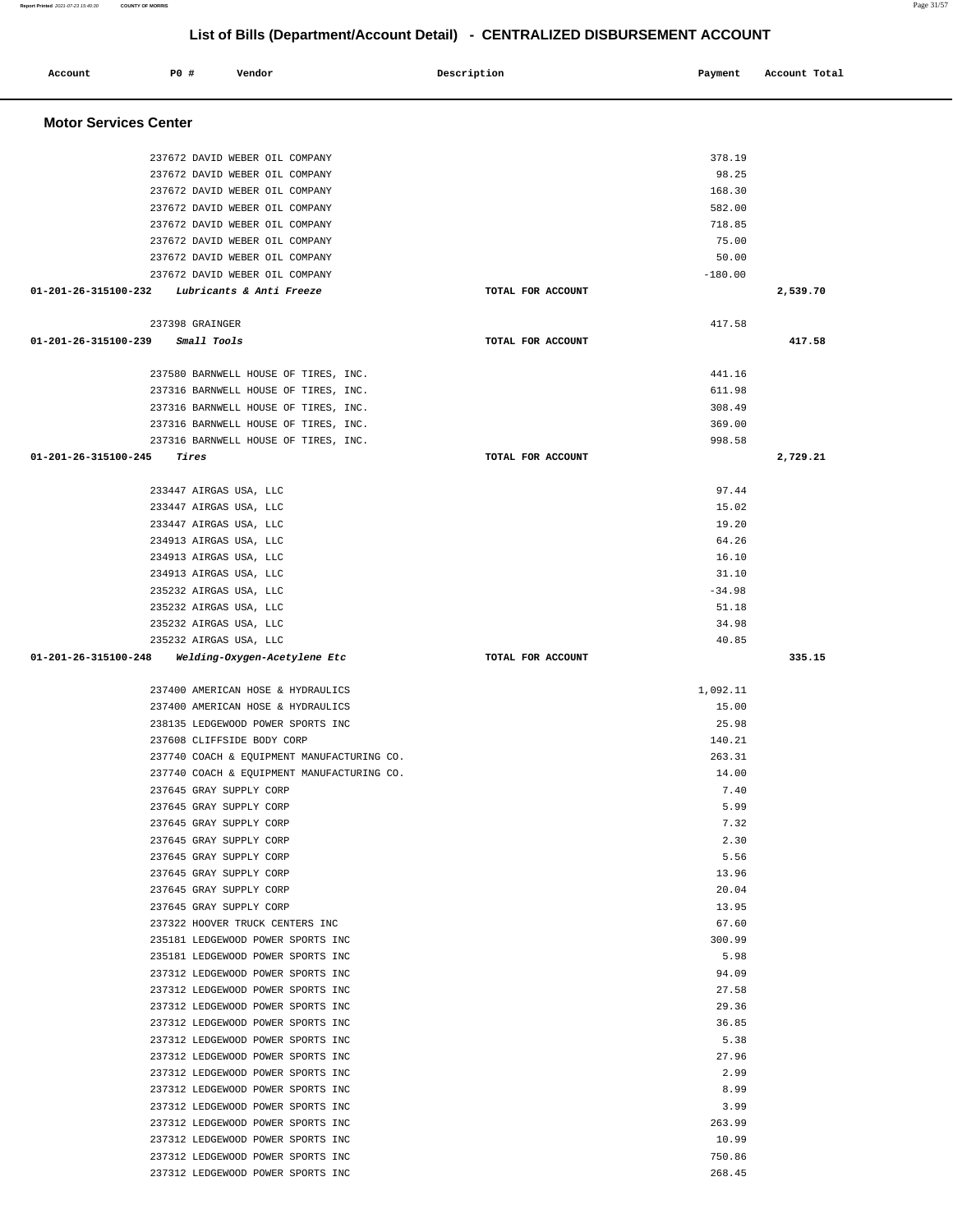#### 238171 GANNETT NJ NEWSPAPERS 68.11 238354 NJ ADVANCE MEDIA 122.36

### **Mosquito Extermination**

| <b>Motor Services Center</b>                   |                   |           |              |
|------------------------------------------------|-------------------|-----------|--------------|
| 236576 MCGRATH MUNICIPAL EQUIPMENT, LLC        |                   | 88.00     |              |
| 236576 MCGRATH MUNICIPAL EQUIPMENT, LLC        |                   | 132.00    |              |
| 236576 MCGRATH MUNICIPAL EQUIPMENT, LLC        |                   | 17.50     |              |
| 237652 NAPA OF ROCKAWAY                        |                   | 12.82     |              |
| 237652 NAPA OF ROCKAWAY                        |                   | 19.23     |              |
| 237652 NAPA OF ROCKAWAY                        |                   | 5.97      |              |
| 237652 NAPA OF ROCKAWAY                        |                   | 3.28      |              |
| 237652 NAPA OF ROCKAWAY                        |                   | 16.56     |              |
| 237652 NAPA OF ROCKAWAY                        |                   | 10.03     |              |
| 237652 NAPA OF ROCKAWAY                        |                   | 14.44     |              |
| 236155 R & J CONTROL, INC.                     |                   | 52.86     |              |
| 236157 R & J CONTROL, INC.                     |                   | 399.83    |              |
| 237328 SMITH MOTOR CO., INC.                   |                   | 51.35     |              |
| 237328 SMITH MOTOR CO., INC.                   |                   | 4.08      |              |
| 237654 TRIUS, INC.                             |                   | $-278.89$ |              |
| 237654 TRIUS, INC.                             |                   | $-40.84$  |              |
| 237654 TRIUS, INC.                             |                   | 86.34     |              |
| 237654 TRIUS, INC.                             |                   | 543.67    |              |
| 237397 VERMEER NORTH ATLANTIC SERVICE          |                   | 30.74     |              |
| 237397 VERMEER NORTH ATLANTIC SERVICE          |                   | 41.86     |              |
| 237397 VERMEER NORTH ATLANTIC SERVICE          |                   | 10.98     |              |
| 237653 NAPA OF ROCKAWAY                        |                   | 9.28      |              |
| 01-201-26-315100-261 Spare Parts for Equipment | TOTAL FOR ACCOUNT |           | 4,764.27     |
| 237644 REDICARE LLC                            |                   | 13.80     |              |
| 01-201-26-315100-266 Safety Items              | TOTAL FOR ACCOUNT |           | 13.80        |
| 237738 BUNKY'S HEAVY TOWING, LLC               |                   | 325.00    |              |
| 237581 BUY WISE AUTO PARTS                     |                   | 429.27    |              |
| 237581 BUY WISE AUTO PARTS                     |                   | 27.78     |              |
| 237581 BUY WISE AUTO PARTS                     |                   | 14.16     |              |
| 237581 BUY WISE AUTO PARTS                     |                   | 36.36     |              |
| 237581 BUY WISE AUTO PARTS                     |                   | 29.52     |              |
| 237581 BUY WISE AUTO PARTS                     |                   | 15.54     |              |
| 237741 COACH & EQUIPMENT MANUFACTURING CO.     |                   | 130.00    |              |
| 237741 COACH & EQUIPMENT MANUFACTURING CO.     |                   | 18.66     |              |
| 237673 DELIVERY CONCEPTS INC                   |                   | 107.00    |              |
| 237673 DELIVERY CONCEPTS INC                   |                   | 18.18     |              |
| 237744 FLEMINGTON BUICK CHEVROLET              |                   | 36.81     |              |
| 237746 FLEMINGTON BUICK CHEVROLET              |                   | 118.99    |              |
| 237615 D&B AUTO SUPPLY                         |                   | 60.37     |              |
| 237615 D&B AUTO SUPPLY                         |                   | 60.37     |              |
| 237615 D&B AUTO SUPPLY                         |                   | 136.68    |              |
| 237615 D&B AUTO SUPPLY                         |                   | 136.68    |              |
| 237615 D&B AUTO SUPPLY                         |                   | 23.94     |              |
| 237615 D&B AUTO SUPPLY                         |                   | 10.04     |              |
| 237615 D&B AUTO SUPPLY                         |                   | 47.55     |              |
| 237324 NIELSEN DODGE - C-J-R                   |                   | 16.46     |              |
| 237324 NIELSEN DODGE - C-J-R                   |                   | 16.46     |              |
| 237324 NIELSEN DODGE - C-J-R                   |                   | 231.75    |              |
| 01-201-26-315100-291    Vehicle Repairs        | TOTAL FOR ACCOUNT |           | 2,047.57     |
|                                                |                   |           | ============ |
| TOTAL for Motor Services Center                |                   |           | 14,221.46    |

# **List of Bills (Department/Account Detail) - CENTRALIZED DISBURSEMENT ACCOUNT**

 **Account** 20 **P P**  $\uparrow$  **Payment** Payment Account Total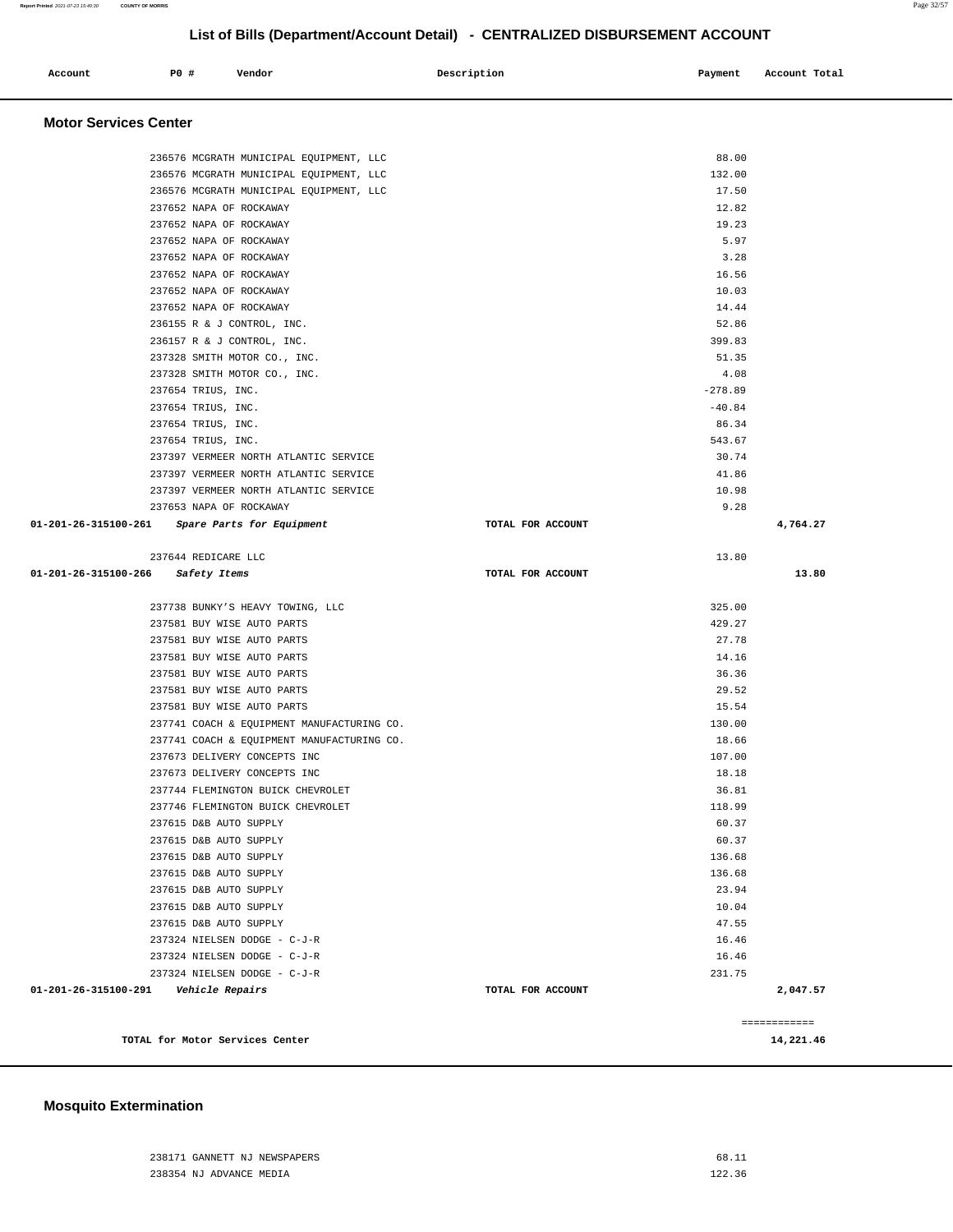#### **TOTAL for Mosquito Extermination 2,497.74**

============

| 236473 W.B. MASON COMPANY INC                                   |                   | 16.96  |        |
|-----------------------------------------------------------------|-------------------|--------|--------|
| 236473 W.B. MASON COMPANY INC                                   |                   | 22.99  |        |
| 236473 W.B. MASON COMPANY INC                                   |                   | 30.98  |        |
| 236473 W.B. MASON COMPANY INC                                   |                   | 19.95  |        |
| 236473 W.B. MASON COMPANY INC                                   |                   | 6.99   |        |
| 01-201-26-320100-058<br><i>Office Supplies &amp; Stationery</i> | TOTAL FOR ACCOUNT |        | 97.87  |
|                                                                 |                   |        |        |
| 238073 TREASURER STATE OF NEW JERSEY                            |                   | 80.00  |        |
| 01-201-26-320100-095<br>Other Administrative Supplies           | TOTAL FOR ACCOUNT |        | 80.00  |
|                                                                 |                   |        |        |
| 238070 RICOH AMERICAS CORPORATION                               |                   | 195.58 |        |
| 01-201-26-320100-163 Office Machines                            | TOTAL FOR ACCOUNT |        | 195.58 |
|                                                                 |                   |        |        |
| 236473 W.B. MASON COMPANY INC                                   |                   | 79.95  |        |
| 236473 W.B. MASON COMPANY INC                                   |                   | 67.98  |        |
| 236473 W.B. MASON COMPANY INC                                   |                   | 59.98  |        |
| 236473 W.B. MASON COMPANY INC                                   |                   | 19.99  |        |
| 01-201-26-320100-249<br>Bldg Maintenance Supplies               | TOTAL FOR ACCOUNT |        | 227.90 |
|                                                                 |                   |        |        |
| 236473 W.B. MASON COMPANY INC                                   |                   | 155.98 |        |
| 238076 JOHN ZEGERS                                              |                   | 100.00 |        |
| $01 - 201 - 26 - 320100 - 251$<br>Ground Maintenance Supplies   | TOTAL FOR ACCOUNT |        | 255.98 |
|                                                                 |                   |        |        |
| 237215 ACUITY SPECIALTY PRODUCTS, INC                           |                   | 169.96 |        |
| 237215 ACUITY SPECIALTY PRODUCTS, INC                           |                   | 99.98  |        |
| 237215 ACUITY SPECIALTY PRODUCTS, INC                           |                   | 37.99  |        |
| 237108 GRAINGER                                                 |                   | 79.00  |        |
| 237108 GRAINGER                                                 |                   | 3.90   |        |
| 237108 GRAINGER                                                 |                   | 66.45  |        |
| 237108 GRAINGER                                                 |                   | 117.48 |        |
| 237108 GRAINGER                                                 |                   | 16.20  |        |
| 237108 GRAINGER                                                 |                   | 13.10  |        |
| 01-201-26-320100-258<br>Equipment                               | TOTAL FOR ACCOUNT |        | 604.06 |
| 237160 CLARKE MOSQUITO CONTROL                                  |                   | 393.27 |        |
| 237470 NAPA OF ROCKAWAY                                         |                   | 8.55   |        |
| 237470 NAPA OF ROCKAWAY                                         |                   | 90.24  |        |
| 237470 NAPA OF ROCKAWAY                                         |                   | 2.85   |        |
| 237470 NAPA OF ROCKAWAY                                         |                   | 11.98  |        |
| 237470 NAPA OF ROCKAWAY                                         |                   | 2.85   |        |
| 237470 NAPA OF ROCKAWAY                                         |                   | 11.98  |        |
| 237470 NAPA OF ROCKAWAY                                         |                   | 2.99   |        |
| 237470 NAPA OF ROCKAWAY                                         |                   | 18.96  |        |
| 237470 NAPA OF ROCKAWAY                                         |                   | 10.66  |        |
| 237191 ONE SOURCE OF NEW JERSEY LLC                             |                   | 9.08   |        |
| 237191 ONE SOURCE OF NEW JERSEY LLC                             |                   | 19.33  |        |
| 237191 ONE SOURCE OF NEW JERSEY LLC                             |                   | 23.30  |        |
| 237191 ONE SOURCE OF NEW JERSEY LLC                             |                   | 17.10  |        |
| 237191 ONE SOURCE OF NEW JERSEY LLC                             |                   | 38.76  |        |
| 237191 ONE SOURCE OF NEW JERSEY LLC                             |                   | 45.11  |        |
| 237191 ONE SOURCE OF NEW JERSEY LLC                             |                   | 16.51  |        |
| 01-201-26-320100-291<br><i><b>Vehicle Repairs</b></i>           | TOTAL FOR ACCOUNT |        | 723.52 |

 **Account** 20 **P P**  $\uparrow$  **Payment** Payment Account Total

 **Mosquito Extermination** 

237579 NJ ADVANCE MEDIA

**01-201-26-320100-051 Legal TOTAL FOR ACCOUNT** 

122.36

**312.83**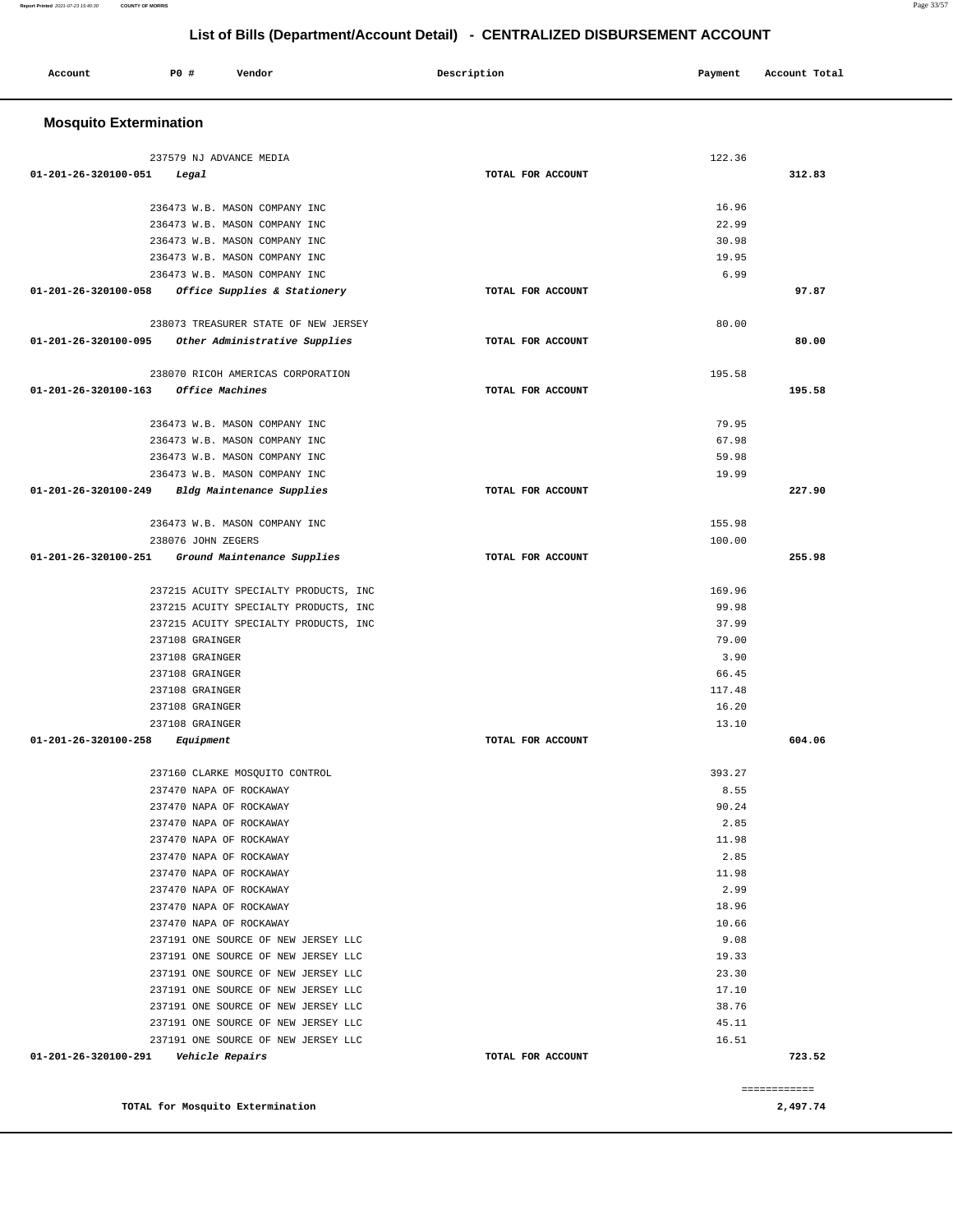#### **Report Printed** 2021-07-23 15:40:30 **COUNTY OF MORRIS** Page 34/57

## **List of Bills (Department/Account Detail) - CENTRALIZED DISBURSEMENT ACCOUNT**

| Account<br>. | P <sub>0</sub> | Vendor | Description | Payment | Account Total |
|--------------|----------------|--------|-------------|---------|---------------|
|              |                |        |             |         |               |

### **Health Management**

| 237737 TELESEARCH INC                                      |                   | 647.49   |              |
|------------------------------------------------------------|-------------------|----------|--------------|
| 01-201-27-330100-016<br>Outside Salaries & Wages           | TOTAL FOR ACCOUNT |          | 647.49       |
| 238219 VERIZON WIRELESS                                    |                   | 1,052.20 |              |
| Cellular Phone/Pagers<br>01-201-27-330100-031              | TOTAL FOR ACCOUNT |          | 1,052.20     |
|                                                            |                   |          |              |
| 238083 OPTIMUM                                             |                   | 286.51   |              |
| 235039 W.B. MASON COMPANY INC                              |                   | 346.93   |              |
| 235039 W.B. MASON COMPANY INC                              |                   | $-41.04$ |              |
| 237736 W.B. MASON COMPANY INC                              |                   | 266.28   |              |
| 239160 ESTAFANIA ARANGO                                    |                   | 100.00   |              |
| 01-201-27-330100-084<br>Other Outside Services             | TOTAL FOR ACCOUNT |          | 958.68       |
|                                                            |                   |          |              |
| 238082 RICOH USA, INC.                                     |                   | 171.22   |              |
| 238082 RICOH USA, INC.                                     |                   | 309.47   |              |
| Office Machines - Rental<br>01-201-27-330100-164           | TOTAL FOR ACCOUNT |          | 480.69       |
| 237143 U-LINE SHIPPING SUPPLY                              |                   | 219.96   |              |
| 239504 COUNTY OF MORRIS                                    |                   | 1.00     |              |
| $01 - 201 - 27 - 330100 - 210$<br>Environmental Compliance | TOTAL FOR ACCOUNT |          | 220.96       |
|                                                            |                   |          |              |
|                                                            |                   |          | ============ |
| TOTAL for Health Management                                |                   |          | 3,360.02     |
|                                                            |                   |          |              |

#### **Human Services**

| 239504 COUNTY OF MORRIS                                         |                   | 74.84         |
|-----------------------------------------------------------------|-------------------|---------------|
| $01 - 201 - 27 - 331100 - 068$<br>Postage & Metered Mail        | TOTAL FOR ACCOUNT | 74.84         |
|                                                                 |                   |               |
| 237629 GANNETT NJ NEWSPAPERS                                    |                   | 132.44        |
| 01-201-27-331100-070<br>Publication & Subscriptions             | TOTAL FOR ACCOUNT | 132.44        |
|                                                                 |                   |               |
| 237634 RICOH AMERICAS CORPORATION                               |                   | 130.27        |
| 237633 RICOH AMERICAS CORPORATION                               |                   | 130.27        |
| $01 - 203 - 27 - 331100 - 059$<br>(2020) Other General Expenses | TOTAL FOR ACCOUNT | 260.54        |
| 237624 RICOH USA, INC.                                          |                   | 293.58        |
| 01-203-27-331100-084<br>(2020) Other Outside Services           | TOTAL FOR ACCOUNT | 293.58        |
|                                                                 |                   | ------------- |
| TOTAL for Human Services                                        |                   | 761.40        |

## **Youth Shelter**

| 15.45 |       |
|-------|-------|
| 23.99 |       |
|       | 39.44 |
|       |       |
| 69.10 |       |
| 27.95 |       |
| 19.00 |       |
| 8.72  |       |
| 7.53  |       |
| 10.00 |       |
| 32.00 |       |
|       |       |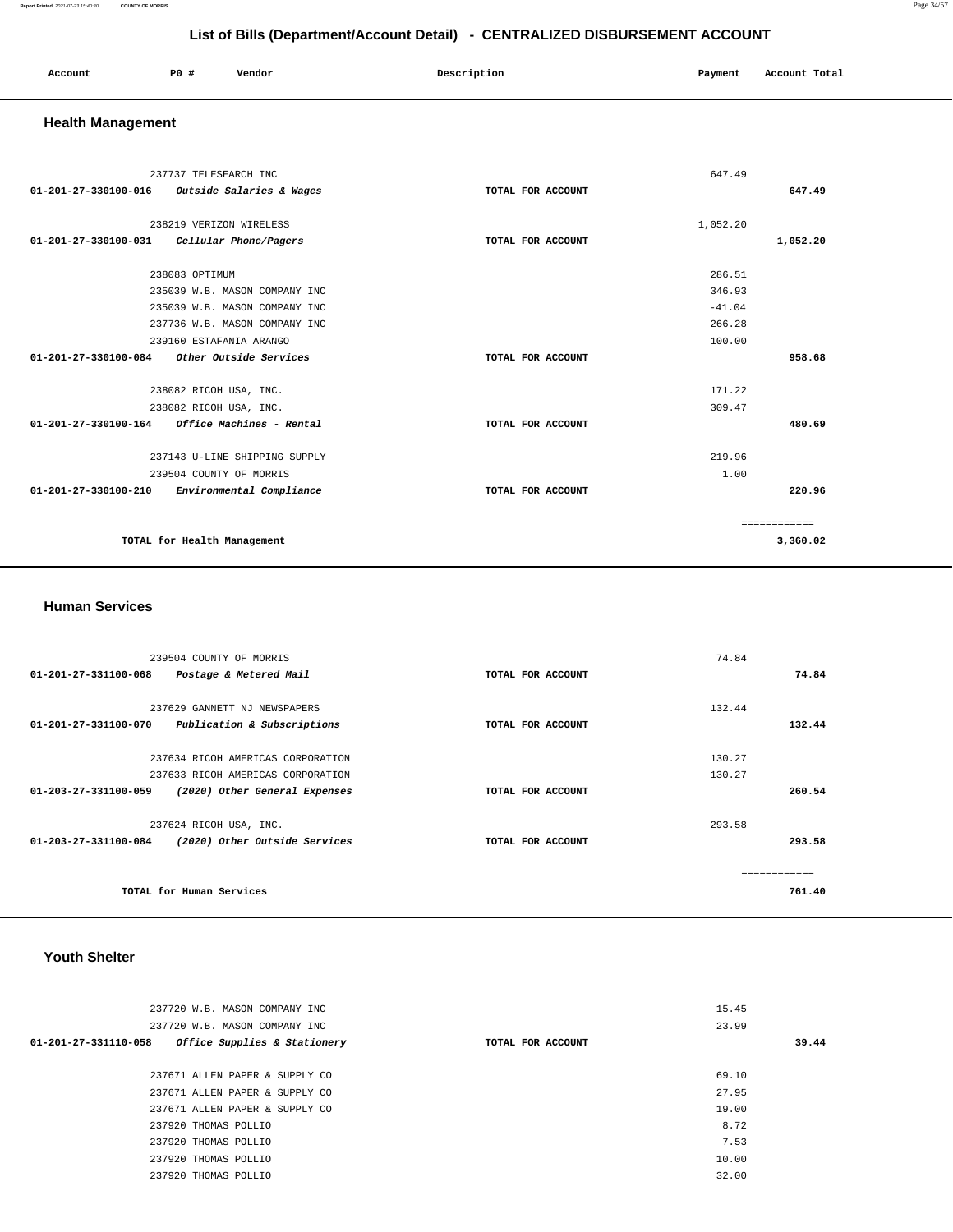#### **Report Printed** 2021-07-23 15:40:30 **COUNTY OF MORRIS** Page 35/57

**List of Bills (Department/Account Detail) - CENTRALIZED DISBURSEMENT ACCOUNT**

| Account                        | P0 #                    | Vendor                             | Description       | Payment  | Account Total             |
|--------------------------------|-------------------------|------------------------------------|-------------------|----------|---------------------------|
| <b>Youth Shelter</b>           |                         |                                    |                   |          |                           |
|                                | 237920 THOMAS POLLIO    |                                    |                   | 32.00    |                           |
|                                | 237920 THOMAS POLLIO    |                                    |                   | 15.13    |                           |
|                                | 237920 THOMAS POLLIO    |                                    |                   | 5.00     |                           |
|                                | 237920 THOMAS POLLIO    |                                    |                   | 12.76    |                           |
|                                | 237920 THOMAS POLLIO    |                                    |                   | 37.89    |                           |
|                                | 237920 THOMAS POLLIO    |                                    |                   | 24.73    |                           |
| 01-201-27-331110-059           |                         | Other General Expenses             | TOTAL FOR ACCOUNT |          | 301.81                    |
|                                |                         |                                    |                   |          |                           |
|                                | 239504 COUNTY OF MORRIS |                                    |                   | 1.02     |                           |
| $01 - 201 - 27 - 331110 - 068$ |                         | Postage and Metered Mail           | TOTAL FOR ACCOUNT |          | 1.02                      |
|                                | 237815 RICOH USA, INC.  |                                    |                   | 949.08   |                           |
|                                | 238011 RICOH USA, INC.  |                                    |                   | 250.67   |                           |
| 01-201-27-331110-164           |                         | Office Machines - Rental           | TOTAL FOR ACCOUNT |          | 1,199.75                  |
|                                |                         | 237669 OFFICE CONCEPTS GROUP, INC. |                   | 64.26    |                           |
|                                |                         | 237669 OFFICE CONCEPTS GROUP, INC. |                   | 33.98    |                           |
|                                |                         | 237669 OFFICE CONCEPTS GROUP, INC. |                   | 16.99    |                           |
|                                |                         | 237669 OFFICE CONCEPTS GROUP, INC. |                   | 33.98    |                           |
|                                |                         | 237669 OFFICE CONCEPTS GROUP, INC. |                   | 50.50    |                           |
| 01-201-27-331110-185           | Food                    |                                    | TOTAL FOR ACCOUNT |          | 199.71                    |
|                                |                         | 237921 ATLANTIC CORPORATE HEALTH   |                   | 8,792.00 |                           |
| $01 - 201 - 27 - 331110 - 189$ | Medical                 |                                    | TOTAL FOR ACCOUNT |          | 8,792.00                  |
|                                |                         | 237670 CORE PROMOTIONS, LLC        |                   | 70.50    |                           |
|                                |                         | 237670 CORE PROMOTIONS, LLC        |                   | 87.00    |                           |
|                                |                         | 237670 CORE PROMOTIONS, LLC        |                   | 45.00    |                           |
|                                |                         | 237670 CORE PROMOTIONS, LLC        |                   | 52.00    |                           |
| 01-201-27-331110-202           |                         | Uniform And Accessories            | TOTAL FOR ACCOUNT |          | 254.50                    |
|                                |                         | 238010 ALLEN PAPER & SUPPLY CO     |                   | 71.60    |                           |
|                                |                         | 238010 ALLEN PAPER & SUPPLY CO     |                   | 43.80    |                           |
|                                |                         | 238010 ALLEN PAPER & SUPPLY CO     |                   | 53.00    |                           |
|                                |                         | 238010 ALLEN PAPER & SUPPLY CO     |                   | 58.50    |                           |
| 01-201-27-331110-252           | Janitorial Supplies     |                                    | TOTAL FOR ACCOUNT |          | 226.90                    |
|                                |                         |                                    |                   |          |                           |
|                                | TOTAL for Youth Shelter |                                    |                   |          | ============<br>11,015.13 |
|                                |                         |                                    |                   |          |                           |
|                                |                         |                                    |                   |          |                           |

## **Office on Aging**

| 237696 W.B. MASON COMPANY INC                         |                   | 23.74         |
|-------------------------------------------------------|-------------------|---------------|
| 01-201-27-333100-059<br>Other General Expenses        | TOTAL FOR ACCOUNT | 23.74         |
| 239504 COUNTY OF MORRIS                               |                   | 49.51         |
| 01-201-27-333100-068<br>Postage & Metered Mail        | TOTAL FOR ACCOUNT | 49.51         |
| 237694 W.B. MASON COMPANY INC                         |                   | 23.98         |
| 237161 4 IMPRINT INC.                                 |                   | 505.98        |
| 01-203-27-333100-059<br>(2020) Other General Expenses | TOTAL FOR ACCOUNT | 529.96        |
|                                                       |                   | ------------- |
| TOTAL for Office on Aging                             |                   | 603.21        |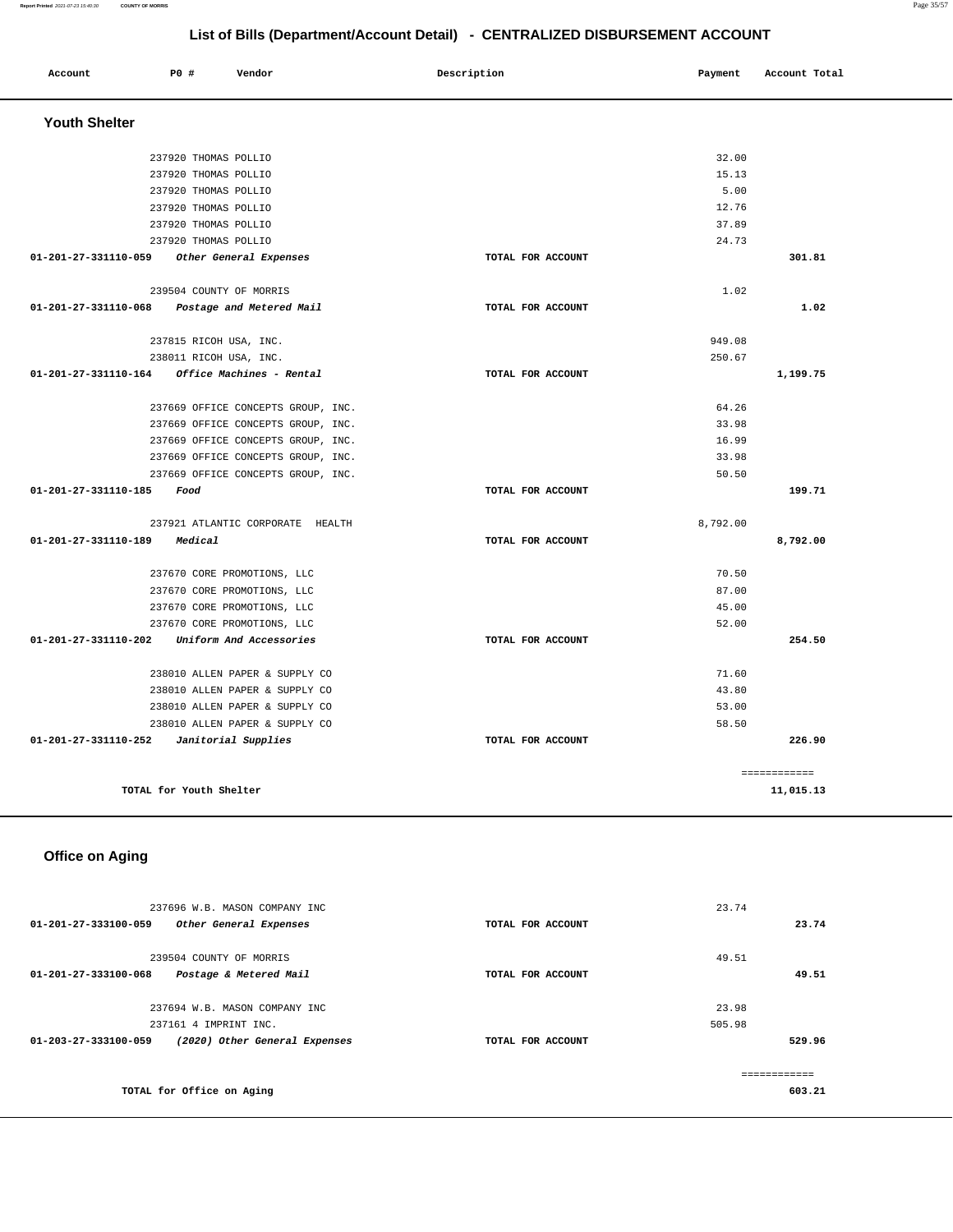#### **Report Printed** 2021-07-23 15:40:30 **COUNTY OF MORRIS** Page 36/57

# **List of Bills (Department/Account Detail) - CENTRALIZED DISBURSEMENT ACCOUNT**

| Account                      | P0 #                                             | Vendor                                                                                                                                        | Description       | Payment                              | Account Total              |  |
|------------------------------|--------------------------------------------------|-----------------------------------------------------------------------------------------------------------------------------------------------|-------------------|--------------------------------------|----------------------------|--|
| <b>NJEASE Phase II</b>       |                                                  |                                                                                                                                               |                   |                                      |                            |  |
| 01-203-27-333105-090         |                                                  | 237214 NEWBRIDGE SERVICES INC<br>(2020) NJEASE Phase II Expenditures                                                                          | TOTAL FOR ACCOUNT | 3,990.00                             | 3,990.00                   |  |
|                              | TOTAL for NJEASE Phase II                        |                                                                                                                                               |                   |                                      | ============<br>3,990.00   |  |
| <b>Hands Across Morris</b>   |                                                  |                                                                                                                                               |                   |                                      |                            |  |
| 01-201-27-342100-456         |                                                  | 238040 MOUNT OLIVE CHILD CARE AND<br>GIA-HS-Mt Olive Child Care & Learning Ct                                                                 | TOTAL FOR ACCOUNT | 24, 375.00                           | 24,375.00                  |  |
| 01-201-27-342100-496         |                                                  | 238348 HEAD START COMMUNITY<br>GIA-HS-Head Start Community Program                                                                            | TOTAL FOR ACCOUNT | 1,950.00                             | 1,950.00                   |  |
|                              | TOTAL for Hands Across Morris                    |                                                                                                                                               |                   |                                      | ============<br>26,325.00  |  |
| <b>Collinsville Day Care</b> |                                                  |                                                                                                                                               |                   |                                      |                            |  |
|                              |                                                  | 238486 MENTAL HEALTH ASSOCIATION OF<br>238497 MENTAL HEALTH ASSOCIATION OF<br>238498 MENTAL HEALTH ASSOCIATION OF                             |                   | 13, 312.00<br>2,576.00<br>5,406.00   |                            |  |
| 01-201-27-342200-470         |                                                  | GIA-MntlHlth-Mntl Hlth Assc-Essex&Morris                                                                                                      | TOTAL FOR ACCOUNT |                                      | 21,294.00                  |  |
| 01-201-27-342200-484         |                                                  | 238360 PRIME HEALTHCARE SERVICES<br>238349 PRIME HEALTHCARE SERVICES<br>238351 PRIME HEALTHCARE SERVICES<br>GIA-Mntl Hlth-St Clare's Hospital | TOTAL FOR ACCOUNT | 82,556.00<br>16,018.00<br>66, 317.00 | 164,891.00                 |  |
|                              |                                                  | TOTAL for Collinsville Day Care                                                                                                               |                   |                                      | ============<br>186,185.00 |  |
| DEPARTMENT 342300            |                                                  |                                                                                                                                               |                   |                                      |                            |  |
| 01-201-27-342300-483         |                                                  | 238457 NEWBRIDGE SERVICES INC<br>GIA-Yth Svcs-NewBridge Services, Inc.                                                                        | TOTAL FOR ACCOUNT | 14,944.00                            | 14,944.00                  |  |
|                              | 238484 DEIRDRE'S HOUSE<br>238484 DEIRDRE'S HOUSE | 01-201-27-342300-487 GIA-Yth Svcs-Deidre O'Brien Child Advc                                                                                   | TOTAL FOR ACCOUNT | 4,575.00<br>9,296.00                 | 13,871.00                  |  |
|                              | TOTAL for DEPARTMENT 342300                      |                                                                                                                                               |                   |                                      | ============<br>28,815.00  |  |

#### **DEPARTMENT 342400**

238454 ACENDA, INC [3,010.00](https://3,010.00)  **01-201-27-342400-490 GIA-Ch 51 Match-Daytop Village, Inc. TOTAL FOR ACCOUNT [3,010.00](https://3,010.00)**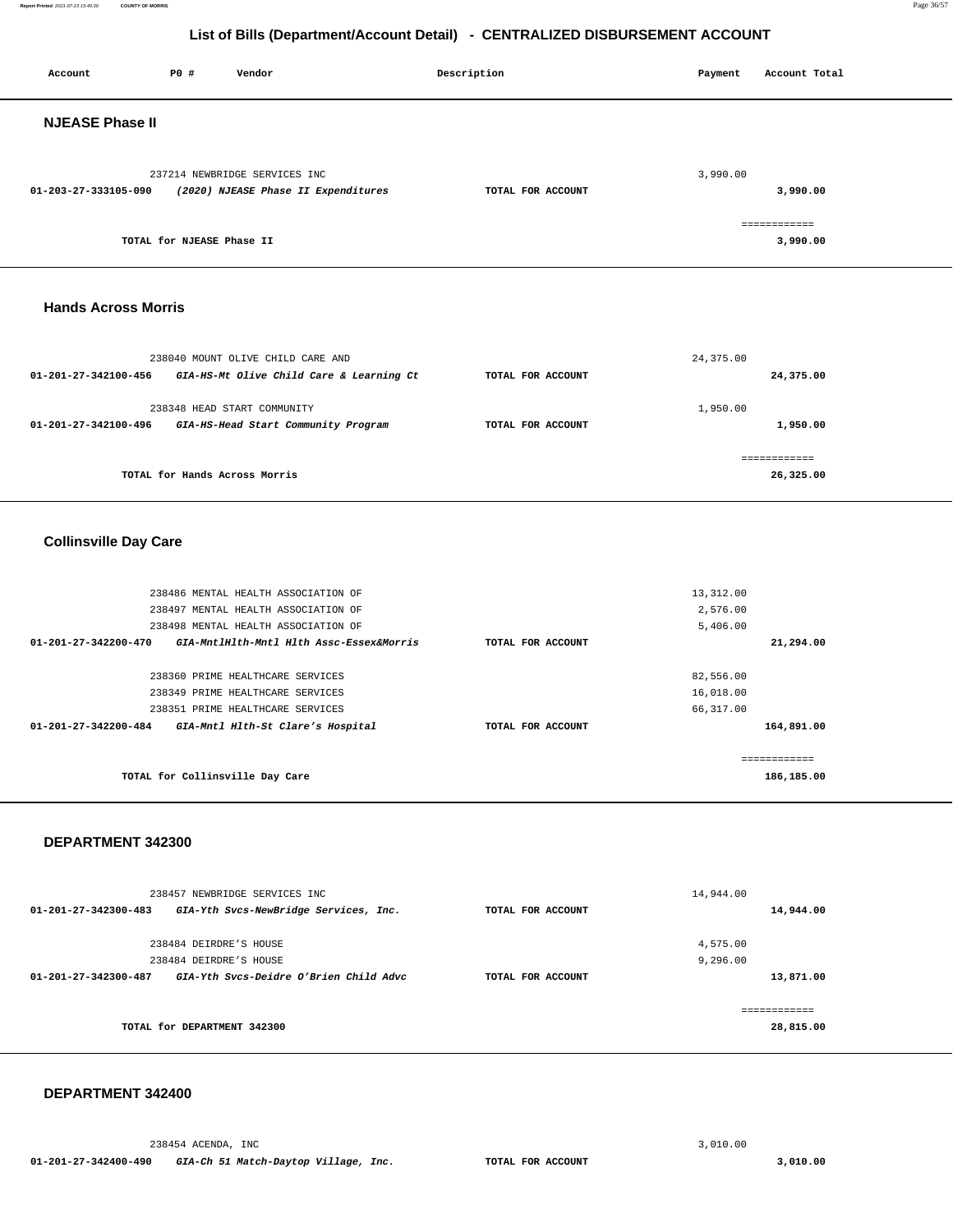**Report Printed** 2021-07-23 15:40:30 **COUNTY OF MORRIS** Page 37/57

## **List of Bills (Department/Account Detail) - CENTRALIZED DISBURSEMENT ACCOUNT**

| Account           | P0 #                        | Vendor | Description | Account Total<br>Payment |
|-------------------|-----------------------------|--------|-------------|--------------------------|
| DEPARTMENT 342400 |                             |        |             |                          |
|                   | TOTAL for DEPARTMENT 342400 |        |             | ============<br>3,010.00 |
|                   |                             |        |             |                          |

#### **DEPARTMENT 342500**

|                             | 238430 MENTAL HEALTH ASSOCIATION OF      |                   | 4,233.00     |  |
|-----------------------------|------------------------------------------|-------------------|--------------|--|
| 01-201-27-342500-470        | GIA-Agng&Dsbld-Mntl Hlth Assc Essx&Morrs | TOTAL FOR ACCOUNT | 4,233.00     |  |
|                             |                                          |                   | ============ |  |
| TOTAL for DEPARTMENT 342500 |                                          |                   | 4,233.00     |  |
|                             |                                          |                   |              |  |

#### **Morristown MemorHosp-SCS**

| 238431 MORRISTOWN MEDICAL CENTER<br>238432 MORRISTOWN MEDICAL CENTER | 22,283.00<br>22,283.00 |           |
|----------------------------------------------------------------------|------------------------|-----------|
| Expenditures<br>01-201-27-343170-090                                 | TOTAL FOR ACCOUNT      | 44,566.00 |
| TOTAL for Morristown MemorHosp-SCS                                   |                        | 44,566.00 |

### **County Board of Social Service**

|                      | 237448 W.B. MASON COMPANY INC                     | 22.35             |           |
|----------------------|---------------------------------------------------|-------------------|-----------|
|                      | 237448 W.B. MASON COMPANY INC                     | 35.76             |           |
|                      | 237448 W.B. MASON COMPANY INC                     | 89.40             |           |
|                      | 237434 W.B. MASON COMPANY INC                     | 0.95              |           |
|                      | 237434 W.B. MASON COMPANY INC                     | 0.95              |           |
|                      | 237434 W.B. MASON COMPANY INC                     | 0.95              |           |
|                      | 237434 W.B. MASON COMPANY INC                     | 0.95              |           |
|                      | 237434 W.B. MASON COMPANY INC                     | 0.95              |           |
|                      | 237434 W.B. MASON COMPANY INC                     | 0.95              |           |
|                      | 237434 W.B. MASON COMPANY INC                     | 22.35             |           |
|                      | 237434 W.B. MASON COMPANY INC                     | 89.40             |           |
|                      | 237435 LANGUAGE LINE SERVICES                     | 334.90            |           |
|                      | 01-201-27-345100-058 Office Supplies & Stationery | TOTAL FOR ACCOUNT | 599.86    |
|                      | 239521 NATIONAL FUEL OIL INC.                     | 170.47            |           |
| 01-201-27-345100-140 | Gas Purchases                                     | TOTAL FOR ACCOUNT | 170.47    |
|                      | 238219 VERIZON WIRELESS                           | 1,169.86          |           |
| 01-201-27-345100-146 | Telephone                                         | TOTAL FOR ACCOUNT | 1,169.86  |
|                      | 237439 HINDSIGHT, INC                             | 11,258.22         |           |
|                      | 237447 U.S. SECURITY ASSOCIATES                   | 853.66            |           |
|                      | 237447 U.S. SECURITY ASSOCIATES                   | 822.80            |           |
|                      | 237436 U.S. SECURITY ASSOCIATES                   | 822.80            |           |
|                      | 237436 U.S. SECURITY ASSOCIATES                   | 658.24            |           |
|                      | 237433 UNITRONIX DATA SYSTEMS INC                 | 9,195.55          |           |
| 01-201-27-345100-325 | Special Services                                  | TOTAL FOR ACCOUNT | 23,611.27 |
|                      | 237443 R.D. SALES DOOR & HARDWARE LLC             | 250.00            |           |
|                      | 237443 R.D. SALES DOOR & HARDWARE LLC             | 450.00            |           |
|                      | 237443 R.D. SALES DOOR & HARDWARE LLC             | 100.00            |           |
|                      |                                                   |                   |           |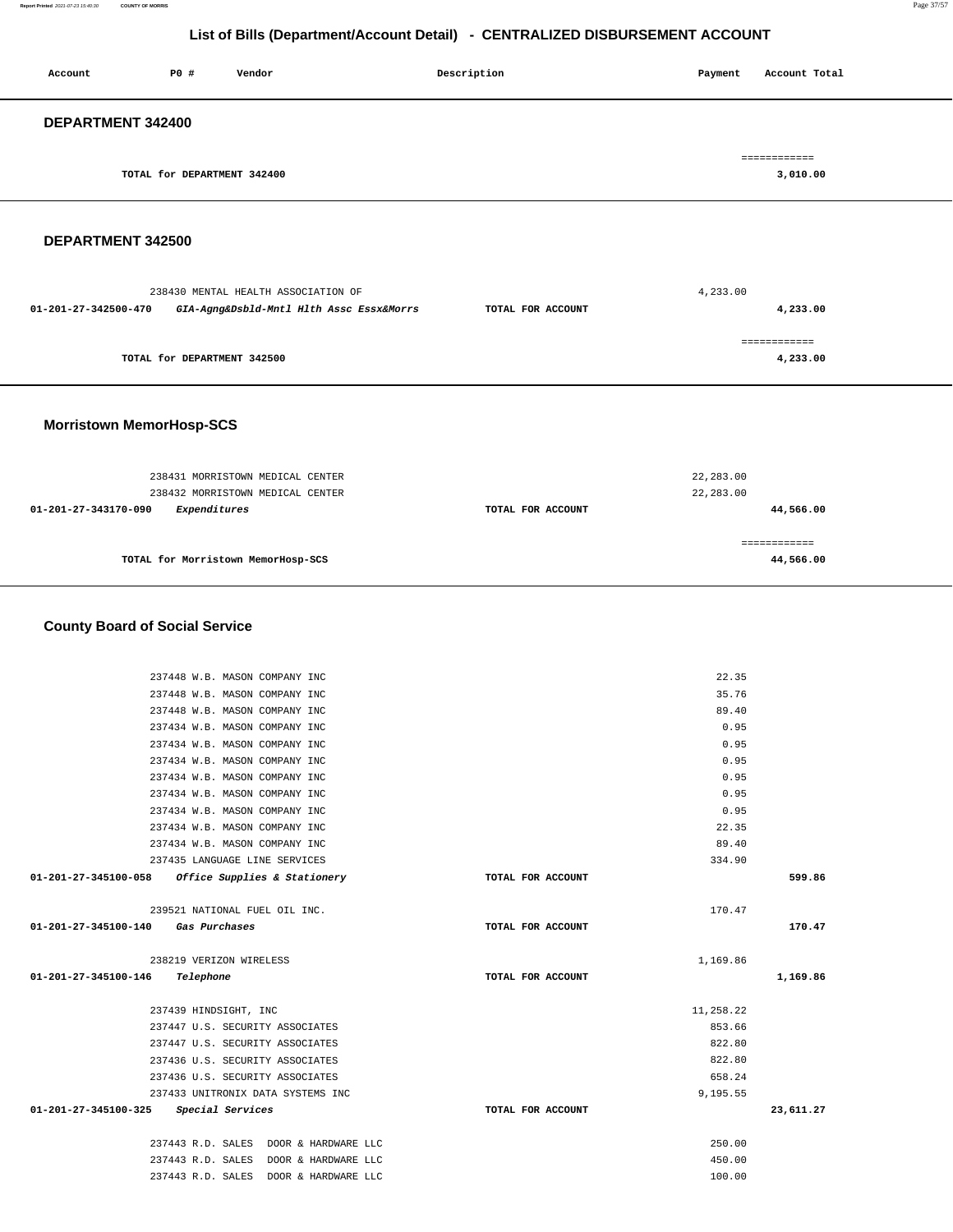**Report Printed** 2021-07-23 15:40:30 **COUNTY OF MORRIS** Page 38/57

## **List of Bills (Department/Account Detail) - CENTRALIZED DISBURSEMENT ACCOUNT**

| Account                               | P0 #                        | Vendor                                                                          | Description |                   | Payment        | Account Total                |
|---------------------------------------|-----------------------------|---------------------------------------------------------------------------------|-------------|-------------------|----------------|------------------------------|
| <b>County Board of Social Service</b> |                             |                                                                                 |             |                   |                |                              |
| 01-201-27-345100-336                  |                             | 237443 R.D. SALES DOOR & HARDWARE LLC<br>Repairs & Alterations                  |             | TOTAL FOR ACCOUNT | 15.80          | 815.80                       |
|                                       |                             | TOTAL for County Board of Social Service                                        |             |                   |                | ============<br>26,367.26    |
| <b>MV:Administration</b>              |                             |                                                                                 |             |                   |                |                              |
| 01-201-27-350100-266                  | Safety Items                | 237552 U.S. SECURITY ASSOCIATES                                                 |             | TOTAL FOR ACCOUNT | 13,050.29      | 13,050.29                    |
|                                       | TOTAL for MV:Administration |                                                                                 |             |                   |                | ============<br>13,050.29    |
| <b>County Adjuster</b>                |                             |                                                                                 |             |                   |                |                              |
| 01-201-27-357100-068                  | 239504 COUNTY OF MORRIS     | Postage & Metered Mail                                                          |             | TOTAL FOR ACCOUNT | 33.85          | 33.85                        |
|                                       | TOTAL for County Adjuster   |                                                                                 |             |                   |                | ============<br>33.85        |
| <b>Morris Cty Park Commission</b>     |                             |                                                                                 |             |                   |                |                              |
| 01-201-28-370100-090                  |                             | 238458 MORRIS COUNTY PARK COMMISSION<br>Morris Cty Park Commission Expenditures |             | TOTAL FOR ACCOUNT | 3,000,000.00   | 3,000,000.00                 |
|                                       |                             | TOTAL for Morris Cty Park Commission                                            |             |                   |                | ============<br>3,000,000.00 |
| <b>County Library</b>                 |                             |                                                                                 |             |                   |                |                              |
|                                       | 234522 MORRIS MUSEUM        |                                                                                 |             |                   | 250.00         |                              |
| $01 - 201 - 29 - 390100 - 023$        |                             | Associations and Memberships                                                    |             | TOTAL FOR ACCOUNT |                | 250.00                       |
|                                       |                             | 237292 GREY HOUSE PUBLISHING                                                    |             |                   | 359.00         |                              |
|                                       |                             | 237292 GREY HOUSE PUBLISHING                                                    |             |                   | $-125.90$      |                              |
|                                       | 236122 GANN LAW BOOKS       | 237292 GREY HOUSE PUBLISHING                                                    |             |                   | 8.95<br>168.00 |                              |
|                                       | 236122 GANN LAW BOOKS       |                                                                                 |             |                   | 8.00           |                              |
|                                       |                             | 237278 INGRAM LIBRARY SERVICES                                                  |             |                   | 24.44          |                              |
|                                       |                             | 237278 INGRAM LIBRARY SERVICES                                                  |             |                   | 125.05         |                              |
|                                       |                             | 237278 INGRAM LIBRARY SERVICES                                                  |             |                   | 16.05          |                              |

237278 INGRAM LIBRARY SERVICES 365.63 237278 INGRAM LIBRARY SERVICES 47.09 237278 INGRAM LIBRARY SERVICES 66.72 237280 INGRAM LIBRARY SERVICES 2,348.83 237280 INGRAM LIBRARY SERVICES 176.25 237280 INGRAM LIBRARY SERVICES 293.24 237280 INGRAM LIBRARY SERVICES 102.54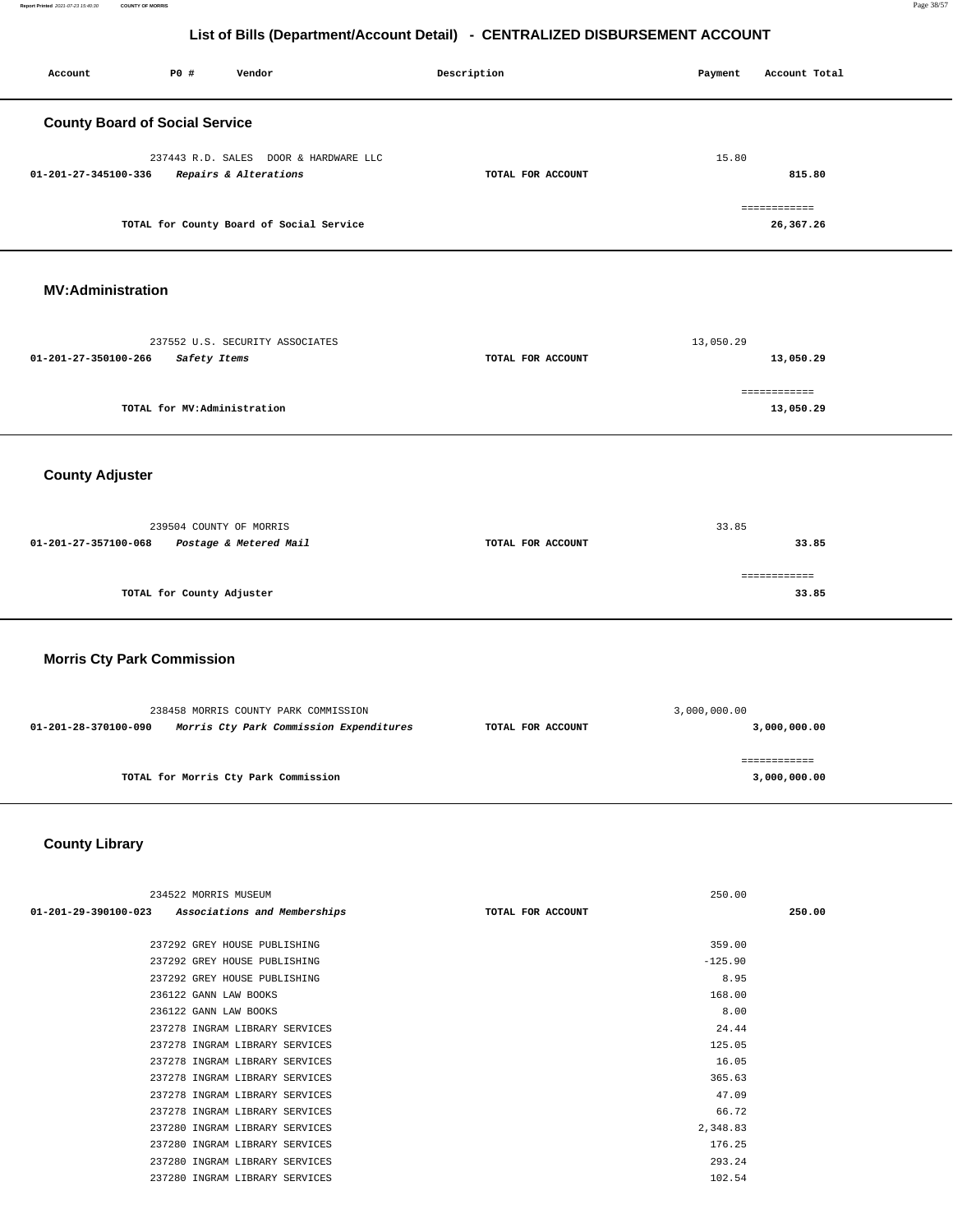| 237285 INGRAM LIBRARY SERVICES                                            |                   | 283.37             |
|---------------------------------------------------------------------------|-------------------|--------------------|
| 01-201-29-390100-028 Books & Periodicals                                  | TOTAL FOR ACCOUNT | 10,349.19          |
|                                                                           |                   |                    |
| 237278 INGRAM LIBRARY SERVICES                                            |                   | 3.60               |
| 237278 INGRAM LIBRARY SERVICES                                            |                   | 18.09              |
| 237278 INGRAM LIBRARY SERVICES                                            |                   | 1.44               |
| 237280 INGRAM LIBRARY SERVICES                                            |                   | 118.34             |
| 237280 INGRAM LIBRARY SERVICES                                            |                   | 2.16               |
| 237280 INGRAM LIBRARY SERVICES                                            |                   | 6.99               |
| 237280 INGRAM LIBRARY SERVICES                                            |                   | 4.32               |
| 237281 INGRAM LIBRARY SERVICES                                            |                   | 76.08              |
| 237281 INGRAM LIBRARY SERVICES                                            |                   | 27.87              |
| 237281 INGRAM LIBRARY SERVICES                                            |                   | 5.86               |
| 237281 INGRAM LIBRARY SERVICES                                            |                   | 0.72               |
| 237282 INGRAM LIBRARY SERVICES                                            |                   | 7.71               |
| 237282 INGRAM LIBRARY SERVICES                                            |                   | 10.69              |
| 237282 INGRAM LIBRARY SERVICES                                            |                   | 3.29               |
| 237282 INGRAM LIBRARY SERVICES                                            |                   | 129.20             |
| 237283 INGRAM LIBRARY SERVICES                                            |                   | 61.38              |
| 237283 INGRAM LIBRARY SERVICES                                            |                   | 2.57               |
| 237283 INGRAM LIBRARY SERVICES                                            |                   | 4.32               |
| 237285 INGRAM LIBRARY SERVICES                                            |                   | 21.70              |
| 237285 INGRAM LIBRARY SERVICES                                            |                   | 18.40              |
|                                                                           |                   |                    |
| 01-201-29-390100-058 Office Supplies & Stationery                         | TOTAL FOR ACCOUNT | 524.73             |
|                                                                           |                   |                    |
| 239504 COUNTY OF MORRIS                                                   |                   | 412.77             |
| 01-201-29-390100-068 Postage & Metered Mail                               | TOTAL FOR ACCOUNT | 412.77             |
| 237280 INGRAM LIBRARY SERVICES                                            |                   | 31.27              |
| 237280 INGRAM LIBRARY SERVICES                                            |                   | 19.87              |
| 237282 INGRAM LIBRARY SERVICES                                            |                   | 724.11             |
| 237271 MIDWEST TAPE LLC                                                   |                   | 86.96              |
| 237271 MIDWEST TAPE LLC                                                   |                   | 389.80             |
| 237271 MIDWEST TAPE LLC                                                   |                   | 22.49              |
| 237271 MIDWEST TAPE LLC                                                   |                   | 381.55             |
| 237271 MIDWEST TAPE LLC                                                   |                   | 58.47              |
| 237271 MIDWEST TAPE LLC                                                   |                   | 785.55             |
|                                                                           |                   |                    |
| 237271 MIDWEST TAPE LLC<br>01-201-29-390100-083    Video & Film Materials | TOTAL FOR ACCOUNT | 403.15<br>2,903.22 |
|                                                                           |                   |                    |
| 237297 MOVIE LICENSING USA                                                |                   | 428.00             |
| 01-201-29-390100-084 Other Outside Services                               | TOTAL FOR ACCOUNT | 428.00             |
|                                                                           |                   |                    |
| 237298 RICOH USA, INC.                                                    |                   | 2.826.22           |
| $01-201-29-390100-164$ Office Machines - Rental                           | TOTAL FOR ACCOUNT | 2,826.22           |

| Account                                           | P0 # |                    | Vendor                                             |                                                                  | Description |                   | Payment         | Account Total |
|---------------------------------------------------|------|--------------------|----------------------------------------------------|------------------------------------------------------------------|-------------|-------------------|-----------------|---------------|
|                                                   |      |                    |                                                    |                                                                  |             |                   |                 |               |
|                                                   |      |                    |                                                    |                                                                  |             |                   |                 |               |
| <b>County Library</b>                             |      |                    |                                                    |                                                                  |             |                   |                 |               |
|                                                   |      |                    |                                                    | 237281 INGRAM LIBRARY SERVICES                                   |             |                   | 1,293.91        |               |
|                                                   |      |                    |                                                    | 237281 INGRAM LIBRARY SERVICES                                   |             |                   | 849.37          |               |
|                                                   |      |                    |                                                    | 237281 INGRAM LIBRARY SERVICES                                   |             |                   | 95.29           |               |
|                                                   |      |                    |                                                    | 237281 INGRAM LIBRARY SERVICES                                   |             |                   | 15.59           |               |
|                                                   |      |                    |                                                    | 237282 INGRAM LIBRARY SERVICES                                   |             |                   | 120.55          |               |
|                                                   |      |                    |                                                    | 237282 INGRAM LIBRARY SERVICES                                   |             |                   | 211.92          |               |
|                                                   |      |                    |                                                    | 237282 INGRAM LIBRARY SERVICES                                   |             |                   | 43.15           |               |
|                                                   |      |                    |                                                    | 237283 INGRAM LIBRARY SERVICES                                   |             |                   | 1,007.60        |               |
|                                                   |      |                    |                                                    | 237283 INGRAM LIBRARY SERVICES                                   |             |                   | 58.90           |               |
|                                                   |      |                    |                                                    | 237283 INGRAM LIBRARY SERVICES                                   |             |                   | 212.03          |               |
|                                                   |      |                    |                                                    | 237283 INGRAM LIBRARY SERVICES                                   |             |                   | 11.99           |               |
|                                                   |      |                    | 237295 MANUFACTURERS NEWS INC                      |                                                                  |             |                   | 161.90          |               |
|                                                   |      | 237296 MERGENT INC |                                                    |                                                                  |             |                   | 1,440.00        |               |
|                                                   |      |                    | 236092 NJ STATE LEAGUE OF                          | 237285 INGRAM LIBRARY SERVICES                                   |             |                   | 15.00<br>544.73 |               |
|                                                   |      |                    |                                                    | 237285 INGRAM LIBRARY SERVICES                                   |             |                   | 283.37          |               |
| $01 - 201 - 29 - 390100 - 028$                    |      |                    | Books & Periodicals                                |                                                                  |             | TOTAL FOR ACCOUNT |                 | 10,349.19     |
|                                                   |      |                    |                                                    |                                                                  |             |                   |                 |               |
|                                                   |      |                    |                                                    | 237278 INGRAM LIBRARY SERVICES                                   |             |                   | 3.60            |               |
|                                                   |      |                    |                                                    | 237278 INGRAM LIBRARY SERVICES                                   |             |                   | 18.09           |               |
|                                                   |      |                    |                                                    | 237278 INGRAM LIBRARY SERVICES                                   |             |                   | 1.44            |               |
|                                                   |      |                    |                                                    | 237280 INGRAM LIBRARY SERVICES                                   |             |                   | 118.34          |               |
|                                                   |      |                    |                                                    | 237280 INGRAM LIBRARY SERVICES                                   |             |                   | 2.16            |               |
|                                                   |      |                    |                                                    | 237280 INGRAM LIBRARY SERVICES                                   |             |                   | 6.99            |               |
|                                                   |      |                    |                                                    | 237280 INGRAM LIBRARY SERVICES                                   |             |                   | 4.32            |               |
|                                                   |      |                    |                                                    | 237281 INGRAM LIBRARY SERVICES                                   |             |                   | 76.08           |               |
|                                                   |      |                    |                                                    | 237281 INGRAM LIBRARY SERVICES                                   |             |                   | 27.87           |               |
|                                                   |      |                    |                                                    | 237281 INGRAM LIBRARY SERVICES                                   |             |                   | 5.86            |               |
|                                                   |      |                    |                                                    | 237281 INGRAM LIBRARY SERVICES                                   |             |                   | 0.72            |               |
|                                                   |      |                    |                                                    | 237282 INGRAM LIBRARY SERVICES                                   |             |                   | 7.71            |               |
|                                                   |      |                    |                                                    | 237282 INGRAM LIBRARY SERVICES                                   |             |                   | 10.69           |               |
|                                                   |      |                    |                                                    | 237282 INGRAM LIBRARY SERVICES<br>237282 INGRAM LIBRARY SERVICES |             |                   | 3.29<br>129.20  |               |
|                                                   |      |                    |                                                    | 237283 INGRAM LIBRARY SERVICES                                   |             |                   | 61.38           |               |
|                                                   |      |                    |                                                    | 237283 INGRAM LIBRARY SERVICES                                   |             |                   | 2.57            |               |
|                                                   |      |                    |                                                    | 237283 INGRAM LIBRARY SERVICES                                   |             |                   | 4.32            |               |
|                                                   |      |                    |                                                    | 237285 INGRAM LIBRARY SERVICES                                   |             |                   | 21.70           |               |
|                                                   |      |                    |                                                    | 237285 INGRAM LIBRARY SERVICES                                   |             |                   | 18.40           |               |
| 01-201-29-390100-058 Office Supplies & Stationery |      |                    |                                                    |                                                                  |             | TOTAL FOR ACCOUNT |                 | 524.73        |
|                                                   |      |                    |                                                    |                                                                  |             |                   |                 |               |
|                                                   |      |                    | 239504 COUNTY OF MORRIS                            |                                                                  |             |                   | 412.77          |               |
| 01-201-29-390100-068                              |      |                    | Postage & Metered Mail                             |                                                                  |             | TOTAL FOR ACCOUNT |                 | 412.77        |
|                                                   |      |                    |                                                    |                                                                  |             |                   |                 |               |
|                                                   |      |                    |                                                    | 237280 INGRAM LIBRARY SERVICES                                   |             |                   | 31.27           |               |
|                                                   |      |                    |                                                    | 237280 INGRAM LIBRARY SERVICES                                   |             |                   | 19.87           |               |
|                                                   |      |                    |                                                    | 237282 INGRAM LIBRARY SERVICES                                   |             |                   | 724.11          |               |
|                                                   |      |                    | 237271 MIDWEST TAPE LLC                            |                                                                  |             |                   | 86.96           |               |
|                                                   |      |                    | 237271 MIDWEST TAPE LLC                            |                                                                  |             |                   | 389.80          |               |
|                                                   |      |                    | 237271 MIDWEST TAPE LLC                            |                                                                  |             |                   | 22.49           |               |
|                                                   |      |                    | 237271 MIDWEST TAPE LLC<br>237271 MIDWEST TAPE LLC |                                                                  |             |                   | 381.55<br>58.47 |               |
|                                                   |      |                    | 237271 MIDWEST TAPE LLC                            |                                                                  |             |                   | 785.55          |               |
|                                                   |      |                    | 237271 MIDWEST TAPE LLC                            |                                                                  |             |                   | 403.15          |               |
| 01-201-29-390100-083                              |      |                    | Video & Film Materials                             |                                                                  |             | TOTAL FOR ACCOUNT |                 | 2,903.22      |
|                                                   |      |                    |                                                    |                                                                  |             |                   |                 |               |
|                                                   |      |                    | $0.25000$ $1.01177$ $1.7071707170$                 |                                                                  |             |                   | $\sim$          |               |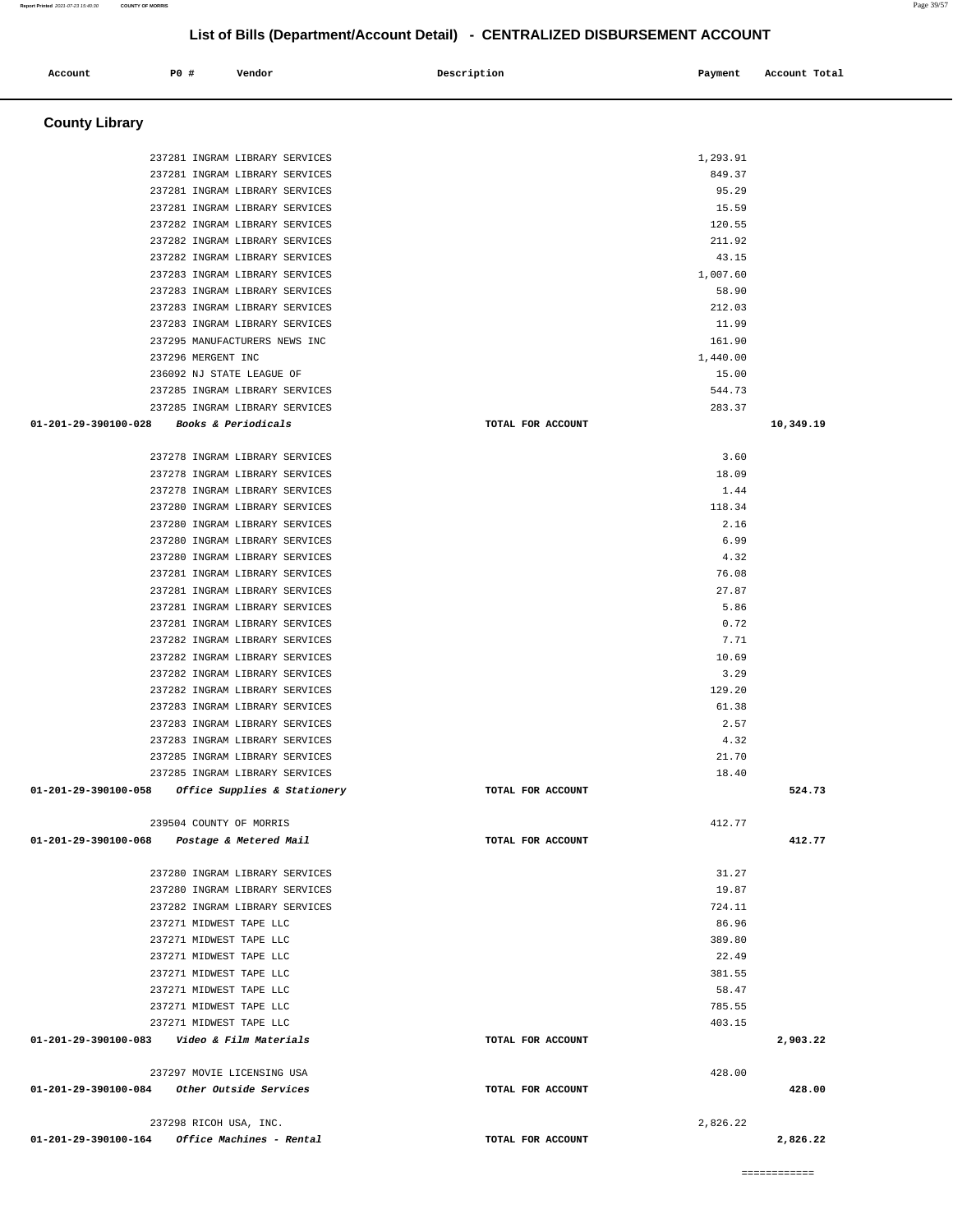#### **Report Printed** 2021-07-23 15:40:30 **COUNTY OF MORRIS** Page 40/57

# **List of Bills (Department/Account Detail) - CENTRALIZED DISBURSEMENT ACCOUNT**

| Account                               | P0 #                     | Vendor                                   | Description       | Payment    | Account Total         |
|---------------------------------------|--------------------------|------------------------------------------|-------------------|------------|-----------------------|
| <b>County Library</b>                 |                          |                                          |                   |            |                       |
|                                       | TOTAL for County Library |                                          |                   |            | 17,694.13             |
| <b>County Superintendent of Schoo</b> |                          |                                          |                   |            |                       |
|                                       | 239504 COUNTY OF MORRIS  |                                          |                   | 15.61      |                       |
| 01-201-29-392100-068                  |                          | Postage & Metered Mail                   | TOTAL FOR ACCOUNT |            | 15.61                 |
|                                       |                          | TOTAL for County Superintendent of Schoo |                   |            | ============<br>15.61 |
| <b>Contribution to County College</b> |                          |                                          |                   |            |                       |
|                                       |                          | 239545 COUNTY COLLEGE OF MORRIS          |                   | 417,576.59 |                       |
| 01-201-29-395100-090                  | Expenditures             |                                          | TOTAL FOR ACCOUNT |            | 417,576.59            |

|                                          | ------------- |
|------------------------------------------|---------------|
| TOTAL for Contribution to County College | 417,576.59    |

### **Rutgers Extension Service**

| 239504 COUNTY OF MORRIS                                  |                   | 0.51         |  |
|----------------------------------------------------------|-------------------|--------------|--|
| 01-201-29-396100-068<br>Postage & Metered Mail           | TOTAL FOR ACCOUNT | 0.51         |  |
|                                                          |                   |              |  |
| 238069 RICOH USA, INC.                                   |                   | 50.54        |  |
| 238069 RICOH USA, INC.                                   |                   | 8.40         |  |
| 01-201-29-396100-069<br>Printing                         | TOTAL FOR ACCOUNT | 58.94        |  |
|                                                          |                   |              |  |
| 238219 VERIZON WIRELESS                                  |                   | 28.71        |  |
| Other Administrative Supplies<br>01-201-29-396100-095    | TOTAL FOR ACCOUNT | 28.71        |  |
|                                                          |                   |              |  |
| 238068 RICOH USA, INC.                                   |                   | 1,655.55     |  |
| <b>Office Machines</b><br>$01 - 201 - 29 - 396100 - 163$ | TOTAL FOR ACCOUNT | 1,655.55     |  |
|                                                          |                   |              |  |
|                                                          |                   | ============ |  |
| TOTAL for Rutgers Extension Service                      |                   | 1,743.71     |  |
|                                                          |                   |              |  |

### **Rmb Out of Cty Two Yr Coll**

| 239542 PASSAIC COUNTY COMMUNITY COLLEGE<br>239542 PASSAIC COUNTY COMMUNITY COLLEGE |                   | 1,170.00<br>195.00 |
|------------------------------------------------------------------------------------|-------------------|--------------------|
| Rmb Out of Cty Two Yr Coll Expenditures<br>01-201-29-397100-090                    | TOTAL FOR ACCOUNT | 1,365.00           |
| TOTAL for Rmb Out of Cty Two Yr Coll                                               |                   | 1,365.00           |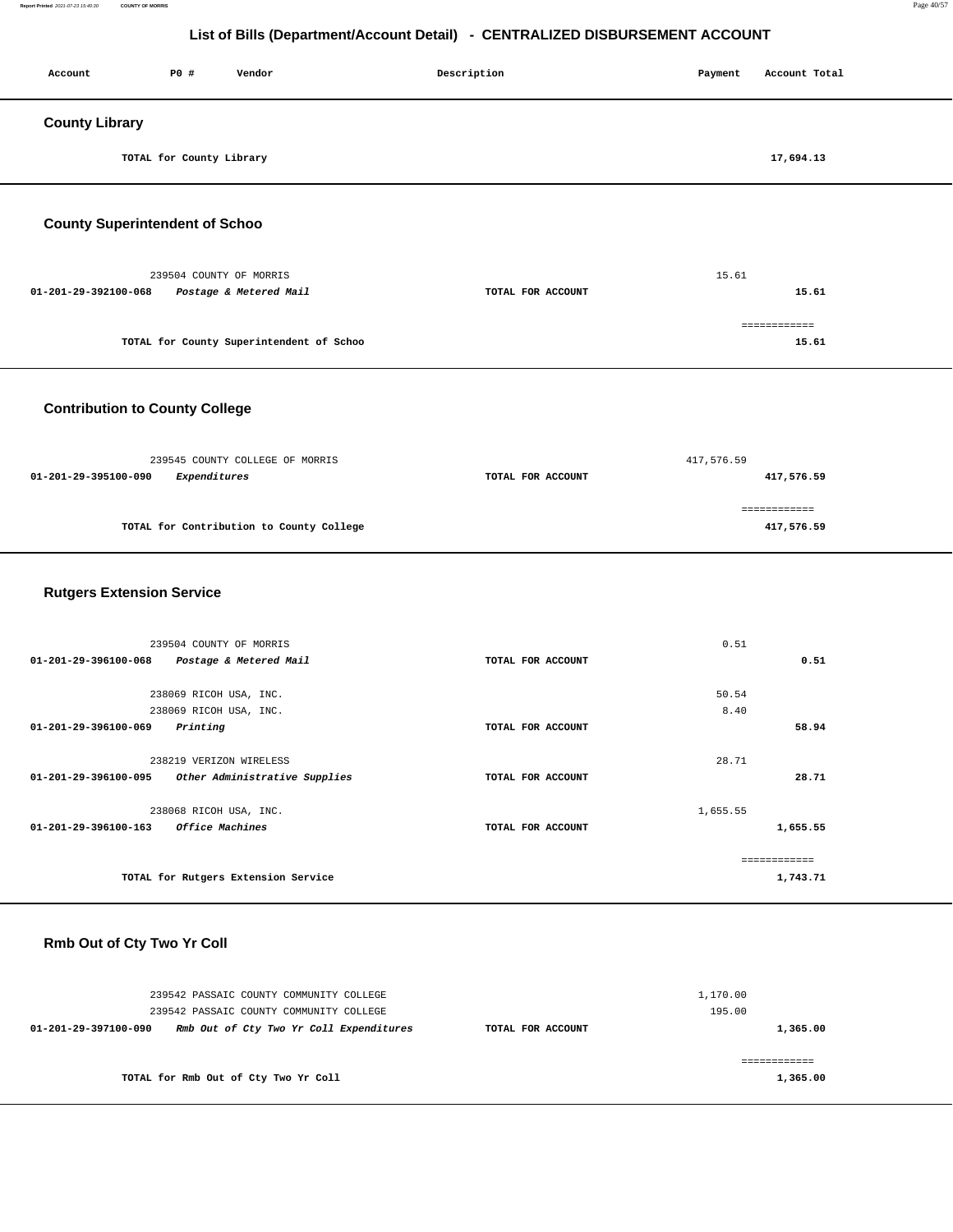| Account                        | P0 #                    | Vendor                                                        | Description       | Payment            | Account Total            |
|--------------------------------|-------------------------|---------------------------------------------------------------|-------------------|--------------------|--------------------------|
| <b>Fire and Police Academy</b> |                         |                                                               |                   |                    |                          |
| 01-201-29-407100-058           |                         | 237364 W.B. MASON COMPANY INC<br>Office Supplies & Stationery | TOTAL FOR ACCOUNT | 267.50             | 267.50                   |
| $01 - 201 - 29 - 407100 - 068$ | 239504 COUNTY OF MORRIS | Postage & Metered Mail                                        | TOTAL FOR ACCOUNT | 53.37              | 53.37                    |
| 01-201-29-407100-239           | Small Tools             | 237704 MORRISTOWN LUMBER &<br>237704 MORRISTOWN LUMBER &      | TOTAL FOR ACCOUNT | 1,125.00<br>276.20 | 1,401.20                 |
|                                |                         | TOTAL for Fire and Police Academy                             |                   |                    | ------------<br>1,722.07 |

## **Utilities**

| 238376 JERSEY CENTRAL POWER & LIGHT | 10,695.34   |
|-------------------------------------|-------------|
| 237602 JERSEY CENTRAL POWER & LIGHT | 35.90       |
| 237600 JERSEY CENTRAL POWER & LIGHT | 32.86       |
| 237775 JERSEY CENTRAL POWER & LIGHT | 82.97       |
| 237784 JERSEY CENTRAL POWER & LIGHT | 14.62       |
| 237906 JERSEY CENTRAL POWER & LIGHT | 34.93       |
| 237802 JERSEY CENTRAL POWER & LIGHT | 44.68       |
| 238061 DIRECT ENERGY BUSINESS       | 34.03       |
| 238060 DIRECT ENERGY BUSINESS       | 964.89      |
| 238060 DIRECT ENERGY BUSINESS       | 3,605.51    |
| 238059 DIRECT ENERGY BUSINESS       | 8,299.80    |
| 238129 DIRECT ENERGY BUSINESS       | 65.01       |
| 238129 DIRECT ENERGY BUSINESS       | 253.65      |
| 238129 DIRECT ENERGY BUSINESS       | 28.99       |
| 238129 DIRECT ENERGY BUSINESS       | 21.80       |
| 238129 DIRECT ENERGY BUSINESS       | 12.69       |
| 238129 DIRECT ENERGY BUSINESS       | 0.08        |
| 238129 DIRECT ENERGY BUSINESS       | 744.14      |
| 238129 DIRECT ENERGY BUSINESS       | 894.82      |
| 238129 DIRECT ENERGY BUSINESS       | 1,231.93    |
| 238129 DIRECT ENERGY BUSINESS       | 9,576.92    |
| 238129 DIRECT ENERGY BUSINESS       | 13, 102. 33 |
| 238128 DIRECT ENERGY BUSINESS       | 1,580.64    |
| 238128 DIRECT ENERGY BUSINESS       | 462.90      |
| 238128 DIRECT ENERGY BUSINESS       | 1.66        |
| 238090 JERSEY CENTRAL POWER & LIGHT | 733.33      |
| 238087 JERSEY CENTRAL POWER & LIGHT | 20,807.37   |
| 238087 JERSEY CENTRAL POWER & LIGHT | $-480.47$   |
| 238087 JERSEY CENTRAL POWER & LIGHT | $-51.70$    |
| 238087 JERSEY CENTRAL POWER & LIGHT | $-110.44$   |
| 238087 JERSEY CENTRAL POWER & LIGHT | $-516.55$   |
| 238055 JERSEY CENTRAL POWER & LIGHT | 606.43      |
| 238054 JERSEY CENTRAL POWER & LIGHT | 15,096.27   |
| 237585 JERSEY CENTRAL POWER & LIGHT | 19.60       |
| 237584 JERSEY CENTRAL POWER & LIGHT | 581.30      |
| 237586 JERSEY CENTRAL POWER & LIGHT | 20.65       |
| 237583 JERSEY CENTRAL POWER & LIGHT | 312.17      |
| 237218 JERSEY CENTRAL POWER & LIGHT | 3.70        |
| 237220 JERSEY CENTRAL POWER & LIGHT | 0.36        |
| 238468 DIRECT ENERGY BUSINESS       | 24,049.60   |
| 238056 CHAMPION ENERGY              | 40,236.72   |
| 238063 U.S. BANK OPERATIONS CENTER  | 15,700.97   |
| 238189 JERSEY CENTRAL POWER & LIGHT | 324.06      |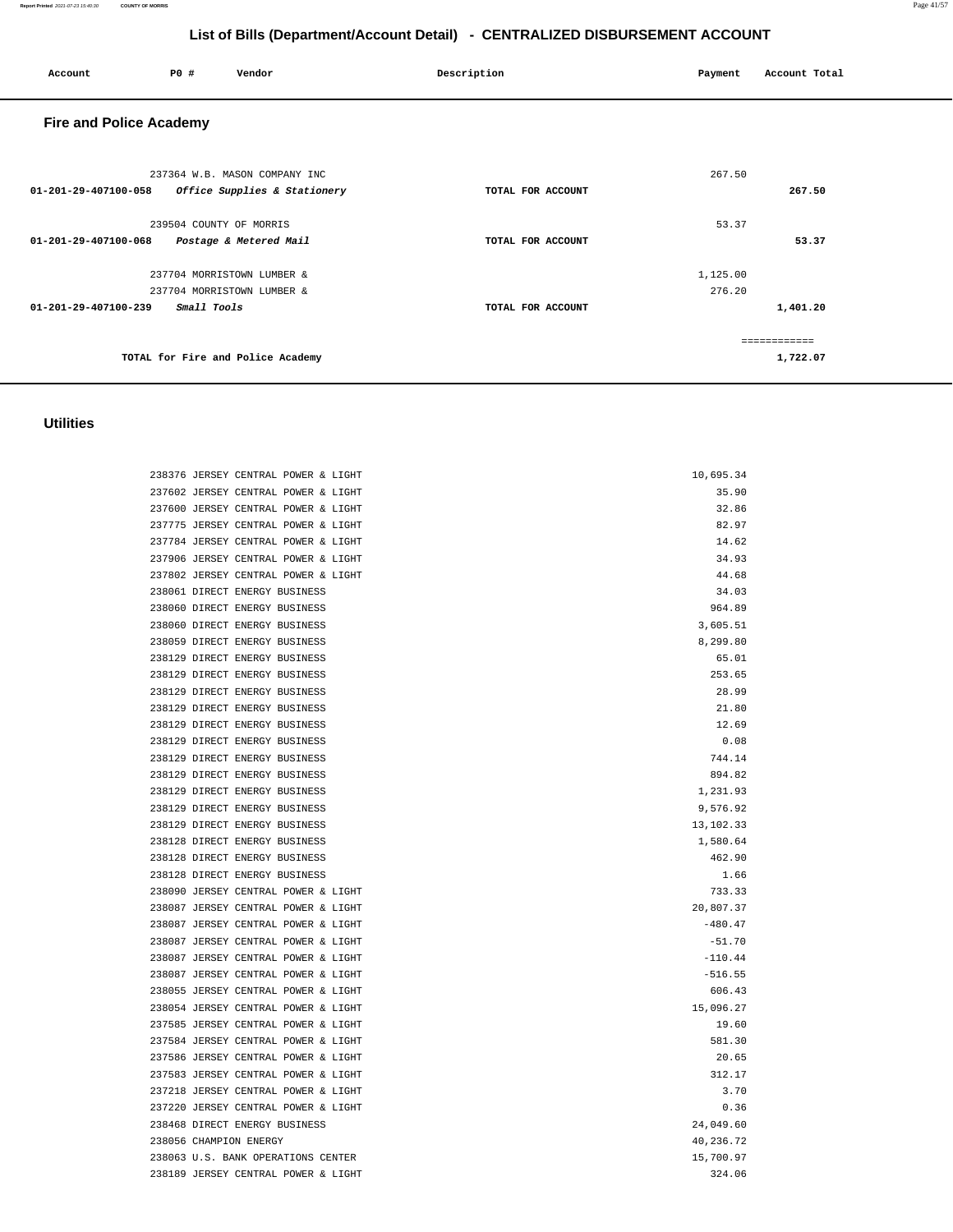|         |     |        | List of Bills (Department/Account Detail) - CENTRALIZED DISBURSEMENT ACCOUNT |         |               |  |
|---------|-----|--------|------------------------------------------------------------------------------|---------|---------------|--|
| Account | P0# | Vendor | Description                                                                  | Payment | Account Total |  |

| <b>Utilities</b>                                                        |                   |                        |            |
|-------------------------------------------------------------------------|-------------------|------------------------|------------|
|                                                                         |                   |                        |            |
| 238065 TIOGA SOLAR MORRIS COUNTY 1 LLC                                  |                   | 2,808.64               |            |
| 235297 JERSEY CENTRAL POWER & LIGHT<br>01-201-31-430100-137 Electricity | TOTAL FOR ACCOUNT | 548.24                 | 172,513.34 |
|                                                                         |                   |                        |            |
| 239521 NATIONAL FUEL OIL INC.                                           |                   | 48,063.61              |            |
| 01-201-31-430100-140 Gas Purchases                                      | TOTAL FOR ACCOUNT |                        | 48,063.61  |
|                                                                         |                   |                        |            |
| 238057 WOODRUFF ENERGY<br>238127 DIRECT ENERGY BUSINESS MARKETING       |                   | 9,407.79<br>3,389.07   |            |
| 238186 PSE&G CO                                                         |                   | 4,878.39               |            |
| 238196 N.J. NATURAL GAS COMPANY                                         |                   | 40.82                  |            |
| 238195 N.J. NATURAL GAS COMPANY                                         |                   | 282.63                 |            |
| 238194 N.J. NATURAL GAS COMPANY                                         |                   | 34.85                  |            |
| 238193 N.J. NATURAL GAS COMPANY                                         |                   | 334.39                 |            |
| 238192 N.J. NATURAL GAS COMPANY<br>238190 N.J. NATURAL GAS COMPANY      |                   | 37.27<br>34.85         |            |
| 238469 ELIZABETHTOWN GAS COMPANY                                        |                   | 27.01                  |            |
| 238091 DIRECT ENERGY BUSINESS MARKETING                                 |                   | 49.25                  |            |
| 238091 DIRECT ENERGY BUSINESS MARKETING                                 |                   | 501.36                 |            |
| 238091 DIRECT ENERGY BUSINESS MARKETING                                 |                   | 167.12                 |            |
| 01-201-31-430100-141 Natural Gas                                        | TOTAL FOR ACCOUNT |                        | 19,184.80  |
| 238370 BOROUGH OF WHARTON                                               |                   | 254.25                 |            |
| 238126 WASHINGTON TOWNSHIP M.U.A.                                       |                   | 312.30                 |            |
| 238176 NJ DEPARTMENT OF TREASURY                                        |                   | 35.00                  |            |
| 01-201-31-430100-144 Sewer                                              | TOTAL FOR ACCOUNT |                        | 601.55     |
|                                                                         |                   |                        |            |
| 237532 A T & T CORP.<br>237533 AT&T                                     |                   | 1,486.02<br>22.99      |            |
| 237533 AT&T                                                             |                   | 20.16                  |            |
| 237527 AT&T MOBILITY                                                    |                   | 1,445.22               |            |
| 237531 CABLEVISION LIGHTPATH NJ LLC                                     |                   | 571.81                 |            |
| 237535 KINGS III EMERGENCY COMMUNICATIONS                               |                   | 1,144.93               |            |
| 237528 KINGS III EMERGENCY COMMUNICATIONS                               |                   | 1,144.93               |            |
| 237478 MILLENNIUM COMMUNICATIONS GROUP                                  |                   | 130,733.99             |            |
| 238219 VERIZON WIRELESS<br>237534 VERIZON                               |                   | 27, 236.10<br>1,260.96 |            |
| 237599 VERIZON WIRELESS                                                 |                   | 1,731.87               |            |
| 237797 AT&T MOBILITY                                                    |                   | 1,445.22               |            |
| 238275 VERIZON CABS                                                     |                   | 1,792.90               |            |
| 237798 MILLENNIUM COMMUNICATIONS GROUP                                  |                   | 1,360.00               |            |
| 01-201-31-430100-146 Telephone                                          | TOTAL FOR ACCOUNT |                        | 171,397.10 |
| 238126 WASHINGTON TOWNSHIP M.U.A.                                       |                   | 118.33                 |            |
| 238490 SOUTHEAST MORRIS COUNTY                                          |                   | 287.21                 |            |
| 238490 SOUTHEAST MORRIS COUNTY                                          |                   | 61.12                  |            |
| 238490 SOUTHEAST MORRIS COUNTY                                          |                   | 664.27                 |            |
| 238058 SOUTHEAST MORRIS COUNTY                                          |                   | 7,610.09               |            |
| 238058 SOUTHEAST MORRIS COUNTY<br>238058 SOUTHEAST MORRIS COUNTY        |                   | 472.00<br>506.58       |            |
| 238058 SOUTHEAST MORRIS COUNTY                                          |                   | 302.22                 |            |
| 238088 SOUTHEAST MORRIS COUNTY                                          |                   | 472.00                 |            |
| 238088 SOUTHEAST MORRIS COUNTY                                          |                   | 118.00                 |            |
| 238088 SOUTHEAST MORRIS COUNTY                                          |                   | 118.00                 |            |
| 238088 SOUTHEAST MORRIS COUNTY                                          |                   | 118.00                 |            |
| 238088 SOUTHEAST MORRIS COUNTY<br>238088 SOUTHEAST MORRIS COUNTY        |                   | 236.00<br>118.00       |            |
| 238088 SOUTHEAST MORRIS COUNTY                                          |                   | 118.00                 |            |
| 238088 SOUTHEAST MORRIS COUNTY                                          |                   | 1,180.00               |            |
| 238088 SOUTHEAST MORRIS COUNTY                                          |                   | 302.22                 |            |
| 238088 SOUTHEAST MORRIS COUNTY                                          |                   | 182.78                 |            |
| 238088 SOUTHEAST MORRIS COUNTY                                          |                   | 182.78                 |            |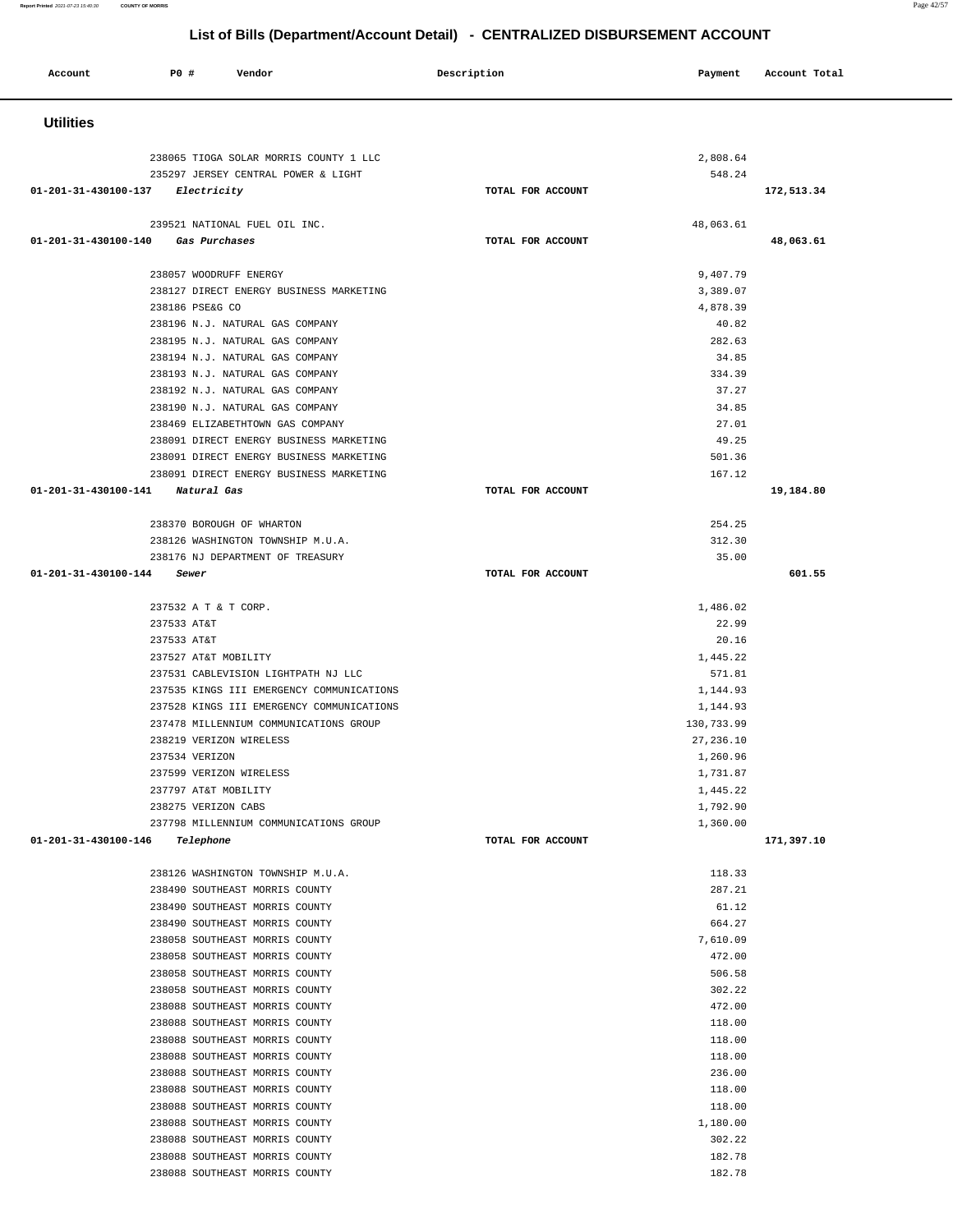#### 238023 CHRISTINE HELLYER **01-201-41-716100-082 Travel Expense TOTAL FOR ACCOUNT**  22.82 **22.82** 239521 NATIONAL FUEL OIL INC. **01-201-41-716100-140 Gas Purchases TOTAL FOR ACCOUNT**  3,812.70 **3,812.70** 238020 NU-WAY CONCESSIONAIRES INC 238019 NU-WAY CONCESSIONAIRES INC 238019 NU-WAY CONCESSIONAIRES INC 238019 NU-WAY CONCESSIONAIRES INC 238022 NU-WAY CONCESSIONAIRES INC **01-201-41-716100-185 Food TOTAL FOR ACCOUNT**  20,748.56 114,079.56 15,580.18 102.70 7,776.02 **158,287.02 TOTAL for Nutrition**  ============ **162,141.52**

18.98

**18.98**

#### **Nutrition**

237695 W.B. MASON COMPANY INC

**01-201-41-716100-059 Other General Expenses TOTAL FOR ACCOUNT** 

| $01 - 201 - 31 - 430100 - 147$ | Water                          | TOTAL FOR ACCOUNT | 42,310.39 |
|--------------------------------|--------------------------------|-------------------|-----------|
|                                | 238467 SOUTHEAST MORRIS COUNTY |                   | 297.68    |
|                                | 238467 SOUTHEAST MORRIS COUNTY |                   | 93.31     |
|                                | 238467 SOUTHEAST MORRIS COUNTY |                   | 56.65     |
|                                | 238131 SOUTHEAST MORRIS COUNTY |                   | 873.28    |
|                                | 238131 SOUTHEAST MORRIS COUNTY |                   | 491.45    |
|                                | 238131 SOUTHEAST MORRIS COUNTY |                   | 355.29    |
|                                | 238131 SOUTHEAST MORRIS COUNTY |                   | 1,245.58  |
|                                | 238131 SOUTHEAST MORRIS COUNTY |                   | 371.00    |
|                                | 238131 SOUTHEAST MORRIS COUNTY |                   | 182.47    |
|                                | 238089 SOUTHEAST MORRIS COUNTY |                   | 536.58    |
|                                | 238089 SOUTHEAST MORRIS COUNTY |                   | 7,914.84  |
|                                | 238089 SOUTHEAST MORRIS COUNTY |                   | 2,196.51  |
|                                | 238089 SOUTHEAST MORRIS COUNTY |                   | 5,195.83  |
|                                | 238089 SOUTHEAST MORRIS COUNTY |                   | 3,853.50  |
|                                | 238089 SOUTHEAST MORRIS COUNTY |                   | 358.32    |
|                                | 238088 SOUTHEAST MORRIS COUNTY |                   | 506.58    |
|                                | 238088 SOUTHEAST MORRIS COUNTY |                   | 302.22    |
|                                | 230000 DOOIHBHOI MONNID COONII |                   | -----     |

| <b>Utilities</b>               |                                |
|--------------------------------|--------------------------------|
|                                |                                |
| 238088 SOUTHEAST MORRIS COUNTY | 506.58                         |
| 238088 SOUTHEAST MORRIS COUNTY | 182.78                         |
| 238088 SOUTHEAST MORRIS COUNTY | 182.78                         |
| 238088 SOUTHEAST MORRIS COUNTY | 506.58                         |
| 238088 SOUTHEAST MORRIS COUNTY | 302.22                         |
| 238088 SOUTHEAST MORRIS COUNTY | 506.58                         |
| 238088 SOUTHEAST MORRIS COUNTY | 506.58                         |
| 238088 SOUTHEAST MORRIS COUNTY | 506.58                         |
| 238088 SOUTHEAST MORRIS COUNTY | 302.22                         |
| 238088 SOUTHEAST MORRIS COUNTY | 506.58                         |
| 238088 SOUTHEAST MORRIS COUNTY | 302.22                         |
| 238088 SOUTHEAST MORRIS COUNTY | 302.22                         |
| 238088 SOUTHEAST MORRIS COUNTY | 506.58                         |
| 238089 SOUTHEAST MORRIS COUNTY | 358.32                         |
| 238089 SOUTHEAST MORRIS COUNTY | 3,853.50                       |
| 238089 SOUTHEAST MORRIS COUNTY | 5,195.83                       |
| 238089 SOUTHEAST MORRIS COUNTY | 2,196.51                       |
| 238089 SOUTHEAST MORRIS COUNTY | 7,914.84                       |
| 238089 SOUTHEAST MORRIS COUNTY | 536.58                         |
| 238131 SOUTHEAST MORRIS COUNTY | 182.47                         |
| 238131 SOUTHEAST MORRIS COUNTY | 371.00                         |
| 238131 SOUTHEAST MORRIS COUNTY | 1,245.58                       |
| 238131 SOUTHEAST MORRIS COUNTY | 355.29                         |
| 238131 SOUTHEAST MORRIS COUNTY | 491.45                         |
| 238131 SOUTHEAST MORRIS COUNTY | 873.28                         |
| 238467 SOUTHEAST MORRIS COUNTY | 56.65                          |
| 238467 SOUTHEAST MORRIS COUNTY | 93.31                          |
| 238467 SOUTHEAST MORRIS COUNTY | 297.68                         |
| 1-201-31-430100-147<br>Water   | 42,310.39<br>TOTAL FOR ACCOUNT |
|                                | ============                   |
| TOTAL for Utilities            | 454,070.79                     |

## **List of Bills (Department/Account Detail) - CENTRALIZED DISBURSEMENT ACCOUNT**

 **Account P0 # Vendor Description Payment Account Total**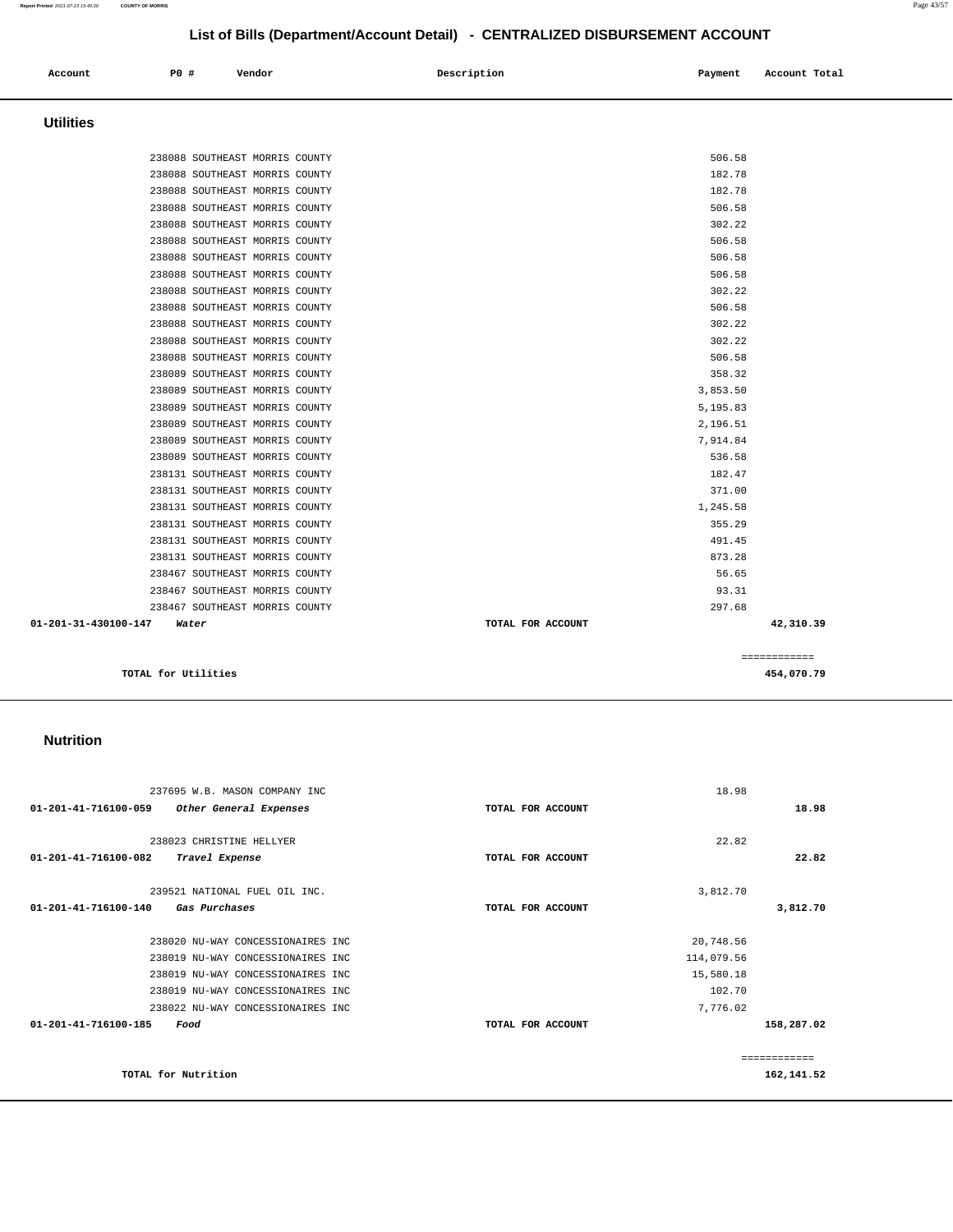| Account | P0 # | Vendor | Description | Payment | Account Total |
|---------|------|--------|-------------|---------|---------------|
|         |      |        |             |         |               |

### **Area Plan Grant**

| 238388 CFCS - HOPE HOUSE                           |                   | 1,024.00     |            |
|----------------------------------------------------|-------------------|--------------|------------|
| 238389 CFCS - HOPE HOUSE                           |                   | 14, 145.00   |            |
| 238390 MORRIS COUNTY SHERIFF'S OFFICE              |                   | 5,525.00     |            |
| 238433 MENTAL HEALTH ASSOCIATION OF                |                   | 21,640.00    |            |
| 238383 LEGAL SERVICES OF NORTHWEST                 |                   | 12,096.00    |            |
| 238382 M.C. ORGANIZATION FOR                       |                   | 896.00       |            |
| 238381 M.C. ORGANIZATION FOR                       |                   | 10,612.00    |            |
| 238366 UNITED WAY OF NORTHERN                      |                   | 12,089.00    |            |
| 238365 NORWESCAP INC                               |                   | 954.00       |            |
| 238364 VISITING NURSE ASSOC. OF                    |                   | 14,998.00    |            |
| 238363 VISITING NURSE ASSOC. OF                    |                   | 23, 151.00   |            |
| 238362 NORWESCAP INC                               |                   | 5,908,00     |            |
| 238342 VISITING NURSE ASSOC. OF                    |                   | 335.00       |            |
|                                                    |                   |              |            |
| 238323 JEWISH FAMILY SVCS. OF METROWEST            |                   | 1,515.00     |            |
| 238320 ZUFALL HEALTH CENTER                        |                   | 5,593.00     |            |
| 238319 ZUFALL HEALTH CENTER                        |                   | 9,396.00     |            |
| 238314 VISITING NURSE ASSOC. OF                    |                   | 10,701.00    |            |
| 01-201-41-716110-090<br>Expenditures               | TOTAL FOR ACCOUNT | 150,578.00   |            |
| 238367 UNITED WAY OF NORTHERN                      |                   | 1,925.00     |            |
| 238361 NORWESCAP INC                               |                   | 2,135.00     |            |
| 238346 CORNERSTONE FAMILY PROGRAMS                 |                   | 2.992.00     |            |
| 238339 VISITING NURSE ASSOC. OF                    |                   | 8,287.00     |            |
| 238321 NEWBRIDGE SERVICES INC                      |                   | 21,152.00    |            |
| 238313 DAWN CENTER FOR INDEPENDENT                 |                   | 9,255.00     |            |
| 238322 AHS HOSPITAL CORP/MORRISTOWN MEDICAL CENTER |                   | 15,315.00    |            |
| 01-203-41-716110-090 (2020) Expenditures           | TOTAL FOR ACCOUNT |              | 61,061.00  |
|                                                    |                   | ============ |            |
| TOTAL for Area Plan Grant                          |                   |              | 211,639.00 |
|                                                    |                   |              |            |

### **Cash Held In Trust**

| 237086 MICROSYSTEMS-NJ COM, LLC           |                   | 8,000.00 |
|-------------------------------------------|-------------------|----------|
| 01-204-55-999999-520<br>Other Expenses CP | TOTAL FOR ACCOUNT | 8,000.00 |
|                                           |                   |          |
| TOTAL for Cash Held In Trust              |                   | 8,000.00 |
|                                           |                   |          |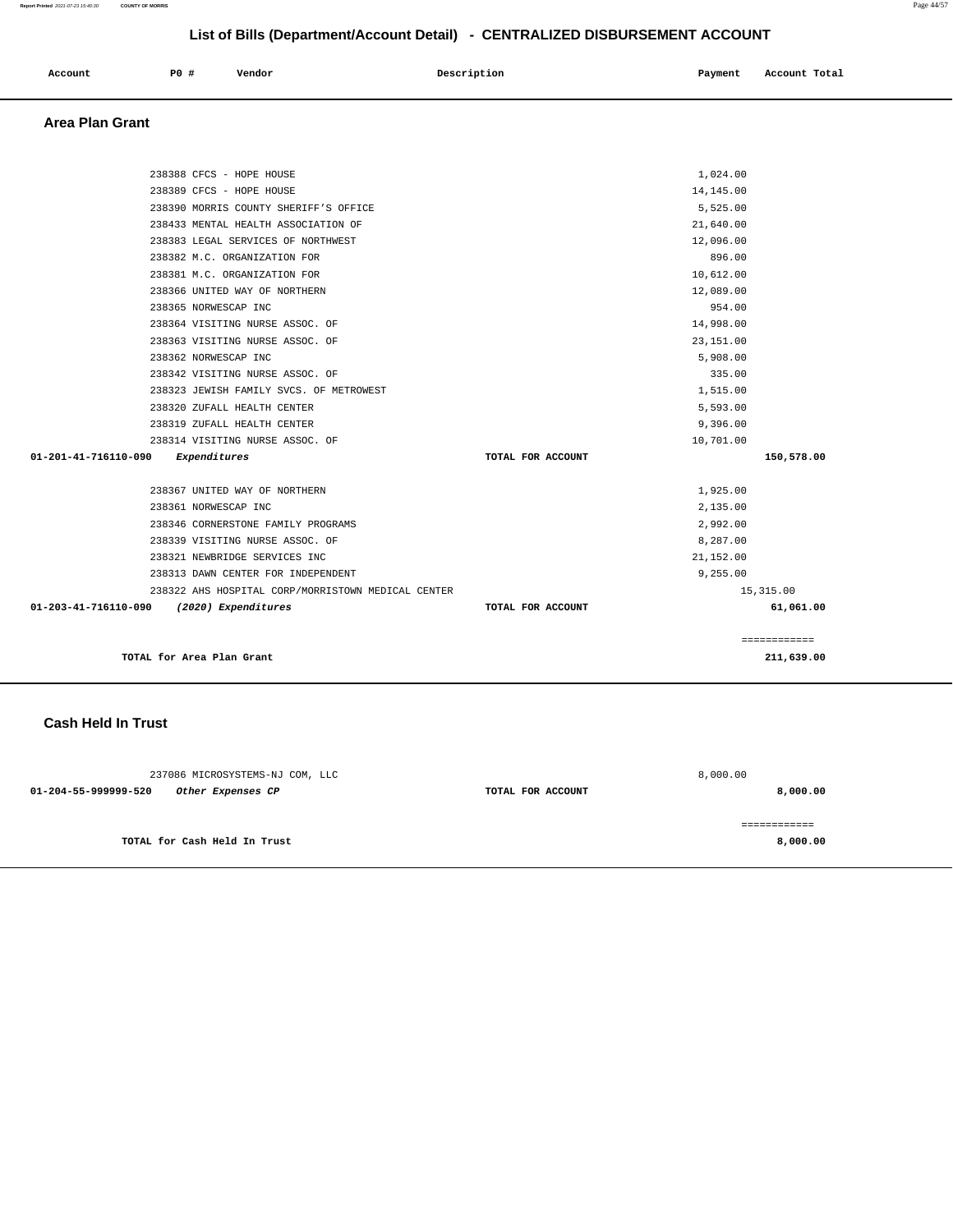**Report Printed** 2021-07-23 15:40:30 **COUNTY OF MORRIS** Page 45/57

# **List of Bills (Department/Account Detail) - CENTRALIZED DISBURSEMENT ACCOUNT**

| Account              | P0 #                        | Vendor                                   | Description       | Payment  | Account Total |
|----------------------|-----------------------------|------------------------------------------|-------------------|----------|---------------|
| DEPARTMENT 718015    |                             |                                          | <b>Grant Fund</b> |          |               |
|                      |                             | 225413 MUNICIPAL EMERGENCY SERVICES      |                   | 2,239.90 |               |
|                      |                             | 225413 MUNICIPAL EMERGENCY SERVICES      |                   | 2,306.52 |               |
| 02-213-41-718015-392 |                             | Helping Hand Grant 14-19(9/1/19-8/31/20) | TOTAL FOR ACCOUNT |          | 4,546.42      |
|                      |                             |                                          |                   |          | ============  |
|                      | TOTAL for DEPARTMENT 718015 |                                          |                   |          | 4,546.42      |

#### **DEPARTMENT 718105**

|                                                                     | 239506 COUNTY OF MORRIS     |                   | 112.15 |
|---------------------------------------------------------------------|-----------------------------|-------------------|--------|
| Public Health Emer Grant $(7/1/20-6/30/21)$<br>02-213-41-718105-391 |                             | TOTAL FOR ACCOUNT | 112.15 |
|                                                                     | TOTAL for DEPARTMENT 718105 |                   | 112.15 |

#### **DEPARTMENT 718125**

|                   | 3,000.00<br>3,000.00 |
|-------------------|----------------------|
|                   | 2,000.00             |
| TOTAL FOR ACCOUNT | 8,000,00             |
|                   | 8,000.00             |
|                   |                      |

#### **DEPARTMENT 718130**

| TOTAL for DEPARTMENT 718130                                   |                   | 173,522.66   |  |
|---------------------------------------------------------------|-------------------|--------------|--|
|                                                               |                   | ------------ |  |
| 02-213-41-718130-391<br>CARES COVID-19 (ELC) (8/1/19-6/30/21) | TOTAL FOR ACCOUNT | 173,522.66   |  |
| 234821 TETRA TECH INC                                         |                   | 4,419.69     |  |
| 234818 TETRA TECH INC                                         |                   | 332.82       |  |
| 234818 TETRA TECH INC                                         |                   | 38,770.15    |  |
| 237142 ZUFALL HEALTH CENTER                                   |                   | 130,000.00   |  |
|                                                               |                   |              |  |

#### **TANF**

| 237236 W.B. MASON COMPANY INC<br>237762 STRIVVEN MEDIA LLC |                   | 156.39<br>1,150.00 |
|------------------------------------------------------------|-------------------|--------------------|
| 02-213-41-741115-392<br>WFNJ-TANF (7/1/20-12/31/21)        | TOTAL FOR ACCOUNT | 1,306.39           |
| TOTAL for TANF                                             |                   | 1,306.39           |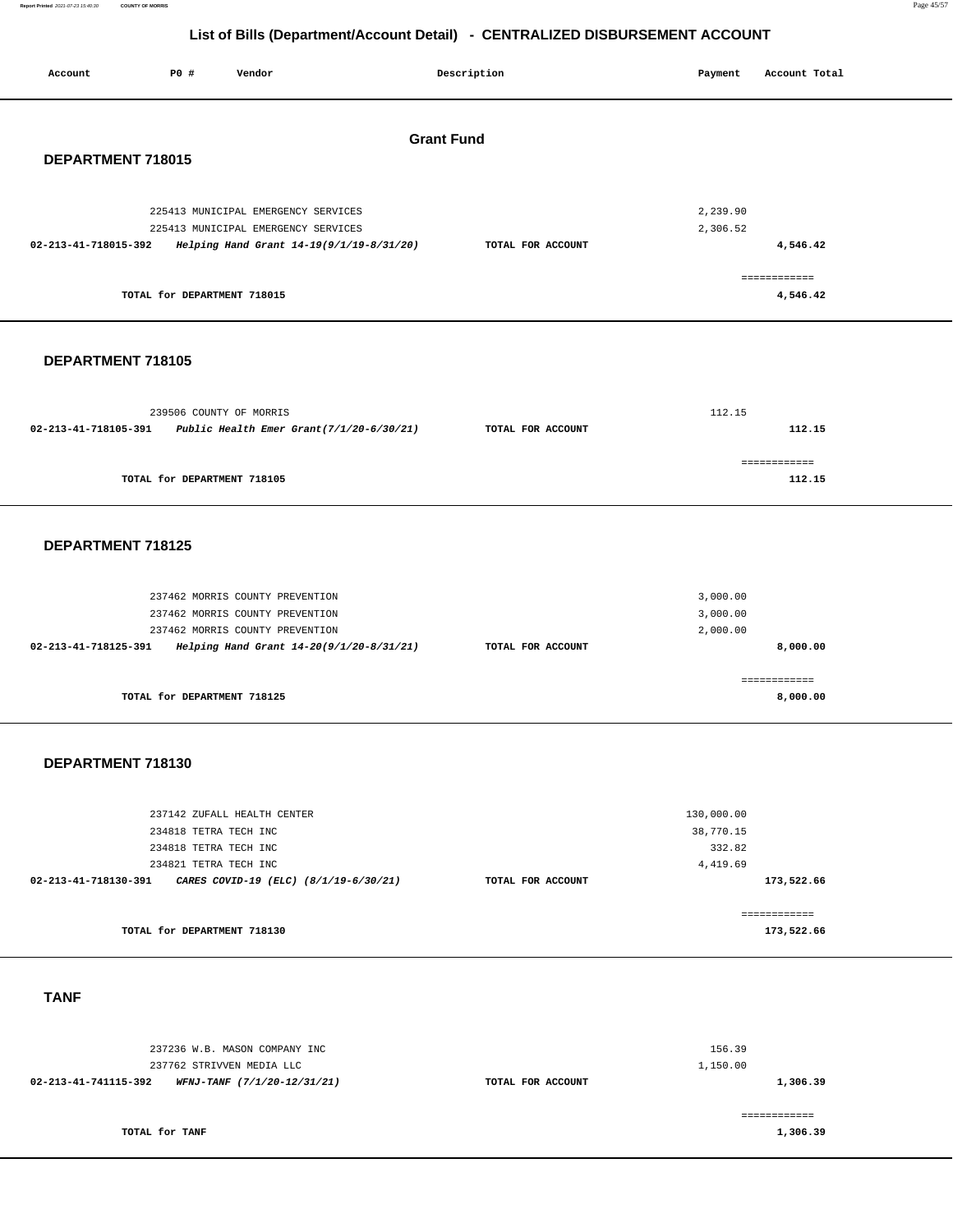**Report Printed** 2021-07-23 15:40:30 **COUNTY OF MORRIS** Page 46/57

## **List of Bills (Department/Account Detail) - CENTRALIZED DISBURSEMENT ACCOUNT**

| Account                   | P0 #                         | Vendor                                                     | Description       | Payment            | Account Total            |
|---------------------------|------------------------------|------------------------------------------------------------|-------------------|--------------------|--------------------------|
| <b>General Assistance</b> |                              |                                                            |                   |                    |                          |
|                           |                              | 237236 W.B. MASON COMPANY INC<br>237762 STRIVVEN MEDIA LLC |                   | 183.59<br>1,350.00 |                          |
| 02-213-41-741120-392      |                              | WFNJ-General Assistance(7/1/20-12/31/21)                   | TOTAL FOR ACCOUNT |                    | 1,533.59                 |
|                           | TOTAL for General Assistance |                                                            |                   |                    | ============<br>1,533.59 |

#### **WIA: Adult**

| TOTAL for WIA: Adult                                |                   |          | 12,576.66 |
|-----------------------------------------------------|-------------------|----------|-----------|
|                                                     |                   |          |           |
| 02-213-41-742205-391<br>WIOA Adult (7/1/20-6/30/22) | TOTAL FOR ACCOUNT |          | 12,576.66 |
| 237971 RUTGERS CENTER FOR CONTINUING                |                   | 2,945.00 |           |
| 237968 JESSICA RIVERA                               |                   | 120.00   |           |
| 238146 WILLIAM PATERSON UNIVERSITY                  |                   | 625.00   |           |
| 238151 EZ WHEELS DRIVING SCHOOL                     |                   | 1,546.28 |           |
| 237986 EZ WHEELS DRIVING SCHOOL                     |                   | 1,656.48 |           |
| 237984 EZ WHEELS DRIVING SCHOOL                     |                   | 563.00   |           |
| 237979 ACE HEALTHCARE TRAINING                      |                   | 800.00   |           |
| 237978 ACE HEALTHCARE TRAINING                      |                   | 800.00   |           |
| 237981 ACE HEALTHCARE TRAINING                      |                   | 418.60   |           |
| 237980 ACE HEALTHCARE TRAINING                      |                   | 2,302.30 |           |
| 237973 WARREN COUNTY COMMUNITY COLL.                |                   | 800.00   |           |
|                                                     |                   |          |           |

#### **WIA: Disclocated Worker**

|                      | TOTAL for WIA: Disclocated Worker       |                   |          | 26,936.54     |
|----------------------|-----------------------------------------|-------------------|----------|---------------|
|                      |                                         |                   |          | ------------- |
| 02-213-41-742210-391 | WIOA Dislocated Worker (7/1/20-6/30/22) | TOTAL FOR ACCOUNT |          | 26,936.54     |
|                      | 239506 COUNTY OF MORRIS                 |                   | 55.93    |               |
|                      | 237969 SUSSEX COUNTY COMMUNITY COLLEGE  |                   | 3,200.00 |               |
|                      | 237990 RUTGERS CENTER FOR CONTINUING    |                   | 2,900.00 |               |
|                      | 238149 EZ WHEELS DRIVING SCHOOL         |                   | 1,492.96 |               |
|                      | 238147 EZ WHEELS DRIVING SCHOOL         |                   | 1,656.48 |               |
|                      | 238148 EZ WHEELS DRIVING SCHOOL         |                   | 1,599.60 |               |
|                      | 238150 EZ WHEELS DRIVING SCHOOL         |                   | 1,546.28 |               |
|                      | 237991 EZ WHEELS DRIVING SCHOOL         |                   | 1,652.92 |               |
|                      | 237987 EZ WHEELS DRIVING SCHOOL         |                   | 799.80   |               |
|                      | 237985 EZ WHEELS DRIVING SCHOOL         |                   | 1,428.00 |               |
|                      | 237970 COUNTY COLLEGE OF MORRIS         |                   | 3,192.00 |               |
|                      | 237974 AVTECH INSTITUTE                 |                   | 1,537.77 |               |
|                      | 237975 AVTECH INSTITUTE                 |                   | 1,600.00 |               |
|                      | 237983 ACE HEALTHCARE TRAINING          |                   | 800.00   |               |
|                      | 237982 ACE HEALTHCARE TRAINING          |                   | 418.60   |               |
|                      | 237989 WILLIAM PATERSON UNIVERSITY      |                   | 1,621.10 |               |
|                      | 237976 WILLIAM PATERSON UNIVERSITY      |                   | 1,000.00 |               |
|                      | 237977 WILLIAM PATERSON UNIVERSITY      |                   | 435.10   |               |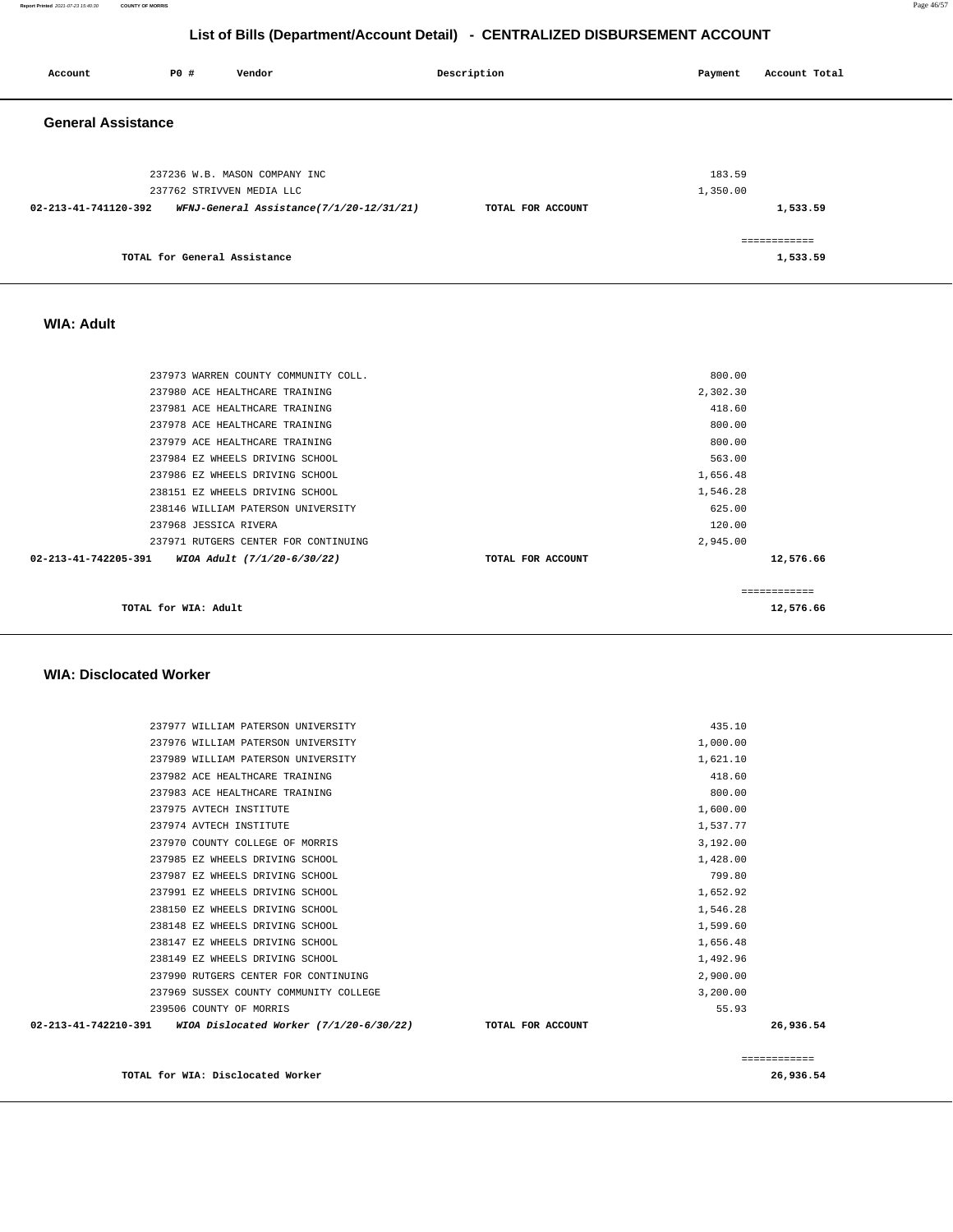**Report Printed** 2021-07-23 15:40:30 **COUNTY OF MORRIS** Page 47/57

# **List of Bills (Department/Account Detail) - CENTRALIZED DISBURSEMENT ACCOUNT**

| Account                                         | P0 #                                                                         | Vendor                                                                                                   | Description |                   | Payment                           | Account Total             |
|-------------------------------------------------|------------------------------------------------------------------------------|----------------------------------------------------------------------------------------------------------|-------------|-------------------|-----------------------------------|---------------------------|
| <b>WIA: Youth</b>                               |                                                                              |                                                                                                          |             |                   |                                   |                           |
| 02-213-41-742220-391                            |                                                                              | 237972 M.C. SCHOOL OF TECHNOLOGY<br>WIOA Youth (7/1/20-6/30/22)                                          |             | TOTAL FOR ACCOUNT | 1,699.00                          | 1,699.00                  |
|                                                 | TOTAL for WIA: Youth                                                         |                                                                                                          |             |                   |                                   | ============<br>1,699.00  |
| DEPARTMENT 752035                               |                                                                              |                                                                                                          |             |                   |                                   |                           |
| 02-118-03-752035-392                            |                                                                              | 238471 JUVENILE JUSTICE COMMISSION<br>SCP-Family Court (1/1/20-12/31/20)                                 |             | TOTAL FOR ACCOUNT | 29,382.00                         | 29,382.00                 |
|                                                 | TOTAL for DEPARTMENT 752035                                                  |                                                                                                          |             |                   |                                   | ============<br>29,382.00 |
| Chapter 51, 97-593 ADA                          |                                                                              |                                                                                                          |             |                   |                                   |                           |
| 02-213-41-757105-392                            | 238344 FREEDOM HOUSE INC.<br>238456 FREEDOM HOUSE INC.<br>238455 ACENDA, INC | Chapter 51 (1/1/21-12/31/21)                                                                             |             | TOTAL FOR ACCOUNT | 3,760.00<br>3,375.00<br>404.00    | 7,539.00                  |
|                                                 |                                                                              | TOTAL for Chapter 51, 97-593 ADA                                                                         |             |                   |                                   | ============<br>7,539.00  |
| <b>Victim Assistance Project</b>                |                                                                              |                                                                                                          |             |                   |                                   |                           |
|                                                 | 235799 BLIMPIE                                                               |                                                                                                          |             | TOTAL FOR ACCOUNT | 2,000.00                          | 2,000.00                  |
|                                                 |                                                                              | TOTAL for Victim Assistance Project                                                                      |             |                   |                                   | ============<br>2,000.00  |
| FFY08 UASI 2/20/09-4/30/11                      |                                                                              |                                                                                                          |             |                   |                                   |                           |
| 02-213-41-784130-391 FY18 UASI (9/1/18-8/31/21) |                                                                              | 234806 NATAL ISRAEL TRAUMA CENTER<br>236973 TECHLINE TECHNOLOGIES, INC.<br>234899 TRAUMA TRAINING FX INC |             | TOTAL FOR ACCOUNT | 10,140.00<br>5,218.45<br>2,394.00 | 17,752.45                 |
|                                                 |                                                                              | TOTAL for FFY08 UASI 2/20/09-4/30/11                                                                     |             |                   |                                   | ============<br>17,752.45 |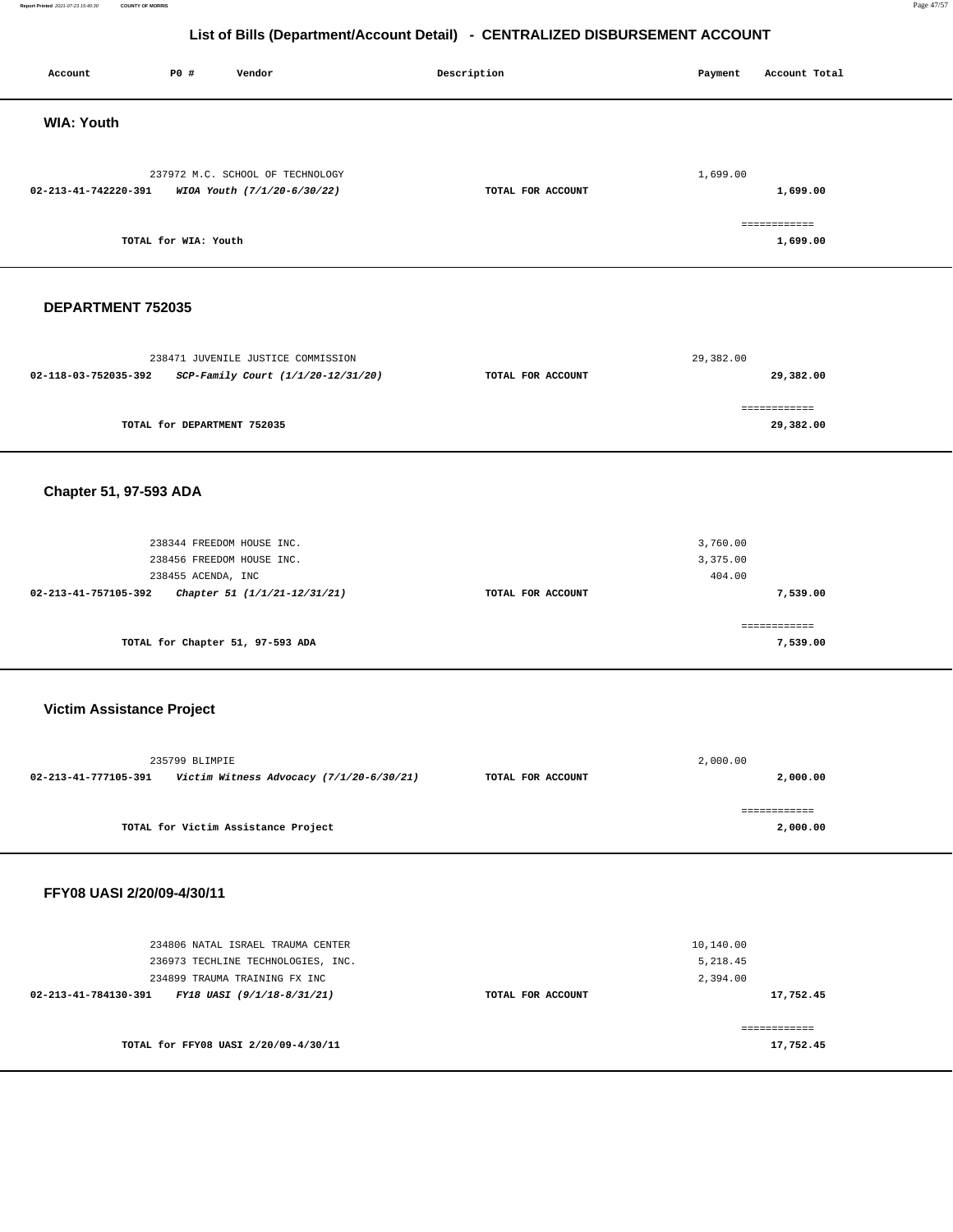Report Printed 2021-07-23 15:40:30 **Report Printed** 2021-07-23 15:40:30 **COUNTY OF MORRIS** Page 48/57

# **List of Bills (Department/Account Detail) - CENTRALIZED DISBURSEMENT ACCOUNT**

| Account              | P0 #                        | Vendor                                                                                                                                                                                               | Description |                   | Payment                               | Account Total              |  |
|----------------------|-----------------------------|------------------------------------------------------------------------------------------------------------------------------------------------------------------------------------------------------|-------------|-------------------|---------------------------------------|----------------------------|--|
| DEPARTMENT 786010    |                             |                                                                                                                                                                                                      |             |                   |                                       |                            |  |
| 02-213-41-786010-394 |                             | 239521 NATIONAL FUEL OIL INC.<br>MAPS (1/1/2020-12/31/2020)                                                                                                                                          |             | TOTAL FOR ACCOUNT | 8,201.23                              | 8,201.23                   |  |
|                      | TOTAL for DEPARTMENT 786010 |                                                                                                                                                                                                      |             |                   |                                       | ============<br>8,201.23   |  |
| <b>MAPS</b>          |                             |                                                                                                                                                                                                      |             |                   |                                       |                            |  |
| 02-213-41-786105-394 |                             | 238105 TOWNSHIP OF JEFFERSON<br>MAPS (1/1/21-12/31/21)                                                                                                                                               |             | TOTAL FOR ACCOUNT | 4,500.00                              | 4,500.00                   |  |
|                      | TOTAL for MAPS              |                                                                                                                                                                                                      |             |                   |                                       | ============<br>4,500.00   |  |
| DEPARTMENT 790215    |                             |                                                                                                                                                                                                      |             |                   |                                       |                            |  |
| 02-213-41-790215-391 |                             | 237925 WATERS, MCPHERSON, MCNEILL, P.C.<br>NYS&W Bicycle/Ped Path (6/29/18-6/29/22)                                                                                                                  |             | TOTAL FOR ACCOUNT | 558.00                                | 558.00                     |  |
|                      | TOTAL for DEPARTMENT 790215 |                                                                                                                                                                                                      |             |                   |                                       | ============<br>558.00     |  |
| DEPARTMENT 801920    |                             |                                                                                                                                                                                                      |             |                   |                                       |                            |  |
| 02-213-41-801920-392 |                             | 237761 ATLANTIC TACTICAL OF NJ, INC.<br>237761 ATLANTIC TACTICAL OF NJ, INC.<br>237761 ATLANTIC TACTICAL OF NJ, INC.<br>237761 ATLANTIC TACTICAL OF NJ, INC.<br>Body Armor-Sheriff (12/3/19-12/3/24) |             | TOTAL FOR ACCOUNT | 2,268.00<br>554.40<br>218.40<br>84.00 | 3,124.80                   |  |
|                      | TOTAL for DEPARTMENT 801920 |                                                                                                                                                                                                      |             |                   |                                       | ------------<br>3,124.80   |  |
| DEPARTMENT 864095    |                             |                                                                                                                                                                                                      |             |                   |                                       |                            |  |
| 02-213-41-864095-391 |                             | 238377 TOP LINE CONSTRUCTION CORP<br>2020 ATP - County Aid (1/9/20-1/9/23)                                                                                                                           |             | TOTAL FOR ACCOUNT | 861,802.22                            | 861,802.22                 |  |
|                      | TOTAL for DEPARTMENT 864095 |                                                                                                                                                                                                      |             |                   |                                       | ============<br>861,802.22 |  |

| 237922 WATERS, MCPHERSON, MCNEILL, P.C. | 320.80 |
|-----------------------------------------|--------|
| 237922 WATERS, MCPHERSON, MCNEILL, P.C. | 46.50  |
| 237922 WATERS, MCPHERSON, MCNEILL, P.C. | 15.50  |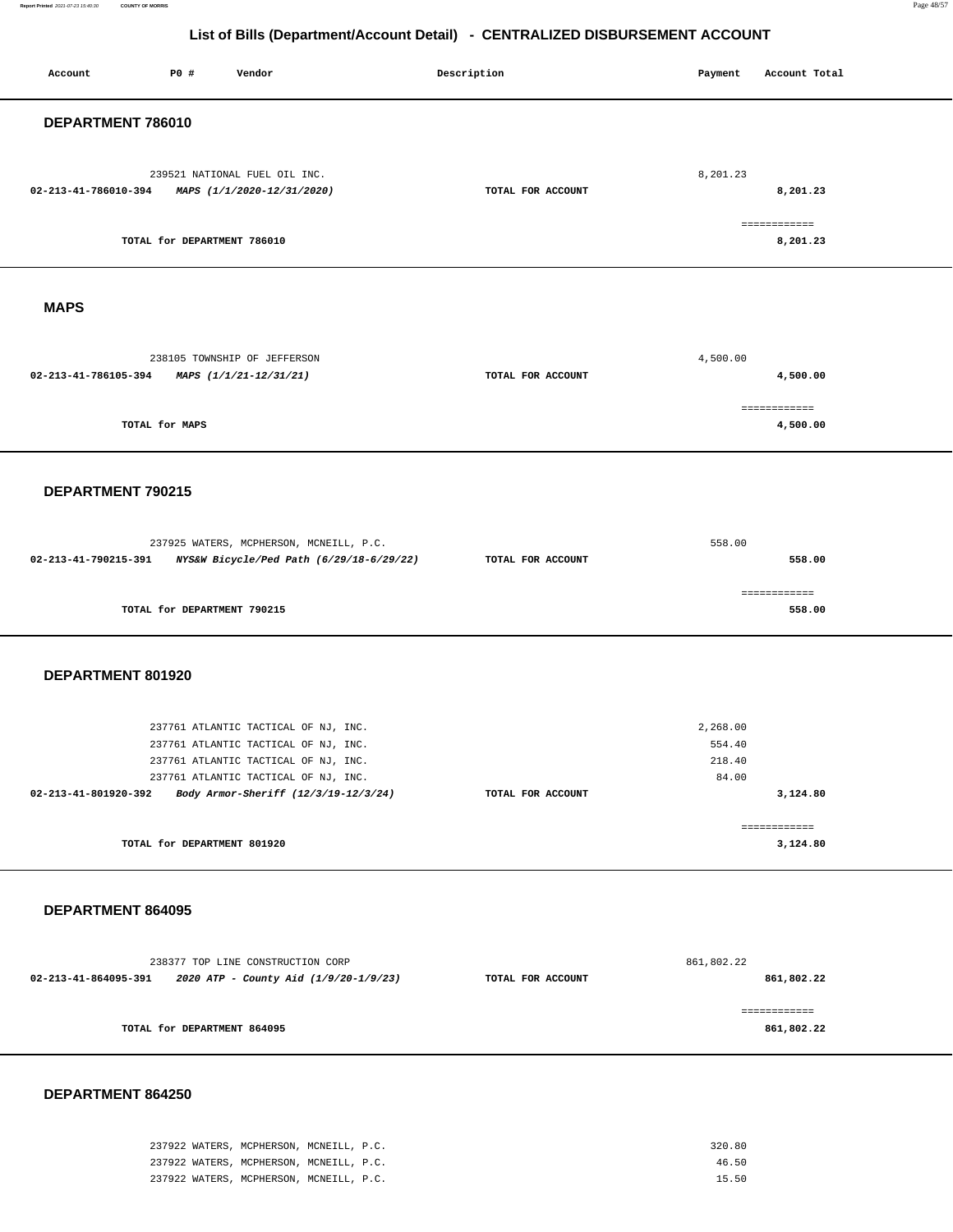| Account           | <b>PO #</b> | Vendor                                                        | Description<br>Payment | Account Total |
|-------------------|-------------|---------------------------------------------------------------|------------------------|---------------|
| DEPARTMENT 864250 |             |                                                               |                        |               |
|                   |             | 237922 WATERS, MCPHERSON, MCNEILL, P.C.                       | 108.50                 |               |
|                   |             | 237922 WATERS, MCPHERSON, MCNEILL, P.C.                       | 46.50                  |               |
|                   |             | 237922 WATERS, MCPHERSON, MCNEILL, P.C.                       | 728.50                 |               |
|                   |             | 237922 WATERS, MCPHERSON, MCNEILL, P.C.                       | 1,891.00               |               |
|                   |             | 237922 WATERS, MCPHERSON, MCNEILL, P.C.                       | 46.50                  |               |
|                   |             | 237922 WATERS, MCPHERSON, MCNEILL, P.C.                       | 62.00                  |               |
|                   |             | 237922 WATERS, MCPHERSON, MCNEILL, P.C.                       | 62.00                  |               |
|                   |             | 237922 WATERS, MCPHERSON, MCNEILL, P.C.                       | 15.50                  |               |
|                   |             | 237922 WATERS, MCPHERSON, MCNEILL, P.C.                       | 77.50                  |               |
|                   |             | 237922 WATERS, MCPHERSON, MCNEILL, P.C.                       | 31.00                  |               |
|                   |             | 237922 WATERS, MCPHERSON, MCNEILL, P.C.                       | 15.50                  |               |
|                   |             | 237922 WATERS, MCPHERSON, MCNEILL, P.C.                       | 46.50                  |               |
|                   |             | 237924 WATERS, MCPHERSON, MCNEILL, P.C.                       | 196.80                 |               |
|                   |             | 237924 WATERS, MCPHERSON, MCNEILL, P.C.                       | 480.50                 |               |
|                   |             | 237924 WATERS, MCPHERSON, MCNEILL, P.C.                       | 1,947.90               |               |
|                   |             | 237924 WATERS, MCPHERSON, MCNEILL, P.C.                       | 1,410.50               |               |
|                   |             | 237924 WATERS, MCPHERSON, MCNEILL, P.C.                       | 1,421.30               |               |
|                   |             | 237924 WATERS, MCPHERSON, MCNEILL, P.C.                       | 14,581.60              |               |
|                   |             | 02-213-41-864250-392 Landing Rd Bridge Repl (12/5/19-12/5/22) | TOTAL FOR ACCOUNT      | 23,552.40     |
|                   |             |                                                               |                        | ============  |

**TOTAL for DEPARTMENT 864250 23,552.40**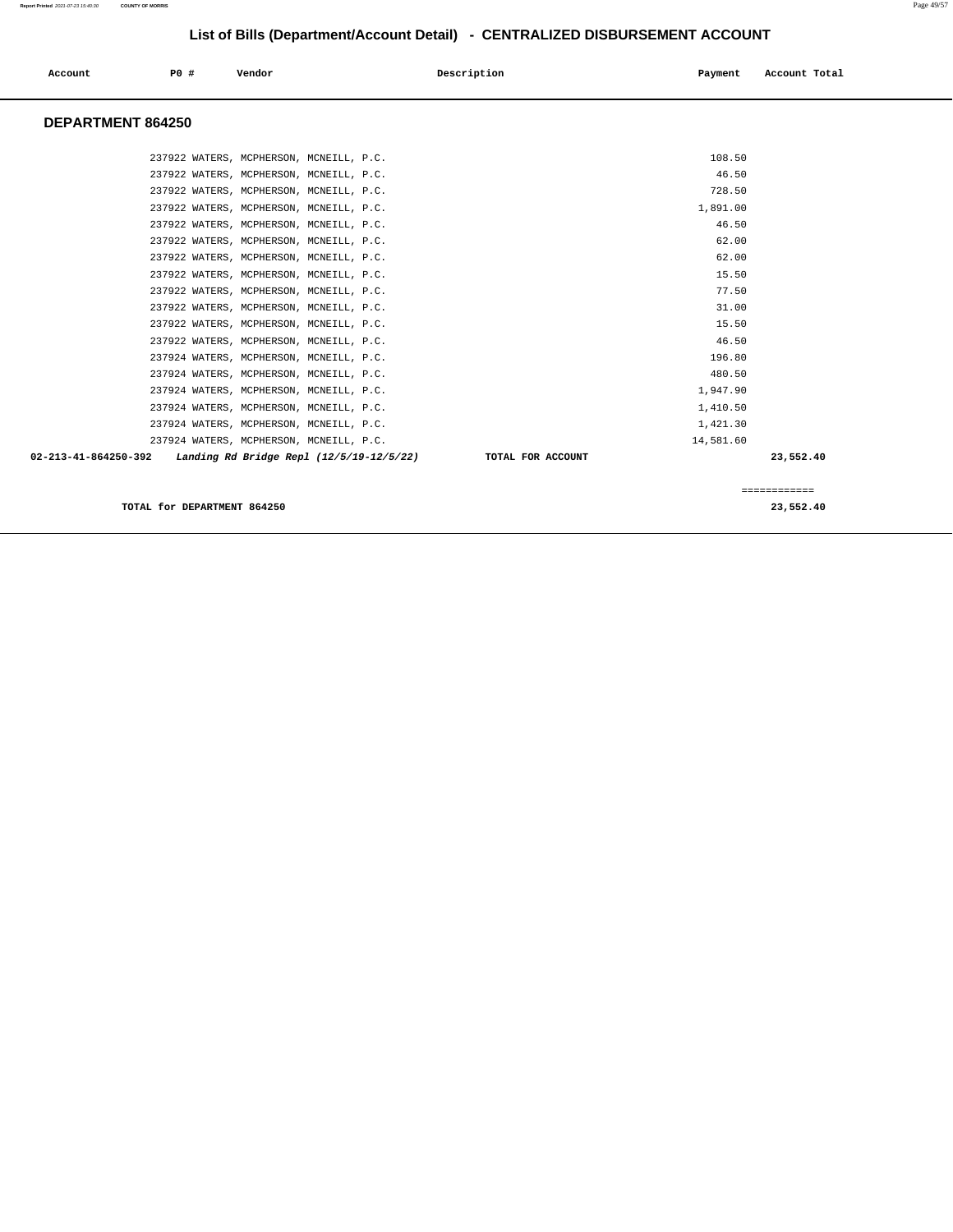**Report Printed** 2021-07-23 15:40:30 **COUNTY OF MORRIS** Page 50/57

## **List of Bills (Department/Account Detail) - CENTRALIZED DISBURSEMENT ACCOUNT**

| P0 #<br>Account<br>Vendor                                                                                                                                                       | Description           | Payment<br>Account Total                   |
|---------------------------------------------------------------------------------------------------------------------------------------------------------------------------------|-----------------------|--------------------------------------------|
| <b>Bridge Design &amp; Constr Proj</b>                                                                                                                                          | <b>County Capital</b> |                                            |
| 183397 SEA SAFETY INTERNATIONAL, INC.<br>04-216-55-953027-951<br>Building & Improvements                                                                                        | TOTAL FOR ACCOUNT     | 174.51<br>174.51                           |
| TOTAL for Bridge Design & Constr Proj                                                                                                                                           |                       | ============<br>174.51                     |
| <b>Bridge DesignConstr varCty Loc</b>                                                                                                                                           |                       |                                            |
| 183397 SEA SAFETY INTERNATIONAL, INC.<br>04-216-55-953137-951<br>Building & Improvements                                                                                        | TOTAL FOR ACCOUNT     | 1,773.49<br>1,773.49                       |
| TOTAL for Bridge DesignConstr varCty Loc                                                                                                                                        |                       | ============<br>1,773.49                   |
| DEPARTMENT 953269                                                                                                                                                               |                       |                                            |
| 238338 FRENCH & PARRELLO ASSOCIATES<br>236871 KEY-TECH<br>04-216-55-953269-909<br>Bridge Design/Constr - var locations                                                          | TOTAL FOR ACCOUNT     | 5,659.00<br>456.00<br>6,115.00             |
| TOTAL for DEPARTMENT 953269                                                                                                                                                     |                       | ============<br>6,115.00                   |
| DEPARTMENT 953387                                                                                                                                                               |                       |                                            |
| 180281 VAN CLEEF ENGINEERING ASSOC<br>238396 CHERRY WEBER & ASSOC. PC<br>238337 CHERRY WEBER & ASSOC. PC<br>04-216-55-953387-909<br>Various Bridge Replacement                  | TOTAL FOR ACCOUNT     | 316.00<br>1,355.55<br>1,834.00<br>3,505.55 |
| TOTAL for DEPARTMENT 953387                                                                                                                                                     |                       | ============<br>3,505.55                   |
| DEPARTMENT 953416                                                                                                                                                               |                       |                                            |
| 227328 R.D. SALES DOOR & HARDWARE LLC<br>238229 NEW JERSEY OVERHEAD DOOR LLC<br>238229 NEW JERSEY OVERHEAD DOOR LLC<br>04-216-55-953416-951<br>B&G - Exterior Building Projects | TOTAL FOR ACCOUNT     | 4,685.00<br>895.90<br>330.00<br>5,910.90   |

**TOTAL for DEPARTMENT 953416** 

============ **5,910.90**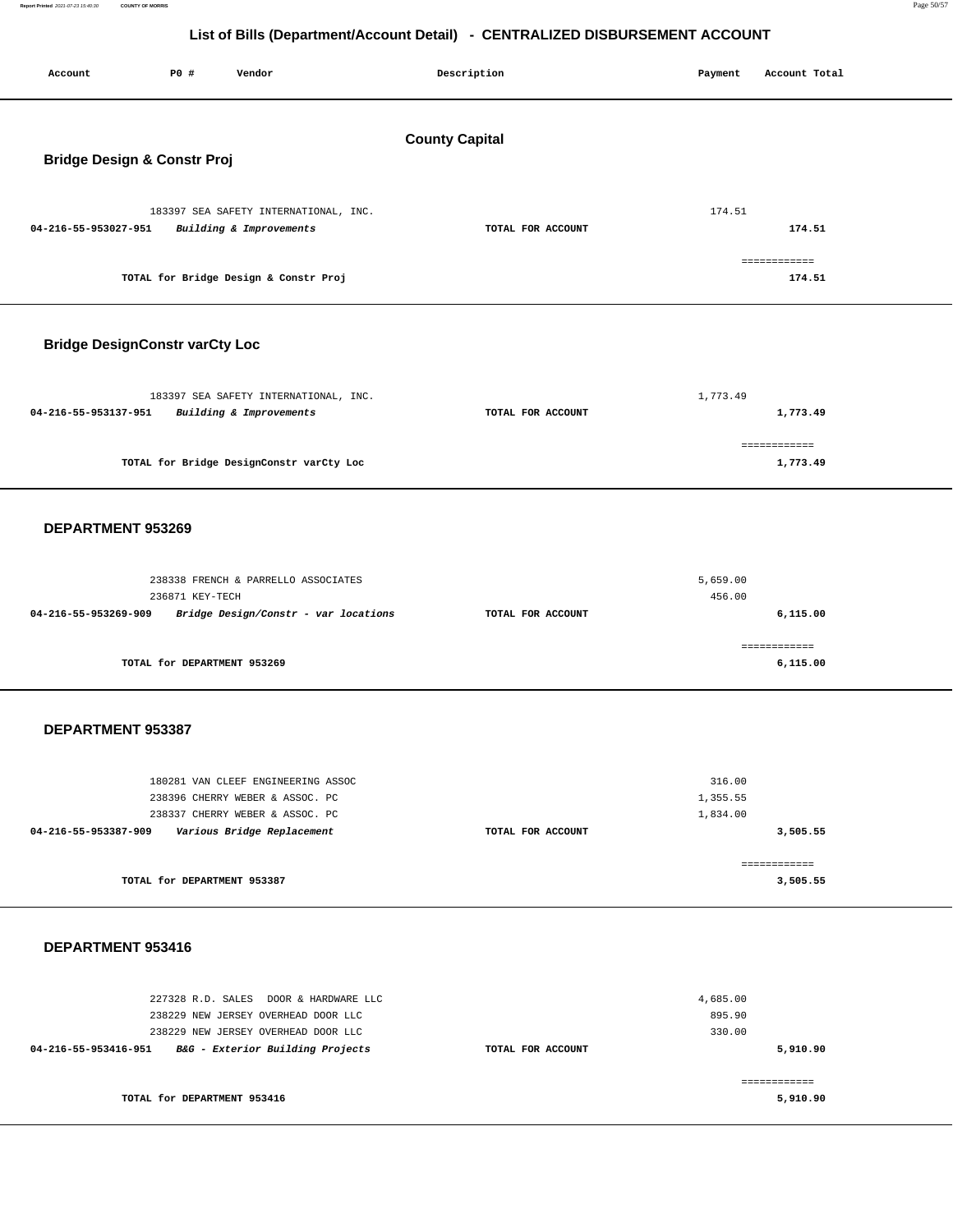**Report Printed** 2021-07-23 15:40:30 **COUNTY OF MORRIS** Page 51/57

## **List of Bills (Department/Account Detail) - CENTRALIZED DISBURSEMENT ACCOUNT**

| Account                                                       | <b>PO #</b>                 | Vendor                                                                                 | Description       | Payment              | Account Total          |  |
|---------------------------------------------------------------|-----------------------------|----------------------------------------------------------------------------------------|-------------------|----------------------|------------------------|--|
| DEPARTMENT 953421                                             |                             |                                                                                        |                   |                      |                        |  |
|                                                               |                             |                                                                                        |                   |                      |                        |  |
|                                                               |                             | 238232 AUTOMATED BUILDING CONTROLS                                                     |                   | 330.83               |                        |  |
| 04-216-55-953421-951 B&G-Constrc, Upgrd&Equip CrimnlJustRef   |                             |                                                                                        | TOTAL FOR ACCOUNT |                      | 330.83                 |  |
|                                                               |                             |                                                                                        |                   |                      |                        |  |
|                                                               | TOTAL for DEPARTMENT 953421 |                                                                                        |                   |                      | ============<br>330.83 |  |
|                                                               |                             |                                                                                        |                   |                      |                        |  |
|                                                               |                             |                                                                                        |                   |                      |                        |  |
| DEPARTMENT 953455                                             |                             |                                                                                        |                   |                      |                        |  |
|                                                               |                             |                                                                                        |                   |                      |                        |  |
|                                                               |                             | 209298 VAN CLEEF ENGINEERING ASSOC                                                     |                   | 186.94               |                        |  |
| 04-216-55-953455-909                                          |                             | Bridge Design & Replacement-Public Works                                               | TOTAL FOR ACCOUNT |                      | 186.94                 |  |
|                                                               |                             |                                                                                        |                   |                      |                        |  |
|                                                               | TOTAL for DEPARTMENT 953455 |                                                                                        |                   |                      | ============<br>186.94 |  |
|                                                               |                             |                                                                                        |                   |                      |                        |  |
|                                                               |                             |                                                                                        |                   |                      |                        |  |
| DEPARTMENT 953464                                             |                             |                                                                                        |                   |                      |                        |  |
|                                                               |                             |                                                                                        |                   |                      |                        |  |
|                                                               |                             |                                                                                        |                   |                      |                        |  |
|                                                               |                             | 235804 COMMERCIAL FURNITURE RESOURCE INC.                                              |                   | 1,548.00             |                        |  |
|                                                               |                             | 235818 COMMERCIAL FURNITURE RESOURCE INC.<br>238051 MAGIC TOUCH CONSTRUCTION CO., INC. |                   | 1,975.00<br>1,890.56 |                        |  |
|                                                               |                             | 238051 MAGIC TOUCH CONSTRUCTION CO., INC.                                              |                   | 5,714.92             |                        |  |
|                                                               |                             | 238051 MAGIC TOUCH CONSTRUCTION CO., INC.                                              |                   | 2,025.55             |                        |  |
|                                                               |                             | 238051 MAGIC TOUCH CONSTRUCTION CO., INC.                                              |                   | 1,482.48             |                        |  |
|                                                               |                             | 238051 MAGIC TOUCH CONSTRUCTION CO., INC.                                              |                   | 1,536.16             |                        |  |
|                                                               |                             | 237897 HANNON FLOOR COVERING CORPORATION                                               |                   | 2,248.00             |                        |  |
|                                                               |                             | 238315 COOPER ELECTRIC SUPPLY CO.                                                      |                   | 176.24               |                        |  |
|                                                               |                             | 238315 COOPER ELECTRIC SUPPLY CO.                                                      |                   | 815.02               |                        |  |
|                                                               |                             | 238315 COOPER ELECTRIC SUPPLY CO.                                                      |                   | 503.58               |                        |  |
|                                                               |                             | 238315 COOPER ELECTRIC SUPPLY CO.                                                      |                   | 3,802.00             |                        |  |
|                                                               |                             | 238316 MAGIC TOUCH CONSTRUCTION CO., INC.                                              |                   | 1,346.60             |                        |  |
| 04-216-55-953464-951 Interior Bldg Upgrades - Bldgs & Grounds |                             |                                                                                        | TOTAL FOR ACCOUNT |                      | 25,064.11              |  |
|                                                               |                             |                                                                                        |                   |                      | ============           |  |
|                                                               | TOTAL for DEPARTMENT 953464 |                                                                                        |                   |                      | 25,064.11              |  |
|                                                               |                             |                                                                                        |                   |                      |                        |  |
|                                                               |                             |                                                                                        |                   |                      |                        |  |
| DEPARTMENT 953490                                             |                             |                                                                                        |                   |                      |                        |  |
|                                                               |                             |                                                                                        |                   |                      |                        |  |
|                                                               |                             | 233953 R.D. SALES DOOR & HARDWARE LLC                                                  |                   | 13,250.00            |                        |  |
| 04-216-55-953490-951                                          |                             | Exterior Equip/Bldg Imrpvmnt-Bldgs&Grnds                                               | TOTAL FOR ACCOUNT |                      | 13,250.00              |  |
|                                                               |                             |                                                                                        |                   |                      |                        |  |
|                                                               |                             |                                                                                        |                   |                      | ============           |  |
|                                                               | TOTAL for DEPARTMENT 953490 |                                                                                        |                   |                      | 13,250.00              |  |
|                                                               |                             |                                                                                        |                   |                      |                        |  |
|                                                               |                             |                                                                                        |                   |                      |                        |  |
| DEPARTMENT 953494                                             |                             |                                                                                        |                   |                      |                        |  |
|                                                               |                             |                                                                                        |                   |                      |                        |  |
|                                                               |                             | 238507 DESESA ENGINEERING CO., INC.                                                    |                   | 293,951.00           |                        |  |
| 04-216-55-953494-951                                          |                             | Repair/Replc/Upgr Bldg Equip-Bldgs&Grnds                                               | TOTAL FOR ACCOUNT |                      | 293,951.00             |  |
|                                                               |                             |                                                                                        |                   |                      | ============           |  |
|                                                               | TOTAL for DEPARTMENT 953494 |                                                                                        |                   |                      | 293,951.00             |  |
|                                                               |                             |                                                                                        |                   |                      |                        |  |
|                                                               |                             |                                                                                        |                   |                      |                        |  |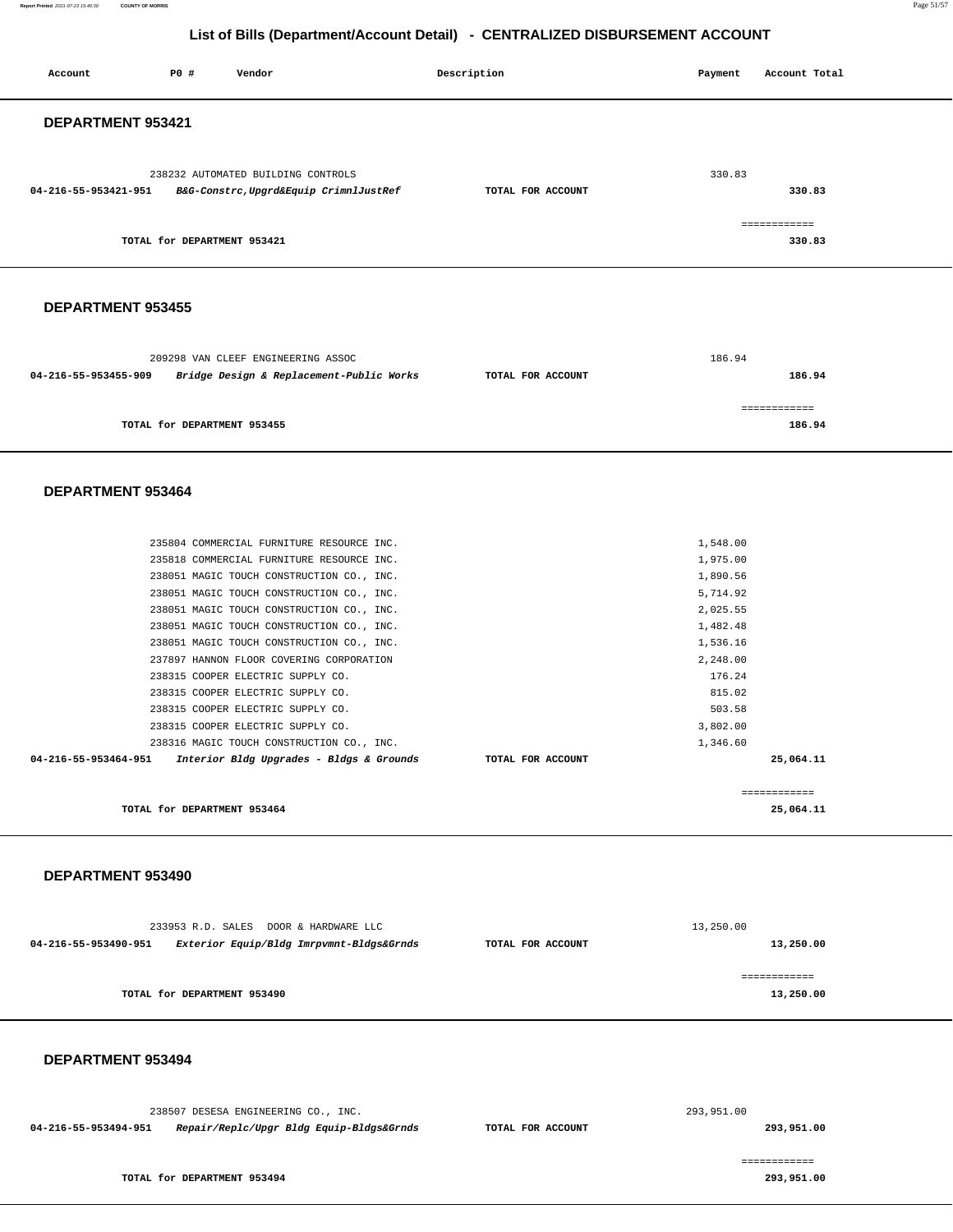Report Printed 2021-07-23 15:40:30 **Report Printed** 2021-07-23 15:40:30 **COUNTY OF MORRIS** Page 52/57

## **List of Bills (Department/Account Detail) - CENTRALIZED DISBURSEMENT ACCOUNT**

| Account              | P0 #                        | Vendor                                                                         | Description       | Payment          | Account Total             |
|----------------------|-----------------------------|--------------------------------------------------------------------------------|-------------------|------------------|---------------------------|
| DEPARTMENT 953498    |                             |                                                                                |                   |                  |                           |
| 04-216-55-953498-909 |                             | 238074 OMSUM ENGINEERING, LLC<br>Bridge & Drainage Design & Contr-PWorks       | TOTAL FOR ACCOUNT | 4,320.00         | 4,320.00<br>============  |
|                      | TOTAL for DEPARTMENT 953498 |                                                                                |                   |                  | 4,320.00                  |
| DEPARTMENT 953524    |                             |                                                                                |                   |                  |                           |
| 04-216-55-953524-909 |                             | 214509 FRENCH & PARRELLO ASSOCIATES<br>Road Resurfacing/Paving - Engineering   | TOTAL FOR ACCOUNT | 3,332.13         | 3,332.13                  |
|                      |                             |                                                                                |                   |                  | ============              |
|                      | TOTAL for DEPARTMENT 953524 |                                                                                |                   |                  | 3,332.13                  |
| DEPARTMENT 953526    |                             |                                                                                |                   |                  |                           |
|                      |                             | 238231 AUTOMATED BUILDING CONTROLS<br>238231 AUTOMATED BUILDING CONTROLS       |                   | 169.17<br>600.00 |                           |
| 04-216-55-953526-956 |                             | 238231 AUTOMATED BUILDING CONTROLS<br>Replace HVAC Units/Chillers- Bldgs&Grnds | TOTAL FOR ACCOUNT | 925.00           | 1,694.17                  |
|                      | TOTAL for DEPARTMENT 953526 |                                                                                |                   |                  | ============<br>1,694.17  |
| DEPARTMENT 953530    |                             |                                                                                |                   |                  |                           |
|                      |                             |                                                                                |                   |                  |                           |
| 04-216-55-953530-909 |                             | 238009 GREENMAN PEDERSEN INC<br>Rehab/Improv of Roads & RR - Engineering       | TOTAL FOR ACCOUNT | 7,808.50         | 7,808.50                  |
|                      | TOTAL for DEPARTMENT 953530 |                                                                                |                   |                  | ============<br>7,808.50  |
| DEPARTMENT 953555    |                             |                                                                                |                   |                  |                           |
| 04-216-55-953555-940 |                             | 238377 TOP LINE CONSTRUCTION CORP<br>IntersectionUpgradesVarLocat-Engineering  | TOTAL FOR ACCOUNT | 90, 372.14       | 90,372.14                 |
|                      | TOTAL for DEPARTMENT 953555 |                                                                                |                   |                  | ============<br>90,372.14 |
|                      |                             |                                                                                |                   |                  |                           |

| 237926 WATERS, MCPHERSON, MCNEILL, P.C. | 821.50    |
|-----------------------------------------|-----------|
| 237926 WATERS, MCPHERSON, MCNEILL, P.C. | 682.00    |
| 232132 VAN CLEEF ENGINEERING ASSOC      | 11,088.00 |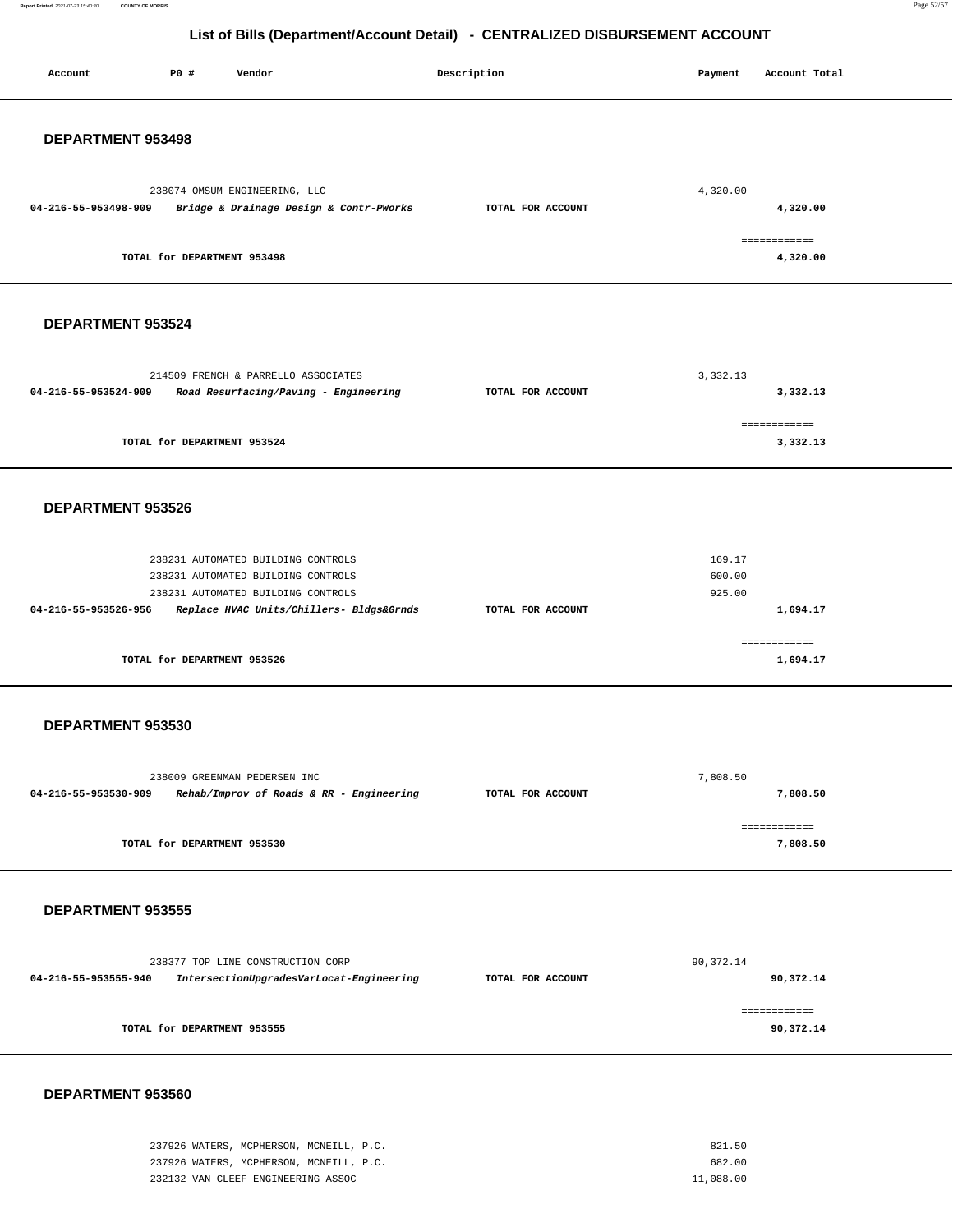**Report Printed** 2021-07-23 15:40:30 **COUNTY OF MORRIS** Page 53/57

### **List of Bills (Department/Account Detail) - CENTRALIZED DISBURSEMENT ACCOUNT**

| Account              | P0 #                        | Vendor                                                       | Description       | Payment    | Account Total                                                                                                                                                                                                                                                                                                                                                                                                                                                                          |
|----------------------|-----------------------------|--------------------------------------------------------------|-------------------|------------|----------------------------------------------------------------------------------------------------------------------------------------------------------------------------------------------------------------------------------------------------------------------------------------------------------------------------------------------------------------------------------------------------------------------------------------------------------------------------------------|
|                      |                             |                                                              |                   |            |                                                                                                                                                                                                                                                                                                                                                                                                                                                                                        |
| DEPARTMENT 953560    |                             |                                                              |                   |            |                                                                                                                                                                                                                                                                                                                                                                                                                                                                                        |
| 04-216-55-953560-909 |                             | Bridge Design/Rehab/Drainage-Engineering                     | TOTAL FOR ACCOUNT |            | 12,591.50                                                                                                                                                                                                                                                                                                                                                                                                                                                                              |
|                      |                             |                                                              |                   |            |                                                                                                                                                                                                                                                                                                                                                                                                                                                                                        |
|                      |                             |                                                              |                   |            | ============                                                                                                                                                                                                                                                                                                                                                                                                                                                                           |
|                      | TOTAL for DEPARTMENT 953560 |                                                              |                   |            | 12,591.50                                                                                                                                                                                                                                                                                                                                                                                                                                                                              |
|                      |                             |                                                              |                   |            |                                                                                                                                                                                                                                                                                                                                                                                                                                                                                        |
| DEPARTMENT 953561    |                             |                                                              |                   |            |                                                                                                                                                                                                                                                                                                                                                                                                                                                                                        |
|                      |                             |                                                              |                   |            |                                                                                                                                                                                                                                                                                                                                                                                                                                                                                        |
|                      |                             |                                                              |                   |            |                                                                                                                                                                                                                                                                                                                                                                                                                                                                                        |
| 04-216-55-953561-940 | 224191 STORR TRACTOR CO.    | 2DumpTrucks/MasonDumpTruck-MotorSrvcCtr                      | TOTAL FOR ACCOUNT | 115,562.18 | 115,562.18                                                                                                                                                                                                                                                                                                                                                                                                                                                                             |
|                      |                             |                                                              |                   |            |                                                                                                                                                                                                                                                                                                                                                                                                                                                                                        |
|                      |                             |                                                              |                   |            | ============                                                                                                                                                                                                                                                                                                                                                                                                                                                                           |
|                      | TOTAL for DEPARTMENT 953561 |                                                              |                   |            | 115,562.18                                                                                                                                                                                                                                                                                                                                                                                                                                                                             |
|                      |                             |                                                              |                   |            |                                                                                                                                                                                                                                                                                                                                                                                                                                                                                        |
| DEPARTMENT 953567    |                             |                                                              |                   |            |                                                                                                                                                                                                                                                                                                                                                                                                                                                                                        |
|                      |                             |                                                              |                   |            |                                                                                                                                                                                                                                                                                                                                                                                                                                                                                        |
|                      |                             |                                                              |                   |            |                                                                                                                                                                                                                                                                                                                                                                                                                                                                                        |
|                      | 234543 BINSKY SERVICE LLC   |                                                              |                   | 32,400.00  |                                                                                                                                                                                                                                                                                                                                                                                                                                                                                        |
| 04-216-55-953567-956 |                             | CourthouseChiller/HotWaterHeatPiping-B&G                     | TOTAL FOR ACCOUNT |            | 32,400.00                                                                                                                                                                                                                                                                                                                                                                                                                                                                              |
|                      |                             |                                                              |                   |            | ------------                                                                                                                                                                                                                                                                                                                                                                                                                                                                           |
|                      |                             |                                                              |                   |            |                                                                                                                                                                                                                                                                                                                                                                                                                                                                                        |
|                      | TOTAL for DEPARTMENT 953567 |                                                              |                   |            | 32,400.00                                                                                                                                                                                                                                                                                                                                                                                                                                                                              |
|                      |                             |                                                              |                   |            |                                                                                                                                                                                                                                                                                                                                                                                                                                                                                        |
|                      |                             |                                                              |                   |            |                                                                                                                                                                                                                                                                                                                                                                                                                                                                                        |
| DEPARTMENT 953610    |                             |                                                              |                   |            |                                                                                                                                                                                                                                                                                                                                                                                                                                                                                        |
|                      |                             |                                                              |                   |            |                                                                                                                                                                                                                                                                                                                                                                                                                                                                                        |
|                      |                             | 237919 WATERS, MCPHERSON, MCNEILL, P.C.                      |                   | 201.50     |                                                                                                                                                                                                                                                                                                                                                                                                                                                                                        |
|                      |                             | 237919 WATERS, MCPHERSON, MCNEILL, P.C.                      |                   | 248.00     |                                                                                                                                                                                                                                                                                                                                                                                                                                                                                        |
|                      |                             | 237919 WATERS, MCPHERSON, MCNEILL, P.C.                      |                   | 279.00     |                                                                                                                                                                                                                                                                                                                                                                                                                                                                                        |
|                      |                             | 237919 WATERS, MCPHERSON, MCNEILL, P.C.                      |                   | 310.00     |                                                                                                                                                                                                                                                                                                                                                                                                                                                                                        |
|                      | 237918 TITLE LINES LLC      |                                                              |                   | 404.00     |                                                                                                                                                                                                                                                                                                                                                                                                                                                                                        |
| 04-216-55-953610-909 |                             | Rd Paving/Improv &RR Rehab-Engineering                       | TOTAL FOR ACCOUNT |            | 1,442.50                                                                                                                                                                                                                                                                                                                                                                                                                                                                               |
|                      |                             |                                                              |                   |            | $\begin{array}{cccccccccc} \multicolumn{2}{c}{} & \multicolumn{2}{c}{} & \multicolumn{2}{c}{} & \multicolumn{2}{c}{} & \multicolumn{2}{c}{} & \multicolumn{2}{c}{} & \multicolumn{2}{c}{} & \multicolumn{2}{c}{} & \multicolumn{2}{c}{} & \multicolumn{2}{c}{} & \multicolumn{2}{c}{} & \multicolumn{2}{c}{} & \multicolumn{2}{c}{} & \multicolumn{2}{c}{} & \multicolumn{2}{c}{} & \multicolumn{2}{c}{} & \multicolumn{2}{c}{} & \multicolumn{2}{c}{} & \multicolumn{2}{c}{} & \mult$ |
|                      | TOTAL for DEPARTMENT 953610 |                                                              |                   |            | 1,442.50                                                                                                                                                                                                                                                                                                                                                                                                                                                                               |
|                      |                             |                                                              |                   |            |                                                                                                                                                                                                                                                                                                                                                                                                                                                                                        |
|                      |                             |                                                              |                   |            |                                                                                                                                                                                                                                                                                                                                                                                                                                                                                        |
| DEPARTMENT 954559    |                             |                                                              |                   |            |                                                                                                                                                                                                                                                                                                                                                                                                                                                                                        |
|                      |                             |                                                              |                   |            |                                                                                                                                                                                                                                                                                                                                                                                                                                                                                        |
|                      |                             | 237792 MCMANIMON, SCOTLAND & BAUMANN LLC                     |                   | 300.00     |                                                                                                                                                                                                                                                                                                                                                                                                                                                                                        |
|                      |                             | 04-216-55-954559-909 HVAC Units/Hot Water Boilers/Tanks-Jail | TOTAL FOR ACCOUNT |            | 300.00                                                                                                                                                                                                                                                                                                                                                                                                                                                                                 |
|                      |                             |                                                              |                   |            | ============                                                                                                                                                                                                                                                                                                                                                                                                                                                                           |
|                      | TOTAL for DEPARTMENT 954559 |                                                              |                   |            | 300.00                                                                                                                                                                                                                                                                                                                                                                                                                                                                                 |
|                      |                             |                                                              |                   |            |                                                                                                                                                                                                                                                                                                                                                                                                                                                                                        |

| 234109 AARDVARK | 13,406.82 |
|-----------------|-----------|
| 234109 AARDVARK | 33.55     |
| 235070 AARDVARK | 2,000.00  |
| 235070 AARDVARK | 3,602.27  |
|                 |           |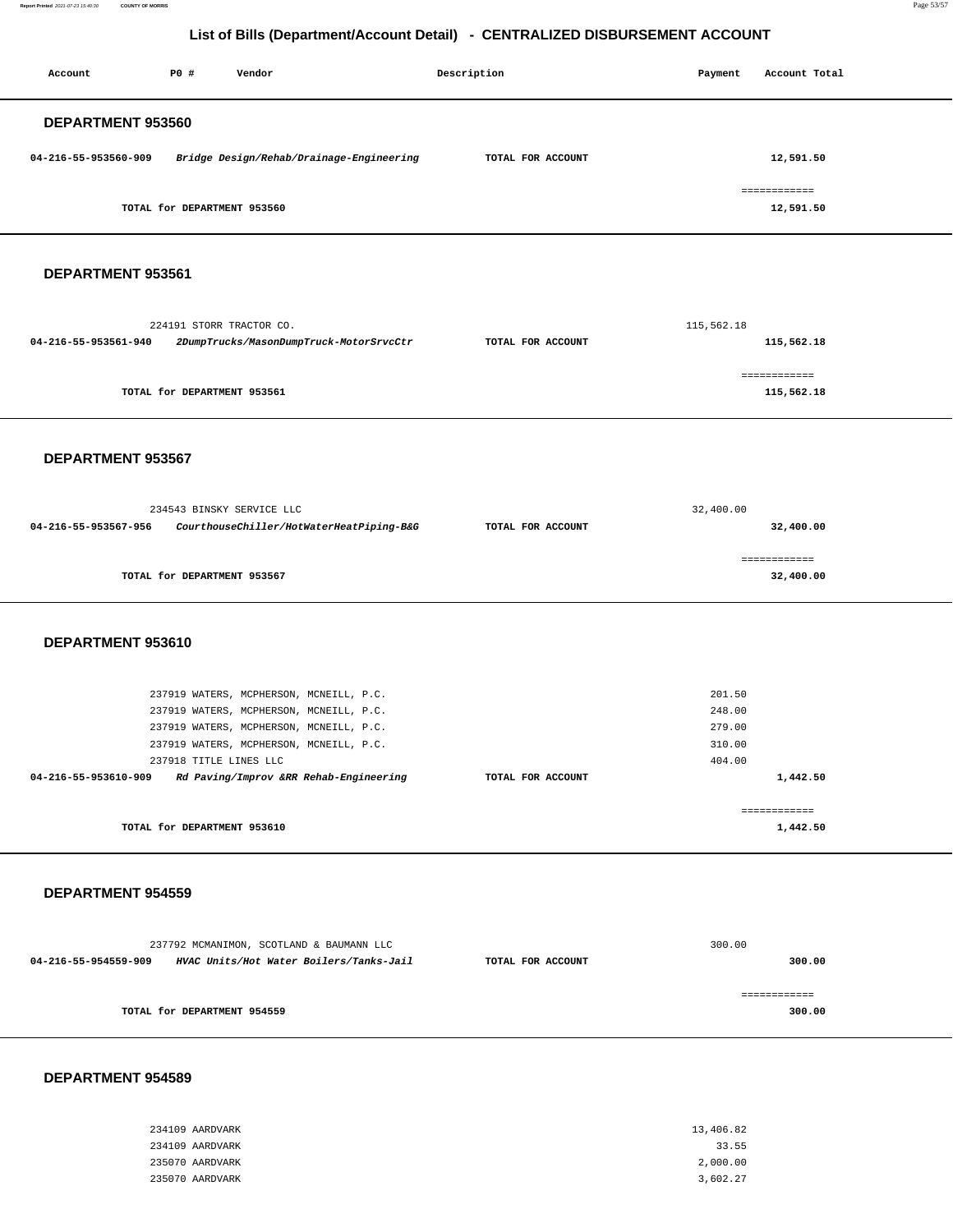#### **Report Printed** 2021-07-23 15:40:30 **COUNTY OF MORRIS** Page 54/57

## **List of Bills (Department/Account Detail) - CENTRALIZED DISBURSEMENT ACCOUNT**

| Account | P0 # | Vendor | Description | Payment Account Total |
|---------|------|--------|-------------|-----------------------|
|         |      |        |             |                       |

#### **DEPARTMENT 954589**

| 235070 AARDVARK                                                  | 32.00             |           |
|------------------------------------------------------------------|-------------------|-----------|
|                                                                  |                   |           |
| 237712 FF1 PROFESSIONAL SAFETY SERVICES                          | 892.64            |           |
| 237712 FF1 PROFESSIONAL SAFETY SERVICES                          | 172.64            |           |
| 237699 FF1 PROFESSIONAL SAFETY SERVICES                          | 307.96            |           |
| 237699 FF1 PROFESSIONAL SAFETY SERVICES                          | 15.00             |           |
| 233986 GRAINGER                                                  | 629.56            |           |
| 233986 GRAINGER                                                  | 107.98            |           |
| 233986 GRAINGER                                                  | 1,607.00          |           |
| 233986 GRAINGER                                                  | 2,976.68          |           |
| 233986 GRAINGER                                                  | 178.04            |           |
| 233986 GRAINGER                                                  | 54.52             |           |
| 233986 GRAINGER                                                  | 54.52             |           |
| 04-216-55-954589-951<br>Replace/Upgrade Equip & Vehicles-Sheriff | TOTAL FOR ACCOUNT | 26,071.18 |
|                                                                  |                   | .         |
| TOTAL for DEPARTMENT 954589                                      |                   | 26,071.18 |

#### **DEPARTMENT 962533**

| 237473 SHI INTERNATIONAL CORP                                  |                   | 14, 135.84 |              |
|----------------------------------------------------------------|-------------------|------------|--------------|
| 237473 SHI INTERNATIONAL CORP                                  |                   | 14, 135.84 |              |
| 237473 SHI INTERNATIONAL CORP                                  |                   | 10,135.84  |              |
| 237473 SHI INTERNATIONAL CORP                                  |                   | 13,535.84  |              |
| 237473 SHI INTERNATIONAL CORP                                  |                   | 14, 135.84 |              |
| 04-216-55-962533-909 Replace & Upgrade Computers/Equip - OIT   | TOTAL FOR ACCOUNT |            | 66,079.20    |
|                                                                |                   |            |              |
| 234201 DELL MARKETING L.P.                                     |                   | 539.98     |              |
| 234201 DELL MARKETING L.P.                                     |                   | 8,783.52   |              |
| 234201 DELL MARKETING L.P.                                     |                   | 825.12     |              |
| 233350 DELL MARKETING L.P.                                     |                   | 1,616.80   |              |
| 233350 DELL MARKETING L.P.                                     |                   | 3,799.80   |              |
| 233350 DELL MARKETING L.P.                                     |                   | 1,499.90   |              |
| 233350 DELL MARKETING L.P.                                     |                   | 545.88     |              |
| 233350 DELL MARKETING L.P.                                     |                   | 479.88     |              |
| 233350 DELL MARKETING L.P.                                     |                   | 44.99      |              |
| 233383 DELL MARKETING L.P.                                     |                   | 2,821.62   |              |
| 233383 DELL MARKETING L.P.                                     |                   | 1,135.84   |              |
| 233383 DELL MARKETING L.P.                                     |                   | 48.12      |              |
| 235920 DELL MARKETING L.P.                                     |                   | 2,999.80   |              |
| 235917 DELL MARKETING L.P.                                     |                   | 815.37     |              |
| $04-216-55-962533-955$ Replace & Upgrade Computers/Equip - OIT | TOTAL FOR ACCOUNT |            | 25,956.62    |
|                                                                |                   |            |              |
|                                                                |                   |            | ============ |
| TOTAL for DEPARTMENT 962533                                    |                   |            | 92,035.82    |

|                      | 232214 V-COMM, LLC                       |                   | 14,000.00 |
|----------------------|------------------------------------------|-------------------|-----------|
| 04-216-55-963587-951 | Infrastructure Upgrades-Law&PublicSafety | TOTAL FOR ACCOUNT | 14,000.00 |
|                      |                                          |                   |           |
|                      |                                          |                   |           |
|                      | TOTAL for DEPARTMENT 963587              |                   | 14,000.00 |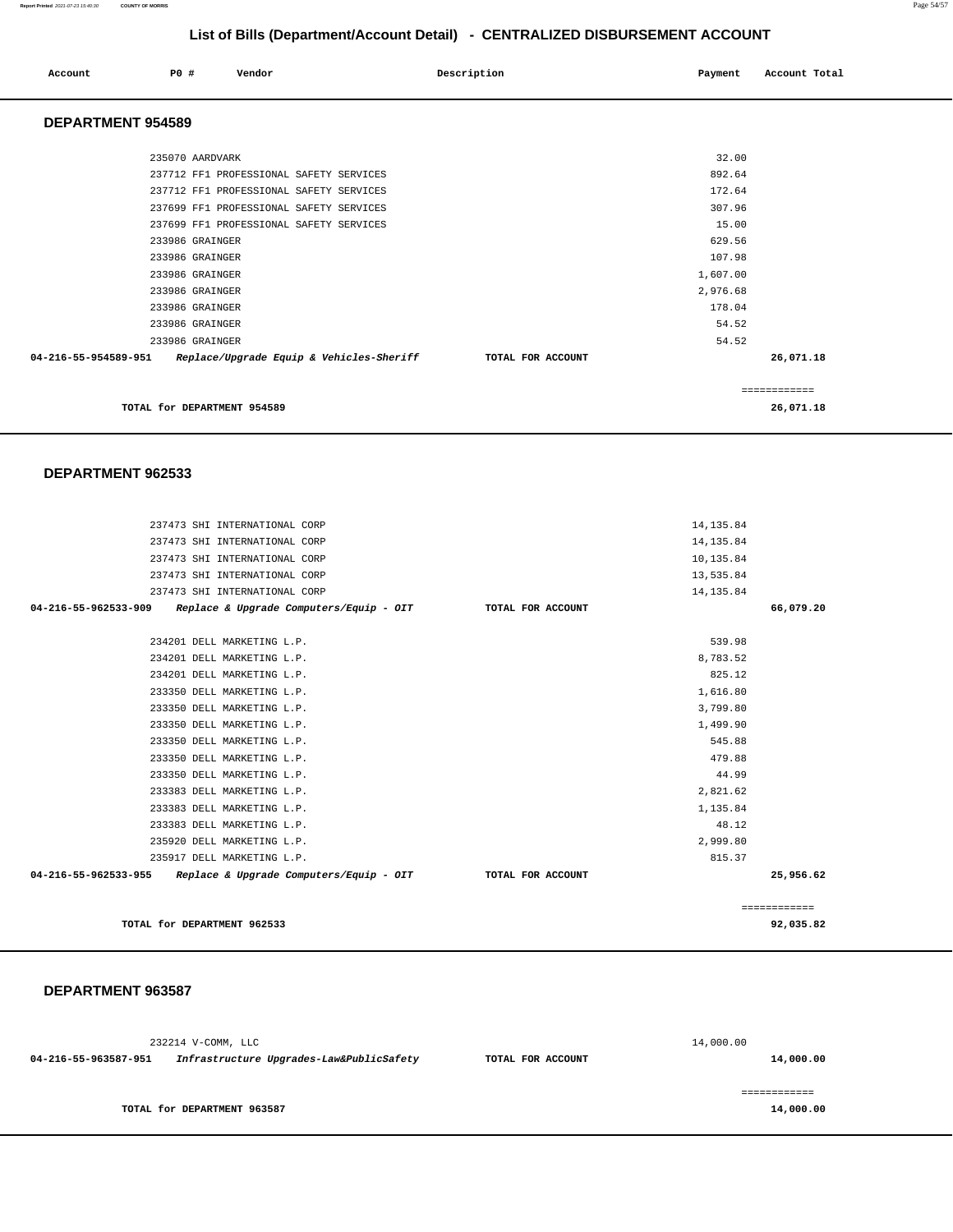**Report Printed** 2021-07-23 15:40:30 **COUNTY OF MORRIS** Page 55/57

## **List of Bills (Department/Account Detail) - CENTRALIZED DISBURSEMENT ACCOUNT**

| Account              | P0 #                        | Vendor                                                                                                 | Description       | Payment  | Account Total            |
|----------------------|-----------------------------|--------------------------------------------------------------------------------------------------------|-------------------|----------|--------------------------|
| DEPARTMENT 964577    |                             |                                                                                                        |                   |          |                          |
| 04-216-55-964577-953 | 232388 OFS                  | Replace Furniture - Prosecutor                                                                         | TOTAL FOR ACCOUNT | 1,700.88 | 1,700.88                 |
|                      | TOTAL for DEPARTMENT 964577 |                                                                                                        |                   |          | ============<br>1,700.88 |
| DEPARTMENT 968616    |                             |                                                                                                        |                   |          |                          |
|                      |                             | 237792 MCMANIMON, SCOTLAND & BAUMANN LLC<br>04-216-55-968616-909 Biotech Lab/Upgrades in Bldg 4 - MCST | TOTAL FOR ACCOUNT | 300.00   | 300.00                   |
|                      | TOTAL for DEPARTMENT 968616 |                                                                                                        |                   |          | ============<br>300.00   |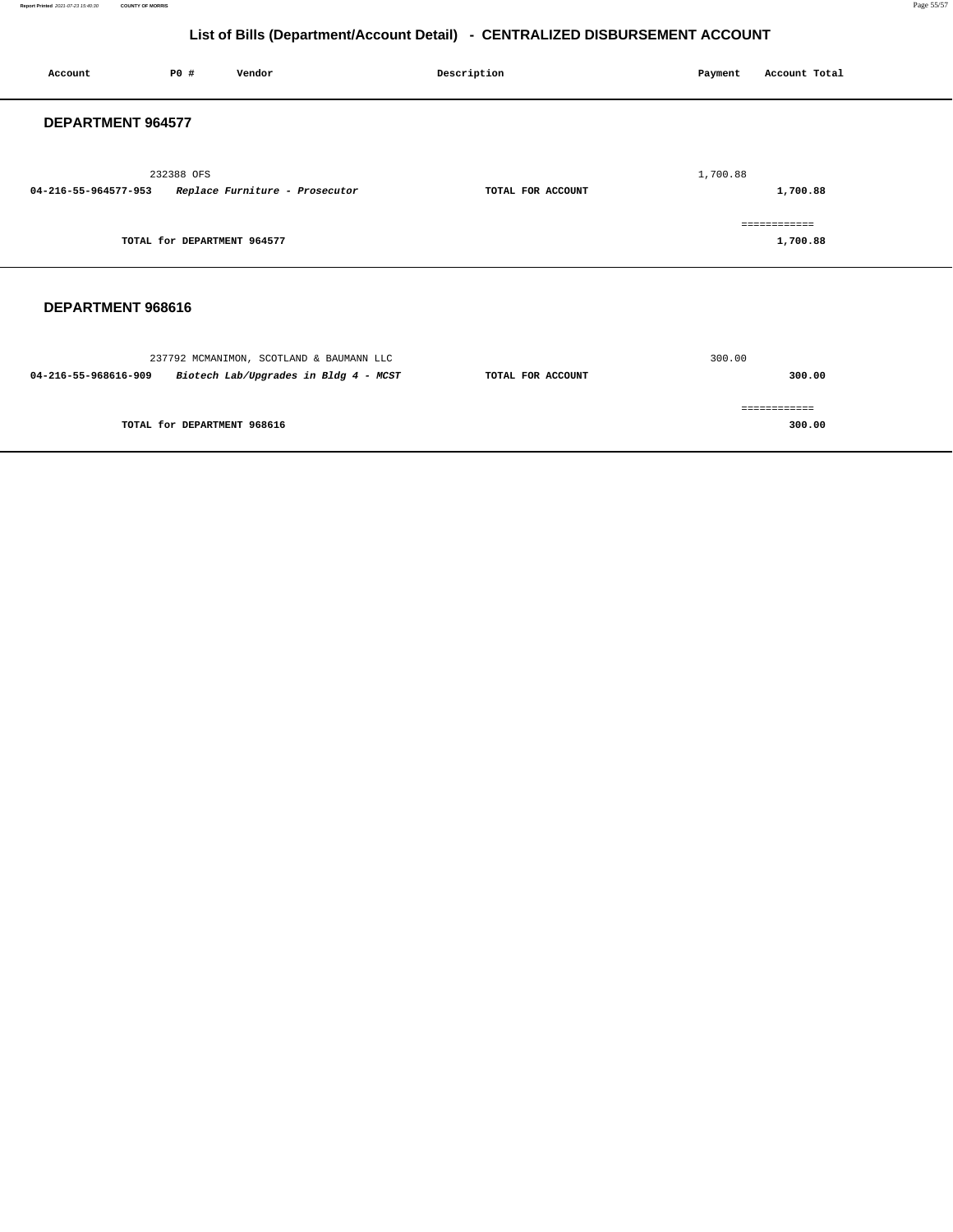**Report Printed** 2021-07-23 15:40:30 **COUNTY OF MORRIS** Page 56/57

## **List of Bills (Department/Account Detail) - CENTRALIZED DISBURSEMENT ACCOUNT**

| P0 #<br>Vendor<br>Account                                                                                                                                        | Description       | Payment<br>Account Total                   |  |  |  |
|------------------------------------------------------------------------------------------------------------------------------------------------------------------|-------------------|--------------------------------------------|--|--|--|
| <b>Dedicated Trust</b><br><b>Weights &amp; Measures</b>                                                                                                          |                   |                                            |  |  |  |
| 239546 COUNTY OF MORRIS<br>13-290-56-575801-888<br>Weights & Measures                                                                                            | TOTAL FOR ACCOUNT | 113,808.02<br>113,808.02                   |  |  |  |
| TOTAL for Weights & Measures                                                                                                                                     |                   | ============<br>113,808.02                 |  |  |  |
| <b>Tax Board</b>                                                                                                                                                 |                   |                                            |  |  |  |
| 237813 DANIELLE MARIE SECOLA<br>238015 DANIELLE MARIE SECOLA<br>13-290-56-577101-888<br>Tax Board                                                                | TOTAL FOR ACCOUNT | 240.00<br>240.00<br>480.00<br>============ |  |  |  |
| TOTAL for Tax Board                                                                                                                                              |                   | 480.00                                     |  |  |  |
| County Clerk \$1.00 Fund                                                                                                                                         |                   |                                            |  |  |  |
| 237350 COUNTY BUSINESS SYSTEMS INC<br>237350 COUNTY BUSINESS SYSTEMS INC<br>13-290-56-578401-888<br>County Clerk \$1.00 Fund                                     | TOTAL FOR ACCOUNT | 72.50<br>5,970.00<br>6,042.50              |  |  |  |
| TOTAL for County Clerk \$1.00 Fund                                                                                                                               |                   | ============<br>6,042.50                   |  |  |  |
| <b>Environ Quality &amp; Enforcement</b>                                                                                                                         |                   |                                            |  |  |  |
| 238219 VERIZON WIRELESS<br>13-290-56-578901-888<br>Environ Quality & Enforcement                                                                                 | TOTAL FOR ACCOUNT | 188.04<br>188.04                           |  |  |  |
| TOTAL for Environ Quality & Enforcement                                                                                                                          |                   | ============<br>188.04                     |  |  |  |
| DEPARTMENT 580554                                                                                                                                                |                   |                                            |  |  |  |
| 237375 KENNON SURVEYING SERVICES, INC<br>237375 KENNON SURVEYING SERVICES, INC<br>235252 TITLE LINES LLC<br>13-290-56-580554-888<br>Open Space - Park Commission | TOTAL FOR ACCOUNT | 5,100.00<br>2,450.00<br>304.00<br>7,854.00 |  |  |  |
| TOTAL for DEPARTMENT 580554                                                                                                                                      |                   | ============<br>7,854.00                   |  |  |  |